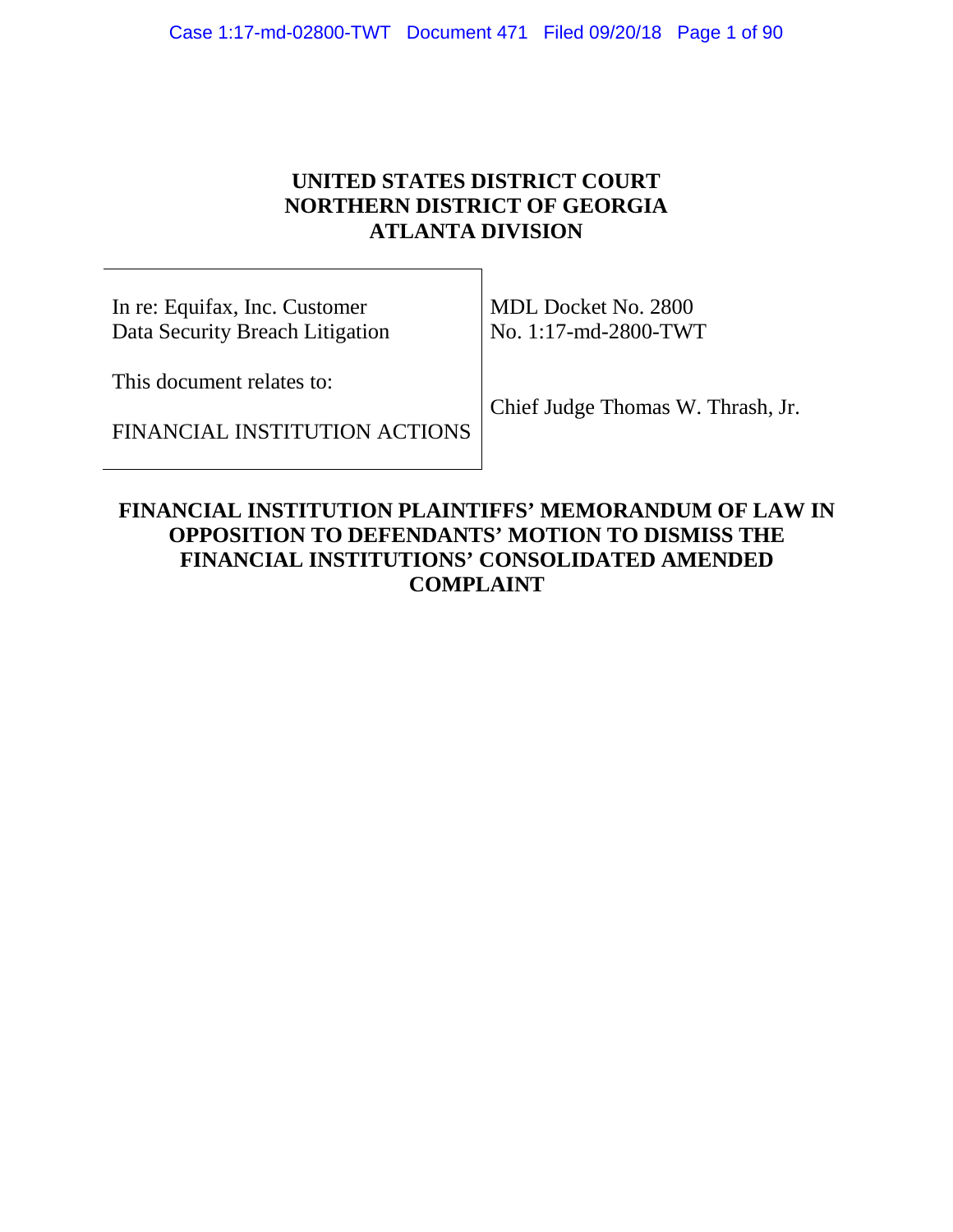# **TABLE OF CONTENTS**

| I.  |           |    |                                                                    |                                                                                                                 |  |  |
|-----|-----------|----|--------------------------------------------------------------------|-----------------------------------------------------------------------------------------------------------------|--|--|
|     | A.        |    | Plaintiffs Suffered Injuries-in-Fact Traceable to the Equifax Data |                                                                                                                 |  |  |
|     |           | 1. |                                                                    |                                                                                                                 |  |  |
|     |           |    | a.                                                                 | The Compromise of the Credit Reporting and<br>Verification System Constitutes an Injury to All                  |  |  |
|     |           |    | b.                                                                 | Federal Law Required All Plaintiffs to Take Action in                                                           |  |  |
|     |           |    | $\mathbf{C}$ .                                                     | FI Card Plaintiffs Have Suffered Additional Injuries  15                                                        |  |  |
|     |           |    | d.                                                                 | The Most Consequential Data Breach in History Has<br>Exposed All Plaintiffs to a Substantial Risk of Fraudulent |  |  |
|     |           | 2. |                                                                    | Plaintiffs' Injuries Are Traceable to the Equifax Data Breach.21                                                |  |  |
|     | <b>B.</b> |    |                                                                    | The Association Plaintiffs Have Article III Standing22                                                          |  |  |
|     |           | 1. |                                                                    | The Association Plaintiffs Allege Diversion of Resources 23                                                     |  |  |
|     |           | 2. |                                                                    | The Association Plaintiffs' Equitable Claim Does Not Require                                                    |  |  |
| II. |           |    |                                                                    |                                                                                                                 |  |  |
|     | A.        |    |                                                                    |                                                                                                                 |  |  |
|     |           | 1. |                                                                    | Equifax Had a Duty Not to Subject Plaintiffs to an                                                              |  |  |
|     |           | 2. |                                                                    | Equifax Voluntarily Assumed a Duty to Handle Plaintiffs' PII                                                    |  |  |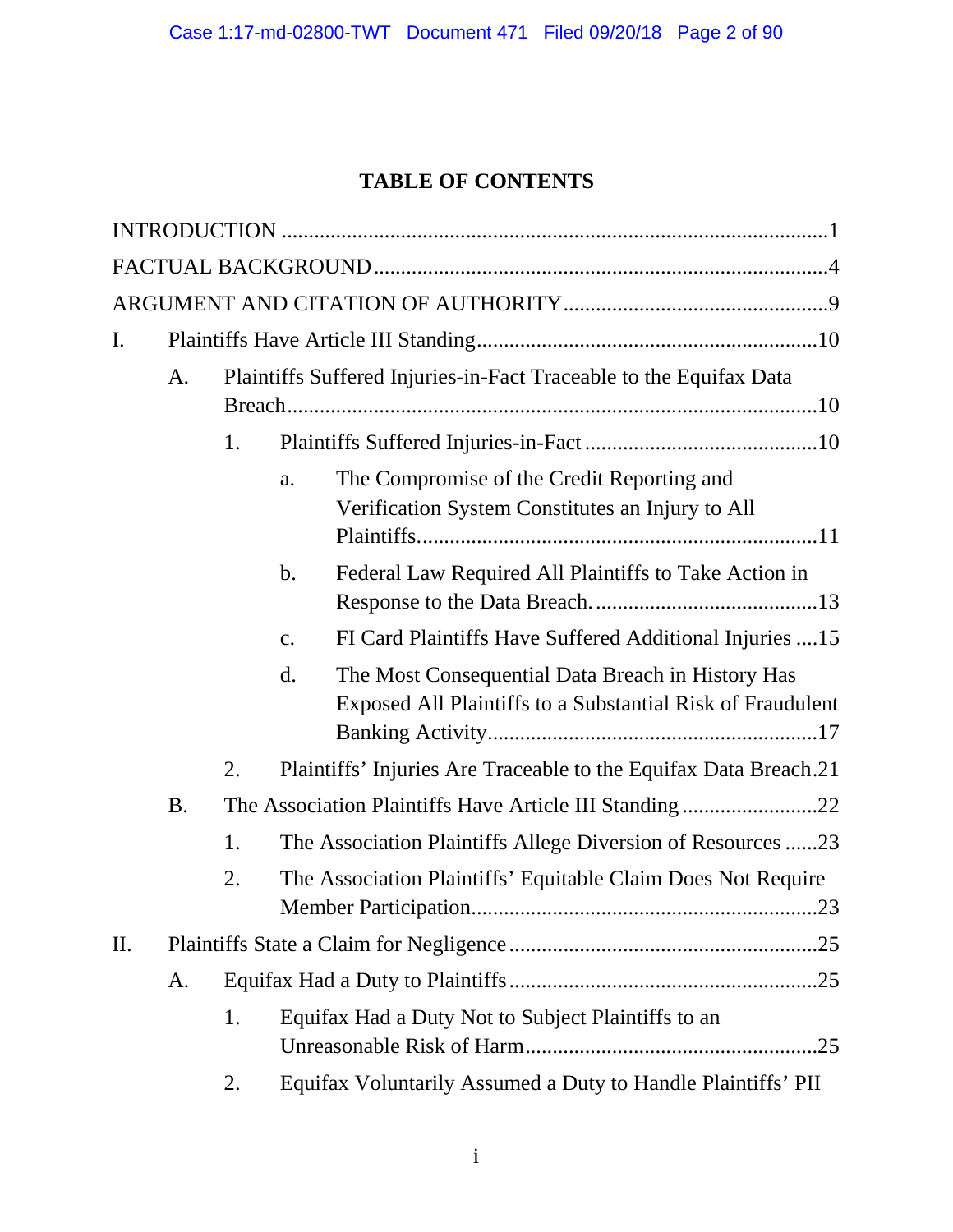|     | <b>B.</b> |    |                |                                                                                                                |  |
|-----|-----------|----|----------------|----------------------------------------------------------------------------------------------------------------|--|
|     | C.        |    |                |                                                                                                                |  |
| Ш.  |           |    |                |                                                                                                                |  |
|     | A.        |    |                | Section 5 and Similar State Statutes Provide a Basis for Plaintiffs'                                           |  |
|     | <b>B.</b> |    |                | The GLBA with the Safeguards Rule Provides a Basis for Plaintiffs'                                             |  |
| IV. |           |    |                |                                                                                                                |  |
| V.  |           |    |                |                                                                                                                |  |
|     | A.        |    |                | <b>Plaintiffs Can Constitutionally Bring Non-Georgia Statutory Claims</b>                                      |  |
|     | <b>B.</b> |    |                | Equifax Misstates the Elements Required for the Statutory Claims at                                            |  |
|     |           | 1. |                | Plaintiffs' Statutory Claims Based on Equifax's Unfair Conduct                                                 |  |
|     |           | 2. |                | Plaintiffs' Statutory Claims Based on Equifax's Deceptive<br>Conduct Need Not Meet All the Elements of Fraud57 |  |
|     |           |    | a.             | Plaintiffs Meet the Heightened Pleading Standard to the                                                        |  |
|     |           |    |                | b. Plaintiffs Adequately Allege Scienter to the Extent                                                         |  |
|     |           |    | $\mathbf{c}$ . | Plaintiffs Adequately Allege Reliance to the Extent                                                            |  |
|     |           | 3. |                |                                                                                                                |  |
|     |           | 4. |                |                                                                                                                |  |
|     |           | 5. |                |                                                                                                                |  |
|     |           | 6. |                |                                                                                                                |  |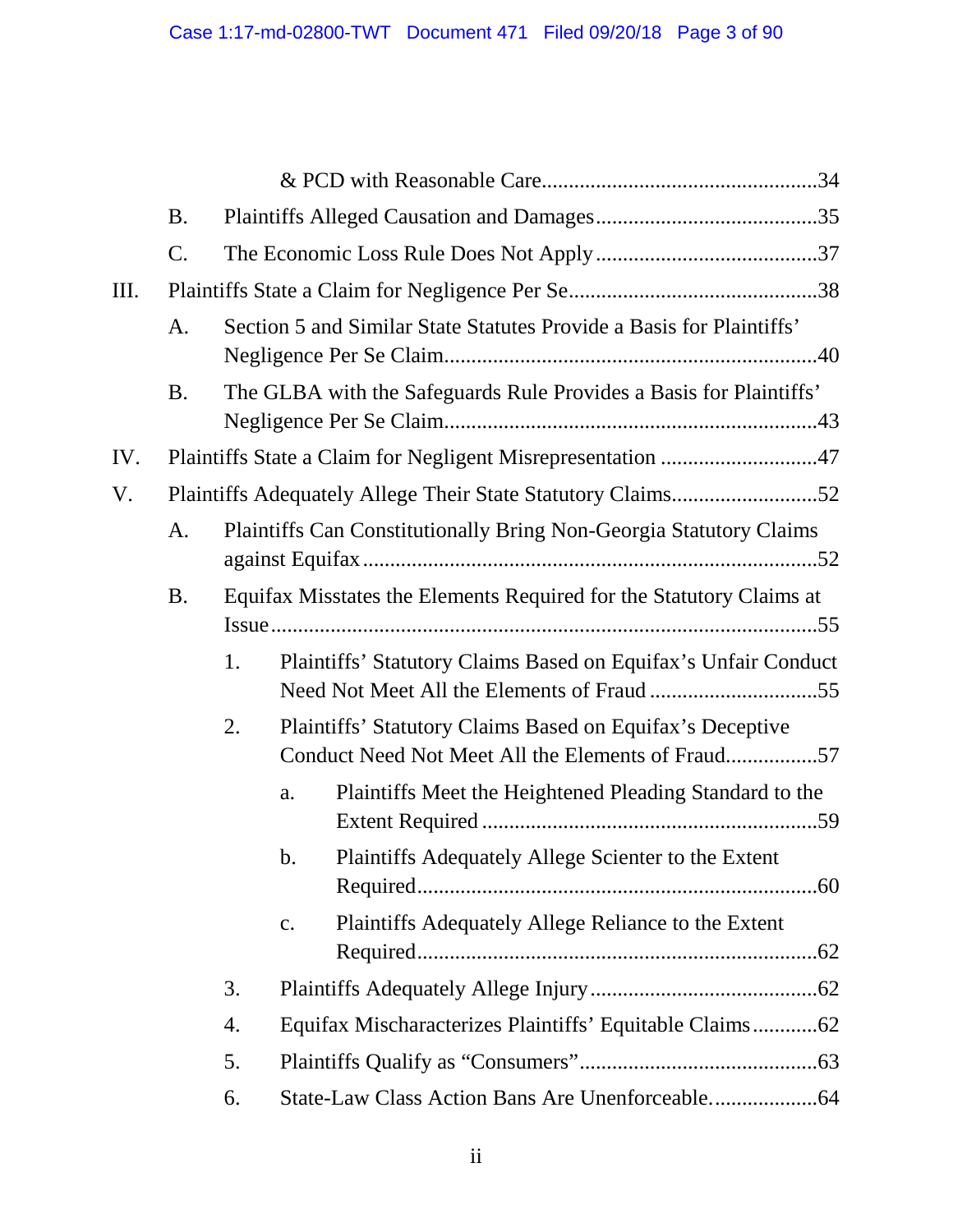|  | $1_{\cdot}$ | <i>McConnell III</i> Is Irrelevant to Plaintiffs' GFBPA Claim 64 |  |
|--|-------------|------------------------------------------------------------------|--|
|  | 2.          |                                                                  |  |
|  | 3.          |                                                                  |  |
|  |             |                                                                  |  |
|  |             |                                                                  |  |
|  |             |                                                                  |  |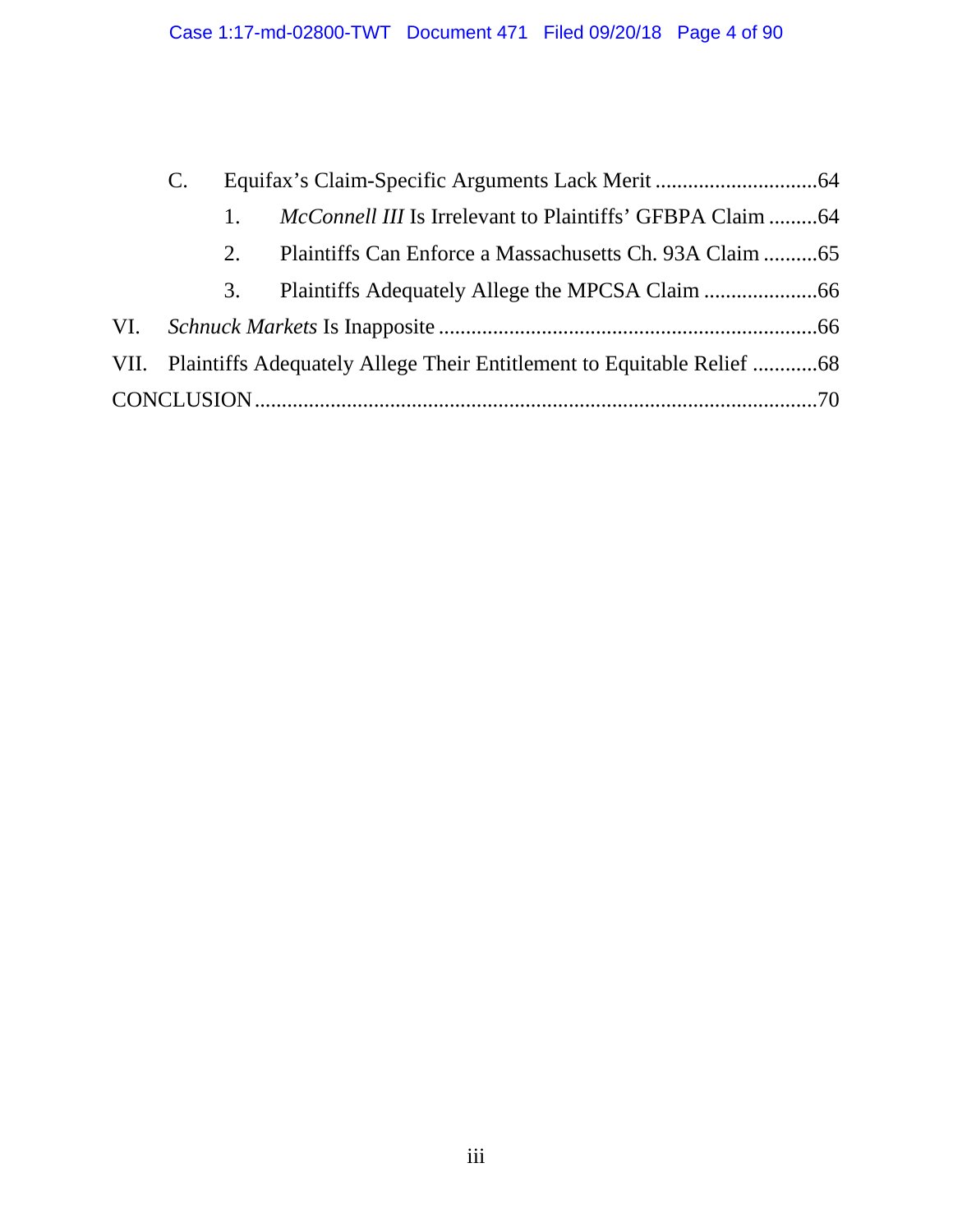# **TABLE OF AUTHORITIES**

## **Cases**

| Action Marine, Inc. v. Cont'l Carbon Inc.,                                                                 |  |
|------------------------------------------------------------------------------------------------------------|--|
| Adams v. Cong. Auto Ins. Agency, Inc.,<br>65 N.E.3d 1229 (Mass. App. Ct. 2016), review denied, 86 N.E.3d   |  |
| Aetna Life Ins. Co. of Hartford, Conn. v. Haworth,                                                         |  |
| Allstate Ins. Co. v. Hague,                                                                                |  |
| Am. Casual Dining, L.P v. Moes' Southwest Grill, L.L.C.,                                                   |  |
| Arcia v. Fla. Sec'y of State,                                                                              |  |
| Ashcroft v. Iqbal,                                                                                         |  |
| Atlanta Nat. Bank v. Bateman,                                                                              |  |
| Atwater v. Nat'l Football League Players Ass'n,<br>No. CIVA 1:06CV1510 JEC, 2007 WL 1020848 (N.D. Ga. Mar. |  |
| Bailey v. Wheeler,                                                                                         |  |
| Ballenger Paving Co. v. Gaines,                                                                            |  |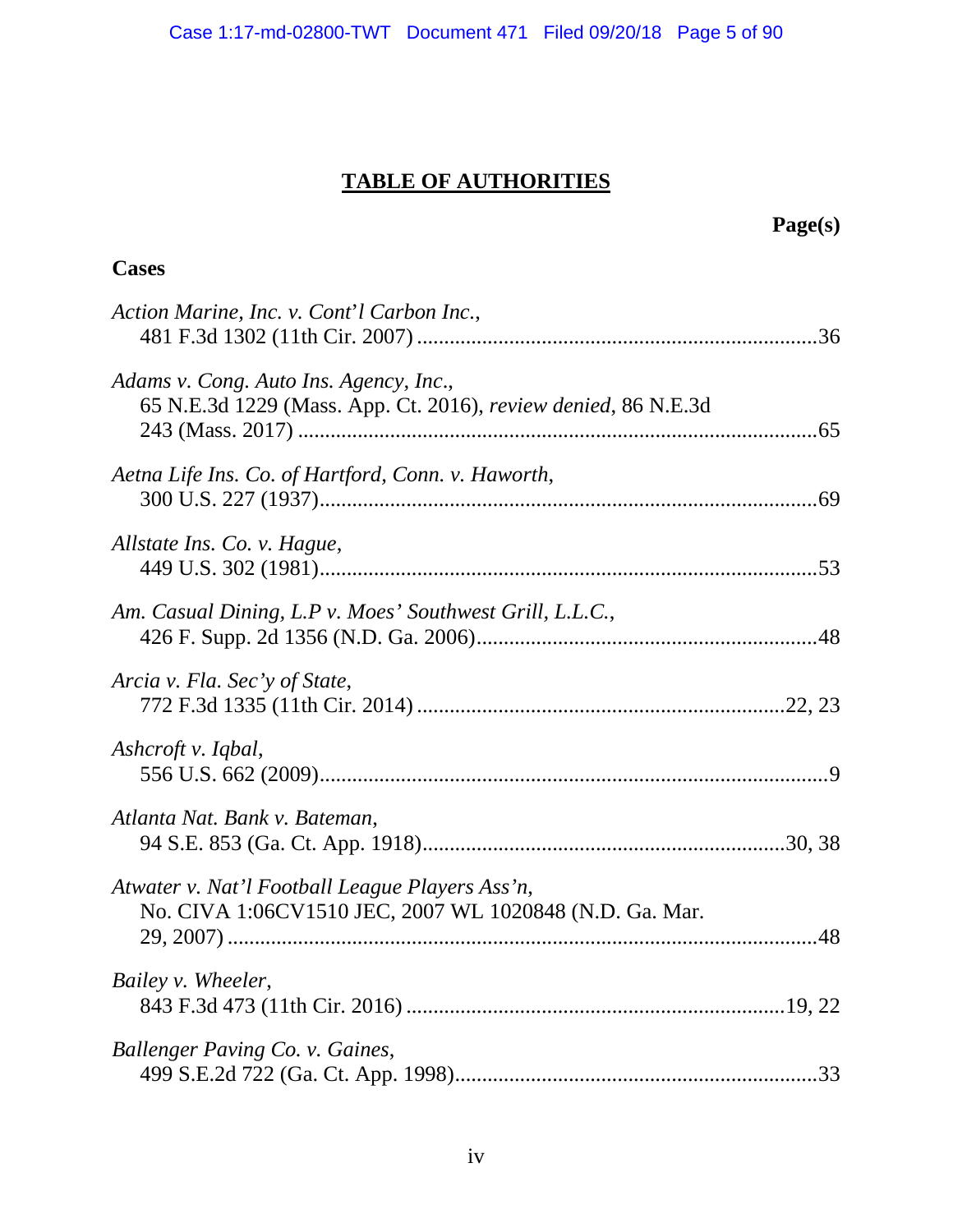| Bans Pasta, LLC v. Mirko Franchising, LLC,                                                                  |
|-------------------------------------------------------------------------------------------------------------|
| Baptist Health v. Murphy,                                                                                   |
| Beck v. McDonald<br>848 F.3d 262 (4th Cir. 2017), cert. denied sub nom. Beck v.                             |
| Bell Atlantic Corp. v. Twombly,                                                                             |
| Bellsouth Telecomms., LLC v. Cobb Cty.,<br>802 S.E.2d 686 (Ga. Ct. App. 2017), reconsideration denied (July |
| Bishop v. Shorter Univ., Inc.,<br>No. 4:15-CV-00033-HLM (N.D. Ga. June 4, 2015), ECF No. 2233               |
| Bonaparte v. Tax Ct.,                                                                                       |
| Bradley Ctr., Inc. v. Wessner,                                                                              |
| Byrd v. English                                                                                             |
| Campbell v. Albers,                                                                                         |
| Campbell v. Beak,                                                                                           |
| City of Waukesha v. E.P.A.,                                                                                 |
| Clapper v. Amnesty Int'l USA,                                                                               |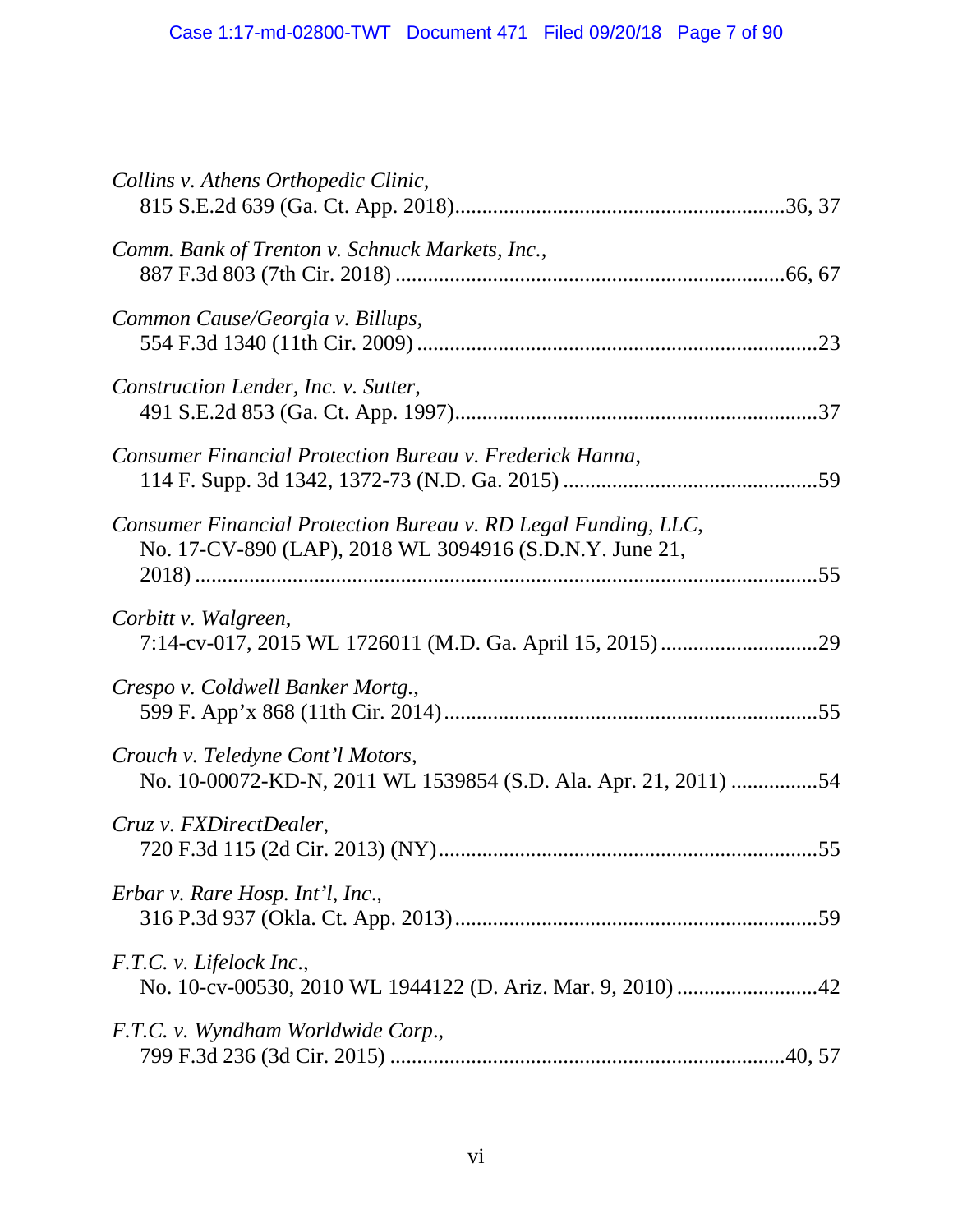| First Choice Federal Credit Union v. Wendy's Co.,<br>No. 16-506, 2017 WL 9487086 (W.D. Pa. Feb. 13, 2017) 41, 58, 69                                             |
|------------------------------------------------------------------------------------------------------------------------------------------------------------------|
| Fla. Ass'n of Med. Equip. Dealers, Med-Health Care v. Apfel,                                                                                                     |
| Flatirons Bank v. Alan W. Steinberg Ltd. P'ship,                                                                                                                 |
| Havens Realty Corp. v. Coleman,                                                                                                                                  |
| Healey v. Beer Ins.,                                                                                                                                             |
| Hendon Properties, LLC v. Cinema Dev.,                                                                                                                           |
| Hershenow v. Enterprise Rent-A-Car Co. of Boston, Inc.,                                                                                                          |
| Higgins v. Bank of Am., N.A.,<br>No. 1:15-CV-01119, 2015 WL 12086083 (N.D. Ga. Sept. 22,                                                                         |
| Hill v. Morehouse Med. Assocs., Inc.,                                                                                                                            |
| Hunt v. Wa. State Apple Advert. Comm'n,                                                                                                                          |
| In the Matter of Credit Karma, Inc.,                                                                                                                             |
| In the Matter of LabMD, Inc.,<br>No. 9357, 2016 WL 4128215 (F.T.C. July 28, 2016), reversed on<br>other grounds, LabMD, Inc. v. F.T.C., 894 F.3d 1221 (11th Cir. |
| In the Matter of Paypal, Inc.,                                                                                                                                   |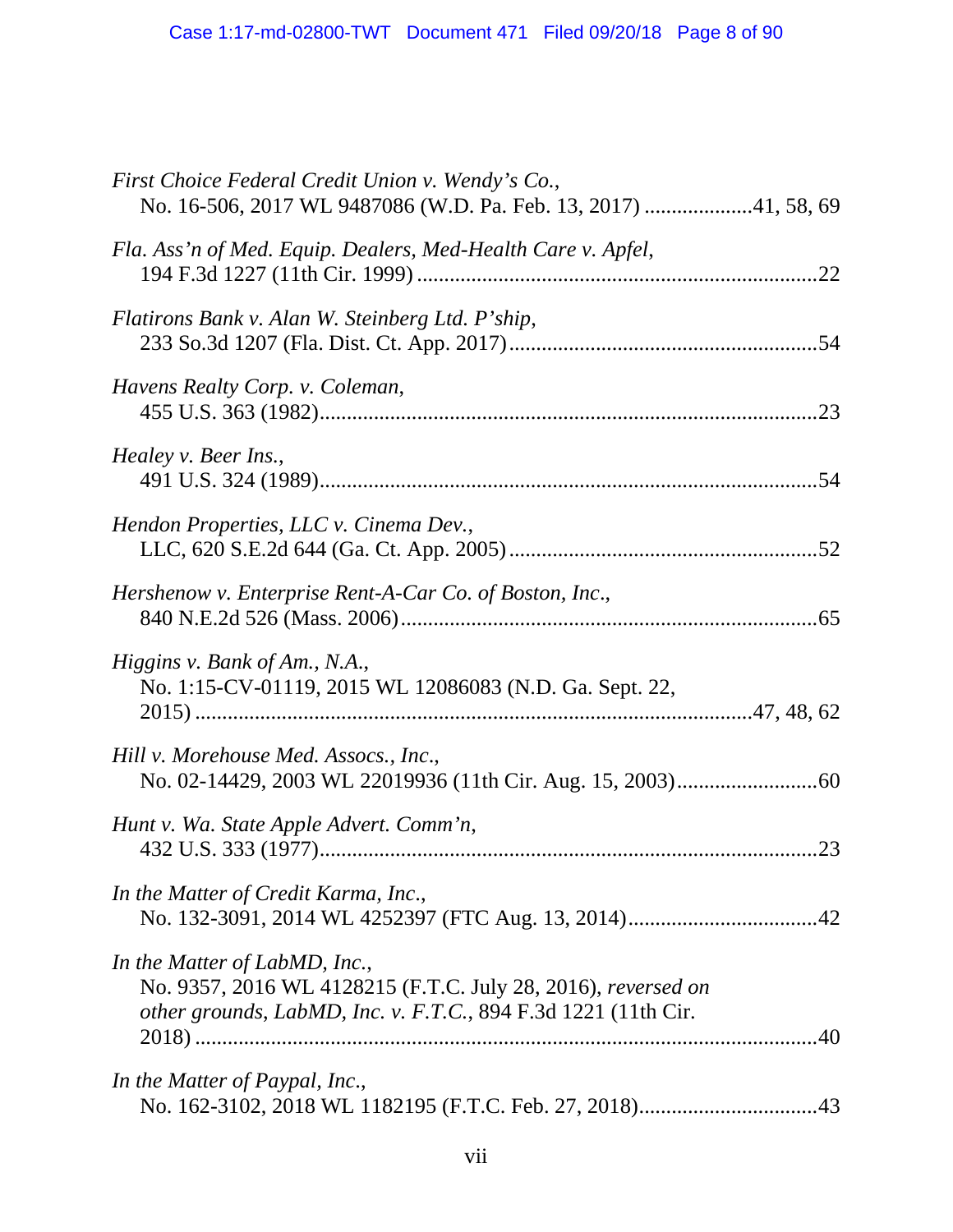| In the Matter of Paypal, Inc.,                                                                                            |
|---------------------------------------------------------------------------------------------------------------------------|
| In the Matter of Taxslayer, LLC,                                                                                          |
| In the Matter of Taxslayer, LLC,                                                                                          |
| In re Adobe Sys., Inc. Privacy Litig.,                                                                                    |
| In re Arby's Rest. Grp. Inc. Litig. (Arby's II),                                                                          |
| In re Arby's Rest. Grp. Inc. Litig.,<br>No. 1:17-CV-0514-AT, 2018 WL 2128441 (N.D. Ga. Mar. 5,                            |
| In re Bates,<br>No. 09-51279-NPO, 2010 WL 2203634 (Bankr. S.D. Miss. May                                                  |
| In re Equifax, Inc., Customer Data Security Breach Litig.,                                                                |
| In re: The Home Depot, Inc., Customer Data Sec. Breach Litig.,<br>No. 1:14-MD-2583-TWT, 2016 WL 2897520 (N.D. Ga. May 18, |
| In re Hydroxycut Mktg. & Sales Practices Litig.,                                                                          |
| In re Killian,<br>No. ADV. 08-80250-HB, 2009 WL 2927950 (Bankr. D.S.C. July                                               |
| In re Managed Care Litig.,                                                                                                |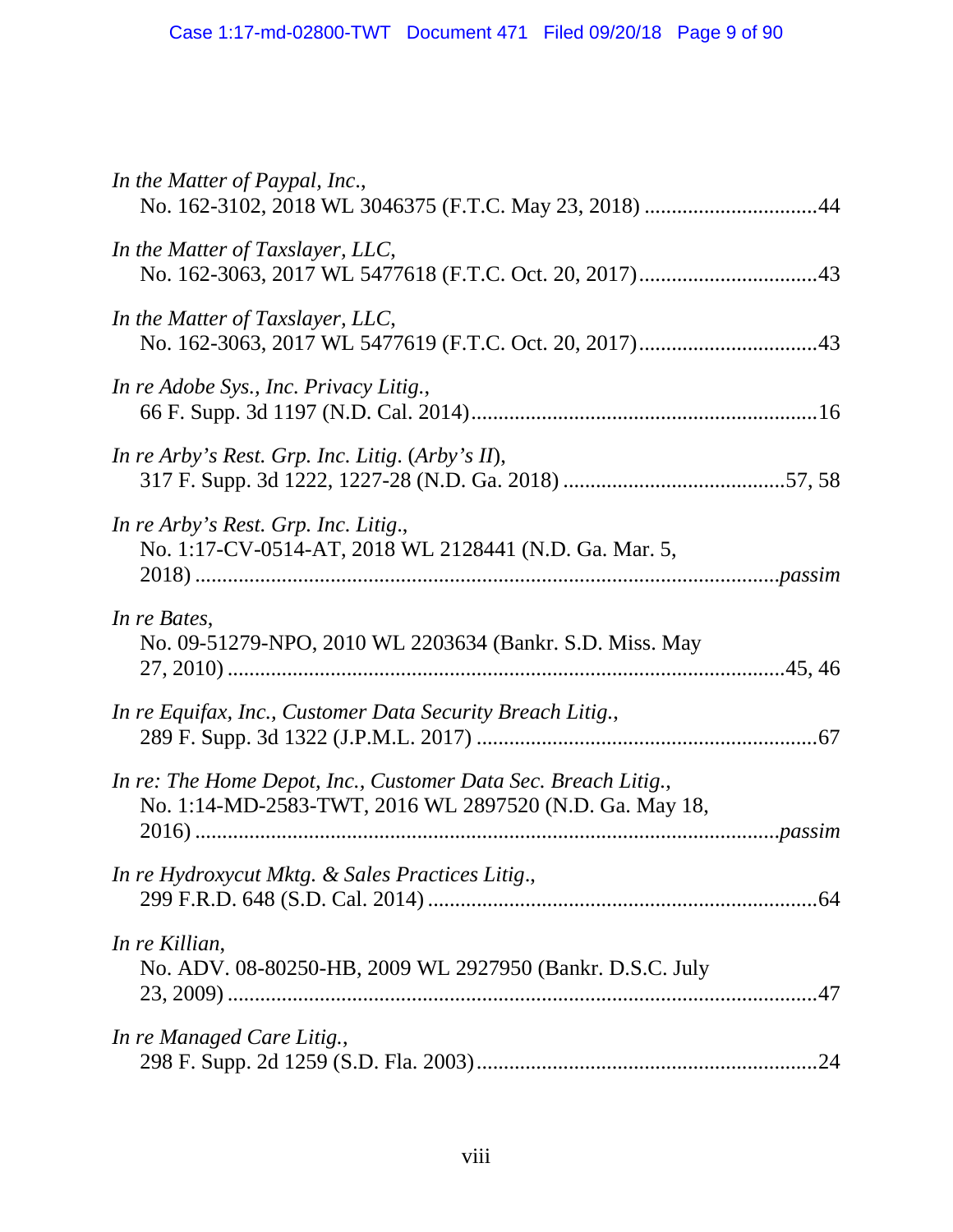| In re SuperValu, Inc                                                                            |
|-------------------------------------------------------------------------------------------------|
| In re Target Corp. Customer Data Sec. Breach Litig.,                                            |
| In re TJX Cos. Retail Sec. Breach Litig.,                                                       |
| In re Zappos.com, Inc.,                                                                         |
| ITCO Corp. v. Michelin Tire,                                                                    |
| Jenkins v. Wachovia Bank N.A.,<br>No. 09C57922, 2010 WL 10063830 (Ga. St. Ct., Gwinnett Cty.    |
| Jenkins v. Wachovia Bank N.A.,<br>No. A11A2053, 2013 WL 6836900 (Ga. App. Ct. Aug. 20, 2013) 47 |
| Johannaber v. Emory Univ.,<br>No. 1:08-CV-2201-TWT, 2009 WL 10671453 (N.D. Ga. Dec. 14,         |
| Katz v. Pershing,                                                                               |
| Klairmont v. Gainsboro Rest., Inc.,                                                             |
| Krottner v. Starbucks Corp.,                                                                    |
| Kull v. Six Flags Over Georgia II, L.P.,                                                        |
| LabMD, Inc. v. FTC,                                                                             |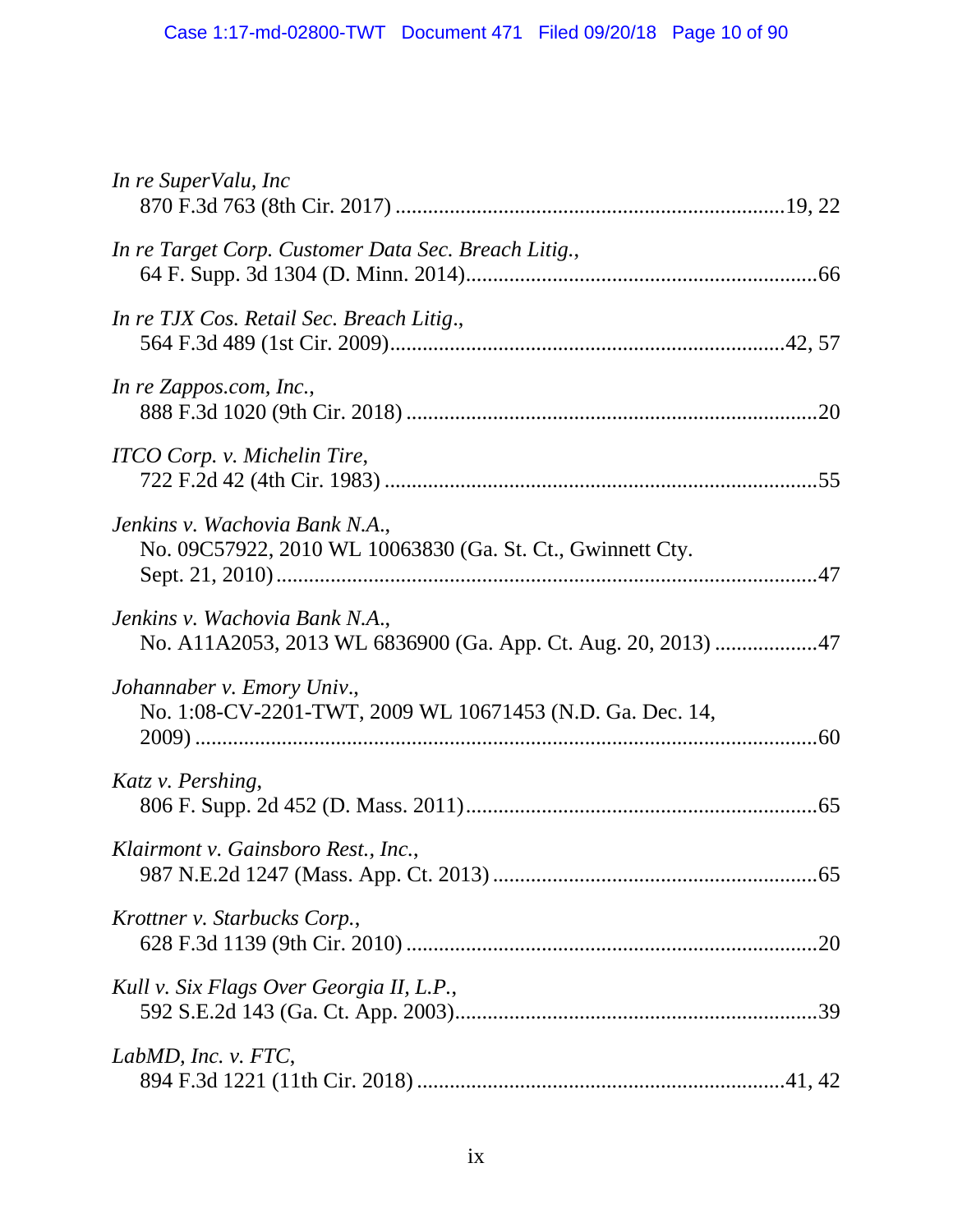| Laroche v. CSX Transport., Inc.,                                                                      |
|-------------------------------------------------------------------------------------------------------|
| Lee St. Auto Sales, Inc. v. Warren,                                                                   |
| Lee v. Rodriguez,<br>No. 3:06-CV-083-JTC, 2008 WL 11417307 (N.D. Ga. June 24,                         |
| Legacy Acad., Inc. v. Mamilove, LLC,<br>761 S.E.2d 880 (Ga. Ct. App. 2014), vacated on other grounds, |
| Lisk v. Lumber One Wood Preserving, LLC,                                                              |
| Malak v. First Nat'l Bank of Atlanta,                                                                 |
| McConnell v. Georgia Dep't of Labor,<br>814 S.E.2d 790 (Ga. Ct. App. 2018), cert. pending, Nos.       |
| McConnell v. Georgia Dep't of Labor,                                                                  |
| McLain v. Mariner Health Care, Inc.,                                                                  |
| MedImmune, Inc. v. Genentech, Inc.,                                                                   |
| Miles Rich Chrysler-Plymouth, Inc. v. Mass.,                                                          |
| Mounce v. CHSPSC, LLC,<br>No. 5:15-CV-05197, 2017 WL 4392048 (W.D. Ark. Sept. 29,                     |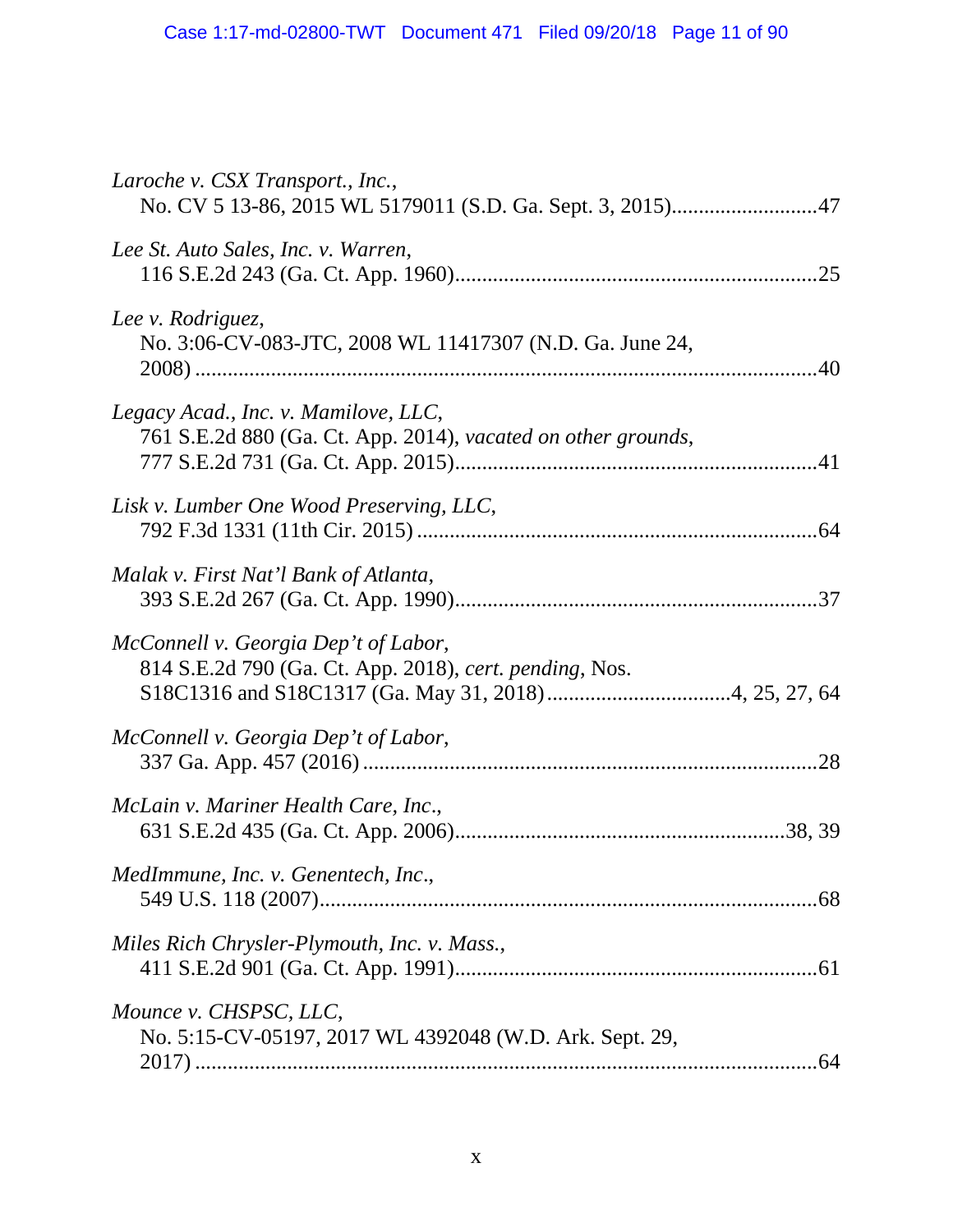| New York State Bar Ass'n v. FTC,                                                                                         |
|--------------------------------------------------------------------------------------------------------------------------|
| Nicholas Homes, Inc. v. M & I Marshall & Ilsley Bank, N.A.,<br>No. CV09-2079-PHX-JAT, 2010 WL 1759453 (D. Ariz. Apr. 30, |
| Owens v. Dixie Motor Co.,<br>No. 5:12-CV-389-FL, 2014 WL 12703392 (E.D.N.C. Mar. 31,                                     |
| Pedro v. Equifax, Inc.,                                                                                                  |
| Pisciotta v. Old Nat. Bancorp,                                                                                           |
| Powell v. McCormack,                                                                                                     |
| Raleigh & G.R. Co. v. Lowe,                                                                                              |
| Ray v. Spirit Airlines, Inc.,                                                                                            |
| Reilly v. Ceridian Corp.                                                                                                 |
| Resnick v. AvMed, Inc.,                                                                                                  |
| Robert & Co. Assocs. v. Rhodes-Haverty P'ship,                                                                           |
| Rogers v. Omni Sol.,<br>No. 10-21588-CIV, 2010 WL 4136145 (S.D. Fla. Oct. 19, 2010)55                                    |
| Ruk v. Crown Asset Mgmt., LLC,<br>No. 1:16-CV-03444-LMM, 2017 WL 3085686 (N.D. Ga. June 8,                               |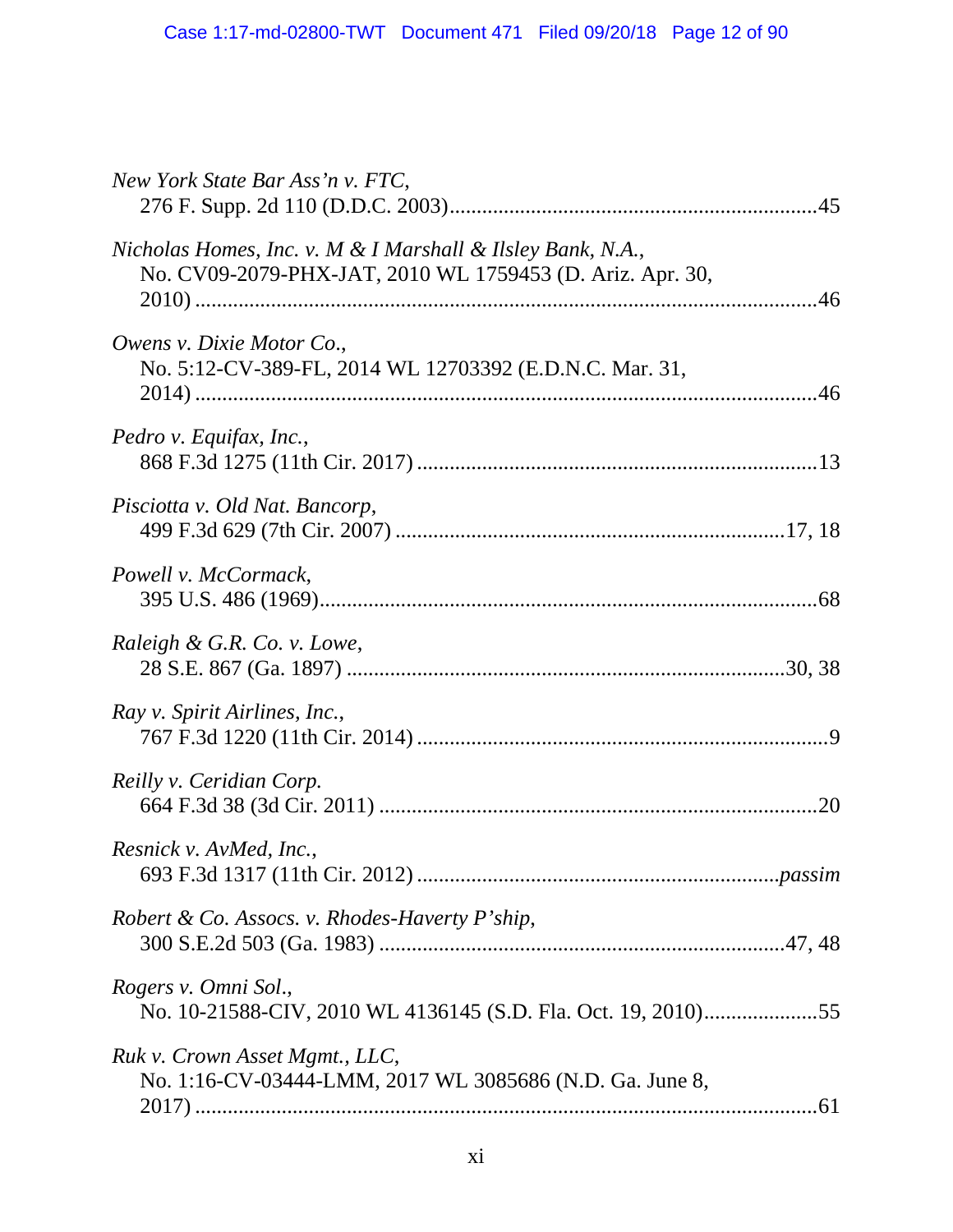| Saladin v. City of Milledgeville,                                     |
|-----------------------------------------------------------------------|
| Sawyer v. Market Am. Inc.,                                            |
| Schernekau v. McNabb,                                                 |
| State Farm Mut. Ins. Co. v. Campbell,                                 |
| Stelts v. Epperson,                                                   |
| Summers v. Earth Island Inst.,                                        |
| Sun Trust Banks, Inc. v. Killebrew,                                   |
| Susan B. Anthony List v. Driehaus,                                    |
| Teague v. Keith,                                                      |
| Town of Chester, N.Y. v. Laroe Estates, Inc.,                         |
| U.S. v. Students Challenging Regulatory Agency Procedures<br>(SCRAP), |
| United States v. Whatley,                                             |
| Van Tassell v. United Mktg. Grp.,                                     |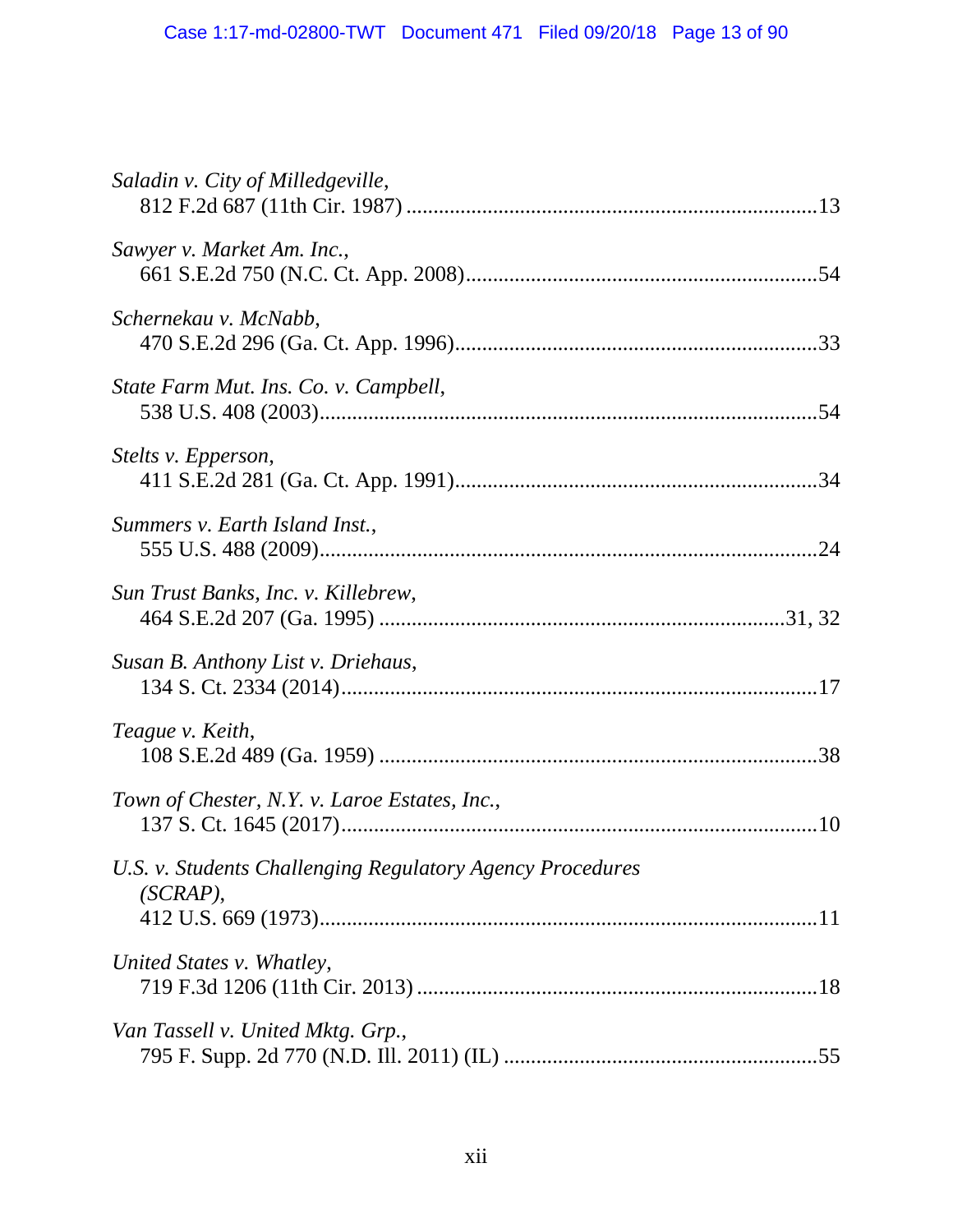| Warner v. Arnold,                                                                             |     |
|-----------------------------------------------------------------------------------------------|-----|
| Wells Fargo Bank, N.A. v. Jenkins,                                                            |     |
| Wells v. Willow Lake Estates, Inc.,                                                           |     |
| <b>Statutes, Rules and Regulations</b>                                                        |     |
| <b>United States Code</b>                                                                     |     |
| Code of Federal Regulations<br>12 C.F.R. Parts 30 (App. B), 208 (App. D-2), 225 (App. F), 364 |     |
|                                                                                               |     |
|                                                                                               |     |
| <b>Federal Rules of Civil Procedure</b>                                                       |     |
| <b>State Statutes</b>                                                                         |     |
|                                                                                               | .59 |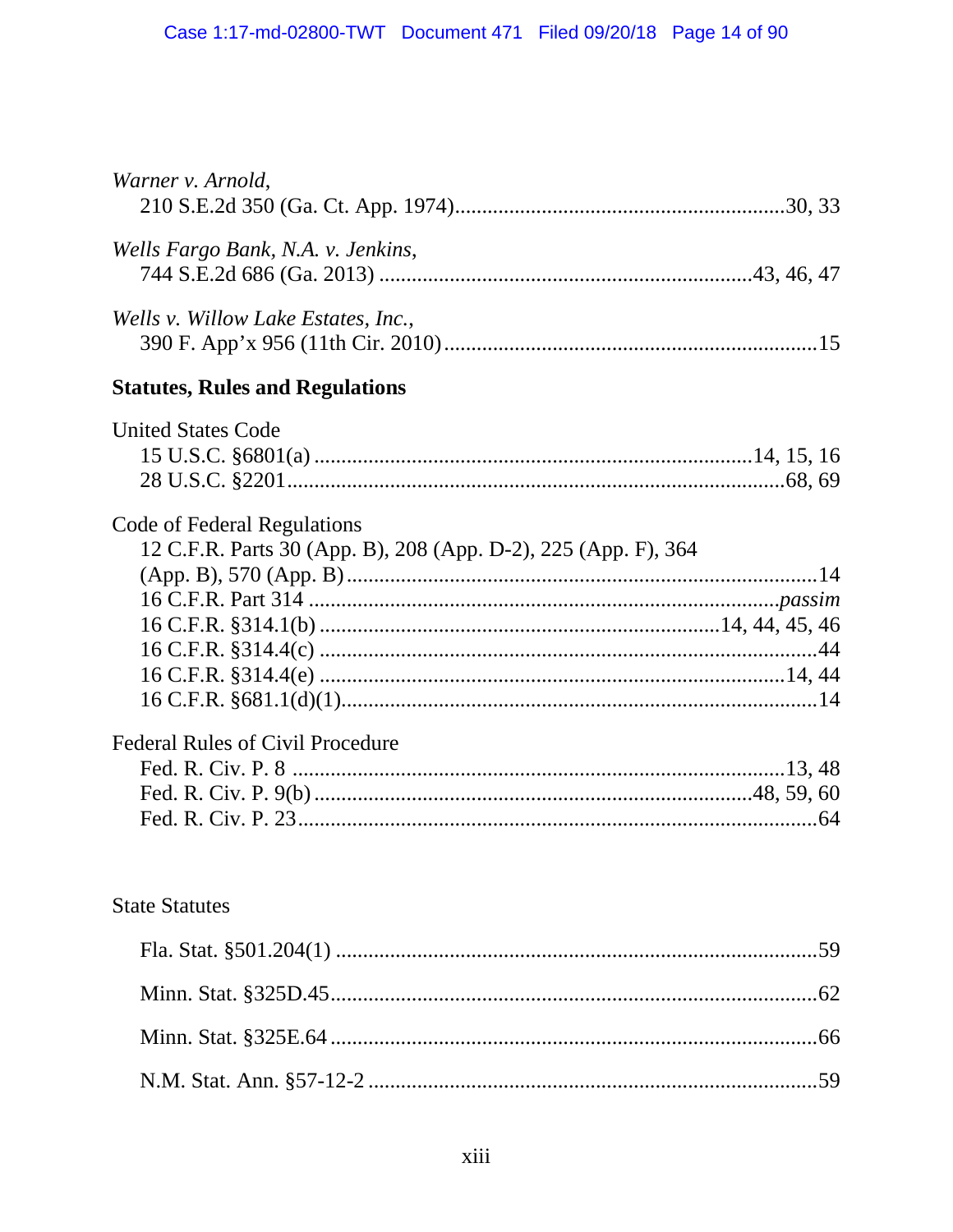# **Other Authorities**

| Wright and Miller, FEDERAL PRACTICE AND PROCEDURE, §3531.4 n.7 13 |  |
|-------------------------------------------------------------------|--|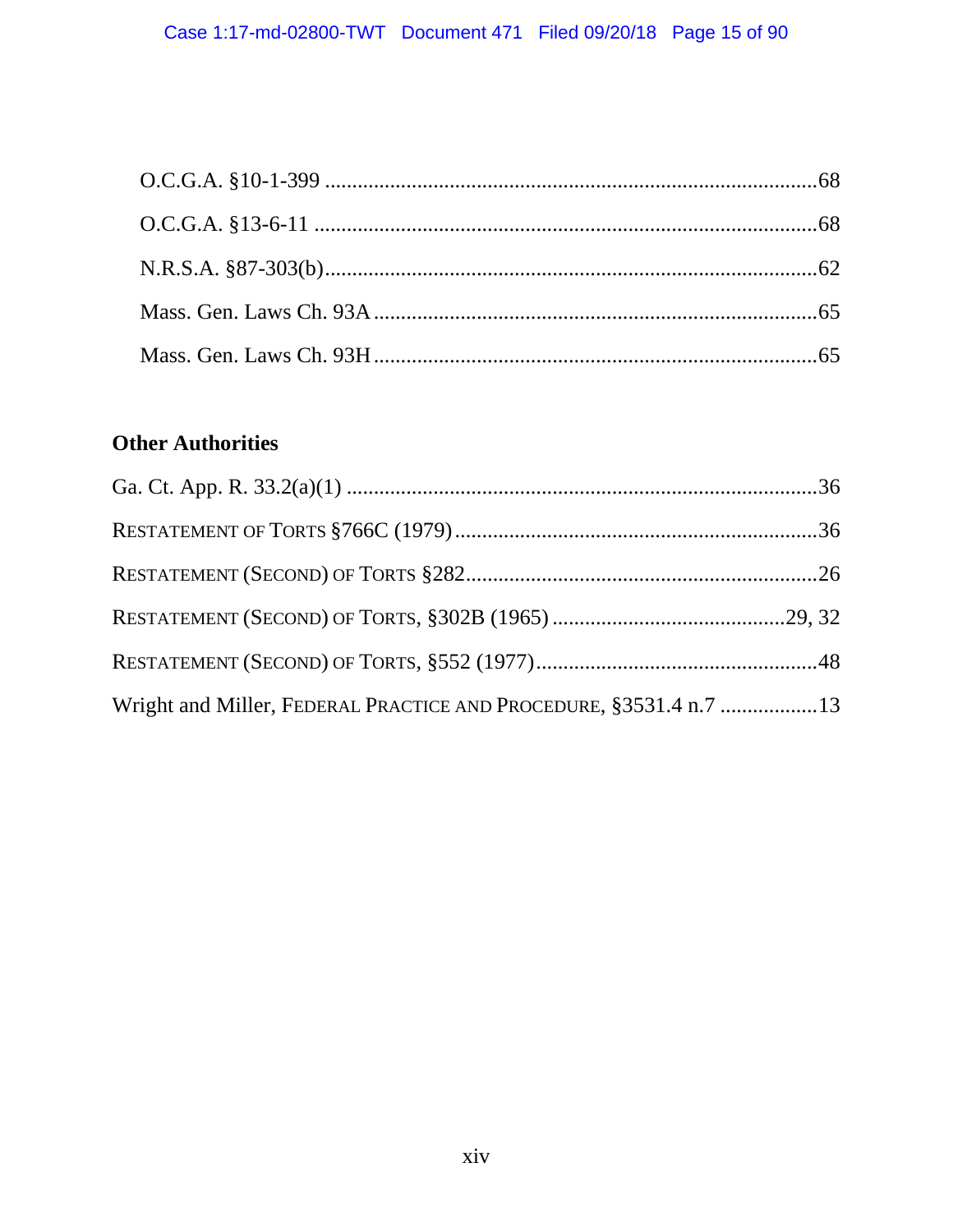Financial Institution Plaintiffs and Association Plaintiffs (collectively, "Plaintiffs")<sup>1</sup> submit this memorandum of law in opposition to Defendants Equifax Inc.'s and Equifax Information Services LLC's ("Equifax") Motion to Dismiss ("Motion") (ECF No. 435) Plaintiffs' Consolidated Amended Complaint ("Complaint") (ECF No. 390).

#### **INTRODUCTION**

The Equifax data breach compromised the nation's entire credit reporting and verification system, which Equifax refers to as the "Modern Credit Landscape." Plaintiffs and the Class of financial institutions, as providers and purchasers of information within this landscape, are the most direct and foreseeable victims of Equifax's conscience-shocking data breach, in which approximately 147 million U.S. consumers – roughly 46% of the U.S. population and nearly 60% of all adults in the U.S. – had their highly sensitive, personally-identifying information ("PII") and payment card data ("PCD") compromised between May and July 2017 (the "Data Breach"). As Plaintiffs allege, the Data Breach was the direct result of Equifax's active mismanagement of its data security measures.

Equifax could have prevented the Data Breach by implementing the most basic and necessary precautions to safeguard PII and PCD. But time and time

<sup>1</sup> For ease of reference, the brief will refer to "Plaintiffs;" however, Association Plaintiffs only join in Count 25 for declaratory and equitable relief.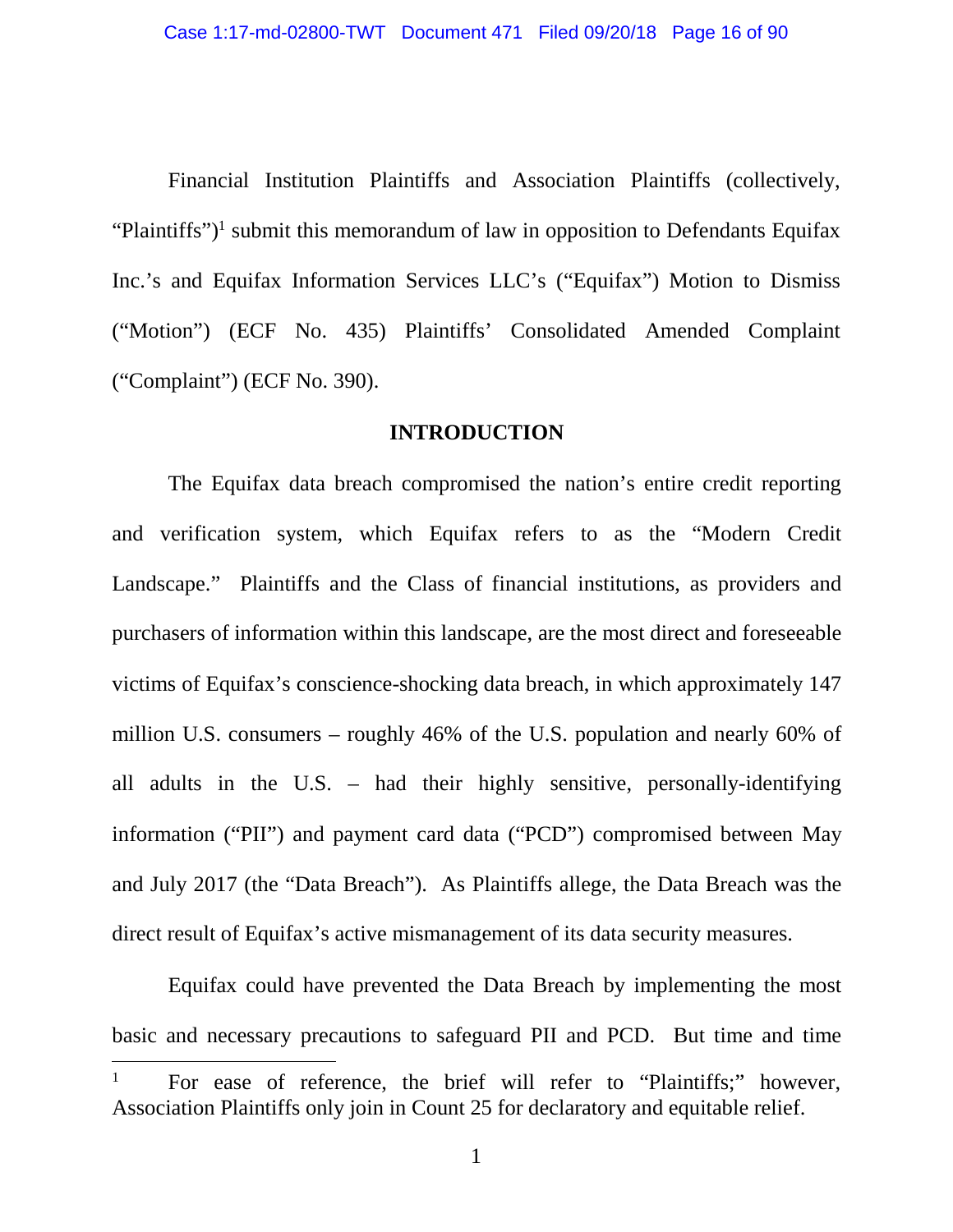again, Equifax ignored explicit warnings. In the months preceding the Data Breach, Equifax suffered no fewer than *five* data breaches that compromised PII. When hackers took advantage of a publicly known vulnerability that Equifax specifically had been warned about, Equifax's woefully deficient data security measures failed to detect the intrusion, and the hackers were able to spend two months roaming Equifax's systems unfettered, exfiltrating hundreds of millions of lines of consumer data. As a result, the PII and PCD, which flows within the nation's credit reporting and verification system and is essential for its secure operation was compromised and is now in the hands of identity thieves. Financial institutions can no longer rely upon the personally identifying characteristics of their customers' PII because this information, which was once unique and protected, is now ubiquitous. In short, Equifax has destroyed the consumer credit ecosystem. The resulting harm to Plaintiffs and the Class, which are direct participants in the nation's credit reporting and verification system, could not be more foreseeable.

Contrary to Equifax's arguments, it is not Plaintiffs' theory of liability that is unprecedented; rather, it is the scope and impact of the Equifax Data Breach, which is arguably the most damaging data breach in the nation's history. Although Plaintiffs plausibly allege that Equifax had a duty to act reasonably in managing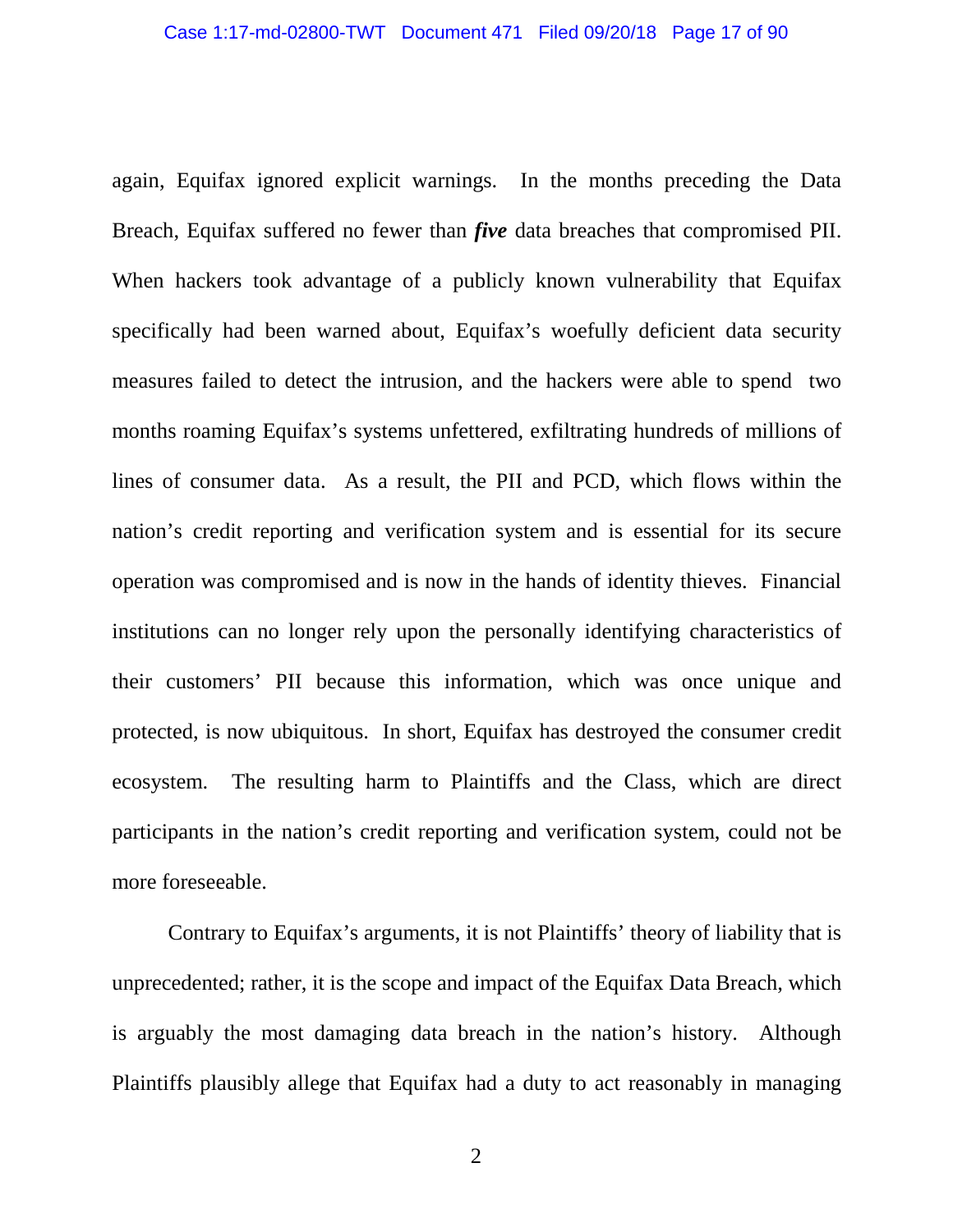the security of the PII and PCD with which it was entrusted, Equifax argues it owed no duty to Plaintiffs to act reasonably to protect such information despite its repeated public representations to the contrary. Equifax further claims that Plaintiffs have failed to plead any plausible injury and instead *voluntarily* incurred out-of-pocket costs. Equifax does so by ignoring or misconstruing the factual allegations, which clearly allege that Plaintiffs have suffered, and continue to suffer, losses directly associated with Equifax's actions. Setting aside Equifax's hyperbole, Plaintiffs' theory is neither "far-fetched" nor unprecedented. Plaintiffs' theory of liability is simple and straight-forward: Equifax had a general duty to act reasonably in its conduct to avoid foreseeable harm to foreseeable parties. Separately, Equifax affirmatively acknowledged and undertook the duty to act reasonably to protect PII and PCD, fully aware of the harm that would result to Plaintiffs and the Class if it failed to do so.

As discussed below, Plaintiffs have plausibly pleaded claims of negligence, negligence per se, negligent misrepresentation, and violation of various state statutes and for appropriate equitable relief. In similar cases seeking to recover losses from defendants that, like Equifax, maintained inadequate data security, this Court, and another in this District, have rejected the arguments Equifax now raises. *See In re: The Home Depot, Inc., Customer Data Sec. Breach Litig.*, No. 1:14-MD-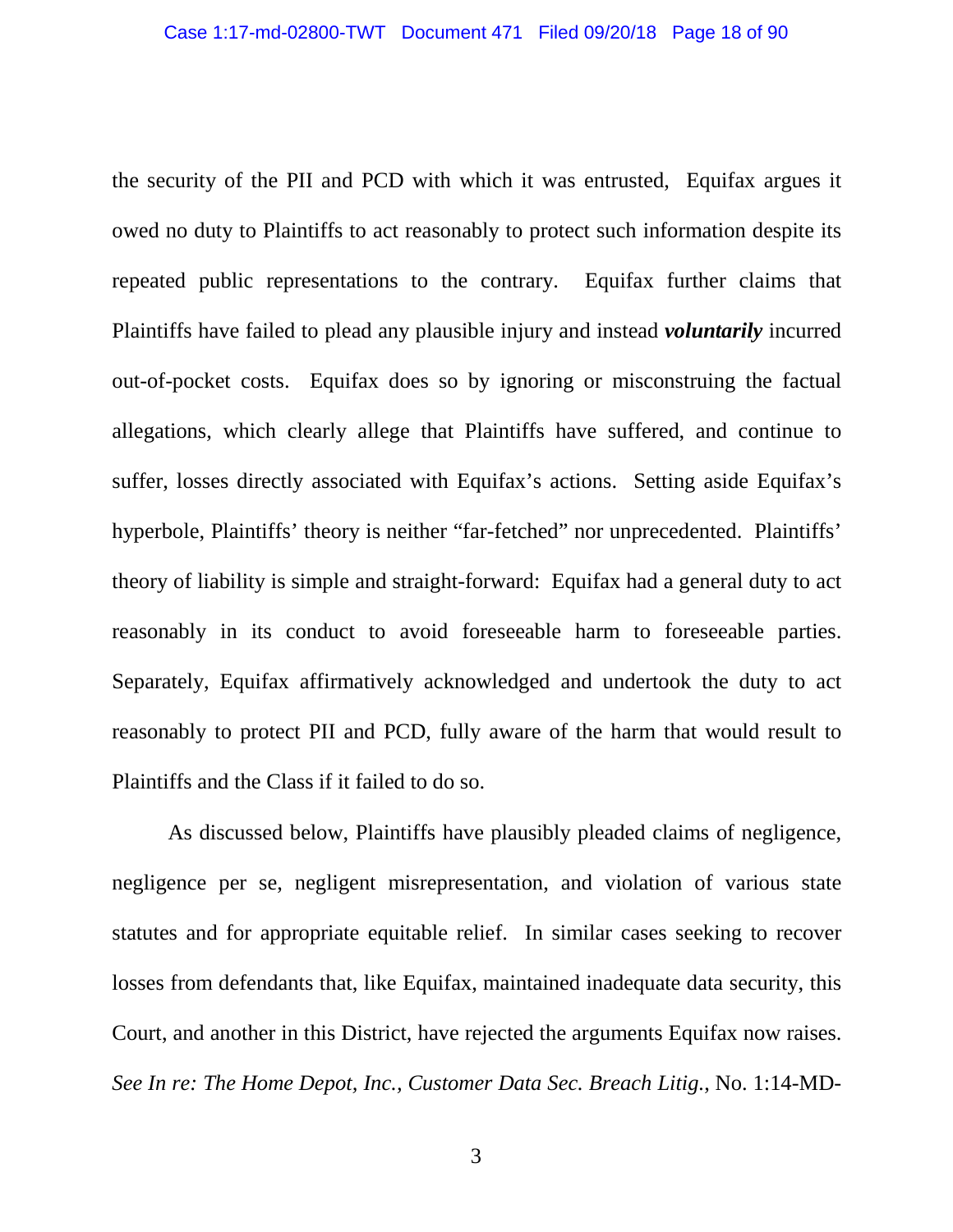2583-TWT, 2016 WL 2897520 (N.D. Ga. May 18, 2016); *In re Arby's Rest. Grp. Inc. Litig*. ("*Arby's I*"), No. 1:17-CV-0514-AT, 2018 WL 2128441 (N.D. Ga. Mar. 5, 2018). Equifax's primary rejoinder to this authority is to repeatedly cite *McConnell v. Georgia Dep't of Labor*, 814 S.E.2d 790 (Ga. Ct. App. 2018), *cert. pending*, Nos. S18C1316 and S18C1317 (Ga. May 31, 2018) ("*McConnell III*"). *McConnell III*, however, does not negate Georgia's common law duty of reasonable care to avoid causing foreseeable injury to others, *Home Depot*, 2016 WL 2897520, at \*4; *Arby's I*, 2018 WL 2128441, at \*3-7, nor does it have any relevance to the other claims that Plaintiffs have plausibly pleaded. Thus, Equifax's Motion should be denied.

#### **FACTUAL BACKGROUND**

Equifax's motto is "*Powering the World with Knowledge.*" In short, Equifax's business is information. Operating as a consumer reporting agency ("CRA"), Equifax accumulated sensitive consumer data and related consumer information on over 800 million individuals.  $\P$ [1, 104, 125.<sup>2</sup> This information includes PII, such as names, Social Security numbers, birth dates, addresses, and driver's license numbers. ¶¶100-101.

Plaintiffs are financial institutions that provide a range of financial services

<sup>2</sup> Citations to " $\lceil \cdot \rceil$  refer to the Complaint.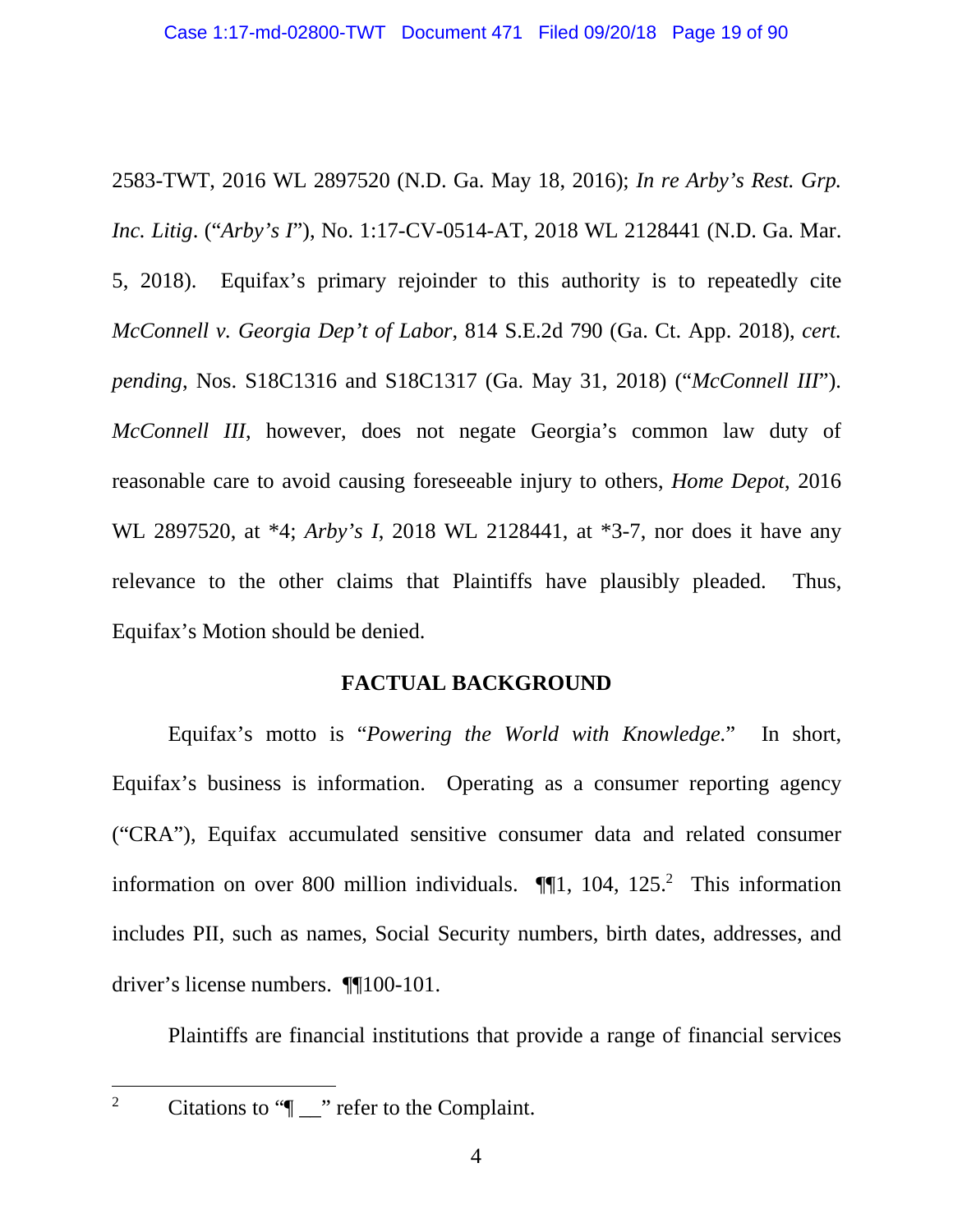to consumers, including deposit accounts, payment cards, lending, and other creditrelated facilities. The credit reporting and verification system functions because of the symbiotic relationship between Plaintiffs and Equifax. ¶¶97-99. Financial institutions gather and submit to Equifax information about their customers, including their payment histories. ¶100. Equifax compiles this information into credit reports and other products, which financial institutions then rely on to verify the identity of individuals, make credit determinations, and extend credit and credit-related services to consumers. ¶97. The PII and related information that financial institutions provide to Equifax and that Equifax utilizes for its reports and other products is extremely valuable for its accuracy and authenticity, enabling Plaintiffs to identify and determine the credit-worthiness of individuals. The credit reporting and verification system worked because the information within the system was unique and secure.

Equifax serves as the "linchpin" of the nation's credit reporting and verification system and acknowledges that the collection of consumer information and data carries with it an enormous responsibility to protect that data from exposure to unauthorized third parties. ¶¶1, 97. Indeed, Equifax represents itself as a "trusted steward" of PII, given its role in the system. For example, it states:

Equifax is a trusted steward of credit information for

5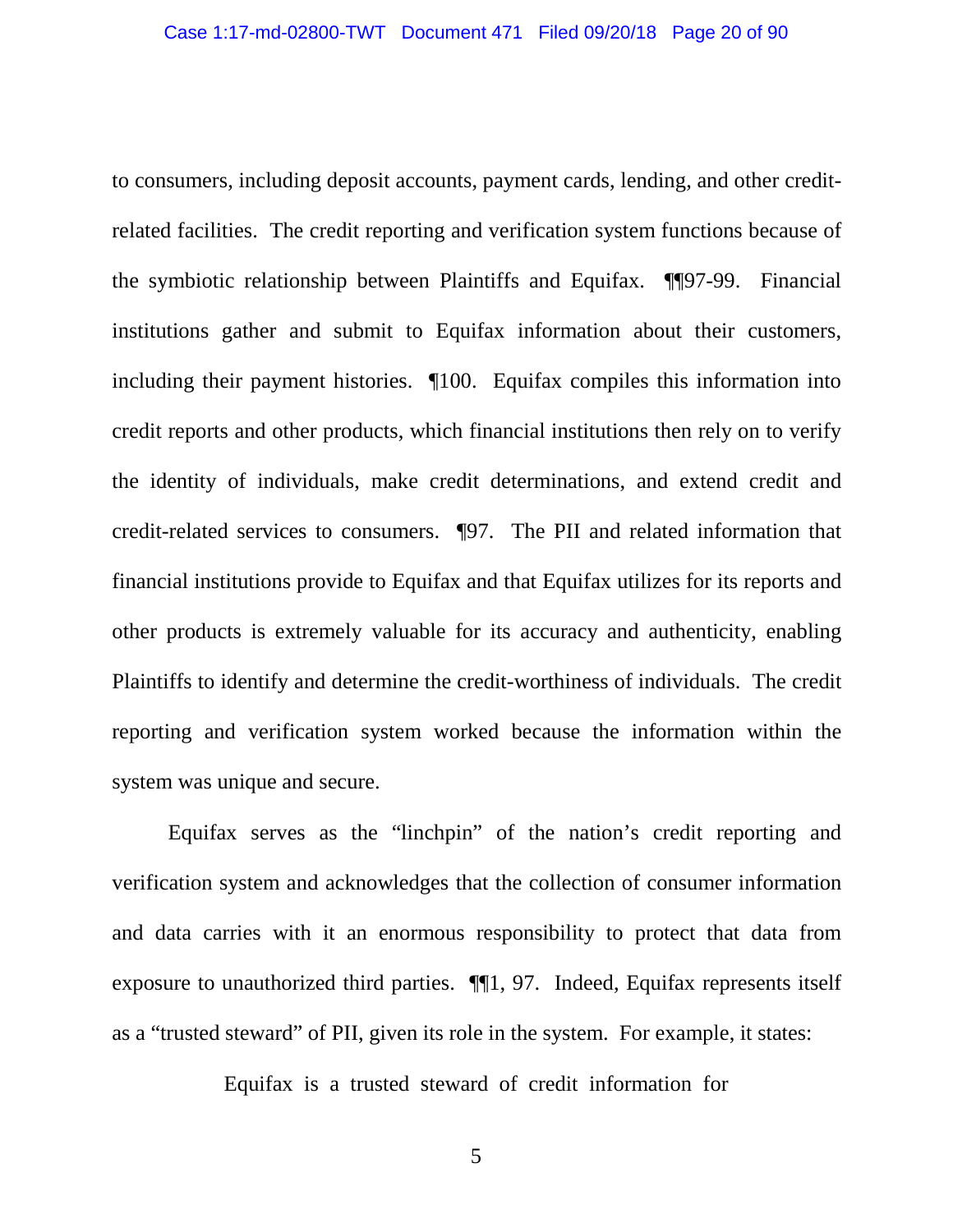thousands of financial institutions and businesses, and millions of consumers. *We take this responsibility seriously, and follow a strict commitment to data excellence that helps lenders get the quality information they need to make better business decisions.* ¶125.

Equifax further represents that "*securing data is the core value of our company*," acknowledging the extraordinary importance of securing the PII it receives and the special relationship that exists between Equifax and financial institutions within the credit reporting and verification system.<sup>3</sup>

The Equifax Data Breach is the direct result of Equifax's affirmative misconduct and refusal to take the steps necessary to properly protect PII consistent with its representations. The Data Breach is not an isolated incident, but is part of Equifax's long history of taking insufficient and inadequate data security measures. In the months leading up to the Data Breach, Equifax's deficient data security measures led to multiple security breaches that compromised consumer PII. ¶¶150-58. Similarly, numerous research analysts and security experts specifically warned Equifax that its security measures were deficient and left the company "vulnerable to data theft and security breaches." ¶¶158-64. Despite these warnings, Equifax continued to actively mishandle its data security and did not take steps to correct known vulnerabilities to its systems or otherwise ensure

<sup>&</sup>lt;sup>3</sup> Richard Smith, Former Chief Executive Officer of Equifax Inc., Nov. 8, 2017 Hearing, U.S. Senate Committee on Commerce, Science & Transportation.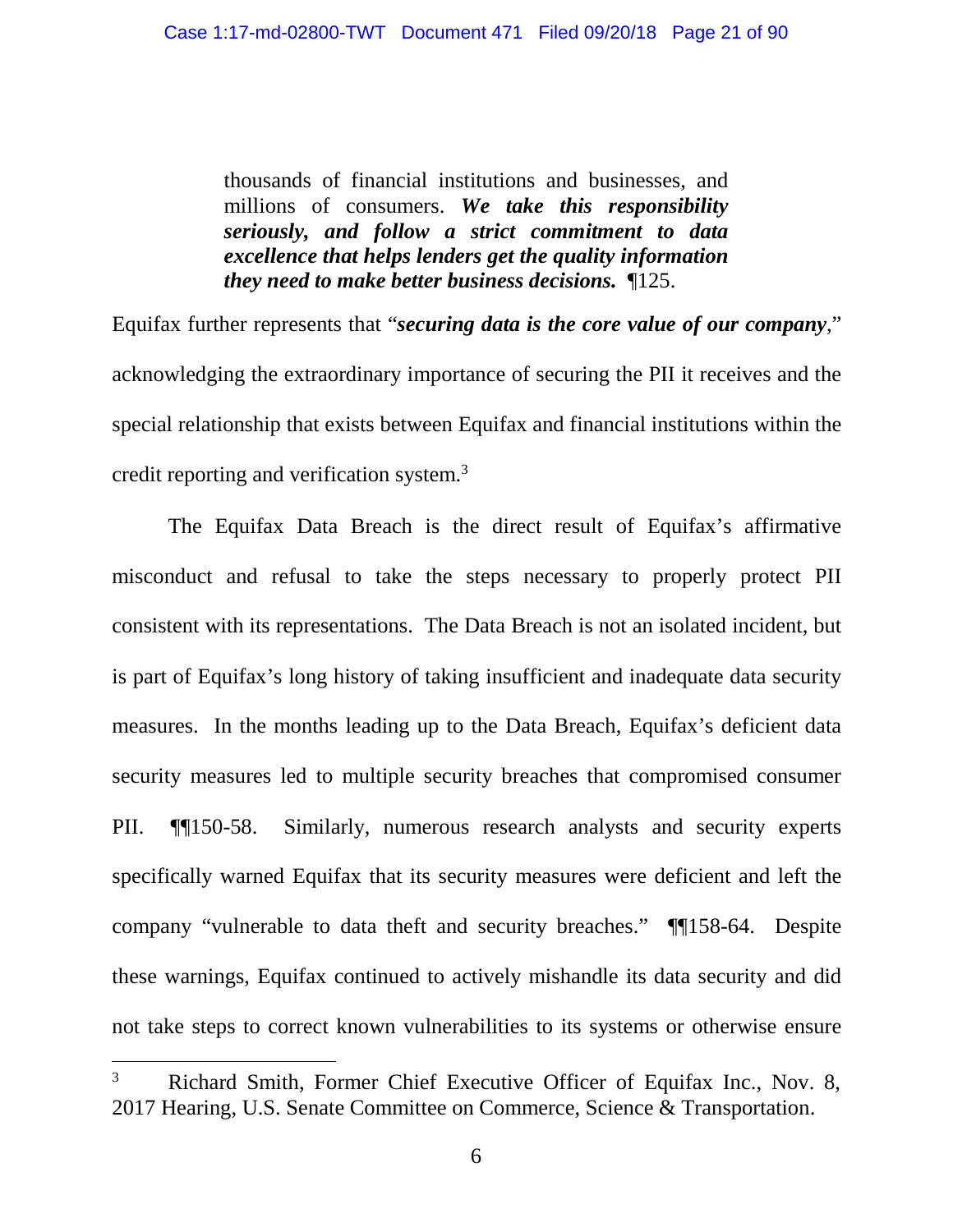that the PII and PCD it maintained was secure.

On September 7, 2017, Equifax announced that between May 13 and July 30, 2017, hackers exploited a known vulnerability in Equifax's U.S. web server software to gain access to and steal the PII of approximately 147 million U.S. consumers – roughly 46% of the U.S. population and nearly 60% of all adults in U.S. – at least one family member in every household. ¶¶3, 166. The Equifax Data Breach is arguably the most damaging data breach in the nation's history and was the direct result of Equifax's actions, which left critical systems vulnerable to attack. ¶¶3-5. Specifically, Equifax failed to patch known vulnerabilities in Apache Struts, an open-source application framework that supports Equifax's online dispute portal web application. ¶167.

In March 7, 2017, the Apache Struts vulnerability was discovered and several entities, including The Apache Foundation, the U.S. Department of Commerce's National Institute of Standards and Technology ("NIST"), and the U.S. Department of Homeland Security's Computer Emergency Readiness Team ("U.S. CERT"), immediately issued public warnings regarding the vulnerability. ¶176. On that same day, The Apache Foundation also made available various patches and workarounds that eliminated the vulnerability. ¶177.

Equifax acknowledges that its security team "was aware of this vulnerability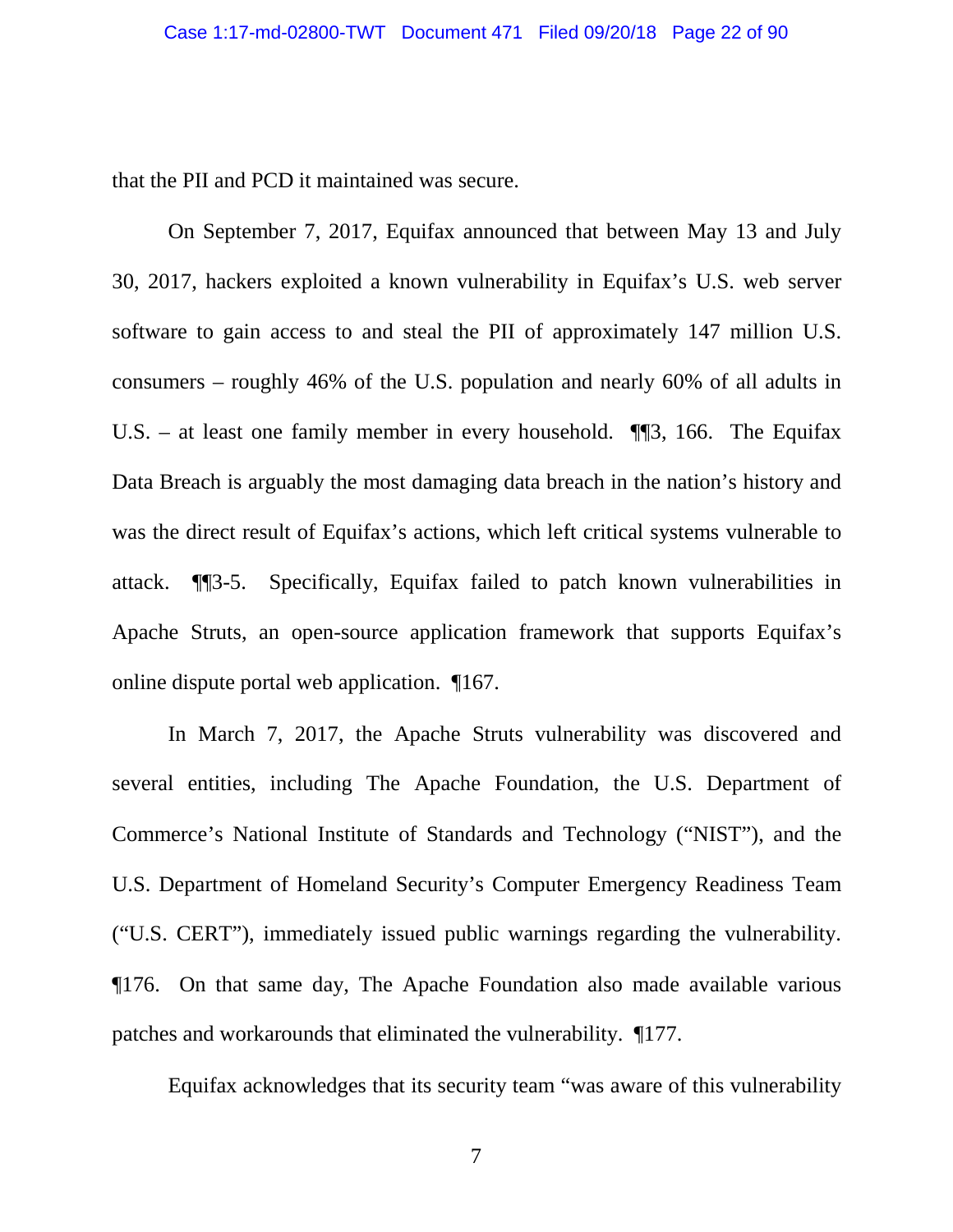[with Apache Struts] at that time [in March 2017]" and that the patches provided by The Apache Foundation would have eliminated the vulnerability. ¶179. Although Equifax ran security scans on March 15, 2017 that could have alerted Equifax to the Apache Struts vulnerability, Equifax's practice of not maintaining proper security certificates prevented it from detecting the Apache Struts vulnerability and directly led to the hackers' ability to exploit the vulnerability and gain access to Equifax's servers. ¶¶181-82. Equifax did not discover the Data Breach until July 29, 2017, over four and a half months after the Apache Struts vulnerability was announced. ¶196. Compounding Plaintiffs' injuries, Equifax failed to publicly disclose the breach for another thirty days. ¶¶196-203.

Following the disclosure of the Data Breach, former Equifax employees who worked on or alongside the Equifax security team confirmed that Equifax did not place a high priority on data security. ¶215. When asked about Equifax's attitude towards data security, a former employee stated: "[g]iven the amount of data they have access to and the sensitivity to us, security isn't at the forefront of everybody's mind, not how it should be." *Id.*

Equifax's actions directly undermined the credit reporting and verification system by exposing the PII that is used to identify consumers whose credit information is reported and analyzed within the system. ¶¶105-06. This massive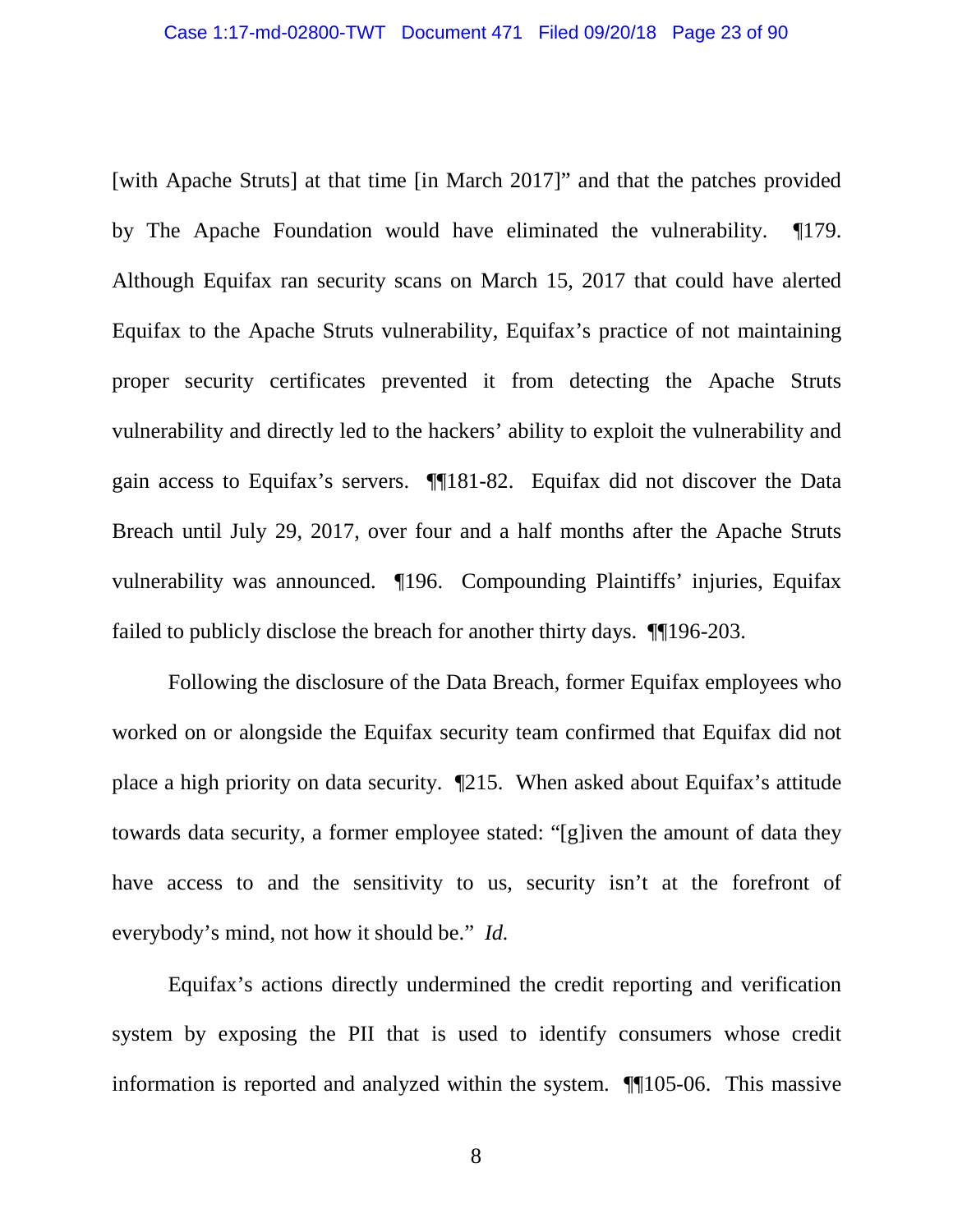exposure of consumer PII has directly injured Plaintiffs and the Class because they can no longer rely on such information for purposes of identifying their customers. ¶247. Consequently, contrary to Equifax's arguments, Plaintiffs have incurred direct out-of-pocket costs to respond to the compromise of the credit reporting and verification system Plaintiffs use to verify their customers' identities, to identify and monitor fraudulent banking activities, to respond to customers' concerns and complaints regarding the Equifax Data Breach, and to cancel and reissue compromised payment cards. ¶¶12-57, 247-48, 251, 252.

#### **ARGUMENT AND CITATION OF AUTHORITY**

A complaint should be dismissed only where the facts alleged fail to state a "plausible" claim for relief. *Ashcroft v. Iqbal*, 556 U.S. 662, 678 (2009). Factual allegations must be taken as true and construed in the light most favorable to the plaintiff. *Ray v. Spirit Airlines, Inc.*, 767 F.3d 1220, 1223 (11th Cir. 2014). Generally, notice pleading is all that is required. *Resnick v. AvMed, Inc.*, 693 F.3d 1317, 1324 (11th Cir. 2012). The complaint need only provide fair notice of the claim and the grounds upon which it rests. *See Bell Atlantic Corp. v. Twombly*, 550 U.S. 544, 555 (2007). The Complaint meets this pleading standard.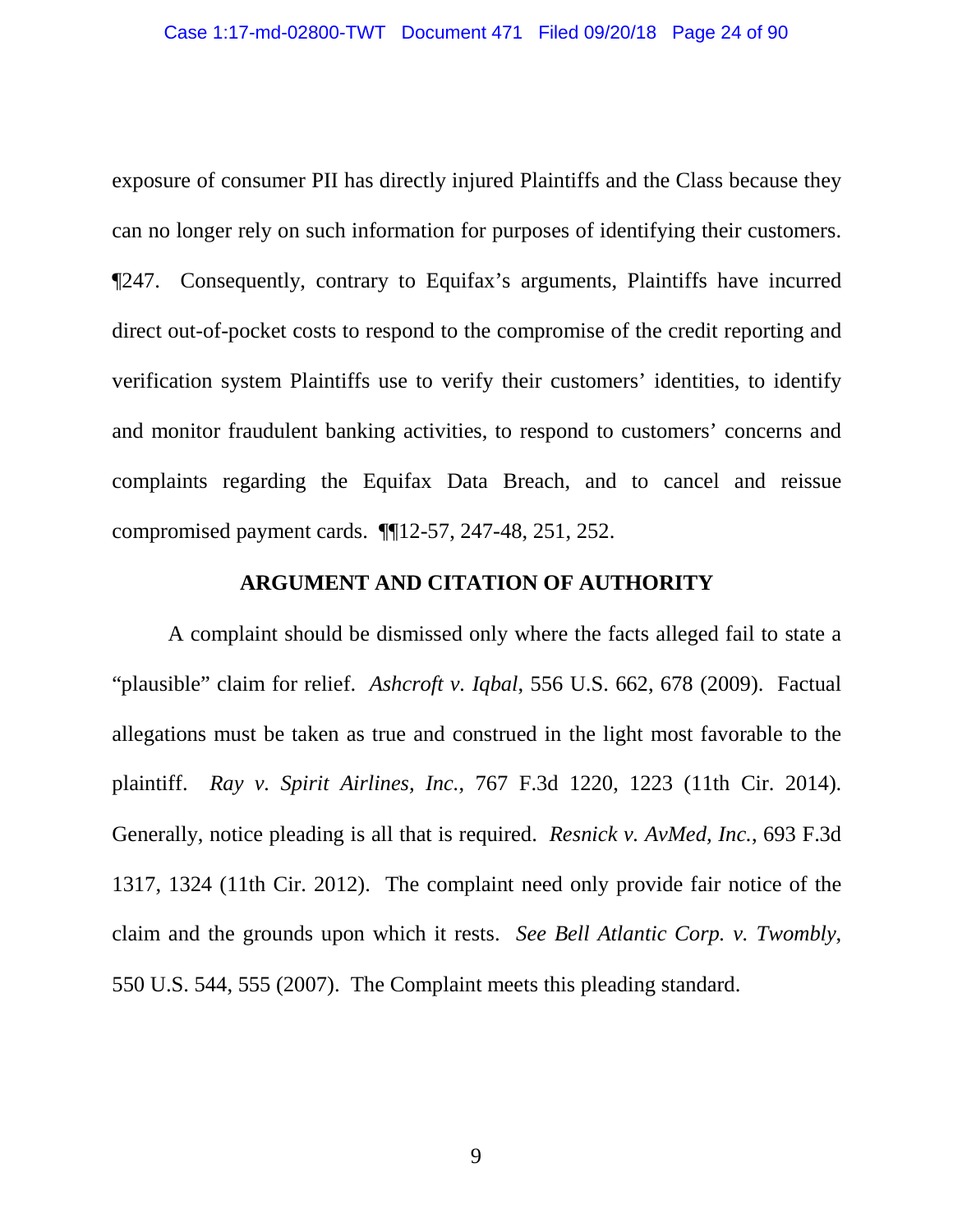### **I. Plaintiffs Have Article III Standing**

## **A. Plaintiffs Suffered Injuries-in-Fact Traceable to the Equifax Data Breach**

To establish Article III standing, a plaintiff must have "'(1) suffered an injury in fact, (2) that is fairly traceable to the challenged conduct of the defendant, and (3) that is likely to be redressed by a favorable judicial decision.'" *Town of Chester, N.Y. v. Laroe Estates, Inc.*, 137 S. Ct. 1645, 1650 (2017).<sup>4</sup> Equifax raises only two arguments: (1) that Plaintiffs' actions in response to the Data Breach constituted a merely speculative or self-inflicted injury; and (2) to the extent Plaintiffs suffered an injury, it is traceable not to the *Equifax* Data Breach, but to *every other* data breach. Both arguments ignore the well-pleaded allegations and should be rejected.

#### **1. Plaintiffs Suffered Injuries-in-Fact**

Plaintiffs have already suffered four distinct injuries in fact as a direct result of the Data Breach, any one of which is sufficient to confer Article III standing: (1) Plaintiffs have *already* spent time and money responding to the compromise of the credit reporting system and the PII that Plaintiffs rely on to verify their customers' identities; (2) Plaintiffs have *already* spent time and money assessing the impact of the Data Breach as required by federal law; (3) Plaintiffs that issued payment cards

<sup>&</sup>lt;sup>4</sup> Unless otherwise indicated, citations are omitted and emphasis is added.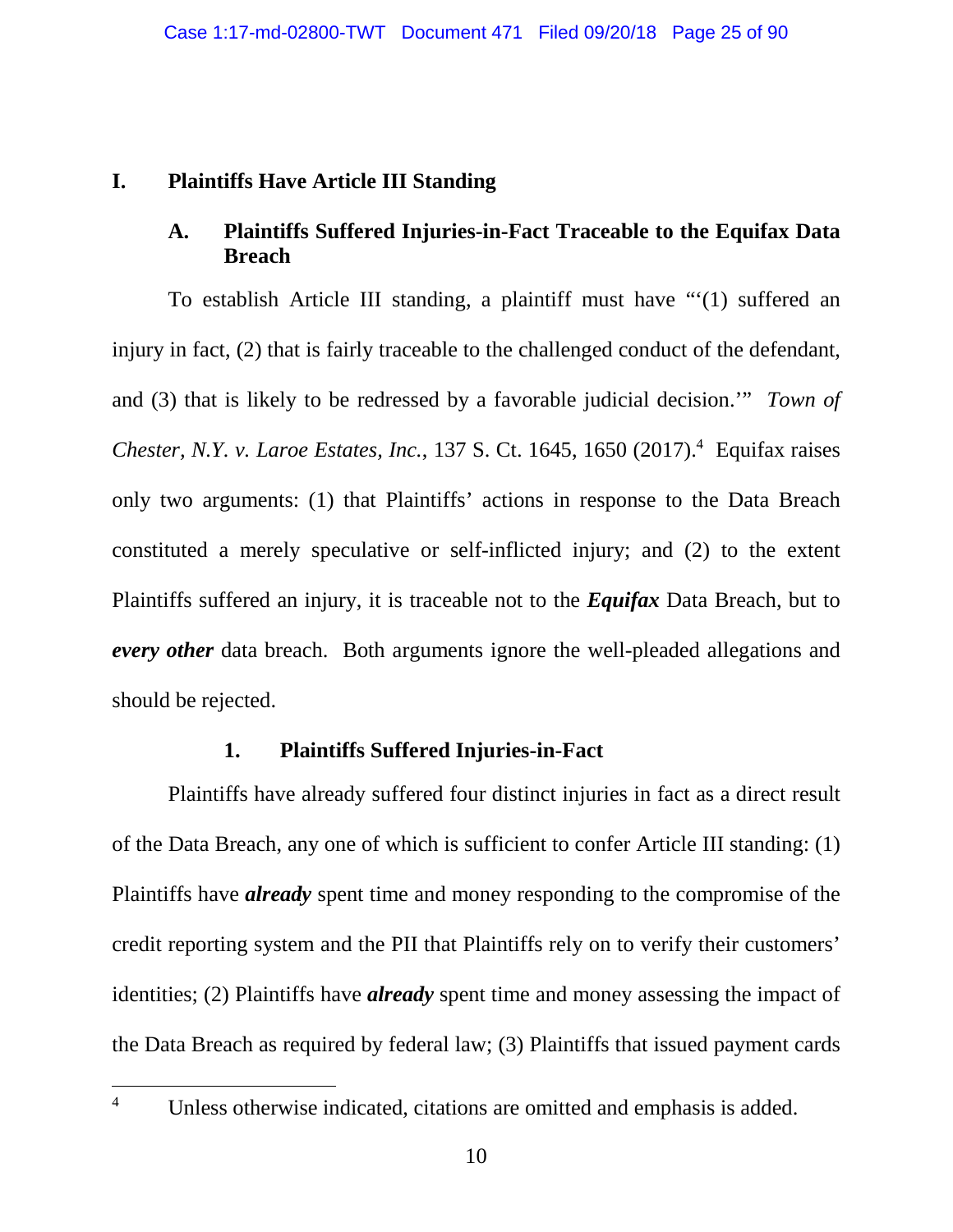compromised in the Data Breach have *already* spent time and money canceling and reissuing affected payment cards and/or reimbursing customers for fraudulent transactions; and (4) each Plaintiff has *already* spent time and money to mitigate what experts universally acknowledge is a substantial risk of future fraudulent banking activity.<sup>5</sup>

### **a. The Compromise of the Credit Reporting and Verification System Constitutes an Injury to All Plaintiffs.**

Equifax claims that Plaintiffs' allegations regarding the time and money spent addressing harms is conjectural. Unlike other data breaches that compromised PCD alone, however, the Data Breach additionally compromised the PII that forms the backbone of the credit reporting and verification system that Plaintiffs actively rely on to verify customers' identities and make credit determinations. ¶¶12-57 ("*In order to provide financial services to consumers*, [each Plaintiff] relies on the accuracy and integrity of the information supplied by the credit reporting system."); ¶105 (Plaintiffs "rely on the very PII elements that were exposed in the Equifax Data Breach . . . to verify the identity of their

<sup>&</sup>lt;sup>5</sup> Equifax chides Plaintiffs for making uniform allegations of harm, failing to recognize that its negligence harmed Plaintiffs and the Class in uniform ways. ¶¶234-35, 244; *U.S. v. Students Challenging Regulatory Agency Procedures (SCRAP)*, 412 U.S. 669, 687 (1973) ("[S]tanding is not to be denied simply because many people suffer the same injury.").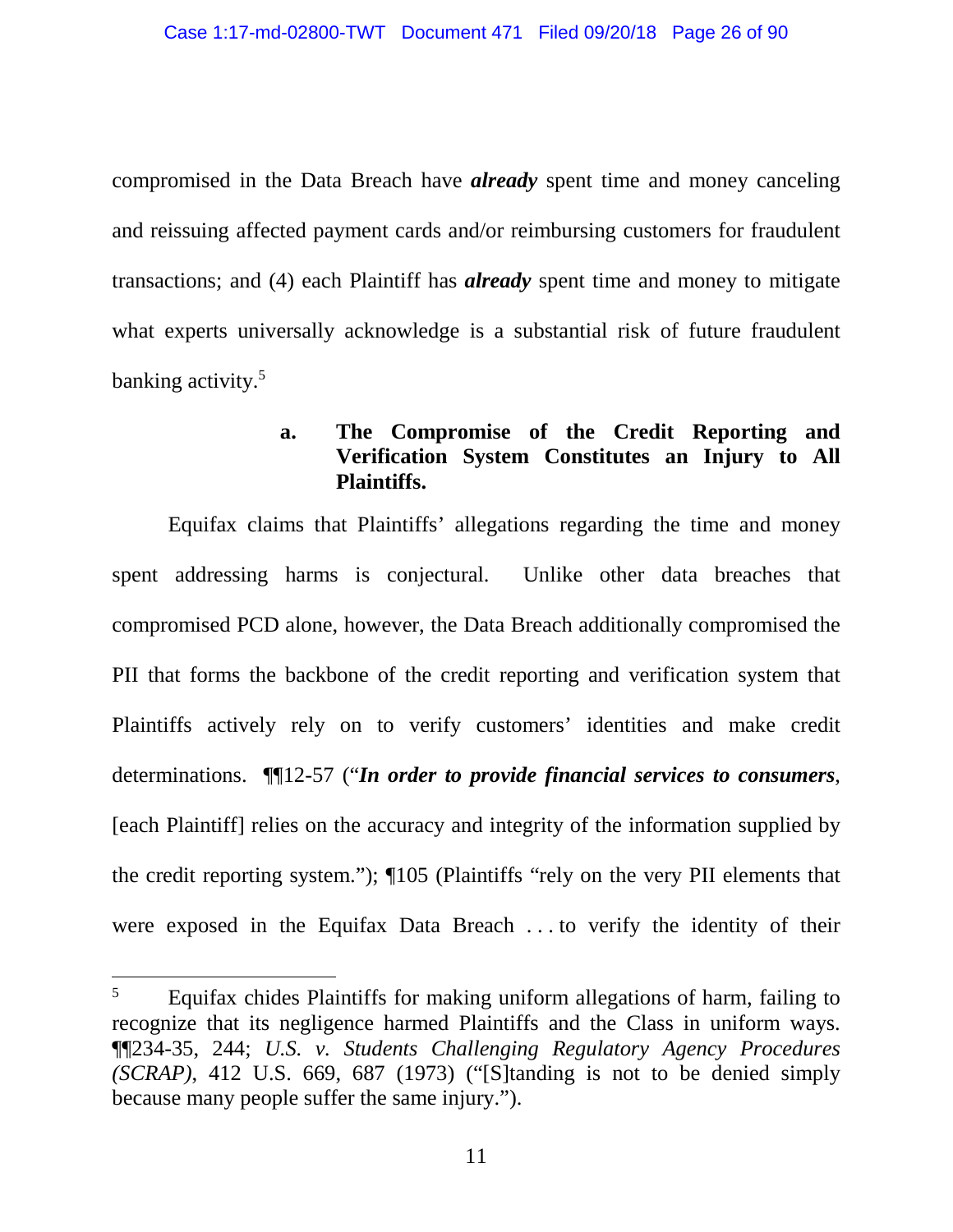customers for all the financial services they offer."). Thus, the Complaint alleges that the compromise of that verification system has already harmed each Plaintiff. *See*, *e.g.*, ¶¶7-10, 105-06, 236; ¶241 ("[T]he foundation that banks and credit unions use to control new account fraud or application fraud is badly damaged."); ¶246 (SSNs "should not be used to validate anyone's identity, ever again."); ¶249 ("Banks and fintechs will need to closely evaluate their processes in light of the Equifax breach to make sure the information they are getting is still accurately verifying their online customers.").

The direct out of pocket costs resulting from the Data Breach are not "voluntarily" chosen as Plaintiffs are *required* to protect their customers' accounts. *See supra* Section I.A.1.b; ¶¶116-23. These costs include the monies Plaintiffs spent resulting from the harm to the credit reporting and verification system and include the cost of implementing additional measures to safeguard "their authentication policies, protocols, procedures, and measures" for verifying the identities of their customers.  $\P$ [12-57 & 244. Plaintiffs have also expended time and money fielding calls from "customers regarding their concerns about identity theft and the safety of their accounts" in light of the Data Breach. $6$  ¶[12-57. Such

<sup>&</sup>lt;sup>6</sup> Equifax disputes the allegations that customers called their banks in the wake of the most consequential data breach in history and demands that Plaintiffs plead such allegations with particularity. Br. at 22 n.7. A short and plain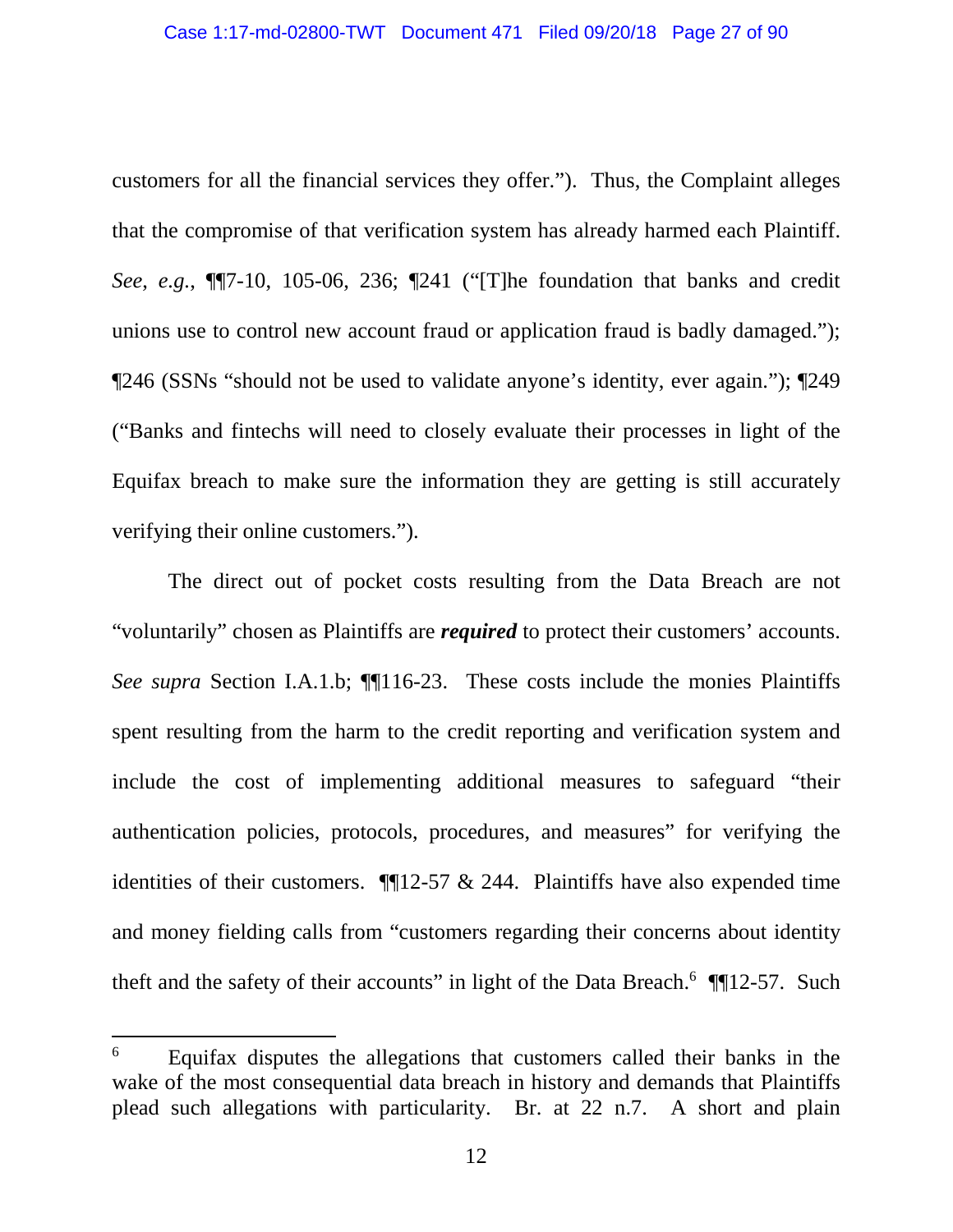injuries are far from conjectural. *Resnick*, 693 F.3d at 1323 (incurring monetary damages in the wake of a data breach "constitutes an injury in fact under the law"); Wright and Miller, FEDERAL PRACTICE AND PROCEDURE, §3531.4 n.7; *Pedro v. Equifax, Inc.*, 868 F.3d 1275, 1280 (11th Cir. 2017) (time spent responding to unlawful acts constitutes concrete injury).<sup>7</sup> Indeed, the Complaint alleges these injuries continue. ¶¶12-57. Every time a Plaintiff needs to verify the identity of a customer, because the underlying information has been compromised due to Equifax's actions, the Data Breach injures them anew. *Id.*

#### **b. Federal Law Required All Plaintiffs to Take Action in Response to the Data Breach.**

Equifax claims that faced with the most consequential data breach in history, Plaintiffs were not "required . . . to investigate the data breach," speculating that Plaintiffs did so only for "commercial reasons." Br. at 16.<sup>8</sup> Federal law, however, obligated Plaintiffs to investigate the Data Breach and the time and money spent on such investigations constitutes injury in fact.

statement,  $\P$ [12-57, is all that is required. Fed. R. Civ. P. 8.(a)(2).

<sup>7</sup> Because all Plaintiffs suffered these injuries, Plaintiffs need not establish that any other injury also satisfies Article III. *Saladin v. City of Milledgeville*, 812 F.2d 687, 690 n.3 (11th Cir. 1987) (finding of standing as to one injury "makes it unnecessary" to consider other injuries).

<sup>8</sup> References to "Br." are to Defendants' Memorandum in Support of Defendants' Motion to Dismiss the Financial Institutions' Consolidated Amended Complaint, ECF No. 435-1.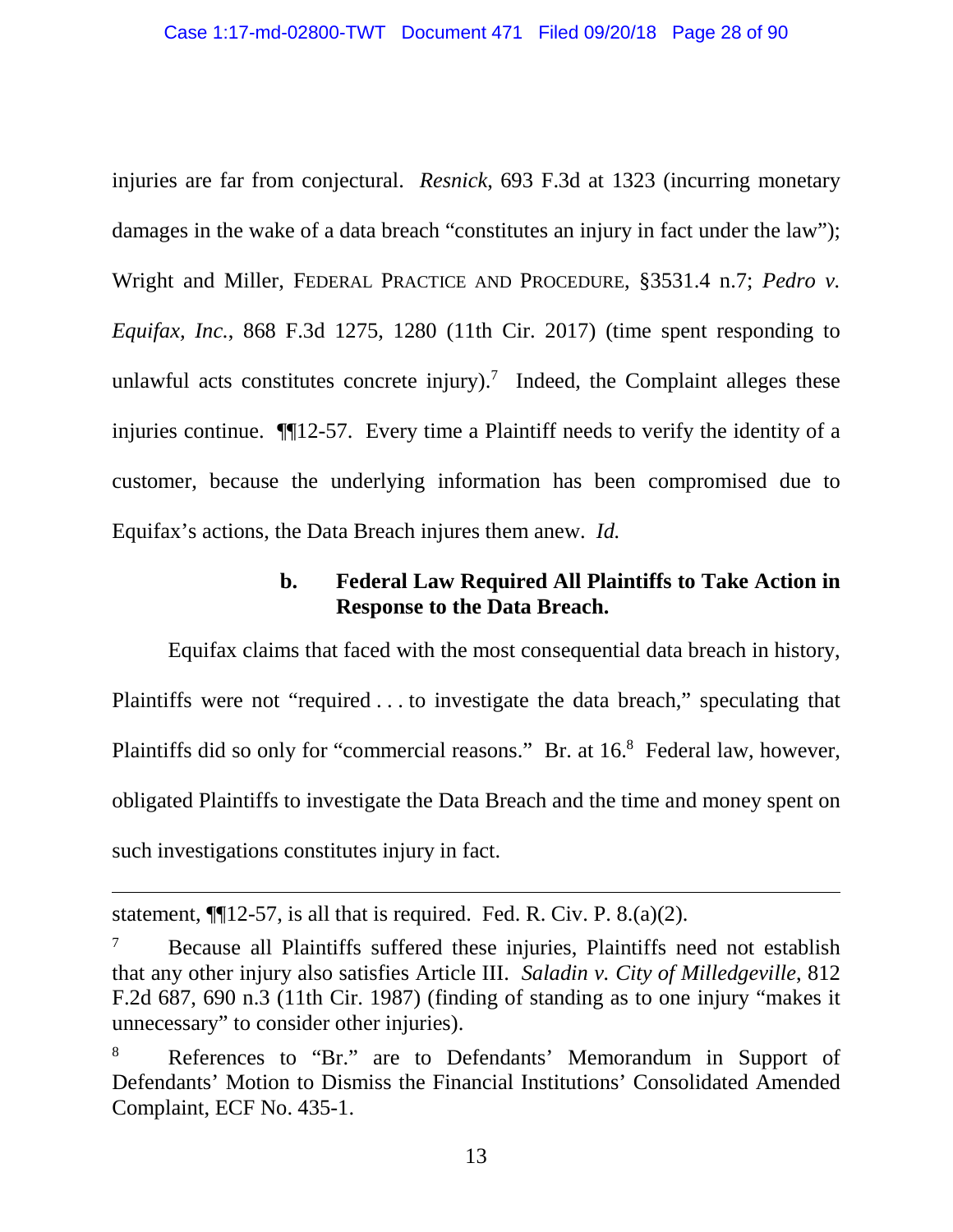The Gramm-Leach-Bliley Act ("GLBA") applies to "each financial institution," including Plaintiffs, and confers "an affirmative and continuing obligation" to protect the security of customers' PII. 15 U.S.C. §6801(a). Rules promulgated pursuant to the GLBA require Plaintiffs not just to develop, implement, and maintain an information security program to "[i]dentify reasonably foreseeable internal and external risks to the security, confidentiality, and integrity of customer information," 16 C.F.R. §314.4(b), but to "evaluate and adjust" that program "in light of . . . any other circumstances that [they] know or have reason to know may have a material impact on [their] information security program." *Id.* §314.4(e); *see also* Interagency Guidelines Establishing Information Security Standards, 12 C.F.R. Parts 30 (App. B), 208 (App. D-2), 225 (App. F), 364 (App. B), 570 (App. B), & 748 (App. A).

Similarly, the Fair Credit Reporting Act ("FCRA") requires Plaintiffs to implement an identity theft prevention program to "detect, prevent, and mitigate identity theft." 16 C.F.R. §681.1(d)(1). Plaintiffs must "ensure" that their programs are updated "to reflect changes in risks to customers and to the safety and soundness of the financial institution or creditor from identity theft." *Id.*   $§681.1(d)(2)(iv).$ 

The Data Breach compromised the confidentiality, and integrity of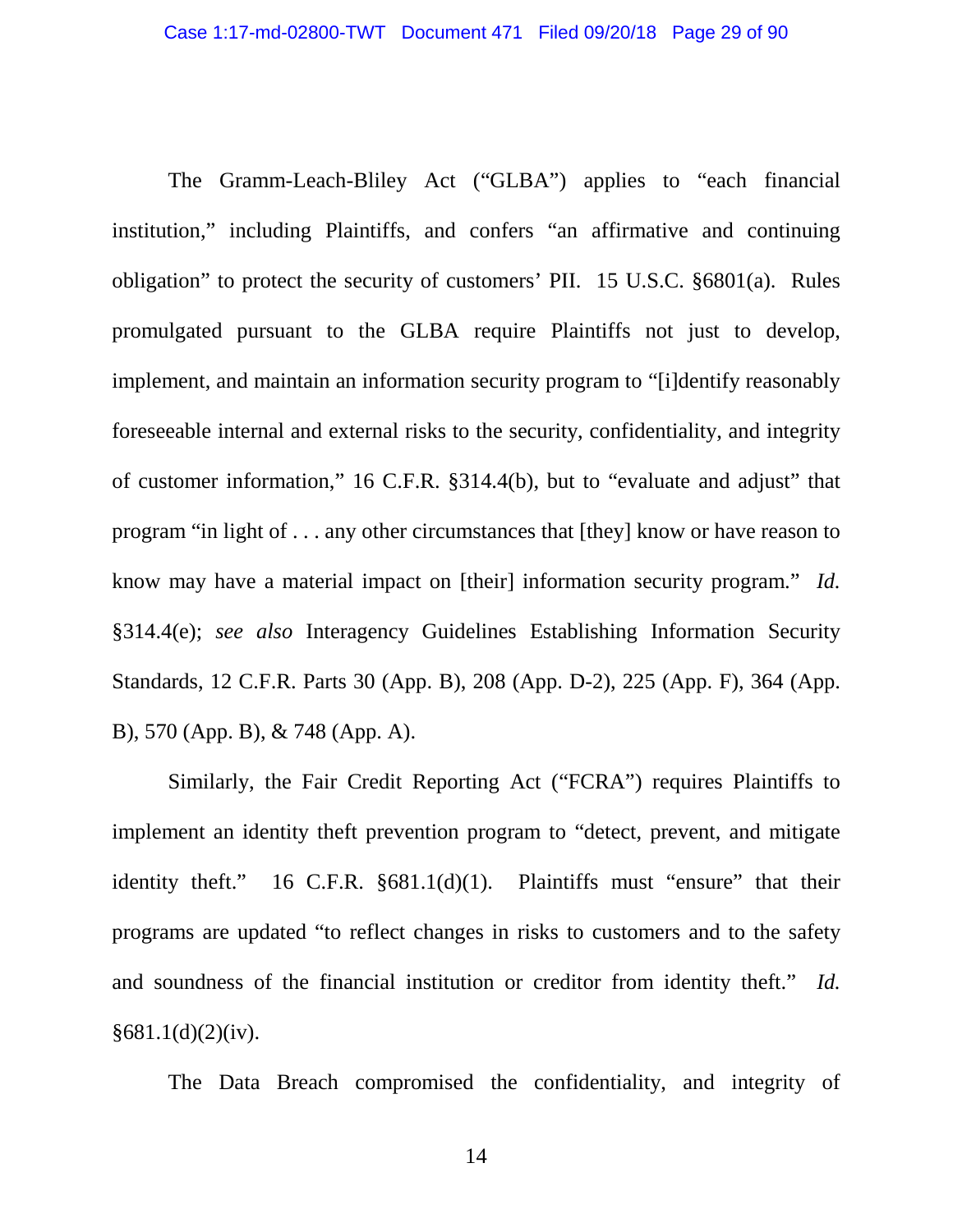Plaintiffs' customers' PII and PCD and placed Plaintiffs and their customers at greater risk of identity theft and related financial fraud. *See, e.g.*, ¶¶8-10, 105-06, 236, 241, 246,  $\&$  249.<sup>9</sup> Plaintiffs were thus obligated to investigate the impact of the Data Breach. As the Eleventh Circuit has held, spending "time and money complying with regulations" constitutes an injury in fact for purposes of Article III standing. *Wells v. Willow Lake Estates, Inc.*, 390 F. App'x 956, 959 (11th Cir. 2010); *see also City of Waukesha v. E.P.A.*, 320 F.3d 228, 234 (D.C. Cir. 2003).

Equifax's attempt to characterize Plaintiffs' actions as "voluntary" ignores reality and conflicts with the "affirmative and continuing obligation" Congress has imposed on Plaintiffs (and Equifax) to respond to known threats to customers' PII. 15 U.S.C. §6801(a). The resulting regulatory scheme is designed to remove discretion from financial institutions that might argue, as Equifax does, that inaction in the face of such threats represents a plausible course of action.

#### **c. FI Card Plaintiffs Have Suffered Additional Injuries**

FI Card Plaintiffs "issued payment cards that were compromised in the Data Breach and received fraud alerts from one or more of the payment card brands identifying payment cards it issued that were compromised." ¶¶13, 14, 17, 20, 23,

<sup>&</sup>lt;sup>9</sup> Equifax suggests Plaintiffs claim injury on the basis of "the increased risk of future identity theft to their customers." Br. at 19. Plaintiffs allege injuries stemming only from the harm they have and will suffer as a result of the Data Breach. ¶237.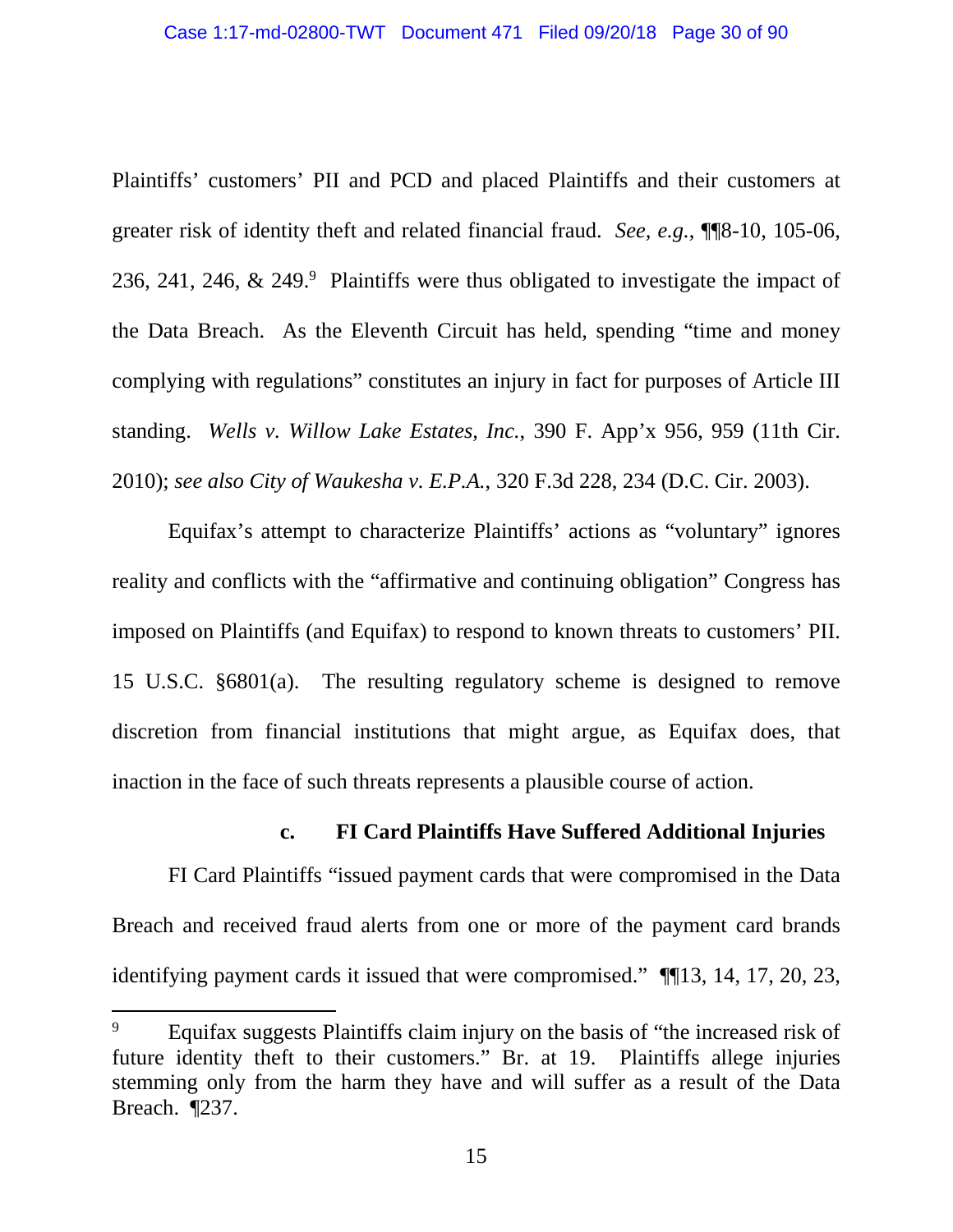25, 31-33, 36, 39, 44, 46, 47-52, 54-56, & 252. As a result, each FI Card Plaintiff incurred "direct out of pocket costs to protect . . . affected payment card accounts."

*Id.* These include the costs FI Card Plaintiffs incurred to cancel and reissue payment cards with new payment card data. *Id.*; ¶252. Equifax claims, without support, that when confronted with the theft of "only" 209,000 credit card numbers,<sup>10</sup> it was not "justifiable" for FI Card Plaintiffs to cancel and reissue the affected cards. Br. at 21. To allege that the exposure of nearly a quarter million credit card numbers created a substantial risk of harm to the issuing financial institutions is not just plausible – it is obvious<sup>11</sup> – and FI Card Plaintiffs "reasonably incur[red] costs to mitigate or avoid that harm," that are sufficient to confer Article III standing.<sup>12</sup> *Clapper v. Amnesty Int'l USA*, 568 U.S. 398, 414 n.5

<sup>&</sup>lt;sup>10</sup> Equifax argues that "the FI Plaintiffs do not even specify plausible facts regarding whether they issued those compromised cards." Br. at 21. Notwithstanding Equifax's failure to explain how FI Card Plaintiffs could cancel or reissue cards they did not issue, each FI Card Plaintiff specifically alleged that it "received fraud alerts from one or more of the payment card brands identifying payment cards *it issued* that were compromised." ¶¶13, 14, 17, 20, 23, 25, 31-33, 36, 39, 44, 46, 47-52, 54-56.

<sup>&</sup>lt;sup>11</sup> Even Equifax warns as much. *See, e.g.*,  $\P$ [133-34 & 239.

<sup>&</sup>lt;sup>12</sup> Courts do not require plaintiffs to trade the implementation of reasonable mitigation measures for Article III standing. Indeed, "requiring Plaintiffs to wait for the threatened harm to materialize in order to sue would pose a standing problem of its own, because the more time that passes between a data breach and an instance of identity theft, the more latitude a defendant has to argue that the identity theft is not 'fairly traceable' to the defendant's data breach." *In re Adobe*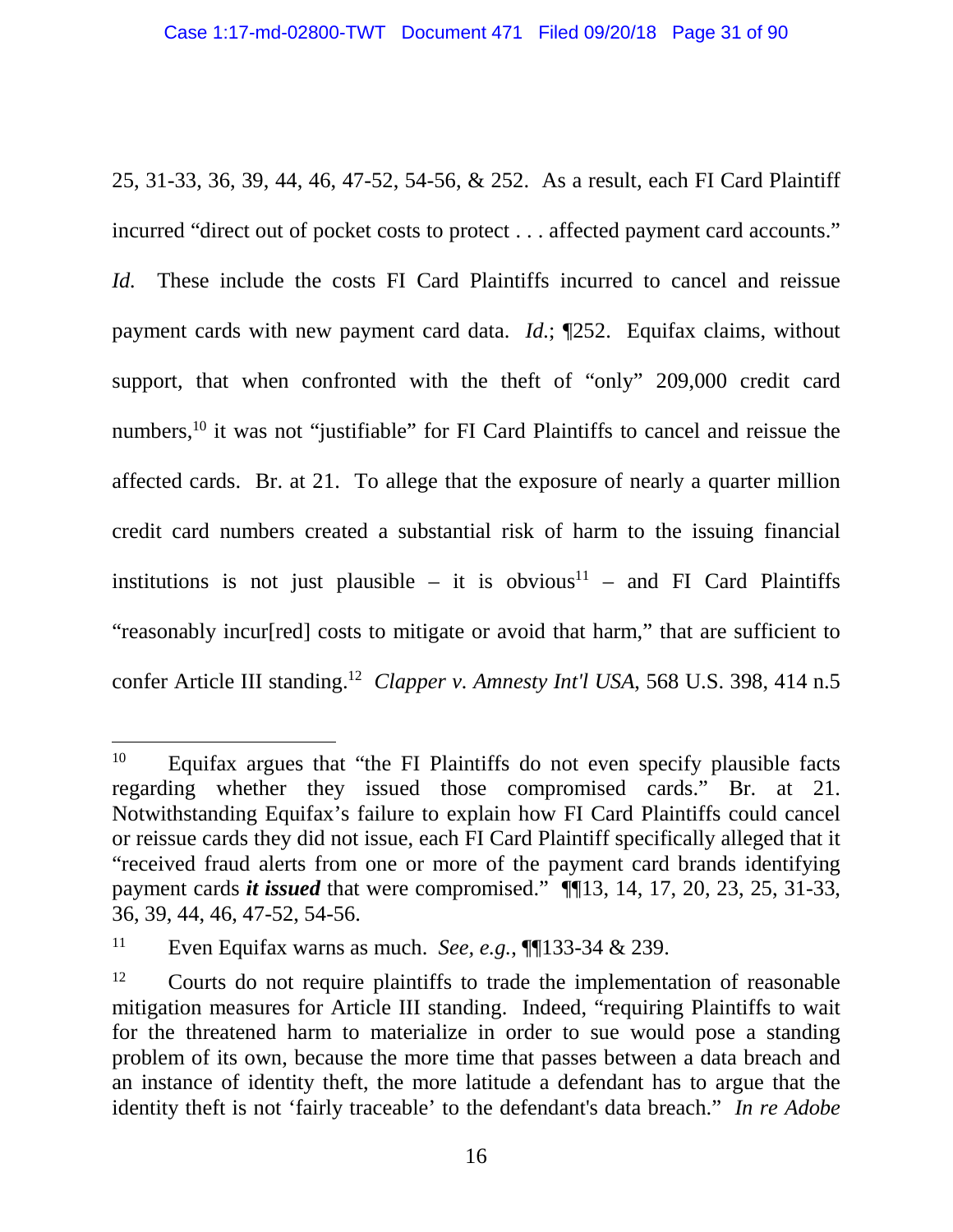(2013); *Home Depot*, 2016 WL 2897520, at \*3 (the "costs to cancel and reissue cards compromised in the data breach ... are not speculative and are not threatened future injuries, but are actual, current, monetary damages").

### **d. The Most Consequential Data Breach in History Has Exposed All Plaintiffs to a Substantial Risk of Fraudulent Banking Activity**

To have Article III standing "[a]n allegation of future injury may suffice if the threatened injury is certainly impending, or there is a substantial risk that the harm will occur." *Susan B. Anthony List v. Driehaus*, 134 S. Ct. 2334, 2341 (2014); *Clapper*, 568 U.S. at 414 n.5. Although not addressed by the Eleventh Circuit, *see Resnick*, 693 F.3d at 1323, in the context of a data breach where hackers target and compromise sensitive PII and PCD, courts have not hesitated to hold that "the injury-in-fact requirement can be satisfied by a threat of future harm or by an act which harms the plaintiff only by increasing the risk of future harm that the plaintiff would have otherwise faced, absent the defendant's actions." *Pisciotta v. Old Nat. Bancorp*, 499 F.3d 629, 634 & nn.2-4 (7th Cir. 2007) (collecting cases).

Plaintiffs face a substantial and impending risk of future harm in the form of future fraudulent banking activity as a direct result of the Data Breach. ¶¶7-10, 12-

*Sys., Inc. Privacy Litig.*, 66 F. Supp. 3d 1197, 1215 n.5 (N.D. Cal. 2014).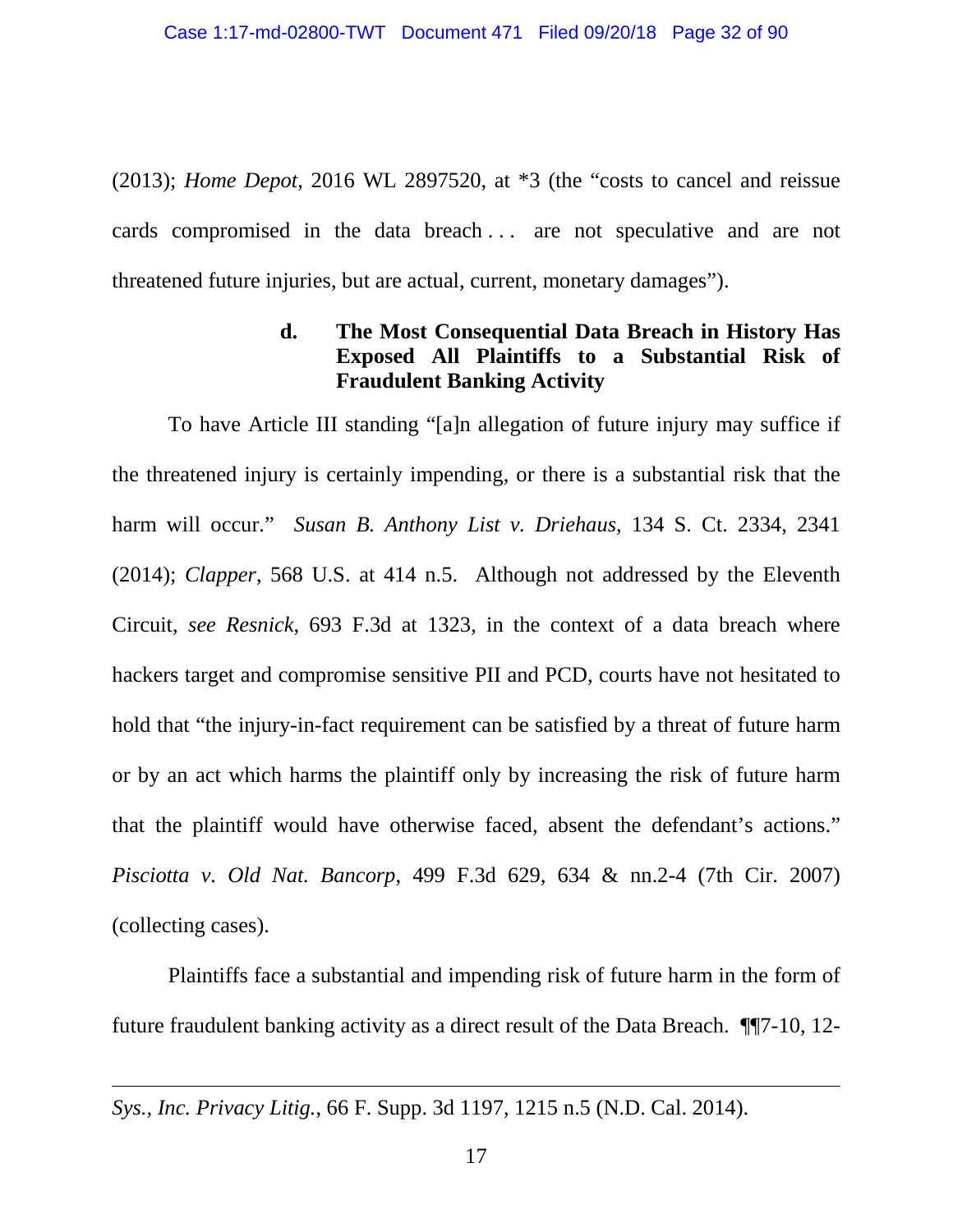57, 105-06, 234-60. As alleged, the primary harm caused by identity theft is not suffered by the individual whose identity is stolen; rather, the primary harm is suffered by the financial institutions that bear the risk of loss when identity thieves use a customer's PII to open accounts, transfer funds, take out loans, make fraudulent transactions, or obtain credit or debit cards in the customer's name. ¶¶237–39. Equifax itself detailed the injuries stemming from identity theft. ¶239. These are crimes directed against financial institutions designed to obtain money from them; an individual's PII is the key (obtained through Equifax's negligence) that the criminal uses to unlock the financial institutions' doors. It is widely recognized that Plaintiffs and the Class face a substantial risk of harm from the theft of PII and the resulting monies stolen. ¶¶7-10, 12-57, 106, 218, 234-40, 245.

Equifax does not dispute that Plaintiffs incurred costs to mitigate the harm of fraudulent banking activity, but instead speculates that the risk of harm that Plaintiffs face is insubstantial because hackers *might not* leverage the PII and PCD stolen in the most consequential data breach in history to commit fraud. Common sense says otherwise.<sup>13</sup> *Id.*; ¶245 ("If names and Social Security numbers and

<sup>&</sup>lt;sup>13</sup> Equifax muses that, perhaps, the stolen data might not be used to commit fraud. But "[h]ackers easily can sell such stolen data." ¶138. Why steal data if not to use it? Equifax is silent on this point, and indeed, offers nothing to suggest that it is implausible to accept that criminals seek to profit from the compromised PII. *See, e.g.*, *United States v. Whatley*, 719 F.3d 1206, 1208 (11th Cir. 2013)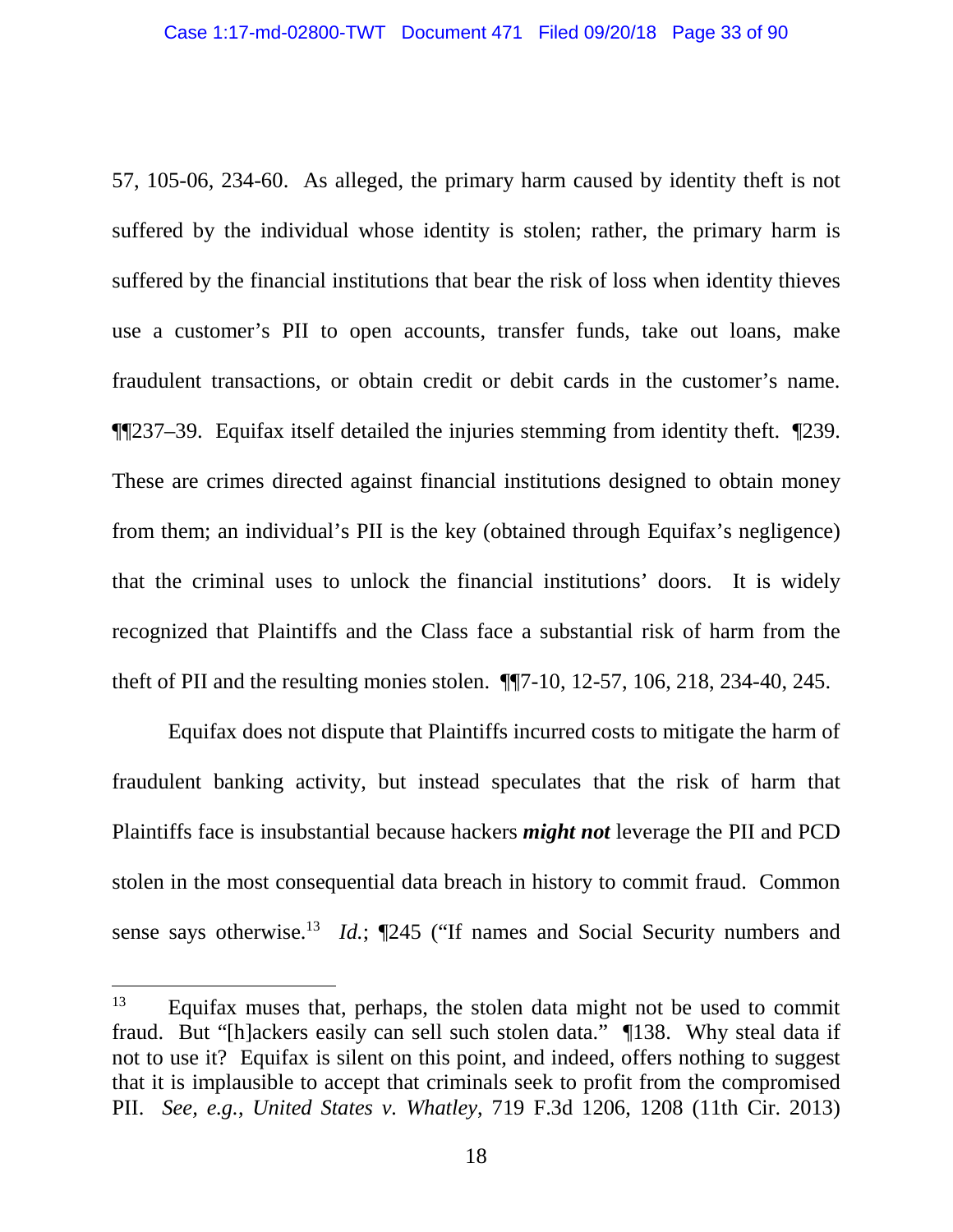dates of birth are out there, they will be used at some point."); ¶247 ("[A]ll of this data is being bought and sold."); *see also Bailey v. Wheeler*, 843 F.3d 473, 482 (11th Cir. 2016). Not only is this argument inappropriate on a motion to dismiss, but the authority Equifax cites shows that Plaintiffs' allegations are sufficient to confer Article III standing. For example, the Eighth Circuit in *In re SuperValu, Inc.*, held that consumers did not face a substantial risk of new account fraud – "'the type of identity theft generally considered to have a more harmful direct effect'" – because the data stolen there did "not include any personally identifying information, such as social security numbers, birth dates, or driver's license numbers." 870 F.3d 763, 770 (8th Cir. 2017). Here, "the foundation that [Plaintiffs] use to control new account fraud . . . is badly damaged," ¶241, because the Data Breach compromised "sensitive personal information, including names, Social Security numbers, birth dates, addresses, and driver's license numbers." ¶184; *see also* ¶3.

In *Beck v. McDonald*, the Fourth Circuit found that a "misplaced" laptop did not present a substantial risk of future identity theft in part because there was no suggestion that "the data thief intentionally targeted the personal information

<sup>(&</sup>quot;When asked why he robbed banks, legend has it that famed American bank robber Willie Sutton replied, 'Because that's where the money is.'").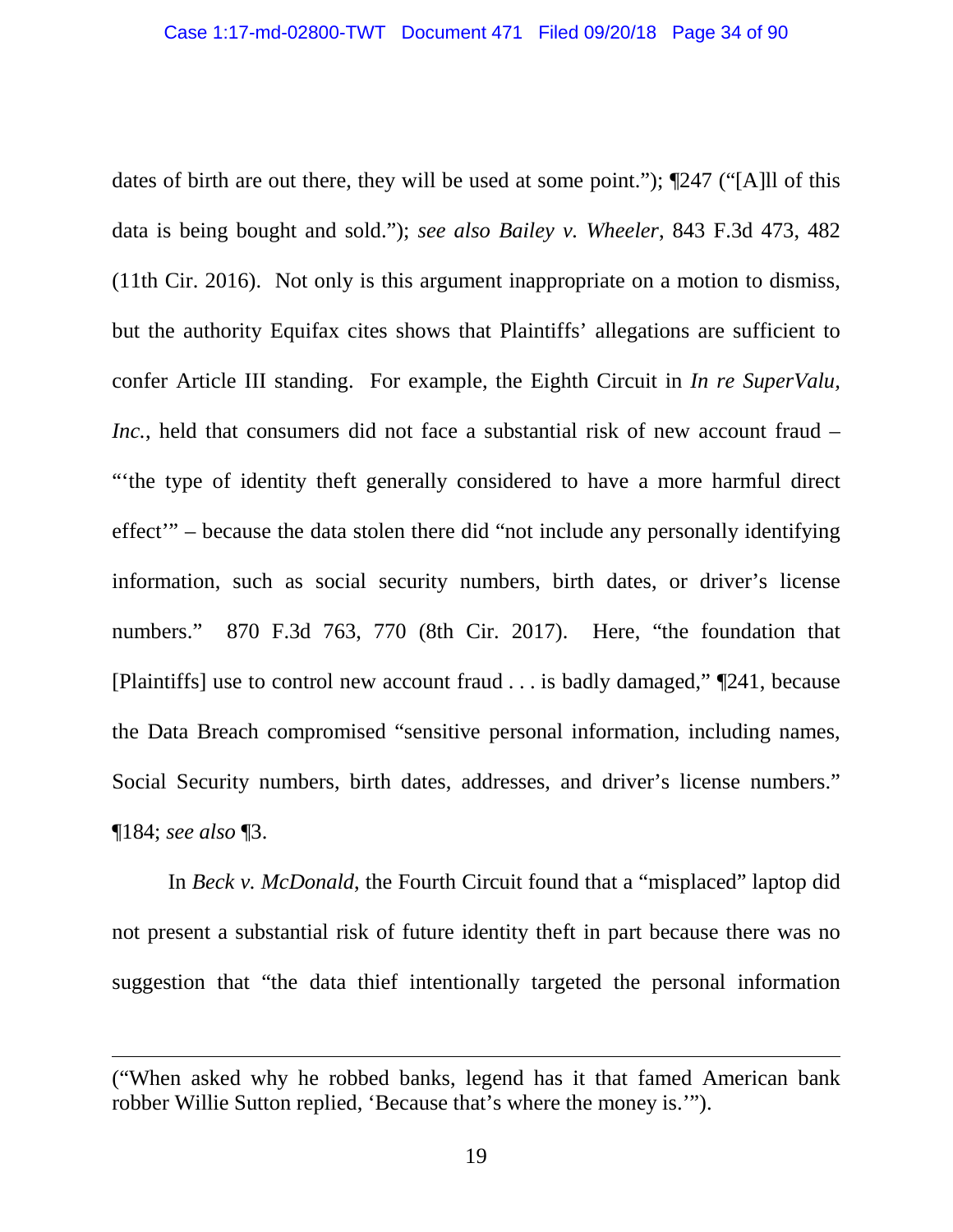compromised." 848 F.3d 262, 274 (4th Cir. 2017), *cert. denied sub nom. Beck v. Shulkin*, 137 S. Ct. 2307 (2017). But here, Equifax itself acknowledged: "We are *regularly the target* of attempted cyber and other security threats." ¶133; *see also* ¶¶133-34, 138, 149, & 284. Equifax even explained that hackers target the data compromised: the "personally identifiable information of our customers, employees, consumers and suppliers." ¶133.

In *Reilly v. Ceridian Corp.*, the Third Circuit found that the plaintiff's allegations of substantial risk were implausible in part because "no identifiable taking occurred." 664 F.3d 38, 44 (3d Cir. 2011). Here, in a "statement for the record," Equifax concedes that a taking occurred – the names, dates of birth, addresses, social security numbers, and drivers' licenses of approximately 147 million Americans. ¶¶186-195.

In its attempt to avoid *Krottner v. Starbucks Corp.*, 628 F.3d 1139, 1143 (9th Cir. 2010), Equifax claims that the decision turned on the fact that "at least one plaintiff alleged that the information had been used to open an account." Br. at 22 n.5. But as the Ninth Circuit recently reaffirmed, it was "the sensitivity of the personal information, combined with its theft," that led the Ninth Circuit to conclude that "plaintiffs had adequately alleged an injury in fact supporting standing." *In re Zappos.com, Inc.*, 888 F.3d 1020, 1027 (9th Cir. 2018). Plaintiffs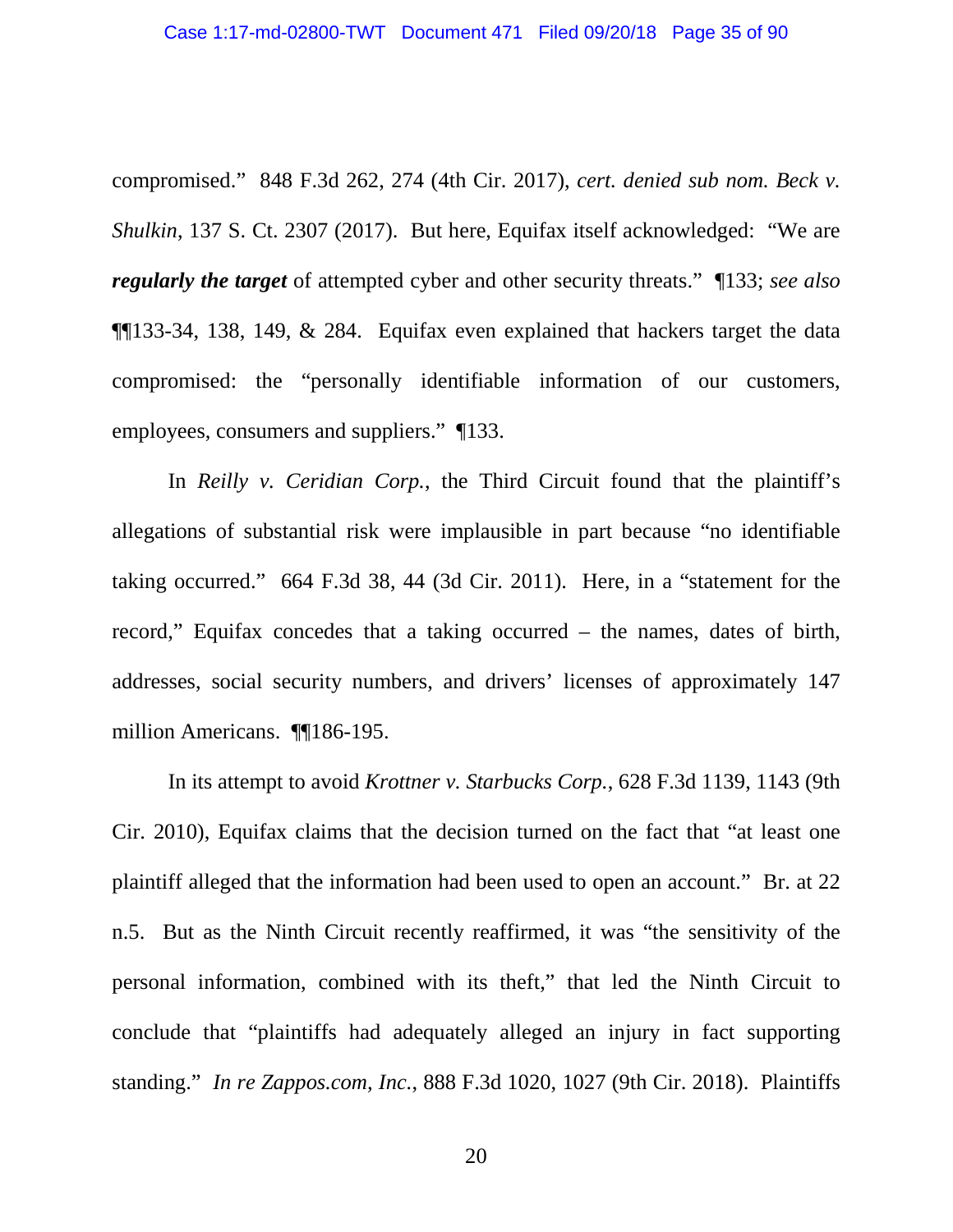at length plausibly allege that they have already faced an increased risk of fraudulent banking activity stemming from the compromise of their sensitive PII. ¶¶8-10, 12-57, 106, 218, 234-260. Accordingly, their efforts to mitigate those risks constitute injuries sufficient to confer Article III standing. *Clapper*, 568 U.S. at 414 n.5.

### **2. Plaintiffs' Injuries Are Traceable to the Equifax Data Breach**

The Eleventh Circuit has found that in the context of a data breach, traceability is established where (1) a plaintiff made efforts to secure information; (2) defendant failed to secure that information; and (3) plaintiff's injury was incurred after the information was taken from defendant. *Resnick*, 693 F.3d at 1324. These elements are satisfied here.

Plaintiffs allege that both they and Equifax are obligated to secure the PII and PCD compromised in the Equifax Data Breach. ¶¶111-121 ("[I]nformation provided by financial institutions to CRAs must be protected at every level."). Plaintiffs further allege that "the vast quantity of consumer data compromised as a result of the Data Breach is the same consumer data FI Plaintiffs use to conduct their business." ¶234; ¶¶7, 9, 105. Because Equifax failed to secure that data, ¶¶150-195, Plaintiffs can no longer rely on the accuracy or authenticity of that data to determine the credit-worthiness and/or identity of their customers. *See, e.g.*,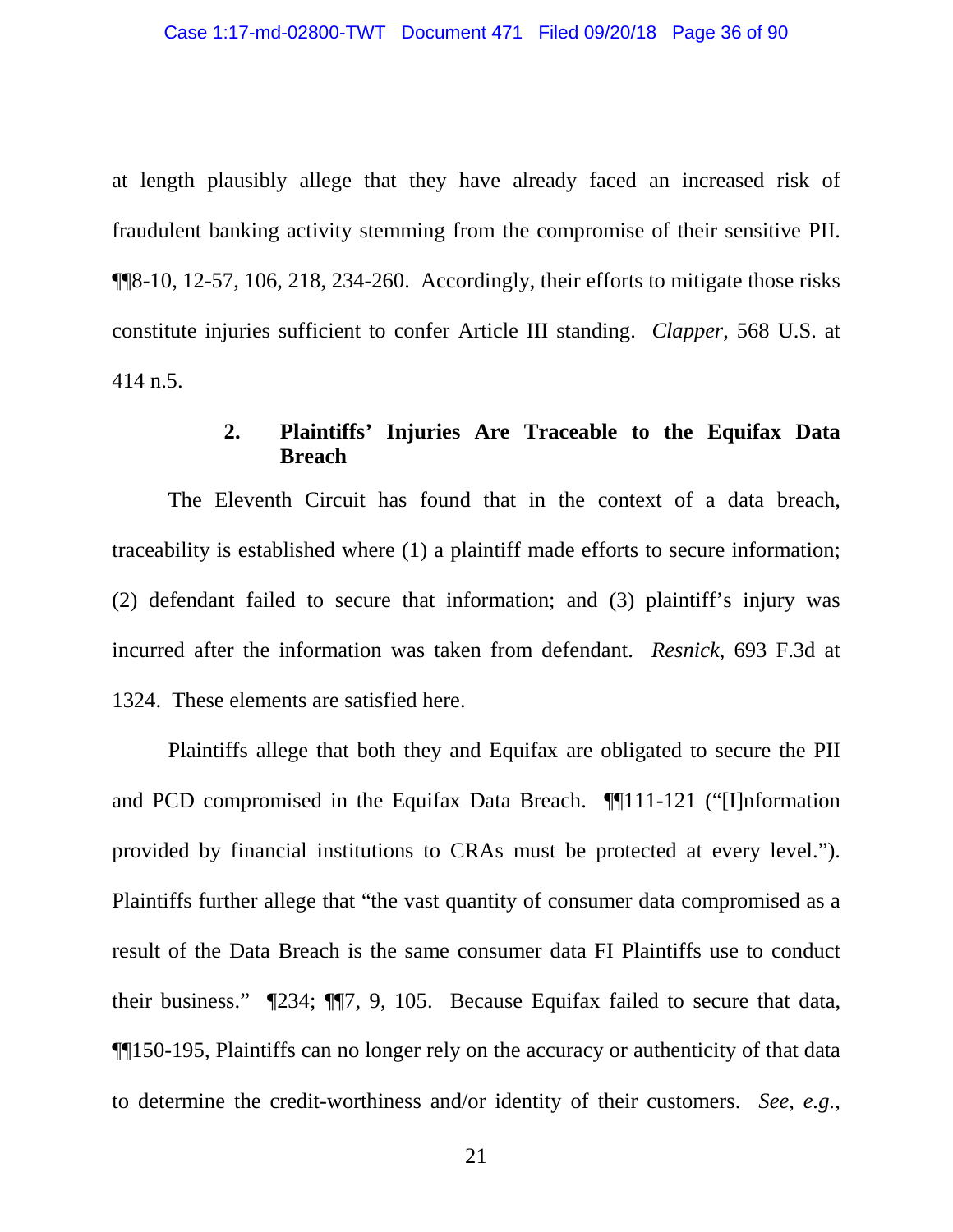$\P$  $\otimes$ -10, 105, 236, 241, 246, & 249. Unlike the highly attenuated causal chain rejected in *Fla. Ass'n of Med. Equip. Dealers, Med-Health Care v. Apfel*, 194 F.3d 1227 (11th Cir. 1999), the time and money Plaintiffs spent responding to the Equifax Data Breach is thus squarely traceable to the Equifax Data Breach.<sup>14</sup> *Resnick*, 693 F.3d at 1324.

Equifax's authority does not suggest otherwise. Indeed, in *SuperValu, Inc.*, the court specifically declined to require plaintiffs to allege that a particular fraudulent charge occurred because of defendant's data breach. 870 F.3d at 772. Rather, the Eighth Circuit held that traceability was satisfied where plaintiffs allege a connection between the deficiencies in defendant's security systems and the theft of payment card information. *Id.* Plaintiffs have alleged in detail the connection between Equifax's failure to patch the Apache Struts vulnerability and the theft of the consumer data Plaintiffs rely on to authenticate their customers. ¶¶166-195; ¶234. Plaintiffs have satisfied the traceability element of standing.

### **B. The Association Plaintiffs Have Article III Standing**

The Association Plaintiffs have standing "based on both a diversion-ofresources theory and an associational standing theory." *Arcia v. Fla. Sec'y of State*,

<sup>&</sup>lt;sup>14</sup> Equifax's conjecture that Plaintiffs' injuries are traceable not to the Equifax Data Breach, but to "other breaches," Br. at 24-25, ignores Plaintiffs' allegations and deserves no consideration at the pleading stage. *Bailey*, 843 F.3d at 482.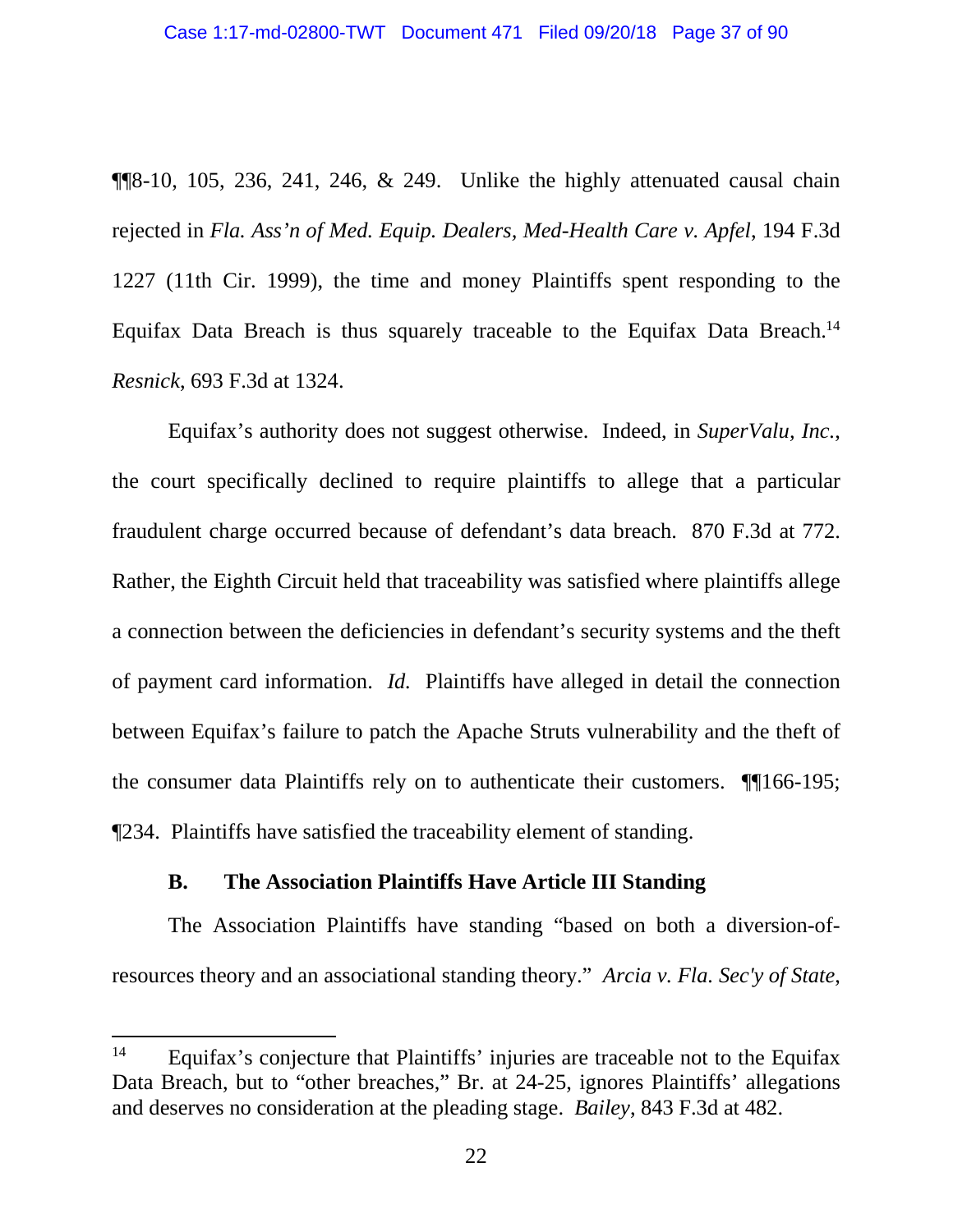772 F.3d 1335, 1341 (11th Cir. 2014).

### **1. The Association Plaintiffs Allege Diversion of Resources**

Under the diversion-of-resources theory, an organization has standing to sue when a defendant's illegal acts impair the organization's ability to engage in its own projects by forcing the organization to divert resources in response. *See Havens Realty Corp. v. Coleman*, 455 U.S. 363, 379 (1982). Although ignored by Equifax, which paints the Association Plaintiffs' injuries as purely derivative, each Association Plaintiff alleges that it was forced to "divert and expend their own resources to assist members that have been harmed and continue to be harmed by the Equifax data breach." ¶85. This diversion of resources constitutes an injury in fact conferring Article III standing. *See Arcia*, 772 F.3d at 1340-2; *Common Cause/Georgia v. Billups*, 554 F.3d 1340, 1350 (11th Cir. 2009).

## **2. The Association Plaintiffs' Equitable Claim Does Not Require Member Participation**

An association also has standing to sue when "(a) its members would otherwise have standing to sue in their own right; (b) the interests it seeks to protect are germane to the organization's purpose; and (c) neither the claim asserted nor the relief requested requires the participation of individual members in the lawsuit." *Hunt v. Wa. State Apple Advert. Comm'n*, 432 U.S. 333, 343 (1977). Equifax challenges the first and third *Hunt* prongs. Both are satisfied.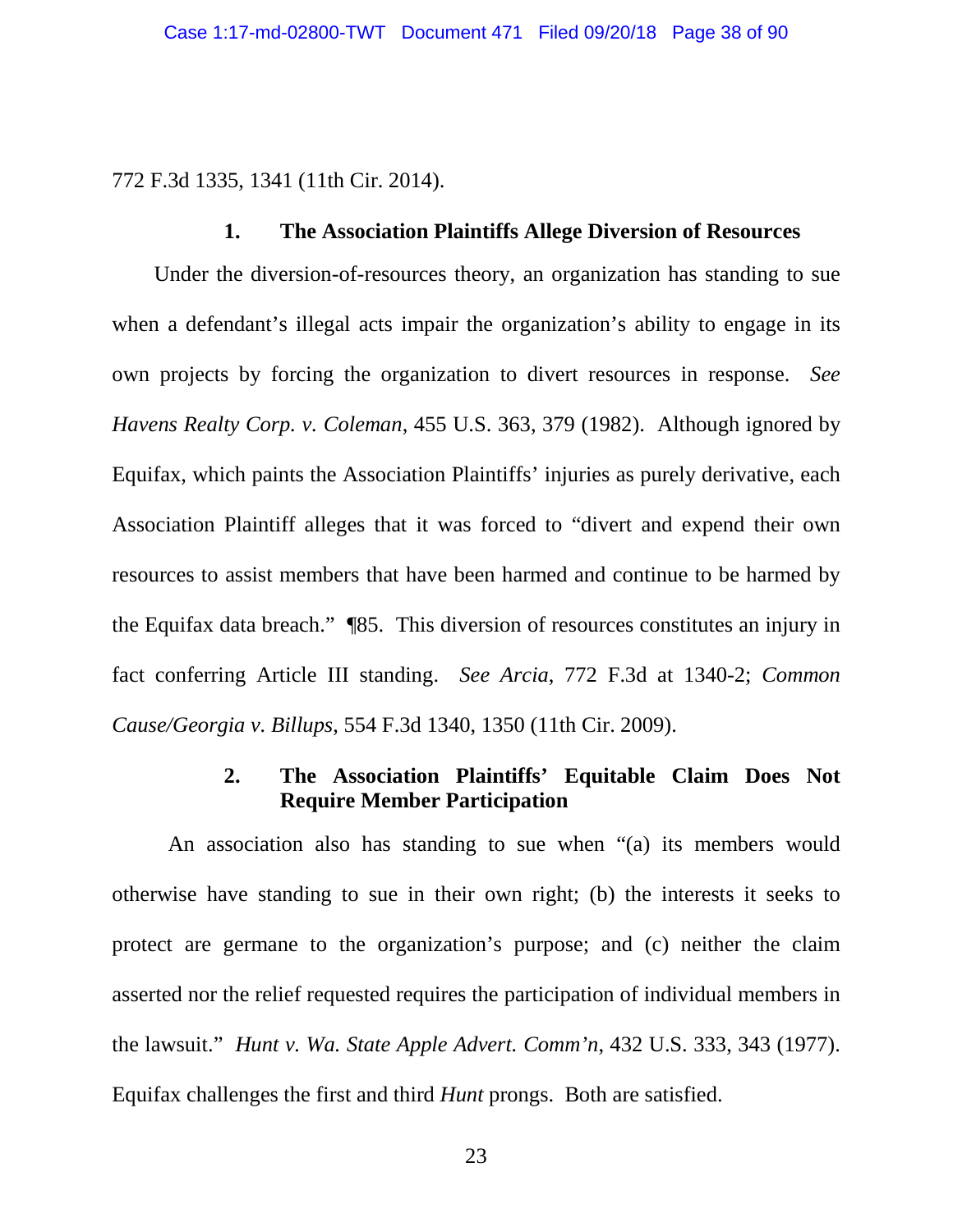The Association Plaintiffs represent financial institutions throughout the nation, ¶¶60-84, and as discussed above, individual financial institutions have standing to sue in this action. *See supra* Section I.A; ¶¶234-35, 244. Equifax claims that the Association Plaintiffs should be required to identify their affected members. Br. at 26. But the "requirement of naming the affected members" has been "dispensed with" where, as here, "*all* the members of the organization are affected by the challenged activity." *Summers v. Earth Island Inst.*, 555 U.S. 488, 499 (2009). Thus, the first *Hunt* prong is met.

The third *Hunt* prong also is met. Members' participation is not required for the issues on which the Association Plaintiffs seek equitable relief – Equifax's legal duties regarding data security, the adequacy of its current security practices, and whether additional data security measures are needed. These issues turn entirely on Equifax's conduct, not that of the Association Plaintiffs' members. *See In re Managed Care Litig.*, 298 F. Supp. 2d 1259, 1307-08 (S.D. Fla. 2003) ("[I]t is well-established that an association may seek equitable relief on behalf of its members without running afoul" of the member participation requirement). Thus, the Association Plaintiffs have standing to pursue their claim for equitable relief. *Home Depot*, 2016 WL 2897520, at \*5.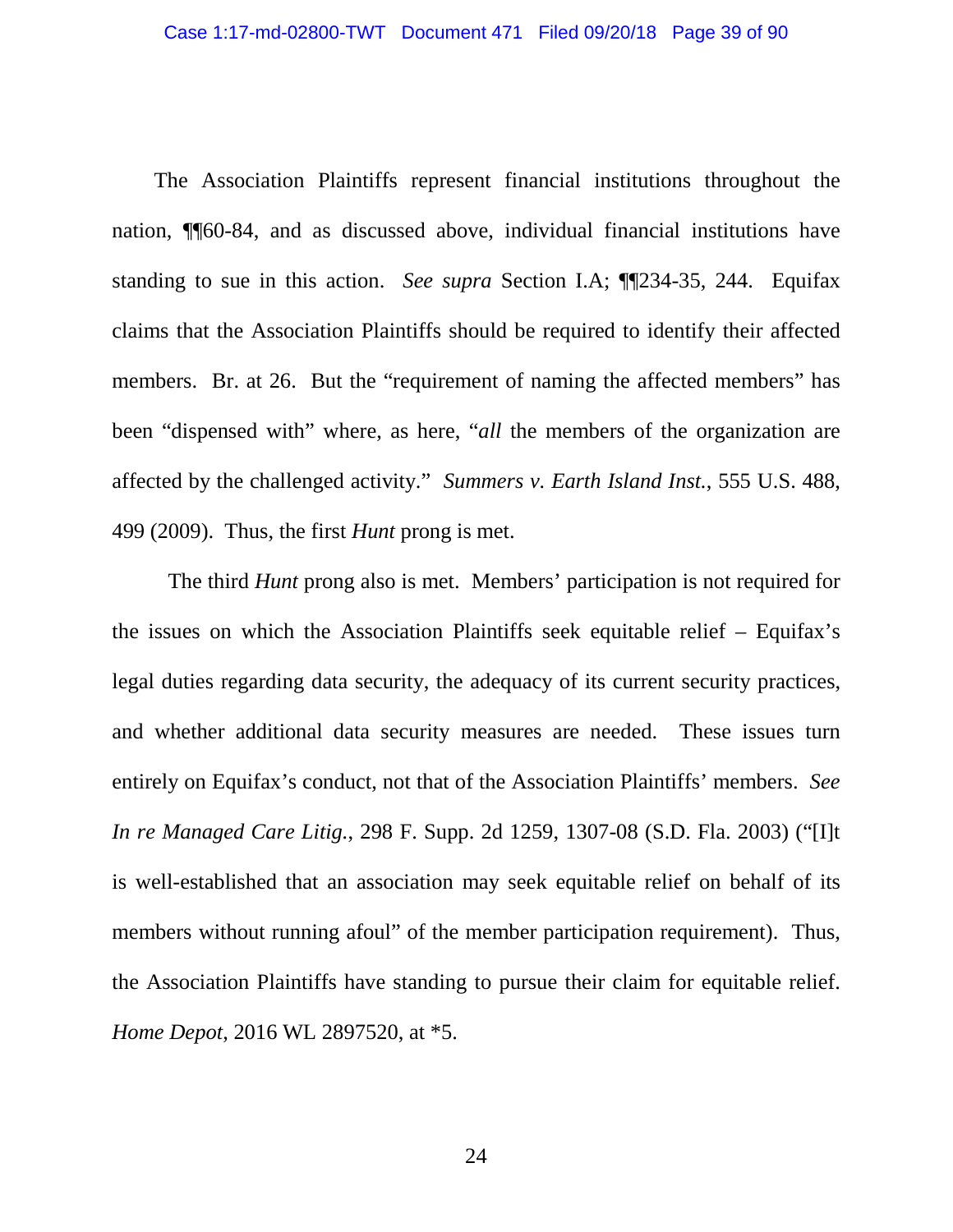### **II. Plaintiffs State a Claim for Negligence**

To state a claim for negligence, Plaintiffs must allege: "([1]) A legal duty to conform to a standard of conduct raised by the law for the protection of others against unreasonable risks of harm; (2) a breach of this standard; (3) a legally attributable causal connection between the conduct and the resulting injury; and, (4) some loss or damage flowing to the plaintiff's legally protected interest as a result of the alleged breach of the legal duty." *Lee St. Auto Sales, Inc. v. Warren*, 116 S.E.2d 243, 245 (Ga. Ct. App. 1960). Plaintiffs have satisfied each element.

### **A. Equifax Had a Duty to Plaintiffs**

# **1. Equifax Had a Duty Not to Subject Plaintiffs to an Unreasonable Risk of Harm**

Georgia law recognizes "a 'general duty one owes to all the world not to subject them to an unreasonable risk of harm.'" *Arby's I*, 2018 WL 2128441, at \*3 (quoting *Bradley Ctr., Inc. v. Wessner*, 296 S.E.2d 693, 695 (Ga. 1982)); *see also Home Depot*, 2016 WL 2897520, at \*3. Plaintiffs seek to hold Equifax to this basic duty, and Equifax advances no convincing reason why it should be exempted from the same standard of care that is as long-established as the common law itself.

Equifax argues that there is no duty under Georgia law to affirmatively "protect" PII, relying heavily on *McConnell v. Georgia Department of Labor*, 814 S.E.2d 790 (Ga. Ct. App. 2018). Br. at 28–33. But unlike the plaintiff in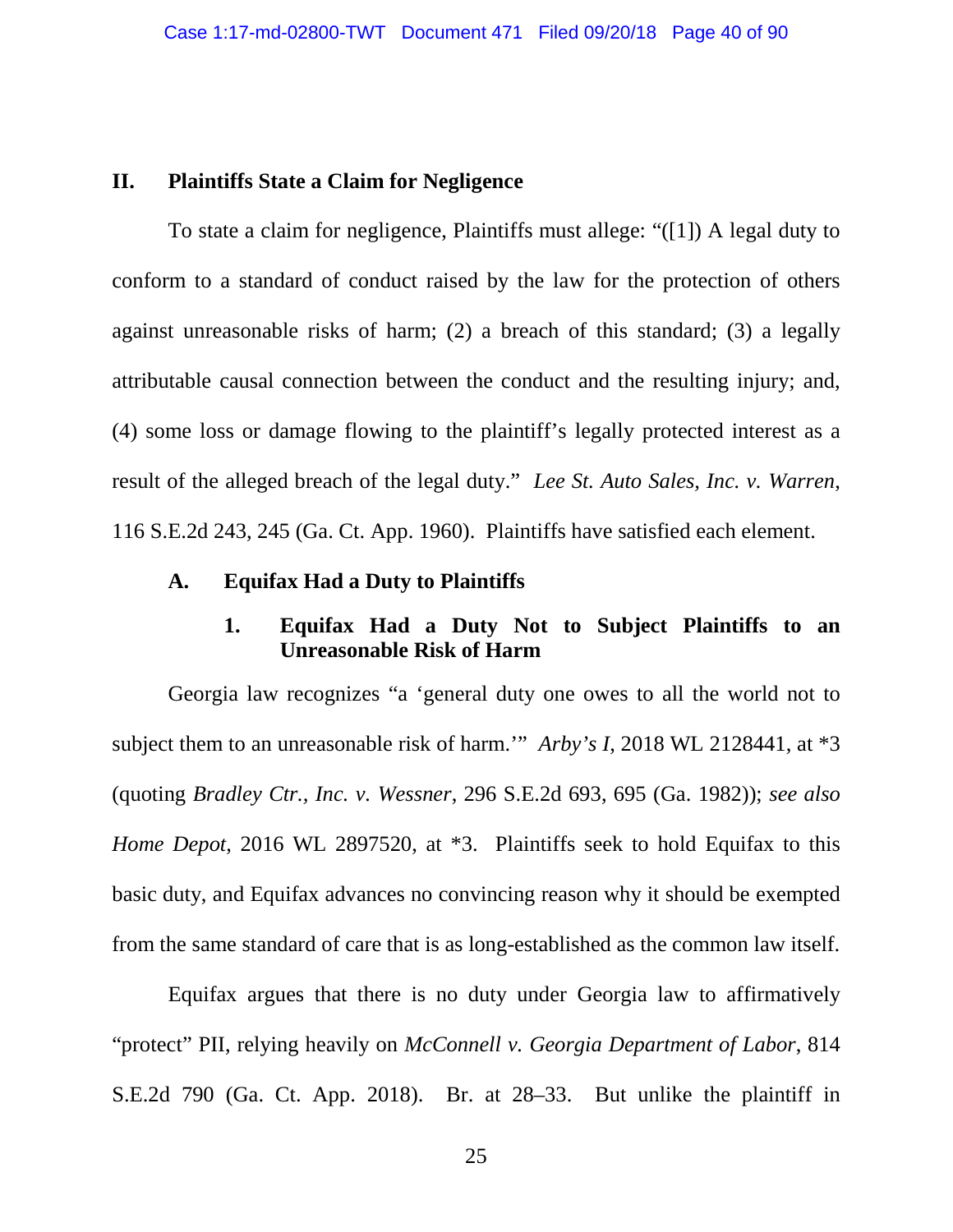*McConnell*, Plaintiffs do not allege that Equifax breached a novel, affirmative duty to protect PII. Rather, like in *Bradley,* Plaintiffs here allege that Equifax breached the long-recognized common law duty to use reasonable care in one's conduct to avoid causing foreseeable injury to others. *See Bradley,* 296 S.E.2d at 695 ("'negligence is conduct which falls below the standard established by law for the protection of others against unreasonable risk of harm.'"); *see also* RESTATEMENT, (SECOND) OF TORTS §282. Contrary to Equifax's arguments, *McConnell III* is distinguishable because it did not address this general duty of care, but rather only considered whether defendant had an affirmative duty to protect PII absent any facts demonstrating foreseeable risk of harm.<sup>15</sup> Plaintiffs here allege that Equifax, in undertaking its business operations of collecting and processing consumers' PII, had a general duty to do so in a reasonable manner to avoid foreseeable harm to others. *McConnell III* is therefore irrelevant because it did not consider application of the general duty recognized by the Georgia Supreme Court to not subject a party to an unreasonable risk of harm.

Moreover, *McConnell III* is factually distinguishable as the allegedly

<sup>&</sup>lt;sup>15</sup> Although Equifax makes much of the dicta that such a duty "has no source in Georgia statutory law or caselaw," (Br. at 31), *McConnell III* considered only two potential sources for such a duty: the Georgia Personal Identity Protection Act and the Georgia Fair Business Practices Act ("GFBPA"). At no point did the court consider whether the plaintiff alleged a breach of the duty asserted here – the general duty not to subject persons to an unreasonable risk of harm.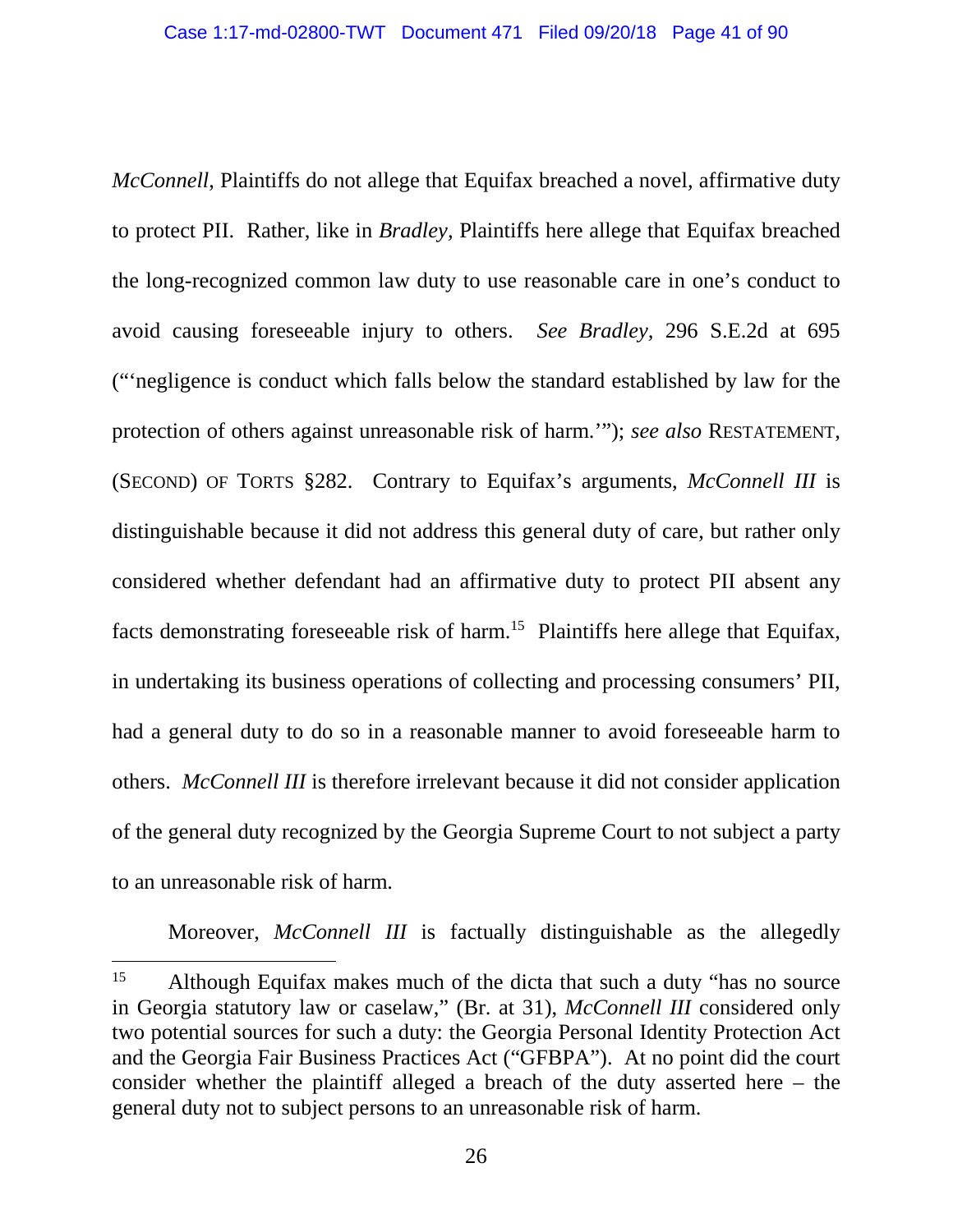negligent disclosure occurred when a state employee accidentally emailed approximately 1,000 Georgians and attached a spreadsheet with the PII of 4,000 individuals. *McConnell*, 814 S.E.2d at 793. McConnell did not allege that the Georgia Department of Labor ever previously experienced a similar negligent disclosure or had any reason to suspect that the specific employee involved was careless with sensitive data. Unlike in *McConnell III,* Equifax held itself out as a "trusted steward" of consumer data and acknowledged that the collection of PII required it to protect such data. Plaintiffs allege Equifax actively and negligently mishandled consumers' PII and did not act reasonably in light of the foreseeable risk that its conduct would result in a data breach that would compromise PII and foreseeably harm Plaintiffs. ¶¶6, 137-185, 189, 208-215, 219-233, 291, 299, 303. In other words, unlike in *McConnell III*, Equifax's own conduct created a foreseeable risk of harm to foreseeable victims. Thus, *McConnell III* does not require the Court to deviate from its prior decision in *Home Depot*¸ as Georgia courts still recognize a general duty to not subject foreseeable parties to an unreasonable risk of harm. In analyzing an earlier opinion in the *McConnell* case (with the same holding in pertinent part), the *Arby's* court identified this duty as a fundamental, outcome-altering difference between *McConnell*, *Home Depot*, and the case before it: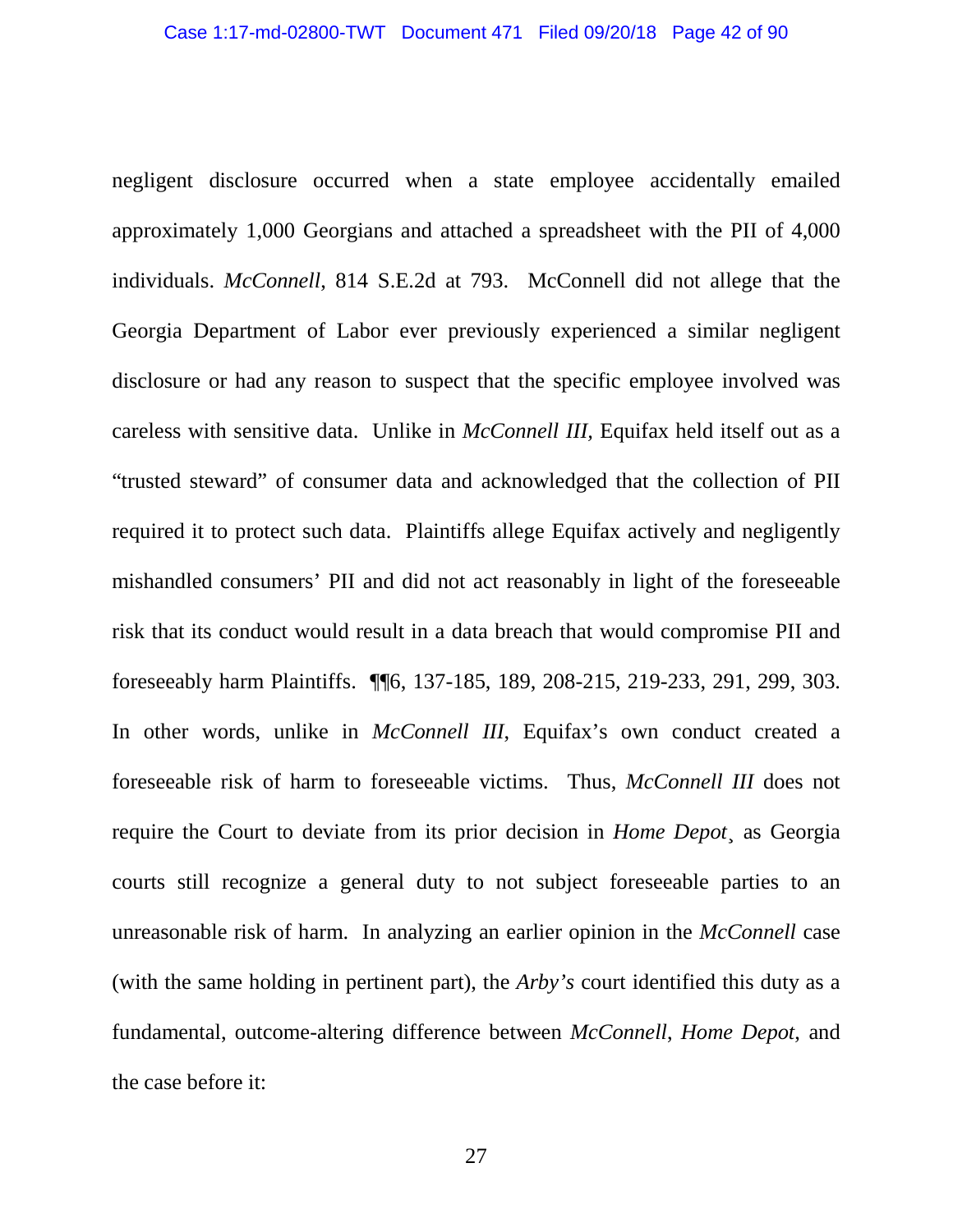*Home Depot* found a duty to protect [PII] … "in the context of allegations that the defendant failed to implement reasonable security measures to combat a substantial data security risk of which it had received multiple warnings dating back several years and even took affirmative steps to stop its employees from fixing known security deficiencies." … There were, however, no similar allegations of known security deficiencies in *McConnell*. Nor were there any allegations that the action of the agency employee in 'inadvertently' emailing the spreadsheet containing the information was foreseeable.

*Arby's I*, 2018 WL 2128441, at \*6 (quoting *McConnell v. Georgia Dep't of Labor*, 337 Ga. App. 457, 459 n.4 (2016)).

The *Arby's* and *Home Depot* courts correctly applied Georgia law, and *McConnell III* does not contradict them. While it is true that in Georgia (as in most states) there is generally no *affirmative* duty to protect others against criminal activity, that broad rule does not apply in this case. The duty at issue here is not a "new" or affirmative duty imposed on a bystander to offer protection to a stranger. Instead, the specific questions for this Court are whether Equifax's *own actions* created a foreseeable risk of a data breach or whether Equifax had reason to anticipate the likelihood of a breach on its systems that would foreseeably harm Plaintiffs. Plaintiffs assert that the answer to both of these questions is yes, and have alleged facts which plausibly support such a conclusion. Therefore, the Court should conclude at this stage that Plaintiffs sufficiently alleged Equifax owed them a duty of care and deny Equifax's Motion.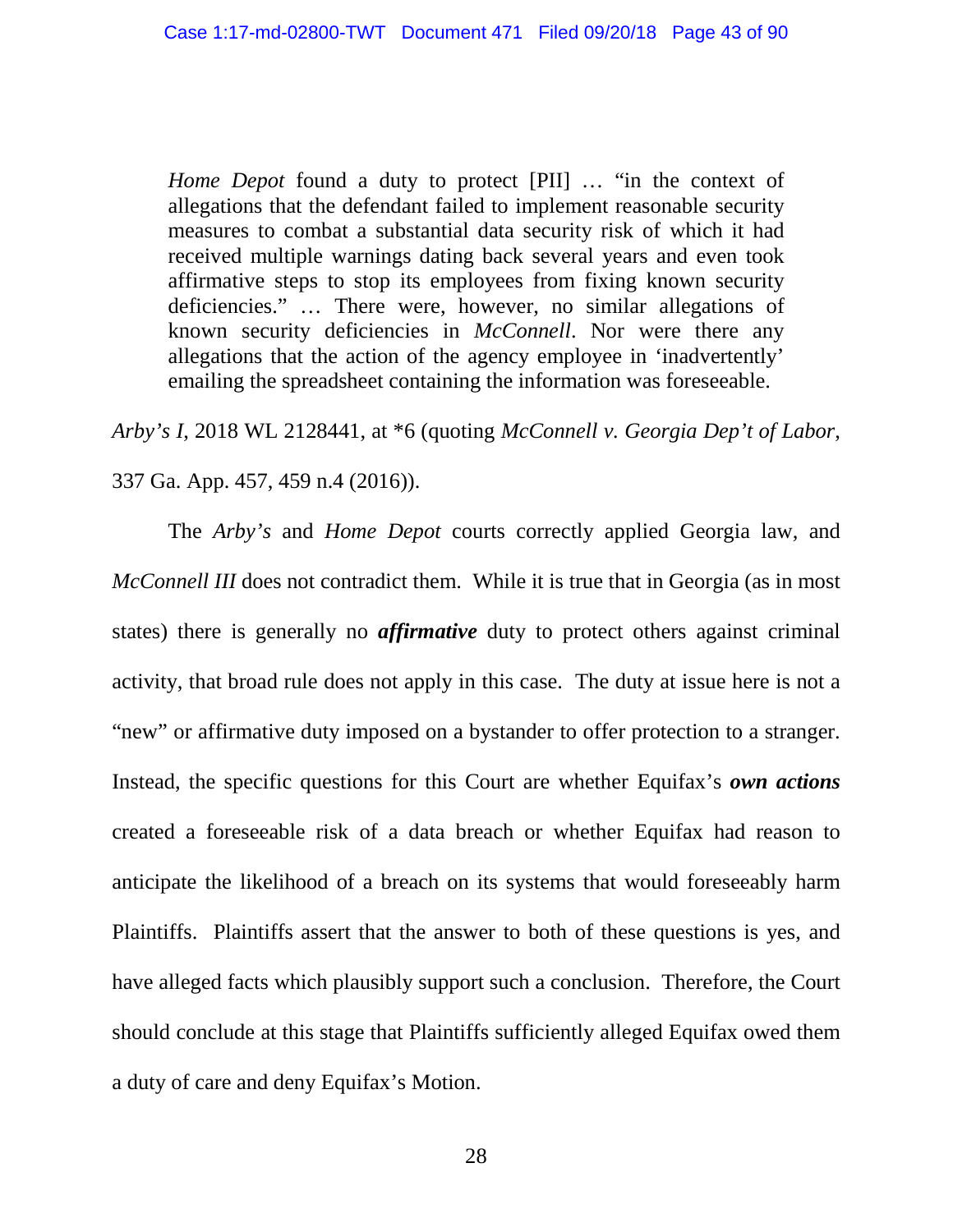As the *Arby's* court recently explained, under Georgia law, the concept of

foreseeability is critical in determining the existence of a legal duty:

Negligence consists of exposing someone to whom a duty of care is owed to a foreseeable, unreasonable probability of harm. Foresight requires the ability to anticipate a risk of harm from the conduct in some form. Negligence is predicated on what should be anticipated[.]

*Arby's I*, 2018 WL 2128441, at \*4; *see also Corbitt v. Walgreen*, 7:14-cv-017, 2015 WL 1726011, at \*3 n.4 (M.D. Ga. April 15, 2015) ("The concept of 'foreseeability' in Georgia law seems to play a role both in defining a legal duty and in determining whether proximate cause exists.").

As the Restatement recognizes, under appropriate circumstances, courts should find a duty to avoid exposing others to the risk of criminal conduct:

An act or an omission may be negligent if the actor realizes or should realize that it involves an unreasonable risk of harm to another through the conduct of the other or a third person which is intended to cause harm, even though such conduct is criminal.

RESTATEMENT (SECOND) OF TORTS, §302B (1965). Georgia courts have applied

this same principle:

So far as scope of duty (or, as some courts put it, the relation of proximate cause) is concerned, it should make no difference whether the intervening actor is negligent or intentional, or criminal. Even criminal conduct by others is often reasonably to be anticipated. Thus, if a person leaves a borrowed car on the streets of almost any city with the doors unlocked and key in the ignition, that person is negligent (at least toward the owner) because of the very likelihood of theft.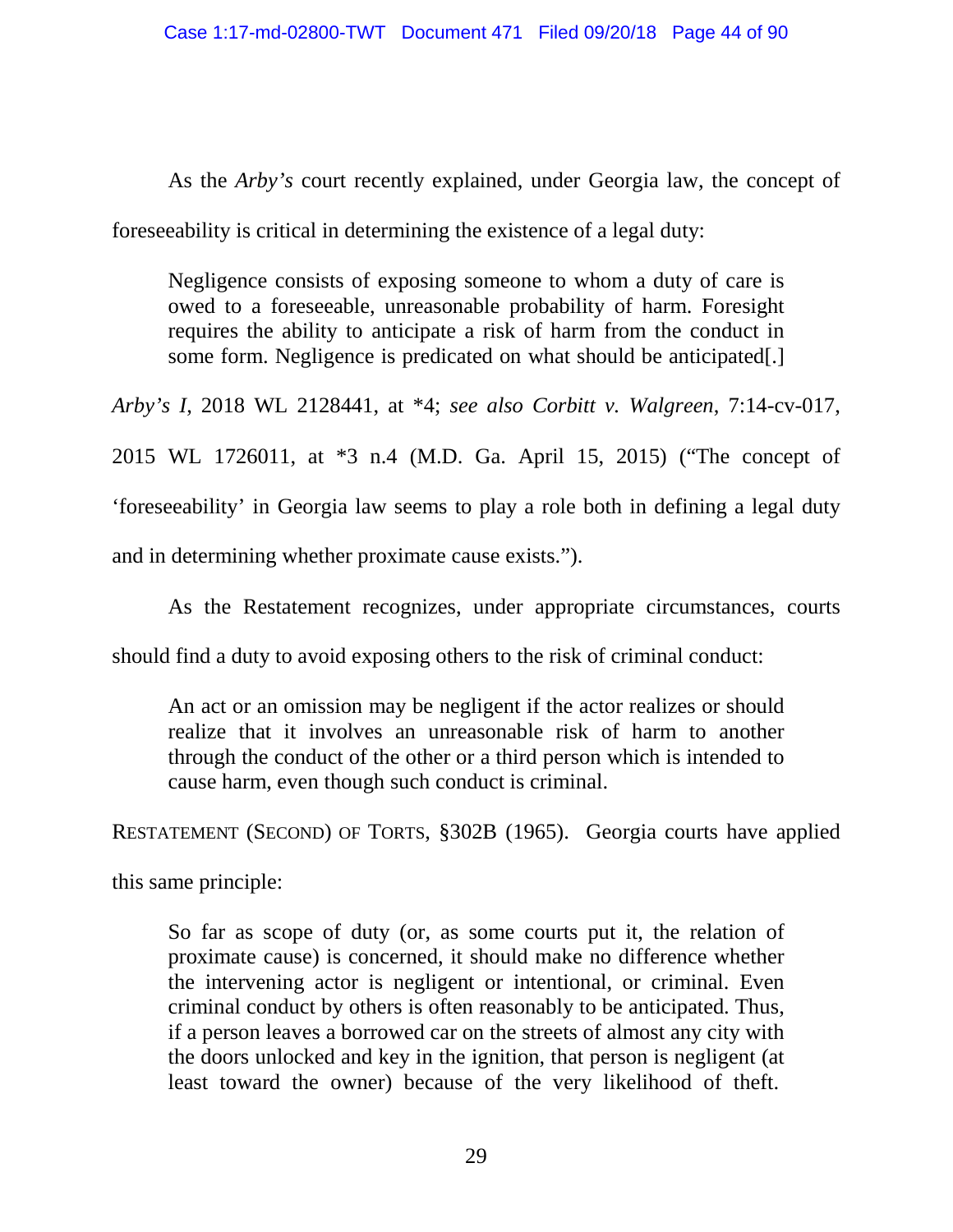*Warner v. Arnold*, 210 S.E.2d 350, 352 (Ga. Ct. App. 1974). Thus, the general rule that an intervening criminal act insulates an originally negligent defendant from liability is "inapplicable if the defendant (original wrongdoer) had reasonable grounds for apprehending" the criminal act that ultimately caused the harm. *Id.*

The *Arby's* court identified numerous examples of Georgia courts applying this rule in the context of premises liability cases. *See Arby's I*, 2018 WL 2128441, at \*4 (collecting cases). The analogy to premises liability is apt, but analogous cases abound in other settings as well, and Georgia courts have applied these foundational principles of negligence flexibly to a wide variety of factual scenarios, including claims of negligence that do not involve physical harm to person or tangible property. Indeed, for at least a hundred years, Georgia courts have recognized that one whose negligence exposes others to a risk of *criminal financial fraud* cannot avoid liability if the risk was foreseeable and the instrumentality of harm was within the defendant's control. *E.g.*, *Atlanta Nat. Bank v. Bateman*, 94 S.E. 853, 855 (Ga. Ct. App. 1918); *Raleigh & G.R. Co. v. Lowe*, 28 S.E. 867, 868 (Ga. 1897) ("[W]here one of two innocent parties must suffer by the fraud of another, the loss should fall upon him who enabled such third person to commit the fraud.").<sup>16</sup>

<sup>&</sup>lt;sup>16</sup> The principles underlying these cases refute Equifax's contention that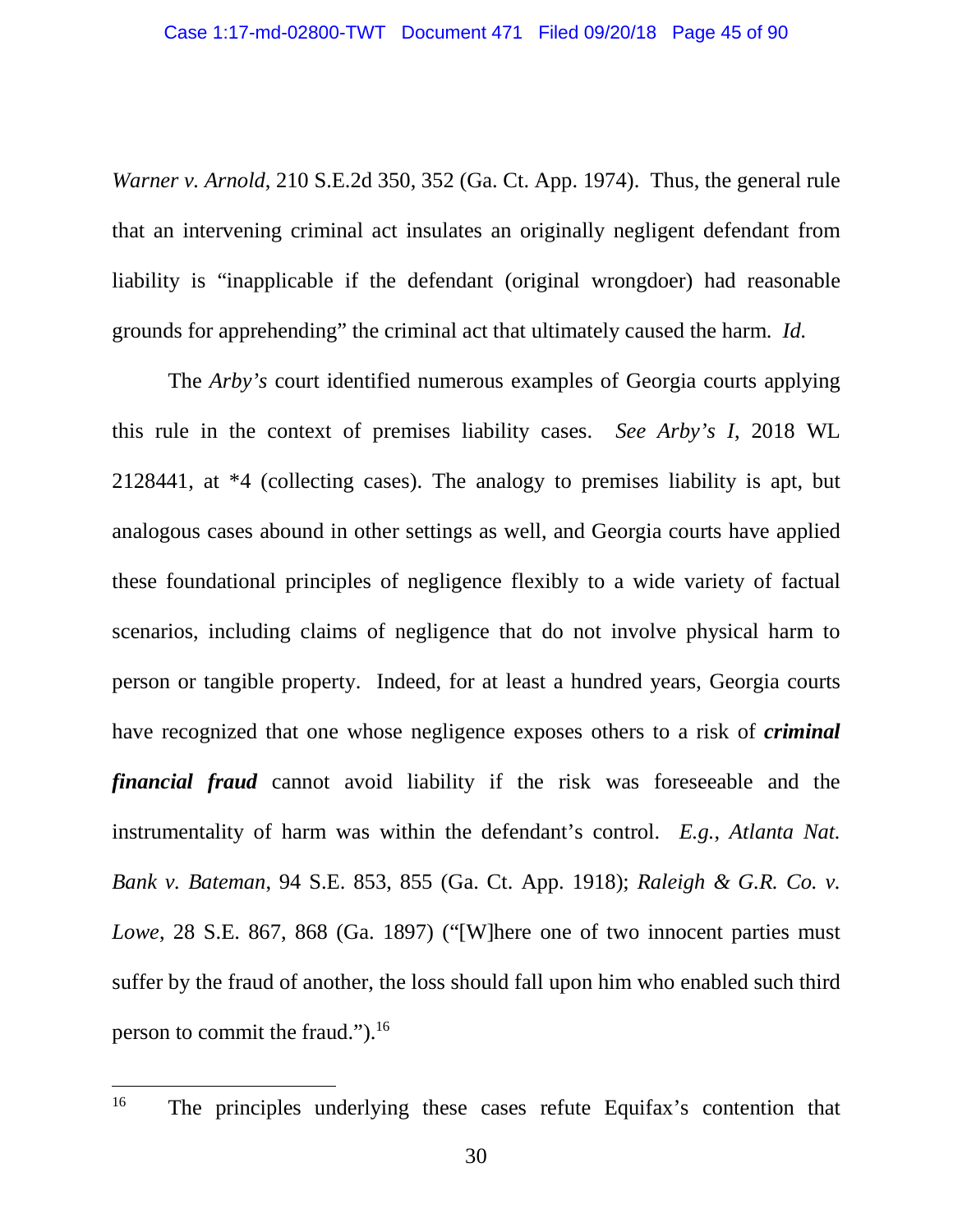The authority above demonstrates that Georgia law does not categorically immunize defendants from the duty to act reasonably to avoid exposing others to the risk of criminal activity. The key to the analysis is foreseeability. *See Sun Trust Banks, Inc. v. Killebrew*, 464 S.E.2d 207, 211 (Ga. 1995) (Carley, J., concurring) ("If there is evidence of the occurrence of substantially similar prior criminal attacks *and* the knowledge of the proprietor thereof, then there is a jury question as to whether or not the proprietor had sufficient actual or constructive knowledge of an unreasonable risk of criminal attack so as to have the duty to exercise ordinary care to prevent a subsequent similar criminal attack.").

In this case, Plaintiffs alleged numerous facts establishing that Equifax knew its actions could lead to a data breach and cause Plaintiffs harm. In its 2016 Form 10-K, Equifax acknowledged not only its obligation to protect consumer data, but there was a foreseeable risk that a data breach could occur and damage Equifax, consumers, and customers such as Plaintiffs. ¶133. Equifax is not a small,

Plaintiffs cannot recover because the compromised PII does not "belong" to Plaintiffs. *See* Br. at 31–33. While negligence claims involving data breaches differ from traditional "property loss" torts, Plaintiffs did not bring claims for trespass, bailment, or conversion, and a plaintiff's ownership of property is not an element of a general negligence claim. Unlike chattel, PII can be reproduced, so exposing PII does not mean the PII has been "lost." Instead, the harm comes through the destruction of the information's exclusive association with an individual, and the resulting financial loss from identity theft. A negligence claim appropriately encompasses this pattern of harm – and Plaintiffs are the proper parties in interest – because Plaintiffs are the foreseeable victims of such harm.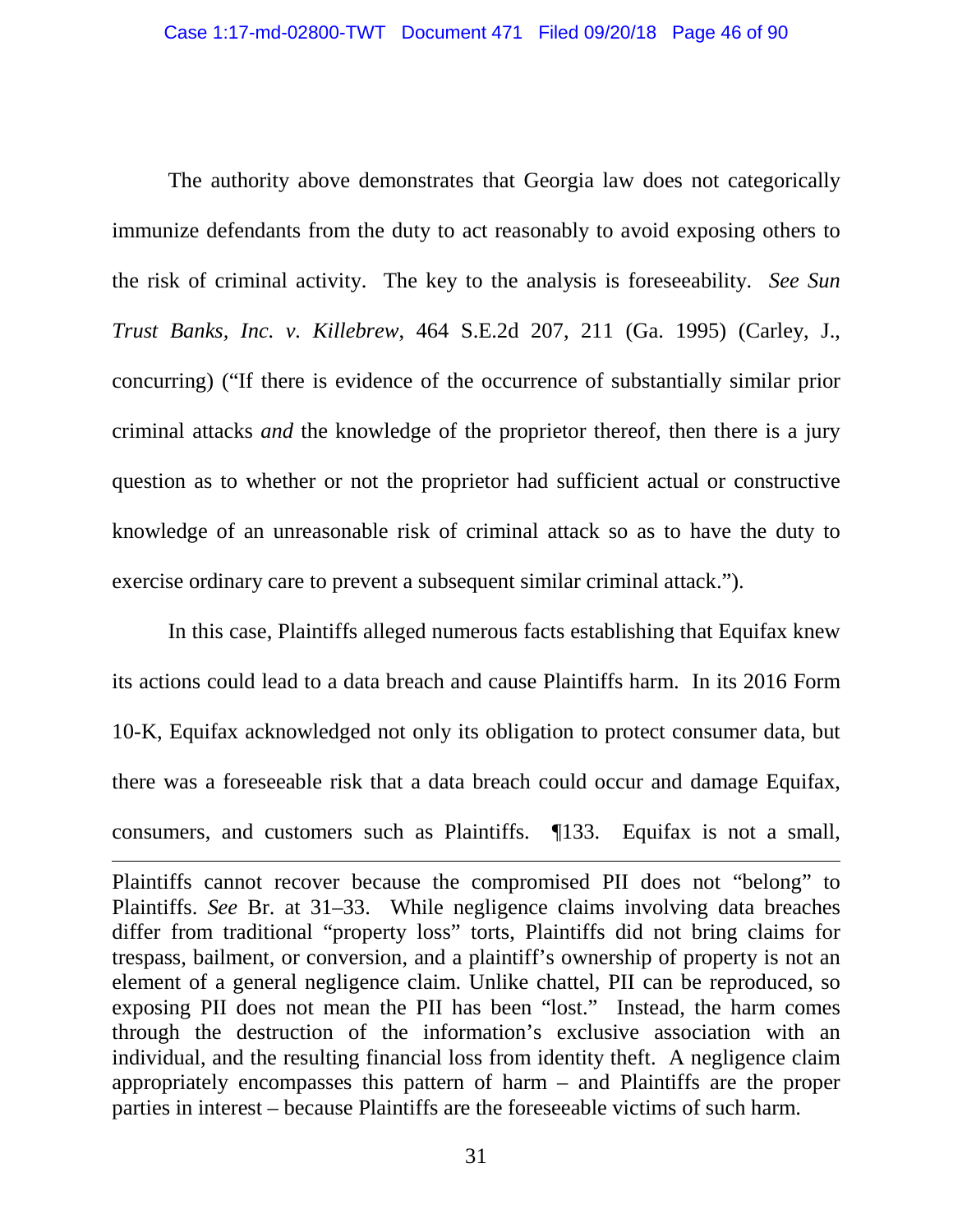unsophisticated company that stumbled its way into possessing millions of individuals' PII. Instead, Equifax's business is information. As a CRA, it intentionally collected and stored the PII of over 800 million individuals so it could sell this information, positioning itself as the linchpin of the consumer credit ecosystem. ¶¶107–09, 127. Equifax acknowledged that this data was highly valuable and constantly the target of hackers.<sup>17</sup> Equifax knew and understood that the collection of such data required it to take proper measures to protect it, and that its failure to do so would lead to the damages Plaintiffs suffered.

Even before the Data Breach, Equifax acknowledged it was "regularly the target of attempted cyber and other security threats" and that it needed to be particularly vigilant against such attacks. ¶¶6, 133. Plaintiffs alleged that Equifax and its subsidiaries experienced at least five other data breaches compromising PII in the months leading up to the Data Breach. ¶¶150–55. At least three of those breaches involved criminal hacks. ¶¶152–54. In the same timeframe, numerous

<sup>&</sup>lt;sup>17</sup> Whether a defendant possessed or controlled property that was a tempting target for criminals is among the foreseeability factors that courts evaluate when determining the scope of the defendant's duty to protect against crime. ¶282; *see*  RESTATEMENT (SECOND) OF TORTS, §302B cmts. e.(G.), f.; *see also Killebrew*, 464 S.E.2d at 209 (Sears, J., concurring) (identifying a probable jury question that a bank could reasonably anticipate criminal activity near ATMs, which pose tempting targets for criminals because customers use ATMs to withdraw cash). Here, Plaintiffs alleged Equifax's large collections of credit-related PII was an obvious target and should have been properly protected. ¶¶8, 137–42, 149.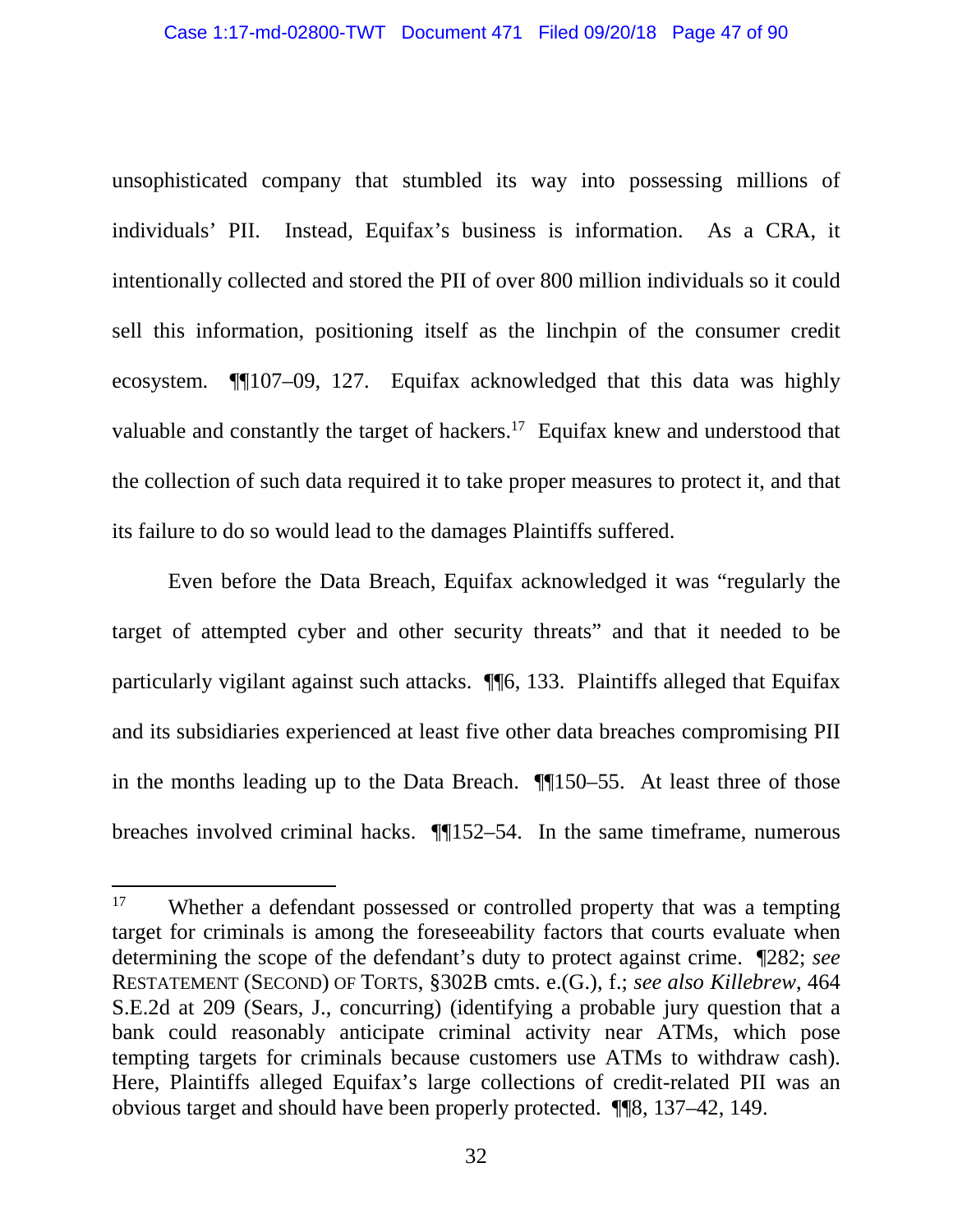independent entities criticized Equifax's data security practices, including Equifax's inadequate installation of security software patches. ¶¶156–64. Equifax even knew of the specific software vulnerability that ultimately led to the breach (¶¶176–81) but failed to act reasonably in response to the known risk. ¶¶180, 210– 15. In the face of these allegations, the Court should resist Equifax's claim for complete immunity from any duty to act reasonably under the circumstances.

Finally, Equifax pins blame for the Data Breach on the purportedly "unforeseeable" acts of criminals, Br. at 39, (that Equifax was aware of and specifically warned about (¶[166-195)). Under Georgia law, this challenge cannot be resolved on a motion to dismiss unless "reasonable persons could not differ as to both the relevant facts and the evaluative application of legal standards (such as the legal concept of 'forseeability') to the facts." *Schernekau v. McNabb*, 470 S.E.2d 296, 298 (Ga. Ct. App. 1996); *see also Bishop v. Shorter Univ., Inc.*, No. 4:15-CV-00033-HLM (N.D. Ga. June 4, 2015), ECF No. 22, at 21-30 (attached as Exhibit B); *Ballenger Paving Co. v. Gaines*, 499 S.E.2d 722, 727 (Ga. Ct. App. 1998) ("If the original negligent actor reasonably could have anticipated or foreseen the intervening act and its consequences, then the intervening act of negligence will not relieve the original actor from liability . . . .); *Warner*, 210 S.E.2d at 354 ("The immediacy of the connection between the inadequate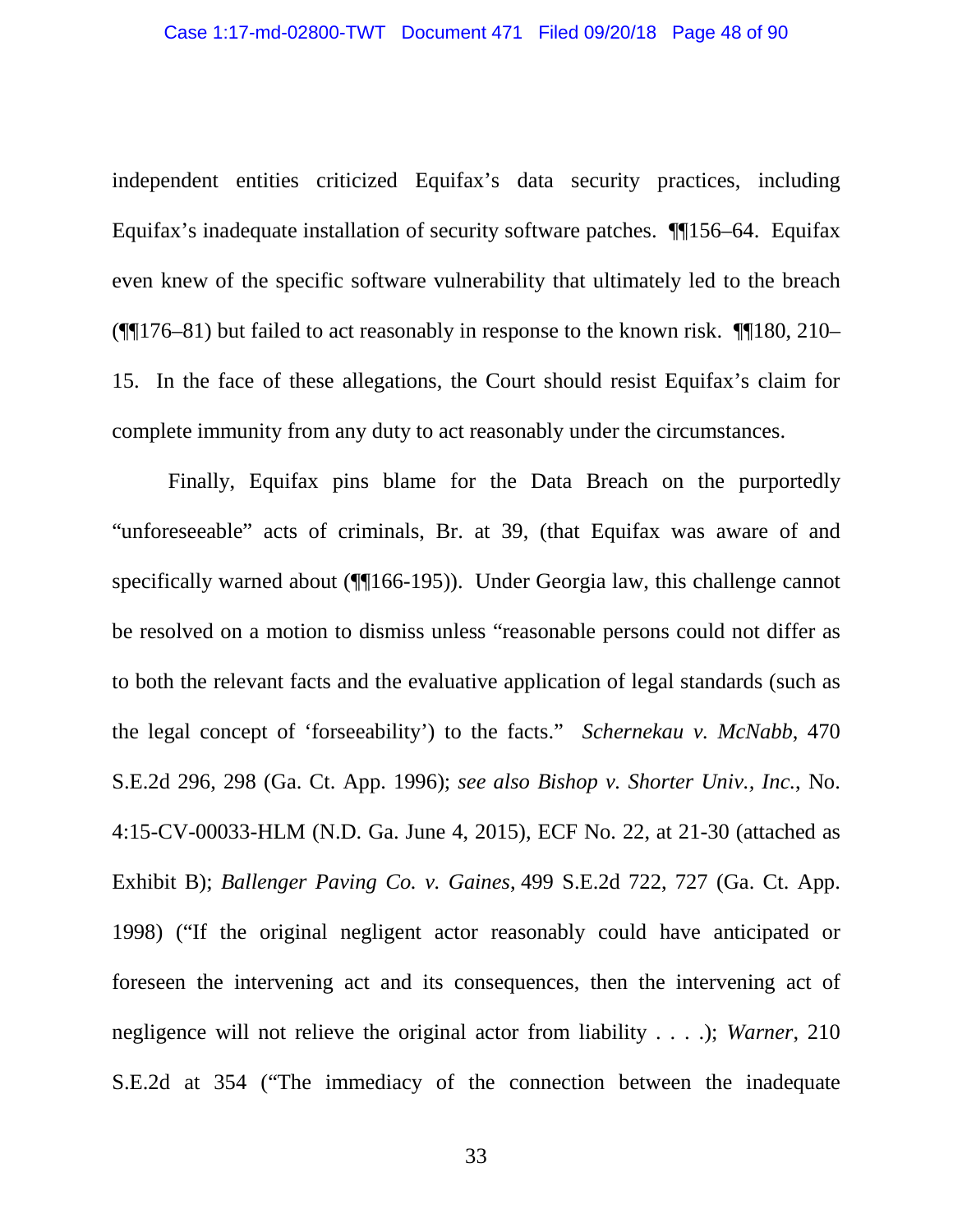(although functioning) lock, the landlord's notice of the inadequacy . . . compels us to hold that the landlord is not insulated as a matter of law, and that the jury should properly pass on the questions of agency, notice, foreseeability, intervening causation, assumption of risk, as well as the suitability of the lock in question."). Because Equifax's arguments seek to improperly resolve contested factual questions at the pleading stage, the Court should deny Equifax's Motion.

## **2. Equifax Voluntarily Assumed a Duty to Handle Plaintiffs' PII & PCD with Reasonable Care**

Even if Equifax could claim that the foreseeability of a data breach did not give rise to a duty by Equifax to take reasonable preventative measures, under Georgia law, "[w]here one undertakes an act which he has no duty to perform and another reasonably relies upon that undertaking, the act must generally be performed with ordinary or reasonable care." *Stelts v. Epperson*, 411 S.E.2d 281, 282 (Ga. Ct. App. 1991). Courts can find a voluntary undertaking even when the action was purely gratuitous and the allegations do not show that a formal contractual or fiduciary relationship was formed. *Id*.

Here, Equifax voluntarily assumed a duty to comply with applicable federal and state laws and protect the PII it collected. ¶¶124-34, 300–02, 331. Unlike the defendants in *Arby's* and *Home Depot* that incidentally acquired PCD in the course of selling goods, Equifax's primary business is collecting, aggregating, and selling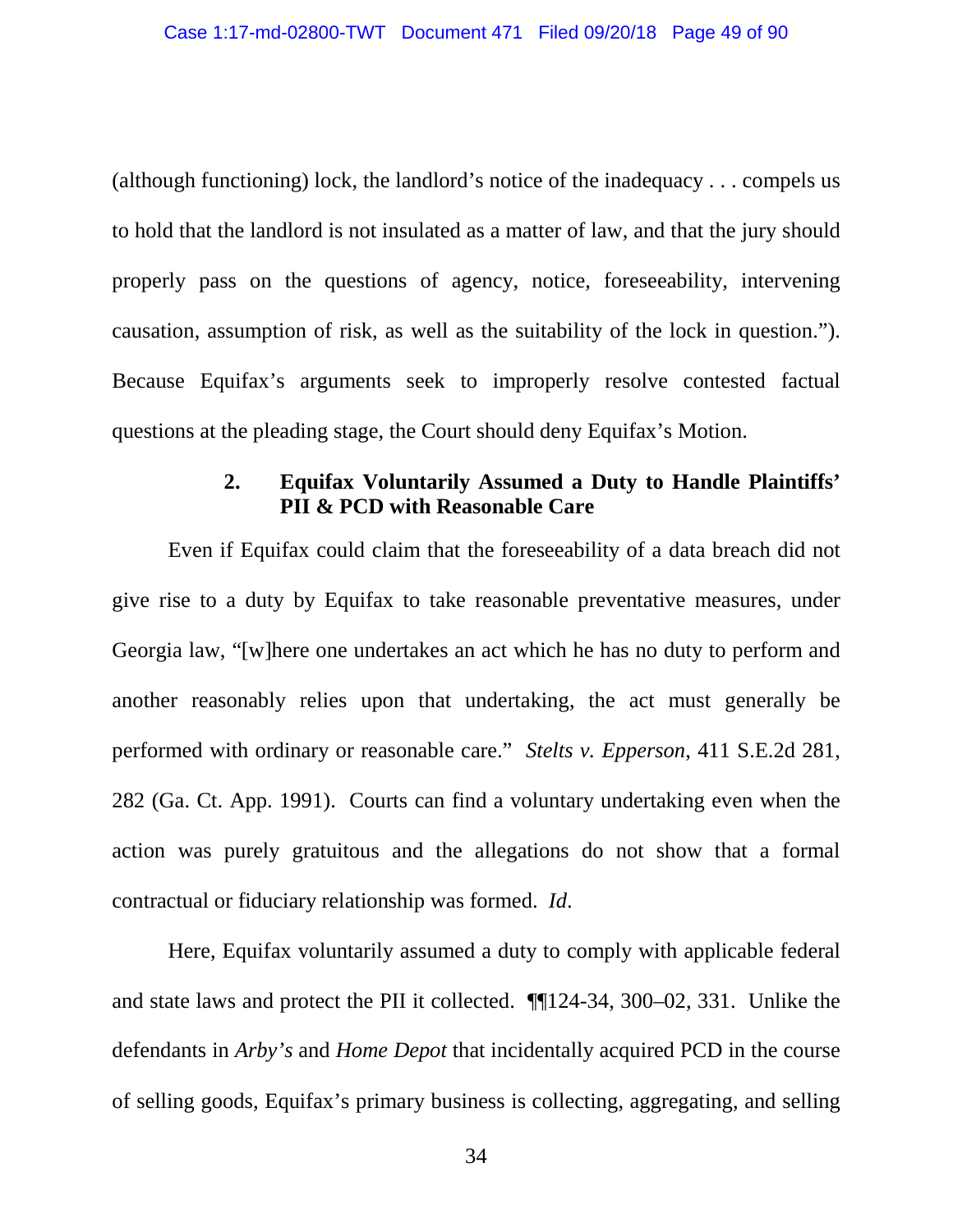products and services containing sensitive, uniquely-identifying PII and PCD, which it obtains primarily from financial institutions and lenders.  $\P$ [103, 109–10, 335. As a linchpin of the consumer credit and reporting system, Equifax collects from and sells to Plaintiffs large volumes of PII. ¶¶99, 100, 102, 107. As Plaintiffs have alleged, the very nature of Equifax's business places it in a special relationship with financial institutions. As a result, financial institutions relied on the security and accuracy of the PII in Equifax's possession and used this PII to verify individuals' identities and determine the credit worthiness of consumers. ¶¶105, 123, 136, 302, 353.

These detailed allegations are sufficient to establish that Equifax voluntarily assumed a duty to act reasonably when handling PII. It would be illogical (and contrary to Plaintiffs' allegations) to assume that Equifax would not assume a duty to protect the PII it obtained from financial institutions. Accordingly, the Court should hold Equifax to the duty of care it publicly chose to assume.

### **B. Plaintiffs Alleged Causation and Damages**

Echoing its arguments as to Article III standing, Equifax argues that Plaintiffs failed to allege the causation and damages elements of negligence because the alleged damages – resulting from Equifax's actions in allowing customer data from approximately 147 million individuals to be breached – are too

35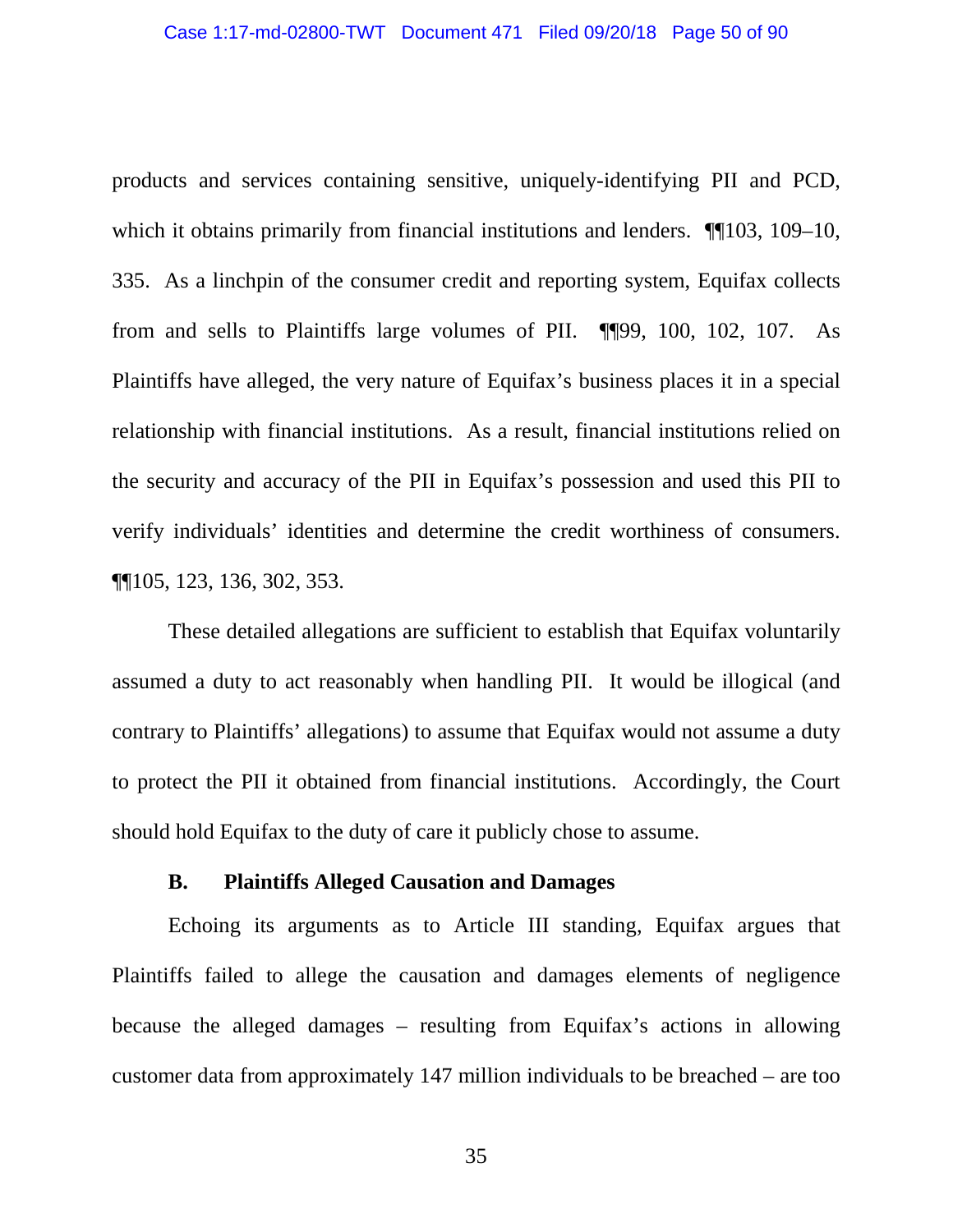attenuated or speculative. Br. at 35–41. For the reasons stated *supra* in Section I, these arguments ignore the factual allegations directly establishing the causation and damages elements of negligence. ¶¶10, 12-58, 234-61. *See Arby's I*, 2018 WL 2128441, at \*10–11.

As in the question of duty, the limiting principle in the causation analysis is foreseeability, and the rationale underlying cases such as *Byrd v. English* is that a negligent act as to one person will typically not be considered the proximate cause of a third person's damaged contractual expectations. 43 S.E. 419, 420–21 (Ga. 1903); *see also* RESTATEMENT OF TORTS (Second), §766C & cmt. a (1979) ("In most of the cases in which recovery has been denied, the defendant has had no knowledge of the contract of prospective relation and no reason to foresee any harm to the plaintiff's interests . . . ."). Plaintiffs' allegations demonstrate that they were the directly foreseeable victims of a data breach and Equifax knew that a breach would directly harm Plaintiffs. In light of these allegations, the question of causation should be reserved for the jury. *Action Marine, Inc. v. Cont*'*l Carbon Inc.*, 481 F.3d 1302, 1310 (11th Cir. 2007).<sup>18</sup>

<sup>18</sup> Equifax's reliance on *Collins v. Athens Orthopedic Clinic*, 815 S.E.2d 639 (Ga. Ct. App. 2018), to argue that Plaintiffs have failed to plead "any compensable damage" (Br. at 40-41), is misplaced. First, *Collins* is not binding on this Court. Ga. Ct. App. R. 33.2(a)(1). Second, *Collins* is factually distinguishable as the plaintiffs alleged only an "increased risk of harm" and potential future costs. 815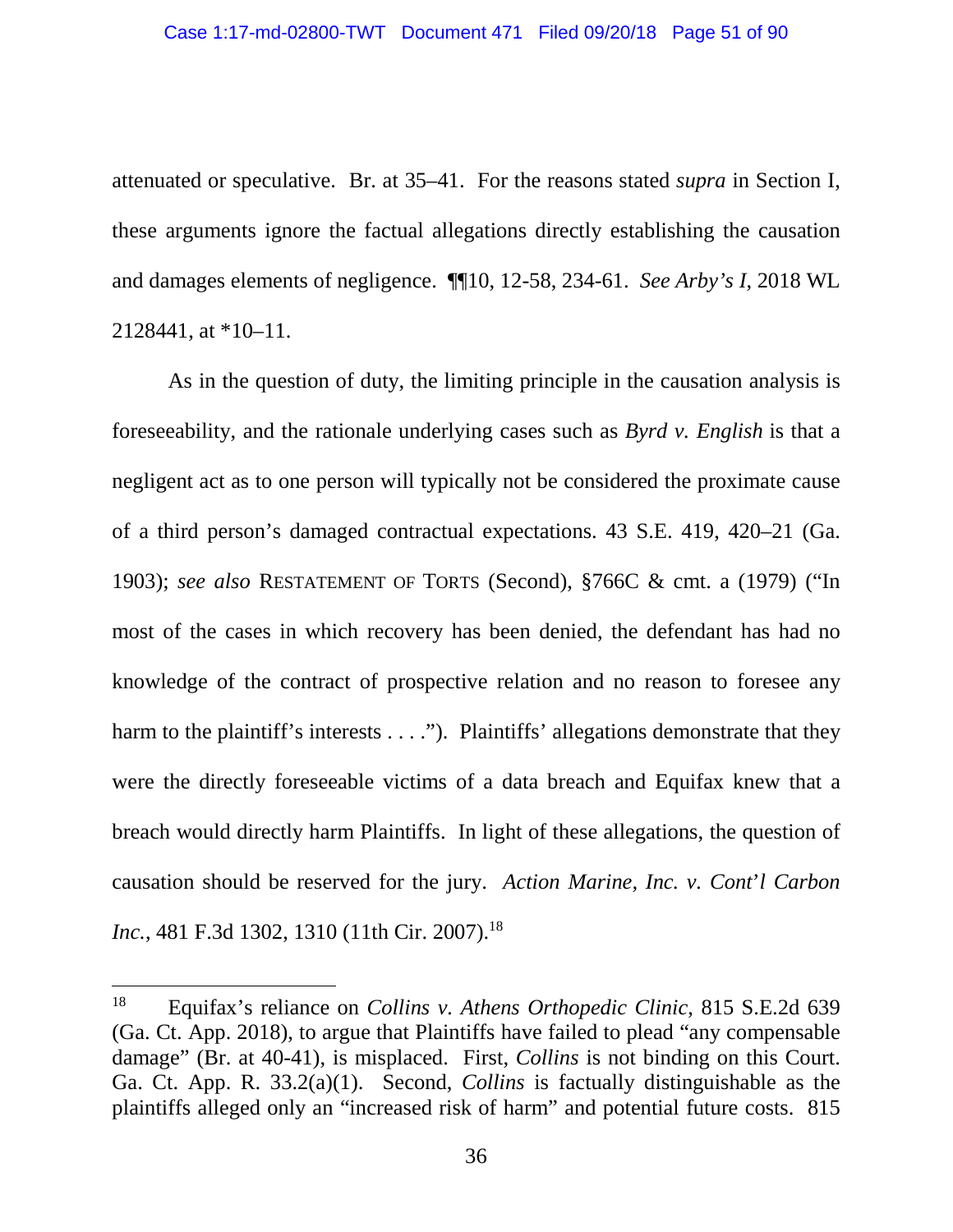## **C. The Economic Loss Rule Does Not Apply**

Equifax argues that Georgia's economic loss rule defeats Plaintiffs' negligence claim. Br. at 42. The *Arby's* and *Home Depot* courts held that Georgia's economic loss rule does not apply where a tort duty arises independently of any contractual obligation. *Arby's I*, 2018 WL 2128441, at \*12–14; *Home Depot*, 2016 WL 2897520, at \*3–4.

Equifax does not question this "independent duty exception," but argues that *McConnell III* forecloses this Court from following *Arby's* and *Home Depot* and holding that Equifax owed a duty to the Plaintiffs. Br. at 42. For the reasons described above, *McConnell III* is distinguishable and does not compel a different outcome. When a defendant's actions create a foreseeable risk of harm, Georgia courts routinely permit negligence claims to proceed even if only a financial loss is involved. *See Construction Lender, Inc. v. Sutter*, 491 S.E.2d 853, 856 (Ga. Ct. App. 1997) (plaintiffs asserting negligence established that defendant voluntarily assumed a duty independent of contract and could recover funds improperly disbursed to contractor by lender); *Malak v. First Nat'l Bank of Atlanta*, 393

S.E.2d at 646*.* Based on those facts, the court held that "in the absence of some loss or damage," the fact that data has been compromised "is not a compensable injury *by itself*." *Id.* at 643. Unlike in *Collins*, Plaintiffs have alleged that they already have incurred actual losses resulting from the compromise of PII and PCD. *See supra* Section I. Thus, Plaintiffs have sufficiently alleged damages.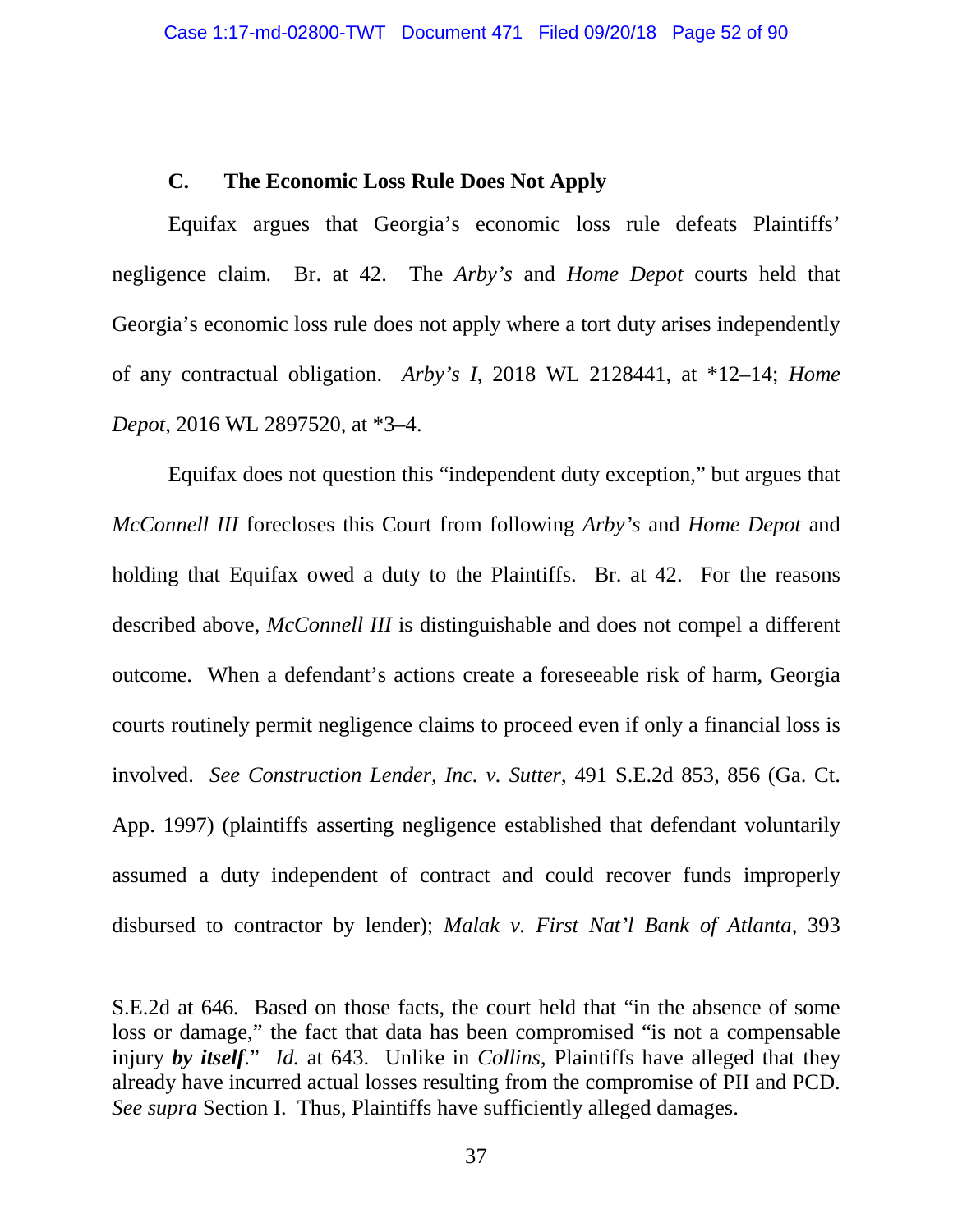S.E.2d 267, 270 (Ga. Ct. App. 1990) (permitting action to be maintained against bank for negligently failing to honor a check, leading to foreclosure on plaintiff's property); *Bateman*, 94 S.E. at 855; *Lowe*, 28 S.E. at 868.

#### **III. Plaintiffs State a Claim for Negligence Per Se**

Plaintiffs assert a negligence per se claim premised on Equifax's violation of Section 5 of the Federal Trade Commission Act ("Section 5" or "FTC Act") and similar state statutes as well as the GLBA and 16 C.F.R. Part 314 (the "Safeguards Rule"). To establish negligence per se, a plaintiff must show that: (1) she is a member of the class the statute or regulation was intended to protect; (2) the injuries suffered were the kind the statute or regulation was enacted to prevent; and (3) the violation of the statute or regulation proximately caused these injuries. *See McLain v. Mariner Health Care, Inc*., 631 S.E.2d 435, 437 (Ga. Ct. App. 2006). Further, the claim must be based on a statute or regulation that provides "'some ascertainable standard of conduct.'" *Arby's I*, 2018 WL 2128441, at \*7. "Where a statute provides a general rule of conduct, *although only amounting to a requirement to exercise ordinary care*, the violation thereof is negligence as a matter of law, or negligence per se." *Teague v. Keith*, 108 S.E.2d 489, 492 (Ga. 1959) (discussing that a negligence per se claim could be based on statutes prohibiting a driver from driving at a "speed greater than is reasonable," which was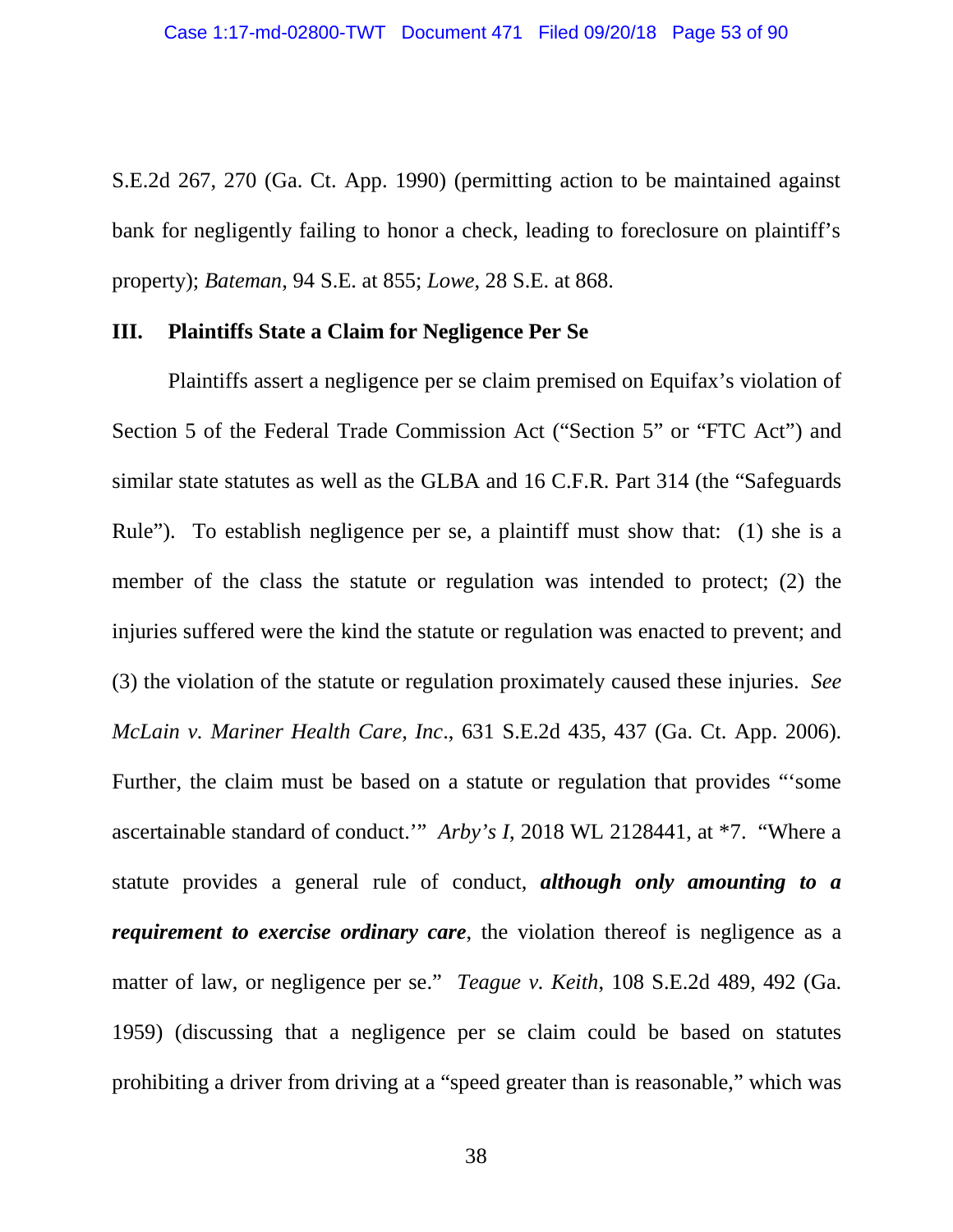"not too indefinite to furnish a rule of civil conduct"). Equifax's admission that it must comply with the GLBA, Section 5, and similar state statutes demonstrates that these statutes and regulations necessarily have the force of law and impose ascertainable standards of conduct. ¶111 (Equifax admits "that it is 'subject to numerous laws and regulations governing the collection, protection and use of consumer credit and other information, and imposing sanctions for the misuse of such information or unauthorized access to data," including the GLBA, Section 5, and state unfair trade practices acts) (quoting Equifax Inc., Annual Report (Feb. 22, 2017) at 3); *see also* ¶¶128-31. Equifax's argument that these statutes cannot form the basis of this claim because neither the GBLA nor Section 5 provide for a private right of action (Br. at 47) is wrong. Georgia courts regularly find that statutes without a private right of action can form the basis for a claim of negligence per se. *See Bellsouth Telecomms., LLC v. Cobb Cty*., 802 S.E.2d 686, 698 (Ga. Ct. App. 2017) (Dillard, P.J., concurring), *reconsideration denied* (July 12, 2017), *cert. granted* (Apr. 16, 2018) (rejecting similar argument, citing cases); *McLain*, 631 S.E.2d at 438; *Kull v. Six Flags Over Georgia II, L.P.*, 592 S.E.2d 143, 146 (Ga. Ct. App. 2003). As discussed below, Section 5 with the Federal Trade Commission's ("FTC") directives and the GLBA with the Safeguards Rule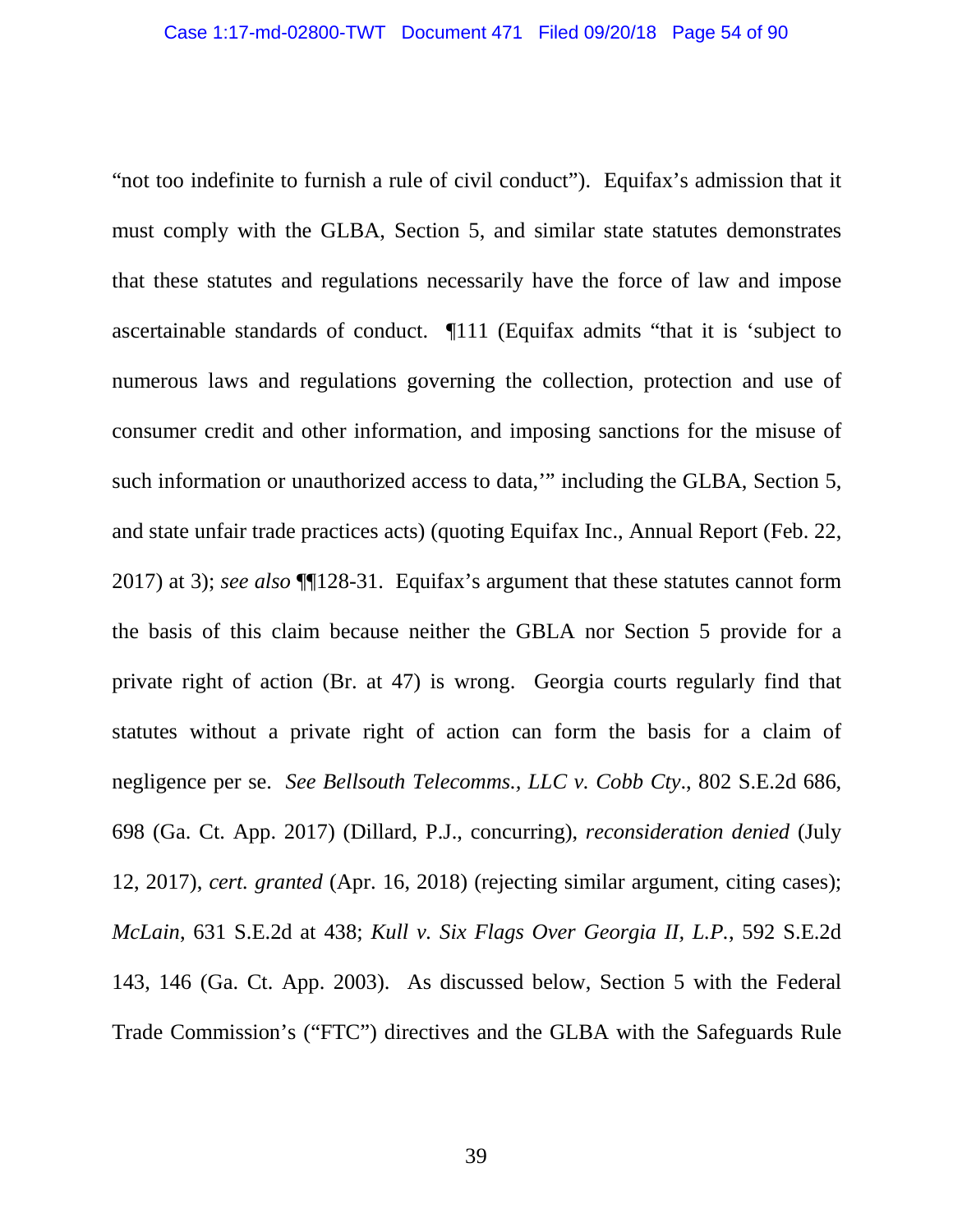provide a basis to allege a negligence per se claim.<sup>19</sup>

# **A. Section 5 and Similar State Statutes Provide a Basis for Plaintiffs' Negligence Per Se Claim**

Maintaining data security measures that are unreasonable and insufficient to safeguard confidential consumer information is an unfair practice under Section 5, as well as under the similar state statutes that are based on Section 5.<sup>20</sup> *See F.T.C. v. Wyndham Worldwide Corp*., 799 F.3d 236, 240 (3d Cir. 2015); *In the Matter of LabMD, Inc.*, No. 9357, 2016 WL 4128215, at \*10-13, 23 (F.T.C. July 28, 2016), *reversed on other grounds*, *LabMD, Inc. v. F.T.C.*, 894 F.3d 1221 (11th Cir. 2018). Although Equifax acknowledges that its security measures are subject to Section 5 of the FTC Act (¶¶128-29), Equifax argues that Section 5 "is not specific enough" to support this claim. Br. at 46. To the contrary, like in *Home Depot*, *Arby's*, and *Wendy's*, Plaintiffs adequately allege Equifax violated Section 5 by not having

<sup>&</sup>lt;sup>19</sup> Equifax also argues that Plaintiffs fail to allege that violation of these statutes proximately caused their injuries. Br. at 48-49. Plaintiffs addressed this argument in Section II above. Importantly, whether violation of a statute proximately caused the alleged injuries is a jury question. *See Lee v. Rodriguez*, No. 3:06-CV-083-JTC, 2008 WL 11417307, at \*3 (N.D. Ga. June 24, 2008).

 $20$  Equifax claims Plaintiffs have failed to identify these statutes. Br. at 48 n.17. Plaintiffs identified the statutes that are based on the FTC Act (*see*, *e.g.*, ¶¶390, 403, 426, 454, 523, 592) and/or otherwise require Equifax to act reasonably in the management of PII and to use reasonable security measures to protect such data (*see*, *e.g.*, ¶¶366(c), 407(c), 528(c)) and specifically incorporates those statutes into the negligence per se claim. ¶317. The same rationale that supports Plaintiffs' claim under Section 5 supports a claim under these statutes.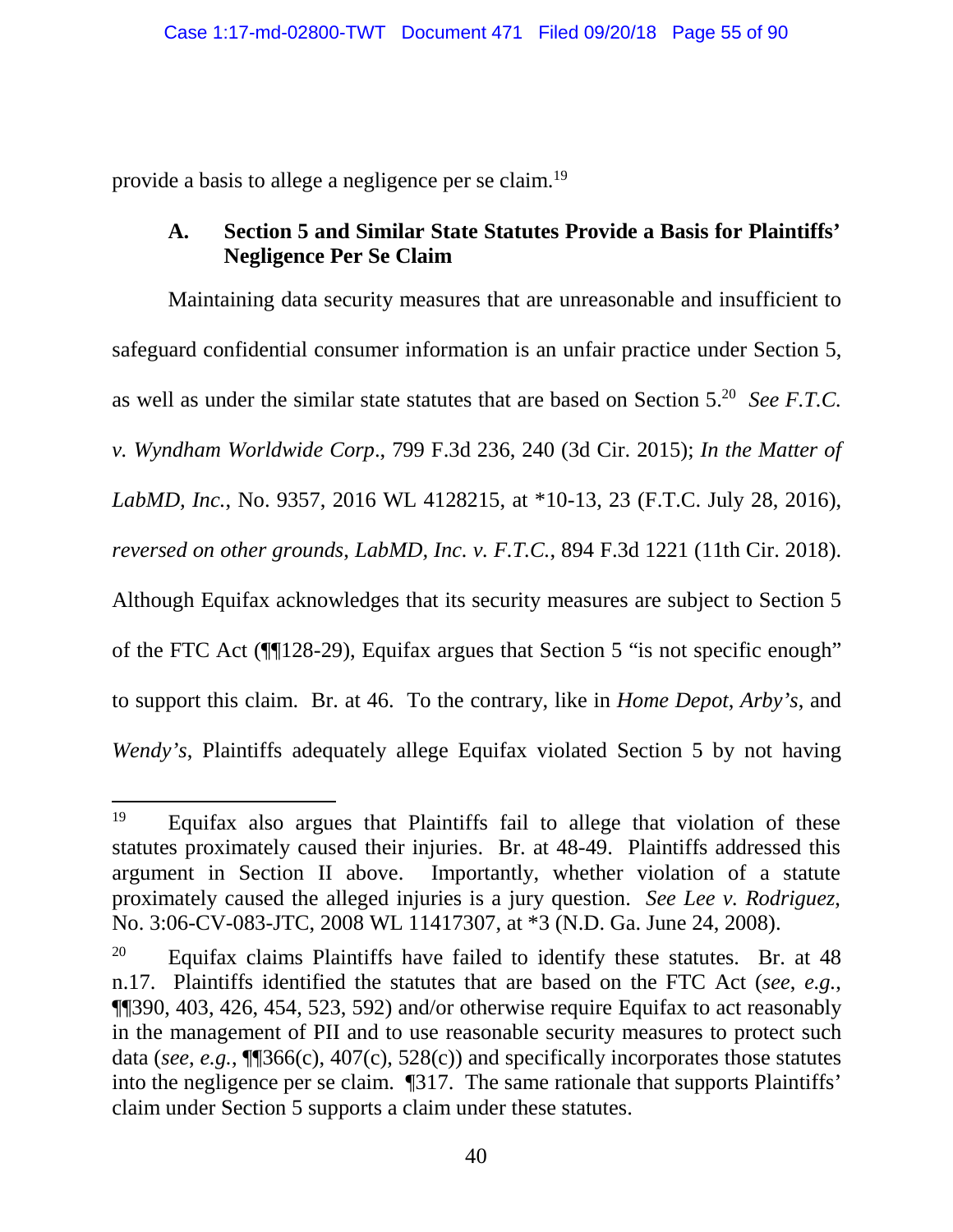reasonable data security; Plaintiffs are within the class the statute was intended to protect; and the statute was meant to protect against the harm that occurred. ¶¶318- 22; *Home Depot*, 2016 WL 2897520, at \*4; *Arby's I*, 2018 WL 2128441, at \*7-8; *First Choice Federal Credit Union v. Wendy's Co.*, No. 16-506, 2017 WL 9487086, at \*4 (W.D. Pa. Feb. 13, 2017); *see also Bans Pasta, LLC v. Mirko Franchising, LLC*, No. 7:13-cv-00360, 2014 WL 637762, at \*13-14 (W.D. Va. Feb. 12, 2014) (applying Georgia law and finding plaintiff adequately pleaded negligence per se based on FTC Act); *Legacy Acad., Inc. v. Mamilove, LLC*, 761 S.E.2d 880, 892 (Ga. Ct. App. 2014) (same), *vacated on other grounds*, 777 S.E.2d 731 (Ga. Ct. App. 2015).

Equifax misapplies *LabMD, Inc. v. FTC*, 894 F.3d 1221 (11th Cir. 2018), to argue Georgia common law does not support the finding of a duty under Section 5.<sup>21</sup> Br. at 46-47. The *LabMD* Court explained that "[t]he *Commission* must find the standards of unfairness it enforces in . . . the Constitution, statutes, or the

<sup>&</sup>lt;sup>21</sup> The argument that Georgia common law does not support the finding of a duty in this case is incorrect for the independent reasons discussed above. *See supra* Section II (distinguishing *McConnell III*). Regardless, Section 5 is a federal statute and, as such, applies uniformly throughout the nation consistent with FTC and federal court interpretations of the FTC Act. To adopt Equifax's rationale would render Section 5 and the FTC's interpretations of the FTC Act subservient to the common law of the state in which the conduct at issue occurred, a dubious proposition for which Equifax provides no authority. *Cf.* U.S. Const. art. VI.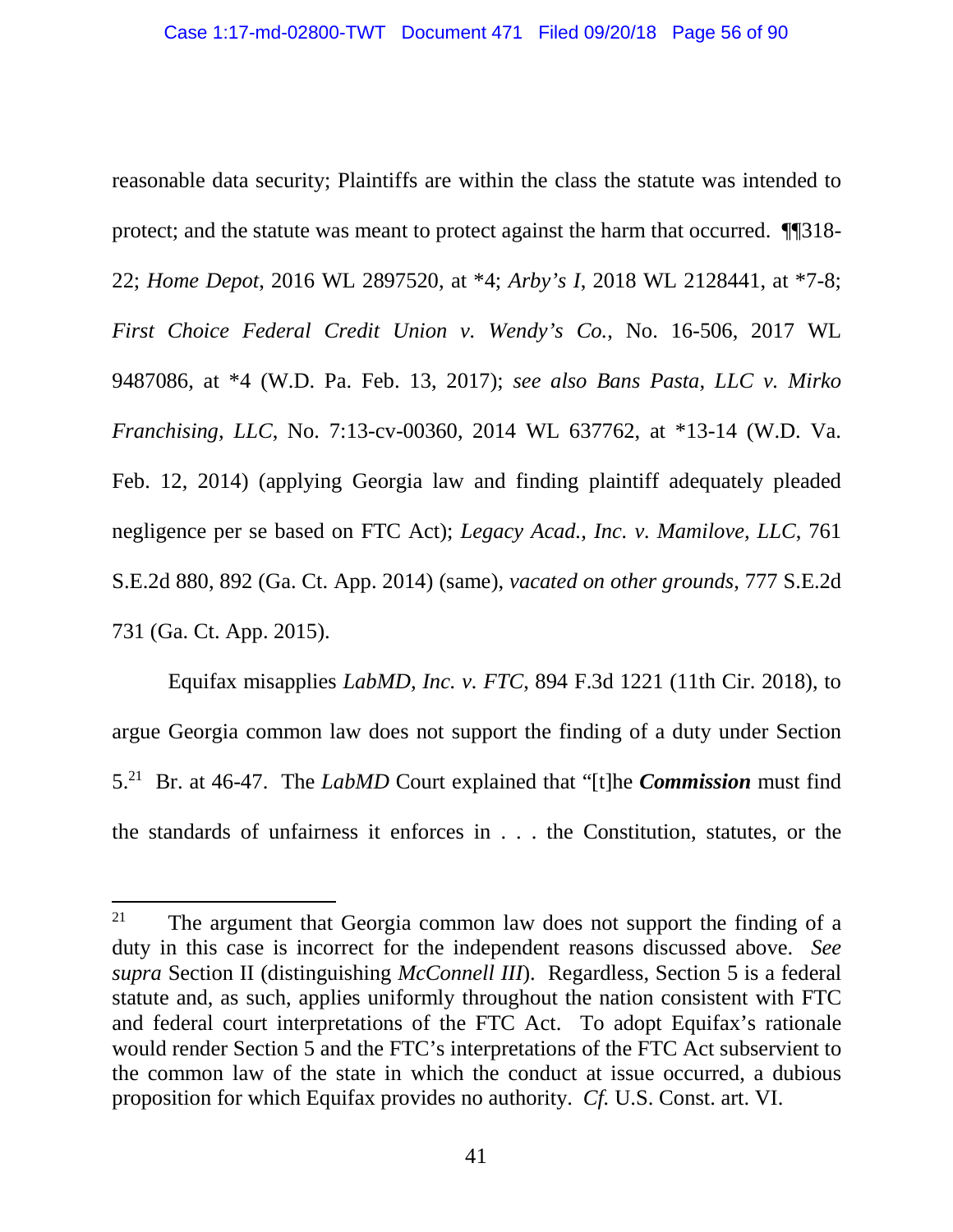common law." *LabMD*, 894 F.3d at 1231. Because the *LabMD* Court inferred that the common law was "the source of the standard of unfairness [the *Commission*] used in holding that LabMD's failure to implement and maintain a reasonably designed data-security program constituted an unfair act or practice," *id*., Equifax wrongly concludes that Georgia common law necessarily can be the only source of the duty on which *Plaintiffs* can rely. This conclusion ignores that Plaintiffs may rely on Section 5 as the FTC has interpreted it through publications and enforcement orders.<sup>22</sup> In passing the FTC Act, Congress specifically eschewed the idea of legislating the scope of acts that are unfair through the issuance of regulations; instead, it authorized the FTC to define "unfair acts or practices through case-by-case litigation." *LabMD*, 894 F.3d at 1232. Thus, "once an act or practice is adjudged to be unfair, the act or practice becomes in effect—like an FTC-promulgated rule—an addendum to Section 5(a)." *Id*.; *see also In re TJX* 

<sup>22</sup> *See* ¶294 n.164 (FTC, Protecting Personal Information: A Guide for Business (Oct. 2016)); FTC, Start with Security: A Guide for Business (June 2015) (available at https://www.ftc.gov/tips-advice/business-center/guidance/startsecurity-guide-business) (citing FTC enforcement actions against businesses that fail to adhere to required security measures); *In the Matter of Credit Karma, Inc*., No. 132-3091, 2014 WL 4252397, at \*3-5 (FTC Aug. 13, 2014) (alleging Credit Karma misrepresented the security of customer information and violated Section 5 by failing to validate SSL certificates); *F.T.C. v. Lifelock Inc*., No. 10-cv-00530, 2010 WL 1944122 (D. Ariz. Mar. 9, 2010), Complaint at ¶¶19-20, 35-36 (alleging LifeLock misrepresented the security of customers' information in violation of Section 5 when it failed to install patches and encrypt and limit access to PII).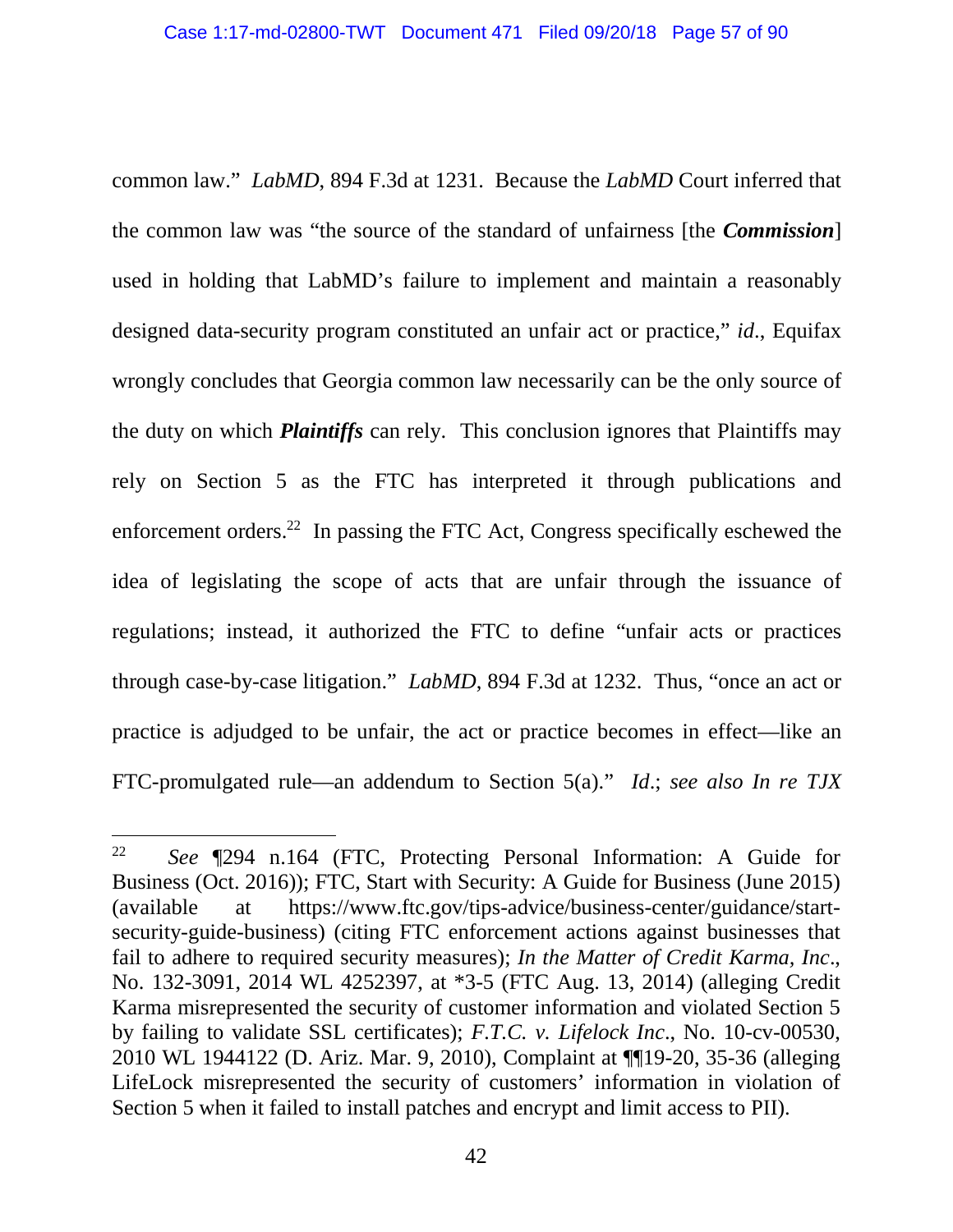*Cos. Retail Sec. Breach Litig*., 564 F.3d 489, 496-97 (1st Cir. 2009) (finding FTC complaints and consent decrees instructive). Georgia law also does not require that a governmental directive be expressed in a statute or regulation to be enforceable. *See Wells Fargo Bank, N.A. v. Jenkins*, 744 S.E.2d 686, 688 (Ga. 2013) (recognizing negligence per se can be based on a "regulation, directive, or standard" authorized by law). Thus, Section 5, as interpreted by the FTC and courts, provides an ascertainable standard of conduct, and Equifax's arguments must be rejected.

## **B. The GLBA with the Safeguards Rule Provides a Basis for Plaintiffs' Negligence Per Se Claim**

The failure to maintain reasonable data security measures to safeguard confidential consumer information in conformance with 16 C.F.R. Part 314 is a violation of the GLBA. *See In the Matter of Taxslayer, LLC*, No. 162-3063, 2017 WL 5477619, at \*2 (F.T.C. Oct. 20, 2017) (enjoining Safeguards Rule violations where FTC alleged Taxslayer failed to assess reasonably foreseeable risks and to implement reasonable data security measures); *In the Matter of Taxslayer, LLC*, No. 162-3063, 2017 WL 5477618, at \*4-5 (F.T.C. Oct. 20, 2017); *In the Matter of Paypal, Inc*., No. 162-3102, 2018 WL 1182195, at \*1, 3-4 (F.T.C. Feb. 27, 2018) (prohibiting misrepresentations and enjoining Safeguards Rule violations where FTC alleged Paypal misrepresented that it protected PII with "bank grade security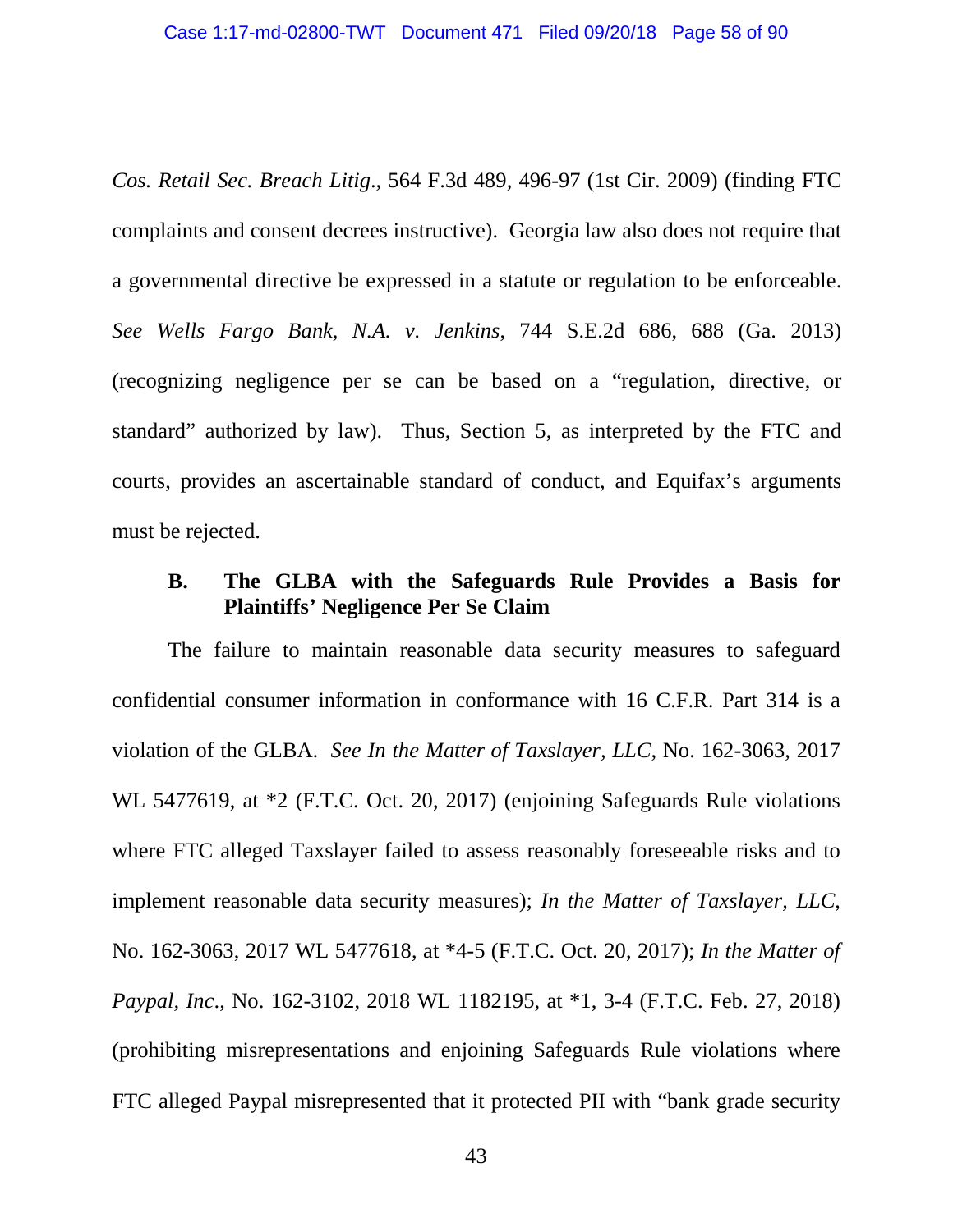systems" and failed to assess reasonably foreseeable risks and to implement reasonable data security measures); *In the Matter of Paypal, Inc*., No. 162-3102, 2018 WL 3046375, at \*6, 9-11 (F.T.C. May 23, 2018). The Court should reject Equifax's assertion that "Plaintiffs do not provide a single factual allegation that Equifax violated" the GLBA and the Safeguards Rule. Br. at 46. Plaintiffs specifically allege that Equifax violated 16 C.F.R. §314.4(b)-(c) because its data security measures were not adequate to: identify reasonably foreseeable risks, assess the sufficiency of any measures in place to control for these risks, or to detect, prevent, or respond to a data breach. ¶¶181-85, 203-07, 208-13, 219-22, 313. Equifax also violated 16 C.F.R. §314.4(e) because its data security measures were inadequate to evaluate and adjust to events that would have a material impact on Equifax's information security program, such as the numerous prior data breaches that other retailers and Equifax itself had experienced (¶¶137-65, 313) and the notification to Equifax that an identified vulnerability in the Apache Struts software program it utilized would make Equifax particularly susceptible to a data breach. ¶¶173-80, 313.

Plaintiffs also allege that they are governed by the GLBA and the Safeguards Rule, and thus, are within the class intended to be protected and that the harm that has occurred is the type of harm the GLBA was intended to guard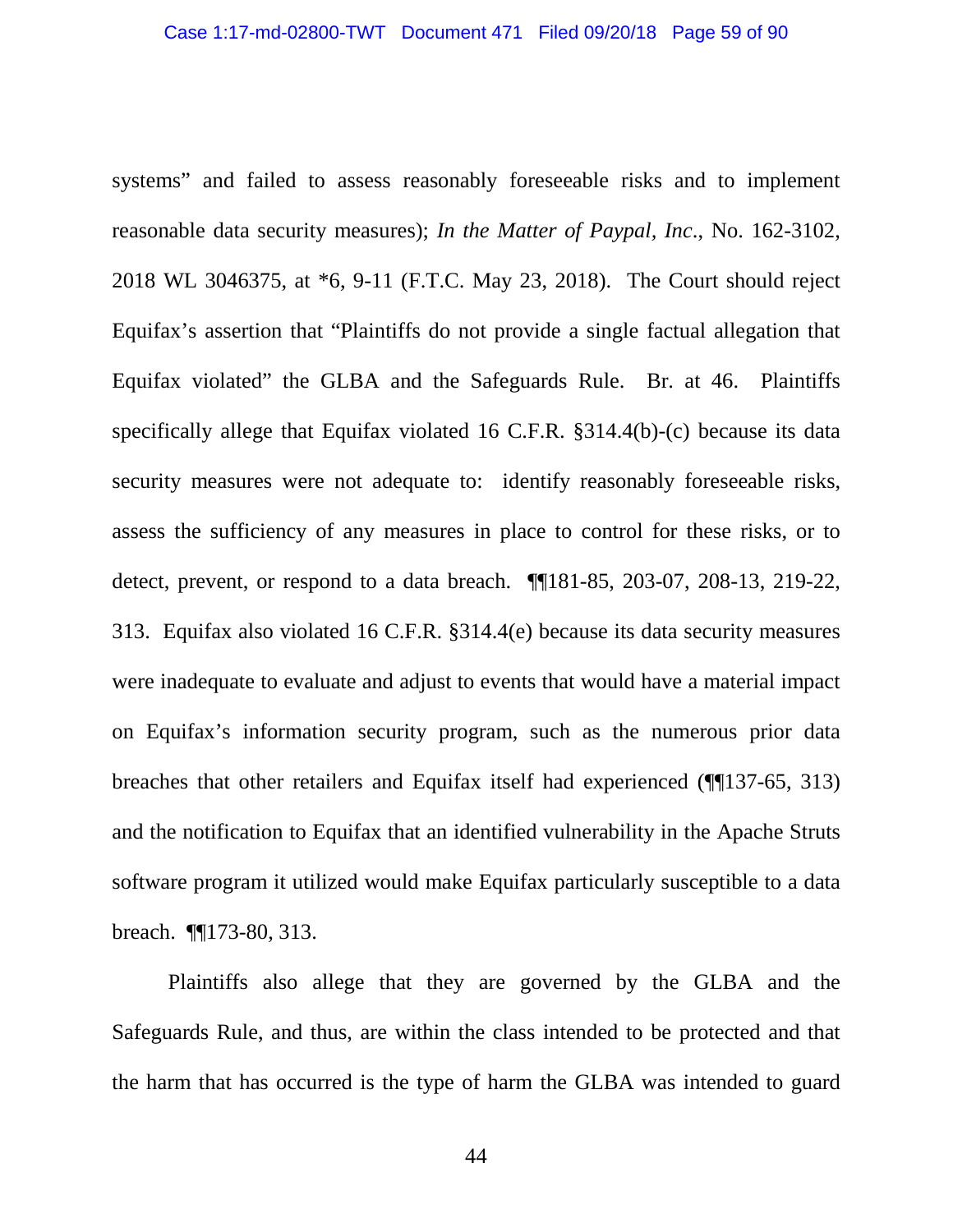against. ¶¶121, 315-16; *supra* Section I.A.1.b. As explained in *In re Bates*, No. 09-51279-NPO, 2010 WL 2203634, at \*17 (Bankr. S.D. Miss. May 27, 2010), the GLBA:

was enacted "to enhance competition in the financial services industry" by allowing banks and other financial service providers to affiliate with one another and to allow those affiliated institutions to share confidential customer data. To allay concerns about maintaining the privacy of consumers notwithstanding the free-flow of information between merged financial service providers, the GLBA includes a privacy [and security] obligation policy[.]

*See also New York State Bar Ass'n v. FTC*, 276 F. Supp. 2d 110, 111 (D.D.C.

2003). In short, the "GLBA prescribes how financial institutions may share customer information" with each other. *Bates*, 2010 WL 2203634, at \*17. To further the GLBA's goals, the Safeguards Rule was implemented and it "applies to all customer information in [Equifax's] possession, regardless of whether such information pertains to individuals with whom [it has] a customer relationship, or *pertains to the customers of other financial institutions [like many Plaintiffs and Class members] that have provided such information to [Equifax]*." 16 C.F.R. §314.1(b). Indeed, the information provided by financial institutions, like Plaintiffs, to CRAs, like Equifax, must be protected at every level. ¶315 (citing Interagency Guidelines Establishing Information Security Standards). Plaintiffs also are the entities that are required to reimburse consumers to the extent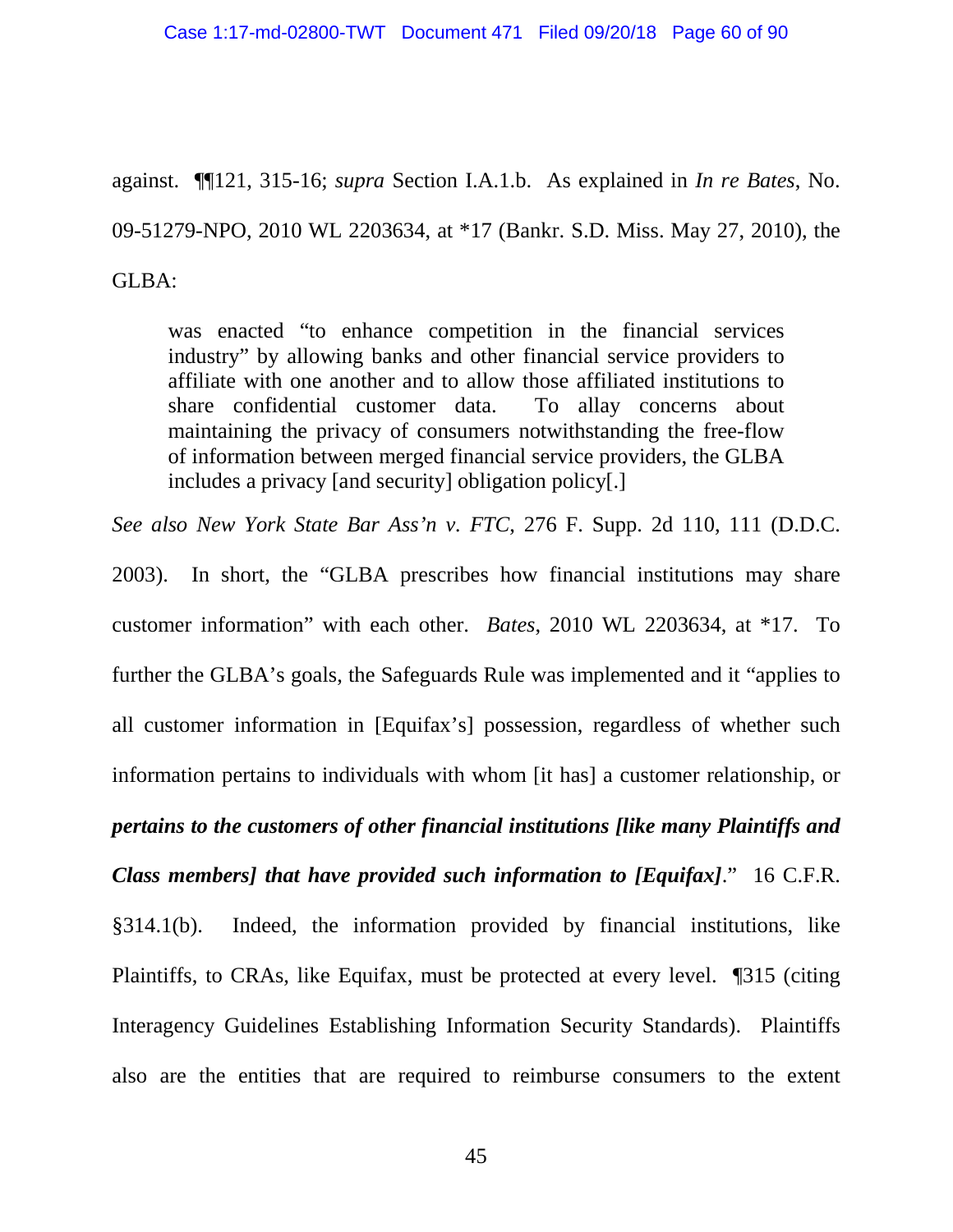consumers' financial accounts are impacted by identity theft or other fraudulent banking activity as a result of the Equifax Data Breach. *Id*. And, many Plaintiffs are credit unions that are organized as "member-owned" cooperatives whose members are the very consumers whose PII was compromised as a result of the Data Breach. *Id*. For these reasons, Plaintiffs are within the class intended to be protected, and the harm that has occurred is the type of harm the GLBA and the Safeguards Rule were intended to guard against.

Contrary to Equifax's argument, the GLBA with the Safeguards Rule provides an ascertainable standard of conduct. *Cf. Owens v. Dixie Motor Co*., No. 5:12-CV-389-FL, 2014 WL 12703392, at \*11, 14 (E.D.N.C. Mar. 31, 2014) (denying motion for summary judgment on claim of negligence per se for failure to comply with the GLBA); *Bates*, 2010 WL 2203634, at \*16-18 (same); *Nicholas Homes, Inc. v. M & I Marshall & Ilsley Bank, N.A.*, No. CV09-2079-PHX-JAT, 2010 WL 1759453, at \*3 (D. Ariz. Apr. 30, 2010) ("[A]lthough the GLBA does not provide for a private cause of action, it also does not preclude a common law cause of action"). *Jenkins*, which held that the GLBA does not articulate an ascertainable standard of conduct, 744 S.E.2d at 688, does not require a contrary result. Instead, the Georgia Supreme Court concluded a standard of conduct could only be found in the GLBA's implementing regulations, and since "[t]here is no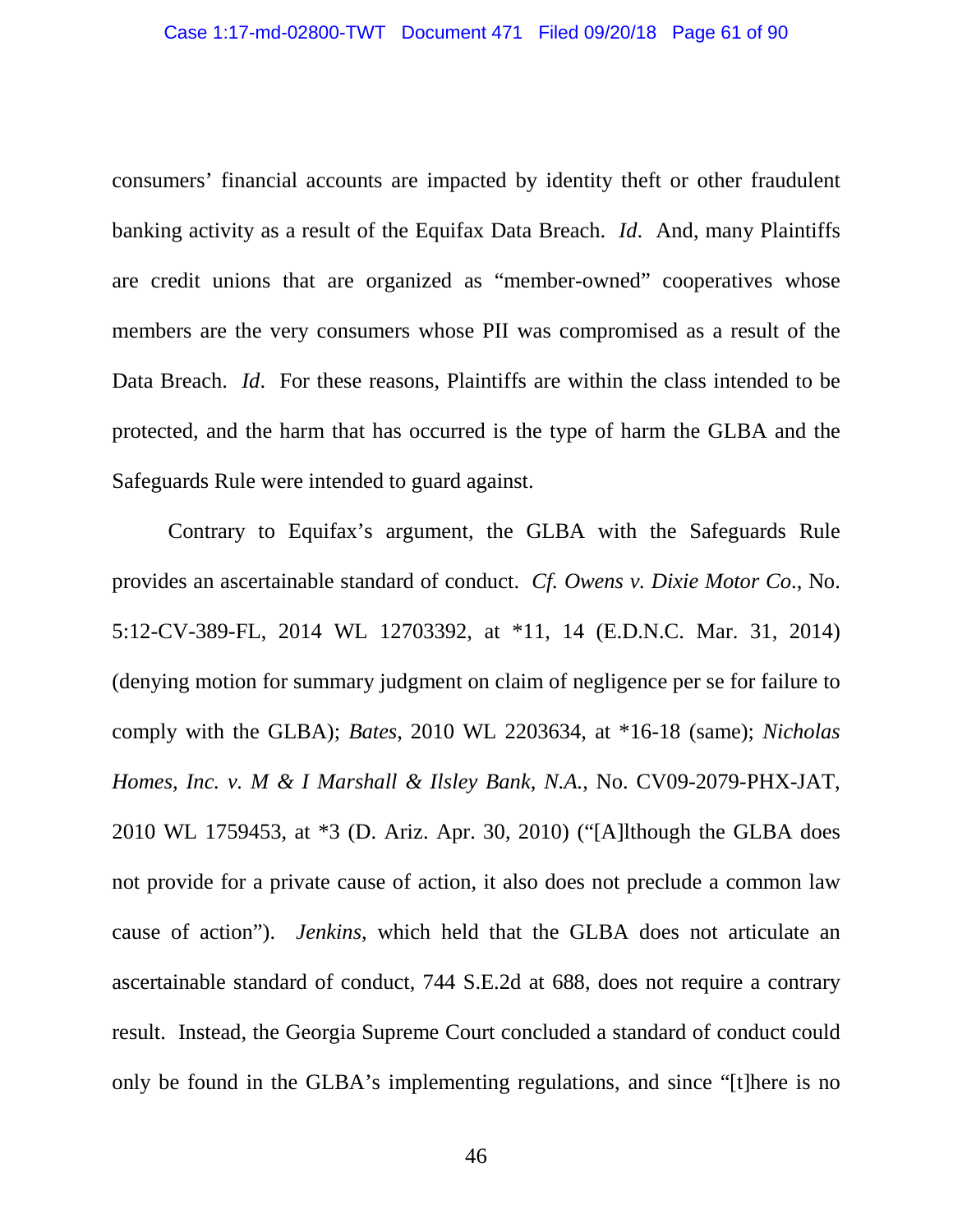finding by the Court of Appeals of a violation of any regulation, directive, or standard," the plaintiff failed to support her negligence claim. *Id*. at 688 & n.3. Unlike in *Jenkins*<sup>23</sup> Plaintiffs expressly rely on the Safeguards Rule to articulate an ascertainable standard of conduct. ¶¶287-91. Thus, the GLBA and the Safeguards Rule are a sufficient basis for this claim.<sup>24</sup>

## **IV. Plaintiffs State a Claim for Negligent Misrepresentation**

To state a claim for negligent misrepresentation, a plaintiff must allege: (1) the defendant negligently supplied false information to foreseeable persons, known or unknown; (2) such persons reasonably relied upon that information; and (3) economic injury proximately resulted from that reliance. *See Higgins v. Bank of Am., N.A*., No. 1:15-CV-01119, 2015 WL 12086083, at \*3 (N.D. Ga. Sept. 22, 2015), *R&R adopted*, 2015 WL 12086093 (N.D. Ga. Oct. 20, 2015); *Robert & Co.* 

<sup>23</sup> *See Jenkins v. Wachovia Bank N.A*., No. 09C57922, 2010 WL 10063830 (Ga. St. Ct., Gwinnett Cty. Sept. 21, 2010), First Amended Complaint (failing to cite Safeguards Rule); *Jenkins v. Wachovia Bank N.A*., No. A11A2053, 2013 WL 6836900, at \*2 (Ga. App. Ct. Aug. 20, 2013), Supplemental Brief of Appellee Wells Fargo Bank, N.A. (stating plaintiff failed to raise Safeguards Rule as source of alleged duty until she filed surreply brief before the Georgia Supreme Court).

 $24$  The foregoing statutes and regulations also are illustrative of the standards of reasonable care relevant to establishing negligence. *See Laroche v. CSX Transport., Inc.*, No. CV 5 13-86, 2015 WL 5179011, at \*4 (S.D. Ga. Sept. 3, 2015); *In re Killian*, No. ADV. 08-80250-HB, 2009 WL 2927950, at \*8 (Bankr. D.S.C. July 23, 2009) (finding the GLBA a source of "a duty to refrain from placing the Killians' personal information on the public record").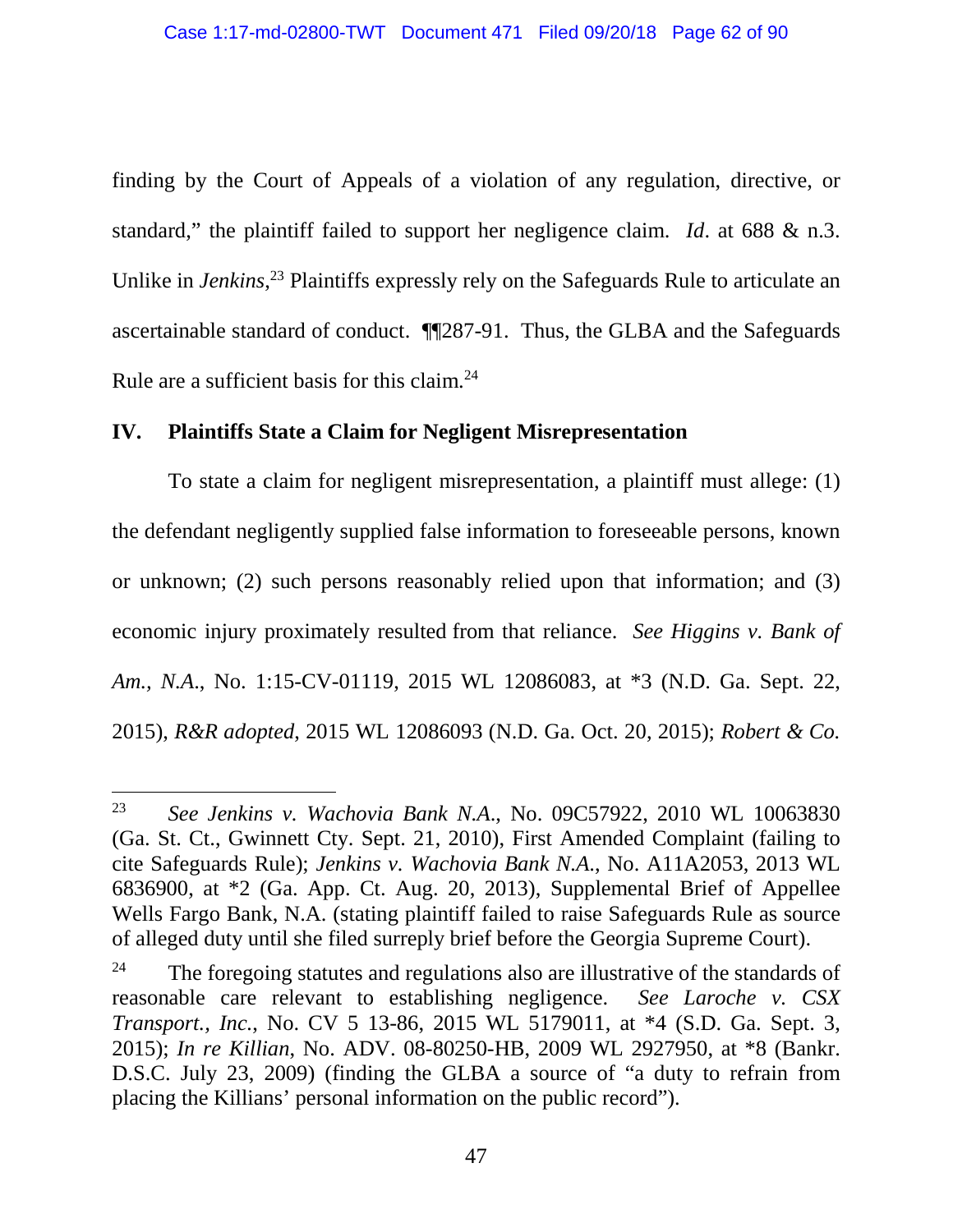*Assocs. v. Rhodes-Haverty P'ship*, 300 S.E.2d 503, 504 (Ga. 1983) (citing RESTATEMENT (SECOND) OF TORTS, §552 (1977)).<sup>25</sup>

Plaintiffs allege that Equifax served as a trusted steward and linchpin of the credit reporting and verification system by representing that it understood data security and took necessary steps to safeguard PII. ¶¶97-110, 124-25, 132-33. Relying on these representations, Plaintiffs understood that Equifax would also maintain the accuracy and integrity of the data. *Id.* Having represented that it understood the need to secure PII and provide accurate and reliable information to financial institutions, and also having held itself out as a leader in cybersecurity, Equifax had a duty to ensure that these representations were current, accurate, and truthful. Equifax's failure to do so gives rise to a claim for negligent misrepresentation. *See Am. Casual Dining, L.P v. Moes' Southwest Grill, L.L.C.*, 426 F. Supp. 2d 1356, 1366 (N.D. Ga. 2006).

Equifax ignores Plaintiffs' allegations and asks the Court to hold that Plaintiffs have pleaded insufficient facts. However, Plaintiffs plead specific representations in which Equifax (i) held itself out as a leader and expert in

<sup>&</sup>lt;sup>25</sup> In this District, "[t]here is no heightened pleading requirement to state a claim for negligent misrepresentation." *Higgins*, 2015 WL 12086083, at \*4; *Atwater v. Nat'l Football League Players Ass'n*, No. CIVA 1:06CV1510 JEC, 2007 WL 1020848, at \*13–14 (N.D. Ga. Mar. 29, 2007) (collecting cases). Regardless, Plaintiffs' allegations satisfy both Rule 8 and Rule 9(b).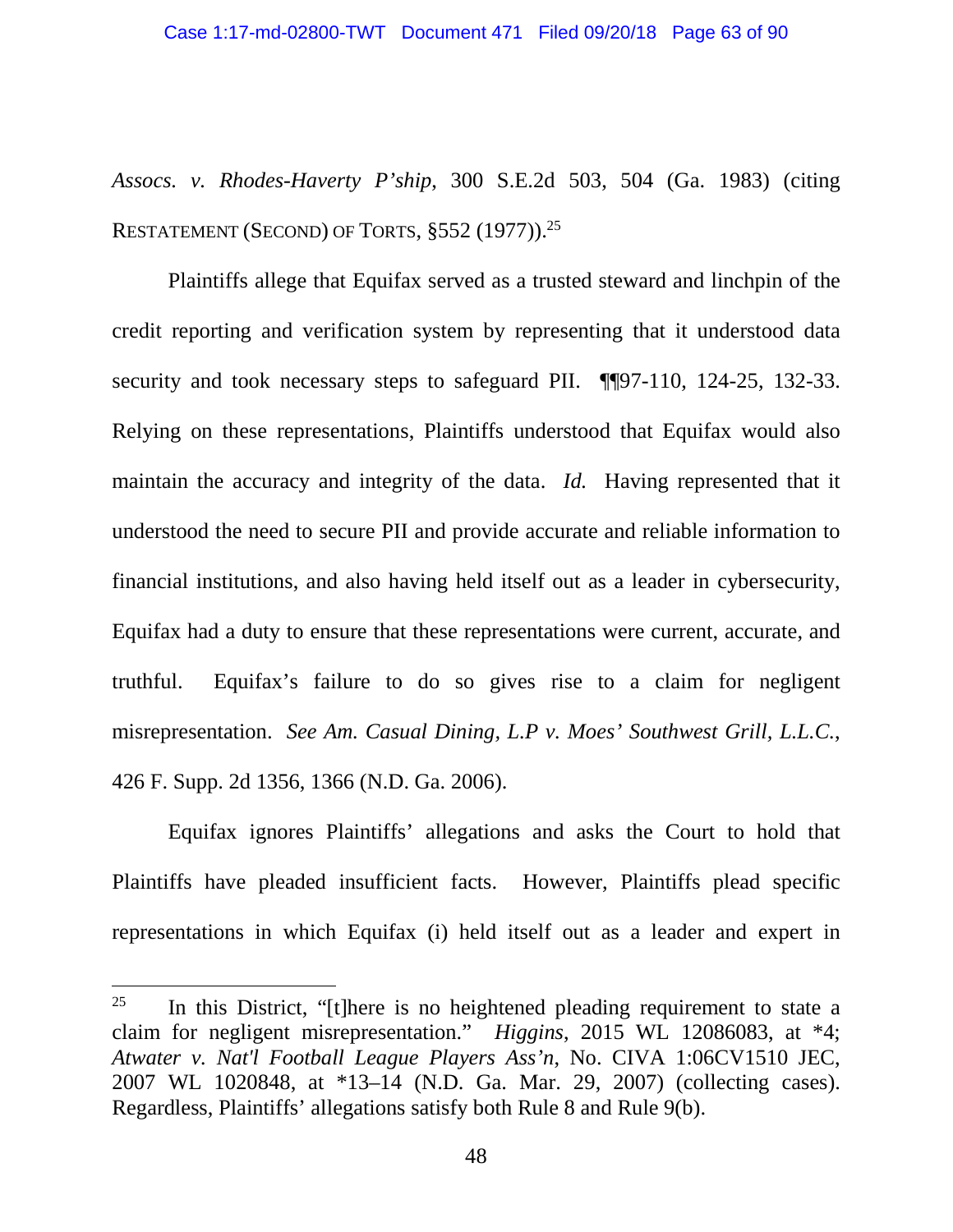anticipating and combatting cybersecurity threats, and (ii) made specific representations that it would comply with federal law and industry data security protocols to ensure that the PII was secure, including the following representations:

- "Furnishers who report data to Equifax play a vital role in helping identify credit risk and reduce financial losses throughout the entire credit granting community." ¶124.
- Equifax is a "trusted steward of credit information for thousands of financial institutions and businesses, and millions of consumers. *We take this responsibility seriously, and follow a strict commitment to data excellence that helps lenders get the quality information they need to make better business decisions"* and "follow[s] a strict commitment to data excellence that helps lenders get the quality information they need to make better business decisions." ¶125.
- "What's more, in today's environment of increasingly complex data privacy and security regulations, we provide businesses with more peace of mind and confidence when it comes to data reporting, and expert security compliance teams who are dedicated to data protection." *Id*.
- Equifax is "continuously improving the customer and consumer experience in our consumer and commercial offerings, anticipating and executing on regulatory initiatives, while simultaneously delivering security for our services." ¶127.
- Equifax devotes "substantial compliance, legal and operational business resources to facilitate compliance with applicable regulations and requirements" and has made a "substantial investment in physical and technological security measures." ¶130.
- "We are committed to protecting the security of your personal information and use technical, administrative and physical security measures that comply with applicable federal and state laws." ¶131.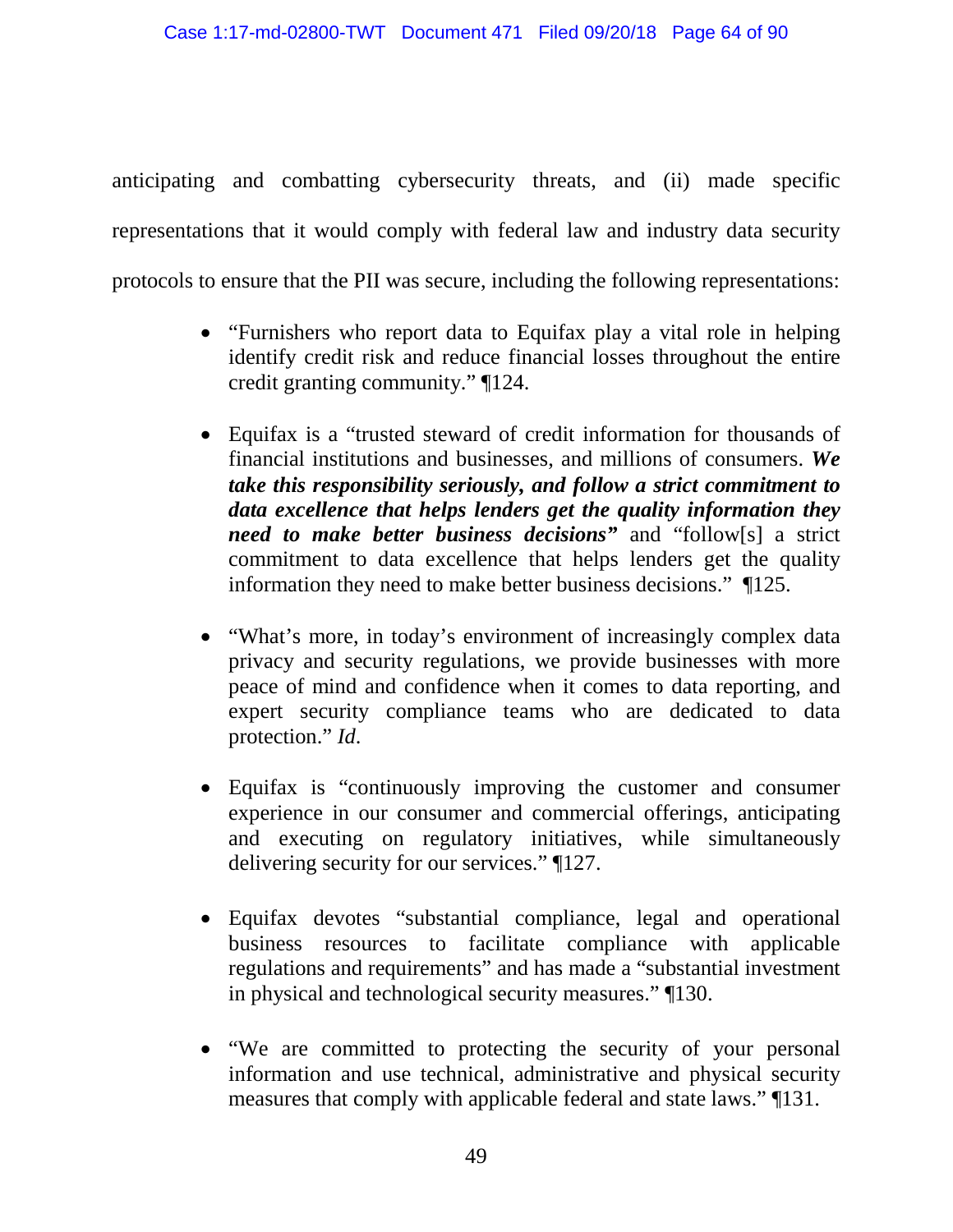- Equifax has "security protocols and measures in place to protect the personally identifiable information . . . and other information maintain[ed] about you from unauthorized access or alteration. These measures include internal and external firewalls, physical security and technological security measures, and encryption of certain data." ¶132.
- "We collect and store sensitive data, including intellectual property, proprietary business information and personally identifiable information of our customers, employees, consumers and suppliers, in data centers and on information technology networks. The secure and uninterrupted operation of these networks and systems, and of the processing and maintenance of this information, is critical to our business operations and strategy." ¶133.

Plaintiffs further detail how Equifax negligently supplied false information

to Plaintiffs about its security measures given the scale and complexity of its business and massive volume of PII with which it was entrusted. ¶¶151-64. Indeed, as a result of the multiple data breaches Equifax experienced in the months preceding the Data Breach, Equifax knew or should have known that its data security measures were deficient.  $\P$ [151-55. That independent entities identified specific flaws in Equifax's security protocols should have further led Equifax to know that its data security measures were deficient. ¶156. These independent entities specifically identified several deficiencies, including Equifax's reliance on antiquated software, its failure to perform basic maintenance or install software patches. ¶¶157-64. Equifax conceded that it was aware of the Apache Struts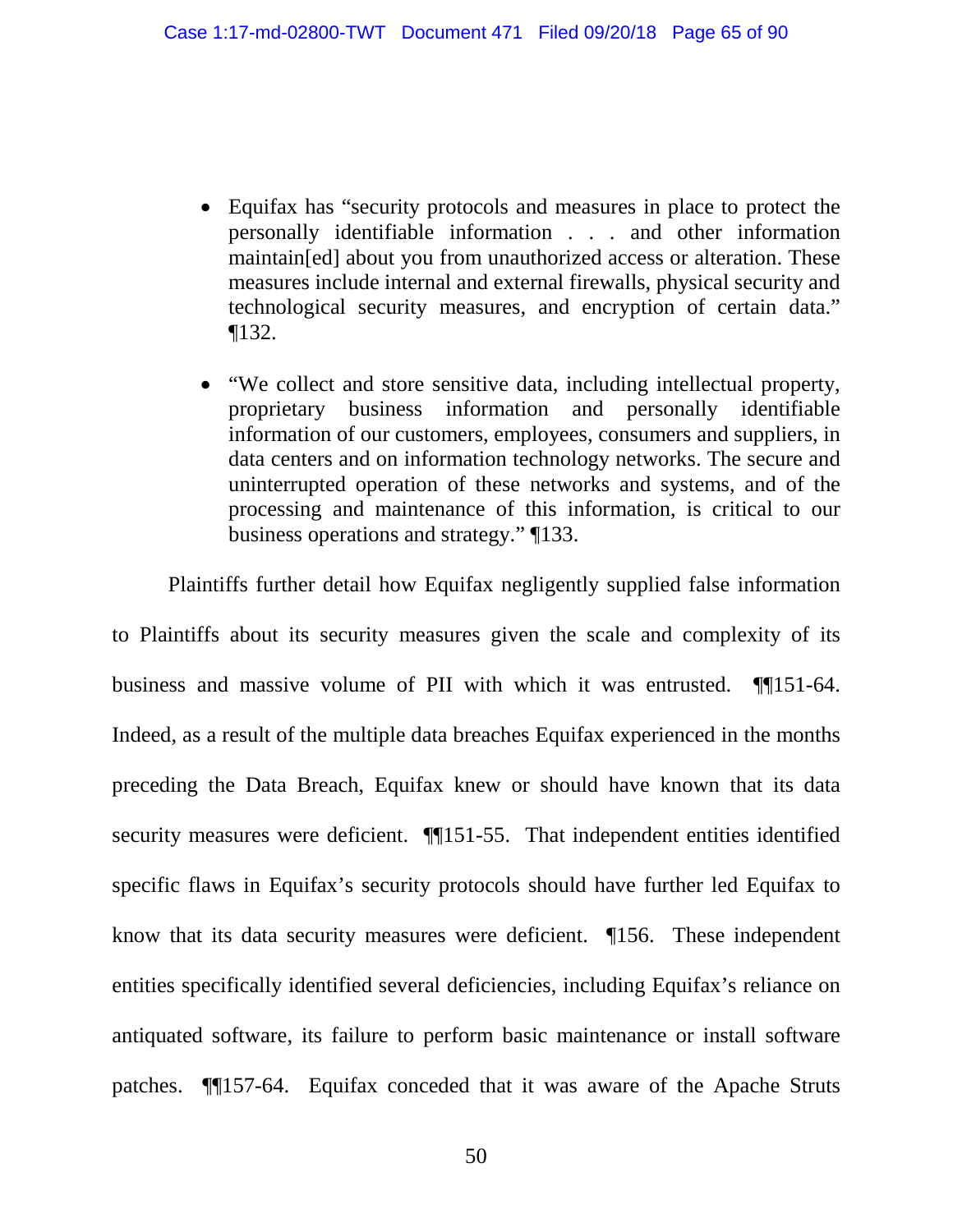vulnerability in March 2017, and that it knew that patches for the vulnerability were available. ¶¶179-80; *see also* ¶¶208-15 (detailing findings of post-breach investigations and Equifax's data security deficiencies). Thus, Plaintiffs sufficiently pleaded that Equifax knew or should have known that its data security practices were inadequate and not as represented.

As alleged, Equifax knew that Plaintiffs would rely on Equifax's representations, because no reasonable financial institution would provide PII to Equifax or rely on the accuracy of Equifax's data if it didn't believe that Equifax was maintaining the highest level of security reasonably attainable by a "trusted steward" of data. At the time these statements were made, Equifax acknowledged that security threats and/or the loss of data were risk factors to its business, stating "[w]e rely extensively upon data from external sources to maintain our proprietary and non-proprietary databases, including data received from customers, strategic partners and various government and public record sources." ¶¶126, 133. At the same time, Equifax held itself out as a data security expert and businesses relied on the accuracy and integrity of the information. ¶¶134-36. Building off of its reputation and representations regarding data security, Equifax developed and sold "data breach solutions" to financial institutions like Plaintiffs. ¶¶143-49. Thus, Equifax held itself out as a leader and expert in identifying and combatting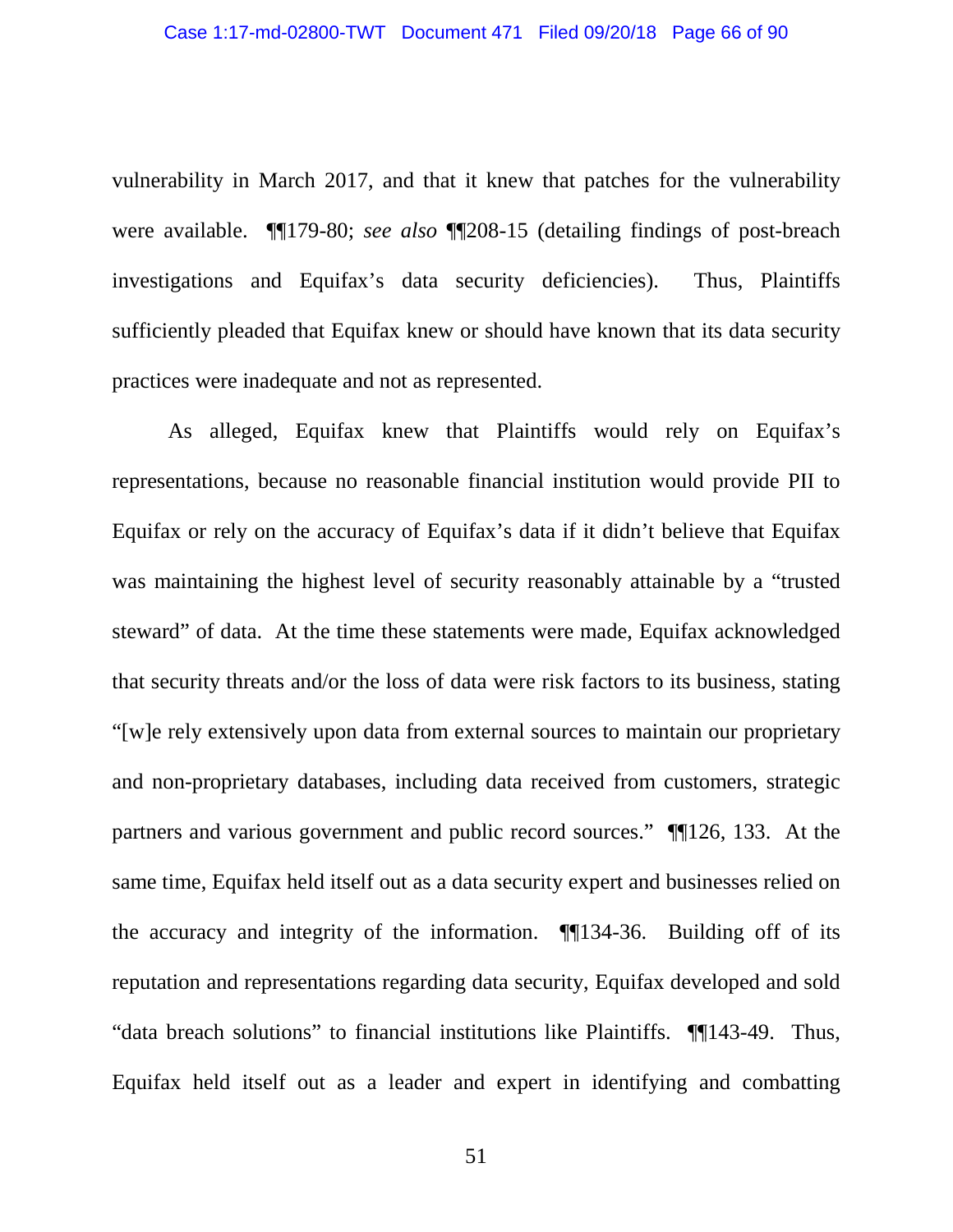cybersecurity threats and fostered Plaintiffs' reliance on its specialized knowledge, experience, and technologies.

Plaintiffs allege that they were justified in relying on the statements. ¶¶105, 123, 136. To the extent Equifax claims that Plaintiffs have not sufficiently pleaded justifiable reliance, such challenges are generally a question of fact that should not be resolved on a motion to dismiss. *Hendon Properties, LLC v. Cinema Dev.*, LLC, 620 S.E.2d 644, 650 (Ga. Ct. App. 2005). Plaintiffs allege the necessary elements of this claim and the special relationship and the interconnectedness between Equifax and Plaintiffs, detailing how the foundation of Plaintiffs' credit and financial services is grounded in Equifax's management of consumer data. ¶¶97-106, 283. These factual allegations sufficiently plead a plausible basis for justifiable reliance. As discussed above in Sections I-II, Plaintiffs also alleged cognizable injuries proximately caused by Equifax's conduct. Thus, Equifax's Motion should be denied.

### **V. Plaintiffs Adequately Allege Their State Statutory Claims**

# **A. Plaintiffs Can Constitutionally Bring Non-Georgia Statutory Claims against Equifax**

Equifax's constitutional attack on Plaintiffs' non-Georgia statutory claims must be rejected under well-recognized Supreme Court precedent. The "long accepted" constitutional rule is "that a set of facts giving rise to a lawsuit, or a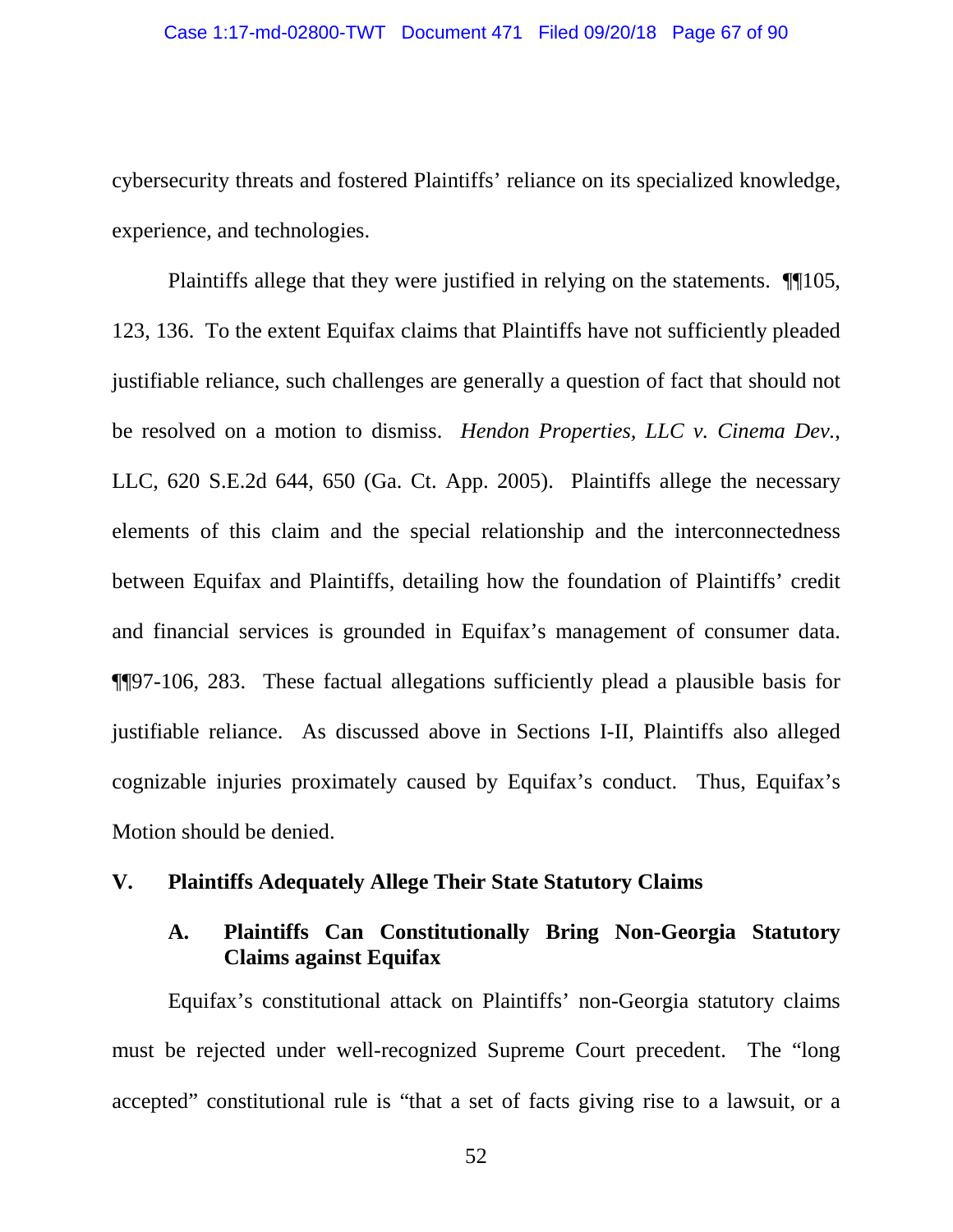particular issue within a lawsuit, may justify, in constitutional terms, application of the law of more than one jurisdiction." *Allstate Ins. Co. v. Hague*, 449 U.S. 302, 308 (1981). Despite this rule, Equifax claims Plaintiffs' non-Georgia statutory claims cannot be applied "extraterritorially" because, according to Equifax, *all* the wrongful conduct occurred in Georgia. Br. at 55. Equifax's argument ignores Plaintiffs' factual allegations and mischaracterizes the relevant case law.

Contrary to Equifax's claims, Plaintiffs allege Equifax committed its wrongful conduct in each state whose laws Plaintiffs invoke. Equifax is licensed to do and does business in all fifty states, both providing and receiving sensitive information and PII from Plaintiffs and the Class throughout the country. ¶¶107, 109, 110. Equifax misled Plaintiffs – who are residents of the states whose laws they invoke – about the quality of its data security measures and acted unfairly towards Plaintiffs by deliberately implementing woefully inadequate data security measures. ¶¶124-36. Equifax's unlawful conduct furthermore caused Plaintiffs' injuries in the states whose laws they invoke. ¶¶9-10, 12-84. Thus, the application of non-Georgia substantive law is neither arbitrary nor unfair under *Allstate*  because the aggregation of contacts alleged creates a state interest in applying laws outside of Georgia's. *See Allstate*, 449 U.S. at 307-13.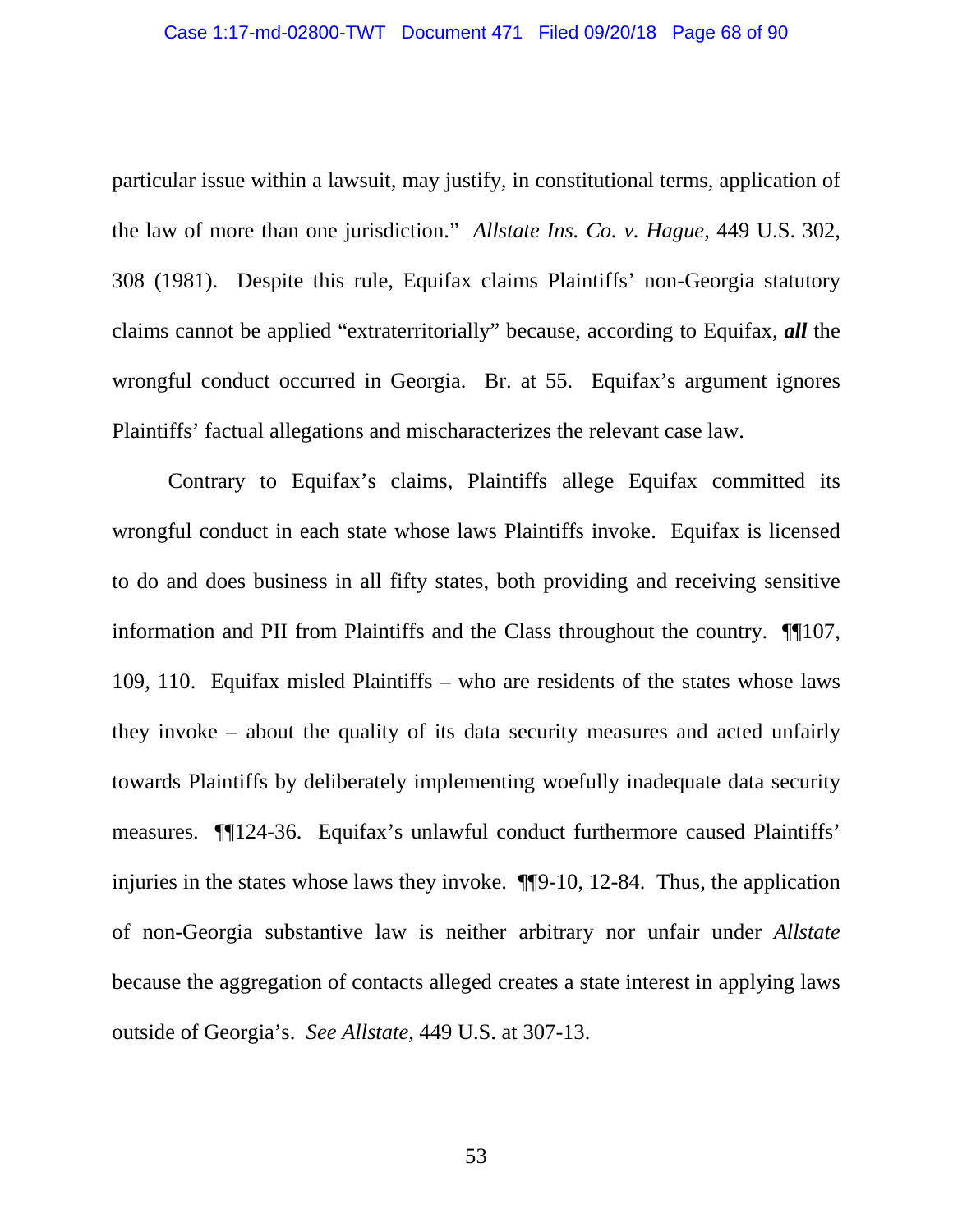Equifax's cases do not hold otherwise.<sup>26</sup> *State Farm Mut. Ins. Co. v. Campbell*, 538 U.S. 408 (2003), strictly considered the appropriate proportion of punitive damages to actual damages. To the extent the Court discusses the constitutionality of imposing punitive damages on a defendant for its out-of-state conduct, the Court, and subsequent cases, hold such limitations exist only where the alleged out-of-state conduct does not cause plaintiff's injuries. *See id.* at 422. *See also Crouch v. Teledyne Cont'l Motors*, No. 10-00072-KD-N, 2011 WL 1539854, at \*3-4 (S.D. Ala. Apr. 21, 2011) (*State Farm* does not apply where the "alleged out-of-state conduct resulted in injury to the Plaintiffs" in their home states). Here, Equifax's conduct in Georgia clearly contributed to the injuries Plaintiffs experienced in their home states, and thus application of non-Georgia

<sup>26</sup> Plaintiffs' facts distinguish *Flatirons Bank v. Alan W. Steinberg Ltd. P'ship*, 233 So.3d 1207, 1211 (Fla. Dist. Ct. App. 2017) and *Campbell v. Albers*, 39 N.E.2d 672, 676 (Ill. Ct. App 1942), where the defendants did not commit any conduct in the states whose laws plaintiffs sought to impose on defendants, and *Bonaparte v. Tax Ct.*, 104 U.S. 592, 594 (1881), which held states cannot tax a *situs* that resides entirely in another state. In *Sawyer v. Market Am. Inc.*, 661 S.E.2d 750, 754 (N.C. Ct. App. 2008), the court held the state's labor laws were not enacted to protect non-residents, and therefore the plaintiff had no standing to sue under those laws. Here, Plaintiffs are residents of the states under whose laws they bring claims, and, therefore, *Sawyer* is inapplicable. *Healey v. Beer Ins.*, 491 U.S. 324 (1989), also is inapplicable because it did not consider the extraterritorial application of laws, but rather state discrimination against out-of-state activity by favoring and promoting in-state activity. *Id.* at 340-41. Equifax cannot show consumer protection statutes discriminate against out-of-state activity.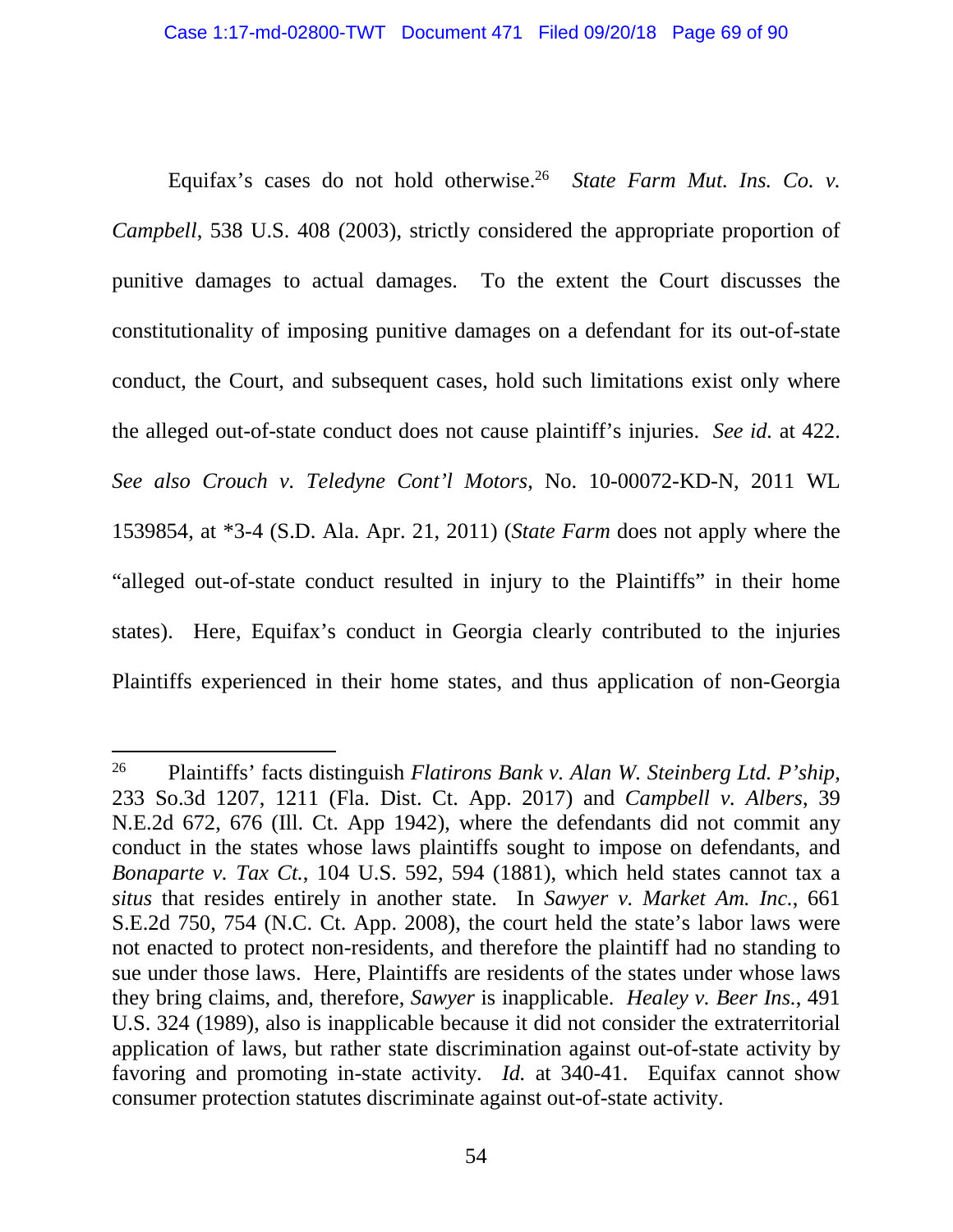law is entirely constitutional.<sup>27</sup>

# **B. Equifax Misstates the Elements Required for the Statutory Claims at Issue**

# **1. Plaintiffs' Statutory Claims Based on Equifax's Unfair Conduct Need Not Meet All the Elements of Fraud**

Equifax argues Plaintiffs have not adequately pleaded the elements of "fraud" with regard to their statutory claims. Br. at 57-58. However, "consumer protection claims are not claims of fraud, even if there is a deceptive dimension to them." *Consumer Financial Protection Bureau v. RD Legal Funding, LLC*, No. 17-CV-890 (LAP), 2018 WL 3094916, at \*21 (S.D.N.Y. June 21, 2018).<sup>28</sup> Furthermore, Equifax fails to recognize that half of Plaintiffs' statutory claims are based on "unfair" rather than "deceptive" acts, and do not contain the traditional

 $27$  To the extent any doubt exists, the following cases involve the "extraterritorial" application of state law where the defendant committed the wrongful conduct in the state and harmed a resident plaintiff: *Rogers v. Omni Sol*., No. 10-21588-CIV, 2010 WL 4136145, at \*4 n.2 (S.D. Fla. Oct. 19, 2010) (FL); *Van Tassell v. United Mktg. Grp.*, 795 F. Supp. 2d 770, 781-82 (N.D. Ill. 2011) (IL); *Cruz v. FXDirectDealer*, 720 F.3d 115, 122 (2d Cir. 2013) (NY); *ITCO Corp. v. Michelin Tire*, 722 F.2d 42, 49 (4th Cir. 1983) (NC).

<sup>&</sup>lt;sup>28</sup> Equifax argues Plaintiffs must meet the elements of fraud to adequately plead its consumer protection claims; but, the cases it cites deal with simple fraud claims and not consumer protection claims. Br. 57-58 (citing *Crespo v. Coldwell Banker Mortg.*, 599 F. App'x 868, 873 (11th Cir. 2014); *Rodi v. S. New England School of Law*, 532 F.3d 11, 16-17 (1st Cir. 2008); *Next Century Commc'ns Corp. v. Ellis*, 318 F.3d 1023, 1026-27 (11th Cir. 2003)).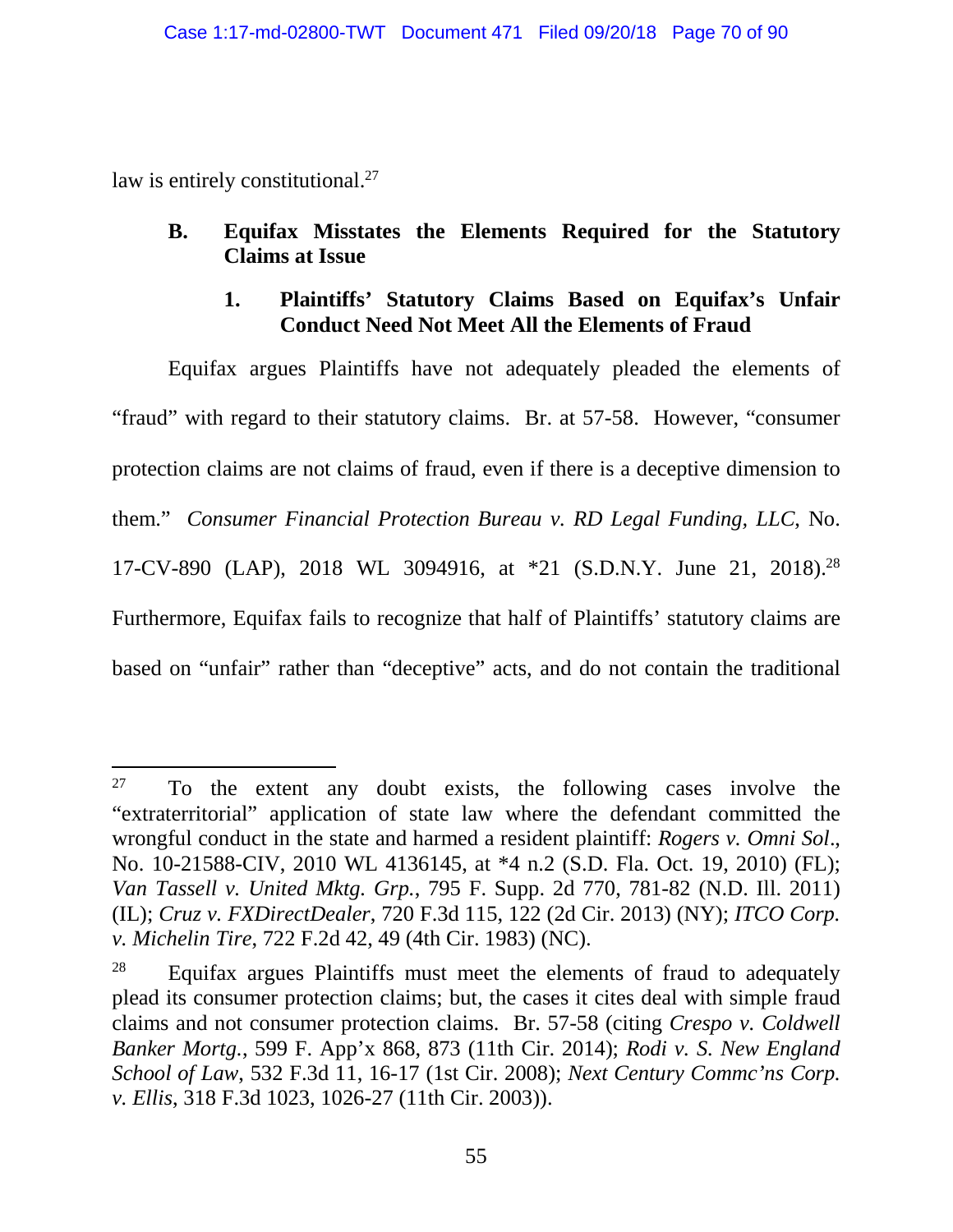elements of fraud. *See* Ex. A-1.<sup>29</sup> Equifax's grossly overgeneralized argument is thus insufficient to warrant dismissal of Plaintiffs' claims alleging unfair conduct.

To show that a defendant acted unfairly, these statutes examine whether the defendant's conduct is "immoral, unethical, oppressive, unscrupulous, or substantially injurious," "is attended by some reprehensible conduct," or "offends public policy." *See* Ex. A-1. Plaintiffs have sufficiently alleged that Equifax acted "unfairly" by compromising the credit reporting and verification system in violation of public policy. Plaintiffs allege that Equifax knew that financial institutions would be responsible for remedying and mitigating the consequences of a data breach. ¶¶111-23, 137-49, 237-39. Despite understanding the harm a breach would cause Plaintiffs, Equifax deliberately took inadequate measures to protect PII and PCD. ¶211 ("The Warren Report noted that despite record profits in recent years, Equifax spent only a fraction of its budget on cybersecurity."); *see also* ¶¶124-26, 130-36. At the same time, Equifax prevented Plaintiffs from learning of its deficient data security measures by making affirmative misrepresentations about its data security. ¶¶124-36.<sup>30</sup> This Court has found that

<sup>&</sup>lt;sup>29</sup> The charts that Plaintiffs submit concurrently herewith are in response to the case law cited in the chart Equifax submitted with its Motion. ECF No. 435-2.

 $30$  Equifax furthermore violated public policy as reflected in the GLBA, FCRA, the FTC Act, and state statutes that require businesses to safeguard PII and PCD.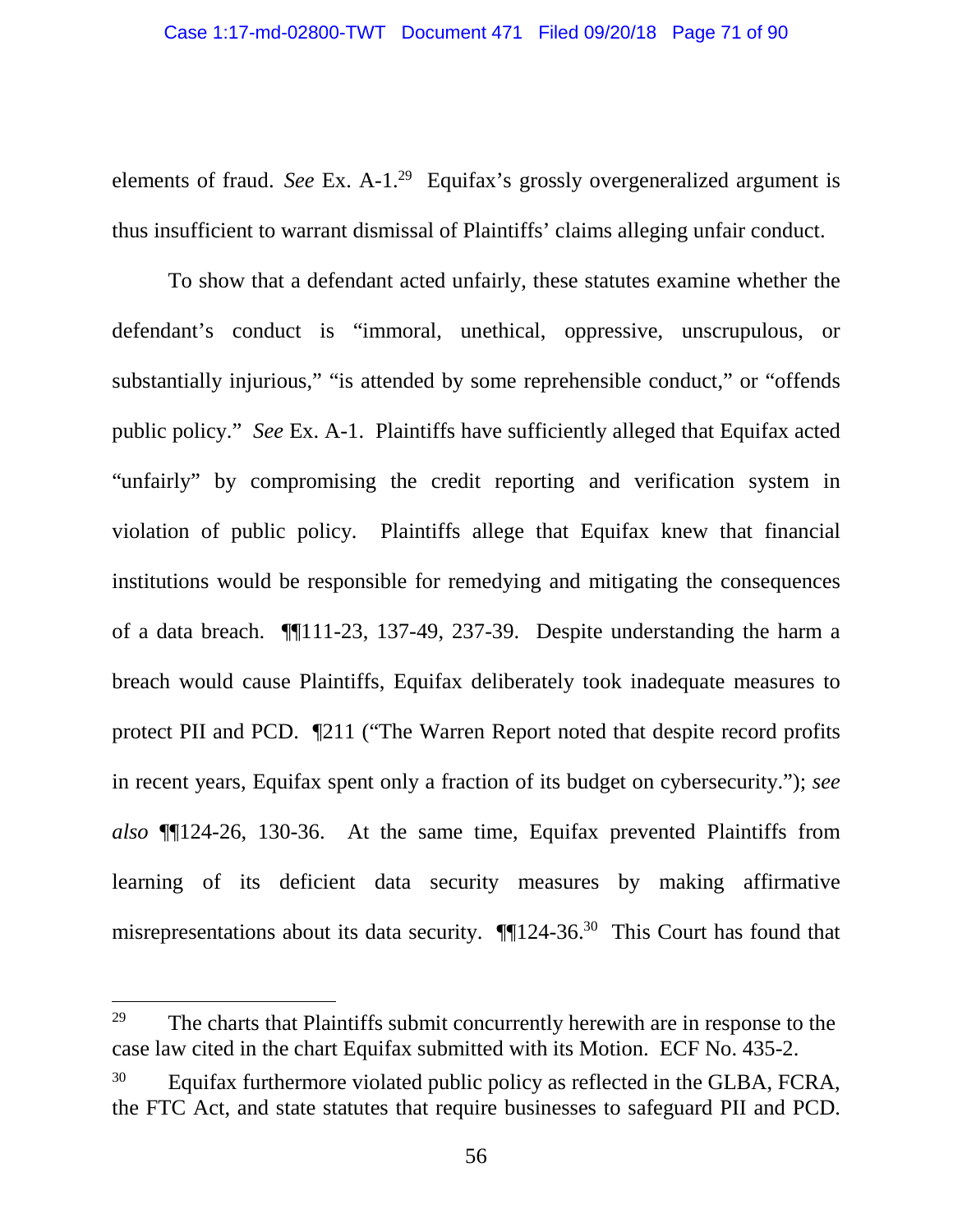relying on similarly unreasonable data security measures constitutes an unfair act. *Home Depot*, 2016 WL 2897520, at \*5-7 (denying motion to dismiss statutory claims, including CUTPA, ICFA, and Chapter 93A claims); *see also In re Arby's Rest. Grp. Inc. Litig*. (*Arby's II*), 317 F. Supp. 3d 1222, 1227-28 (N.D. Ga. 2018) (denying motion to dismiss GFBPA claim); *TJX*, 564 F.3d at 496 (denying motion to dismiss Chapter 93A claim based on FTC interpretations).<sup>31</sup>

# **2. Plaintiffs' Statutory Claims Based on Equifax's Deceptive Conduct Need Not Meet All the Elements of Fraud**

As with the claims of unfair conduct, none of the statutes under which Plaintiffs bring claims rooted in Equifax's deceptive conduct require Plaintiffs to prove the strict elements of fraud. *See* Ex. A-2. Instead, Plaintiffs adequately plead Equifax violated each of the relevant statutes by making misleading statements about the reasonableness of its data security measures. Plaintiffs cite specific statements that Equifax made alleging that it was a "trusted steward" that complies with the laws requiring it to adequately safeguard consumer data. ¶¶124-

<sup>¶¶349, 395, 409, 435, 448, 461, 505, 549, 575, 599.</sup> Equifax's acts thus violated public policy in the states where Plaintiffs bring claims based on Equifax's "unfair" conduct.

<sup>&</sup>lt;sup>31</sup> Each of the state statutes under which Plaintiffs allege Equifax acted unfairly incorporates the FTC's interpretations of prohibited unfair conduct. *See*  Ex. A-1; *Home Depot*, 2016 WL 2897520, at \*5 (looking to the FTC Act for guidance as to unfair conduct). *Wyndham* specifically held unreasonable data security measures, as those alleged by Plaintiffs, constitute "unfair" conduct under the FTC Act. *Wyndham*, 799 F.3d at 245-47.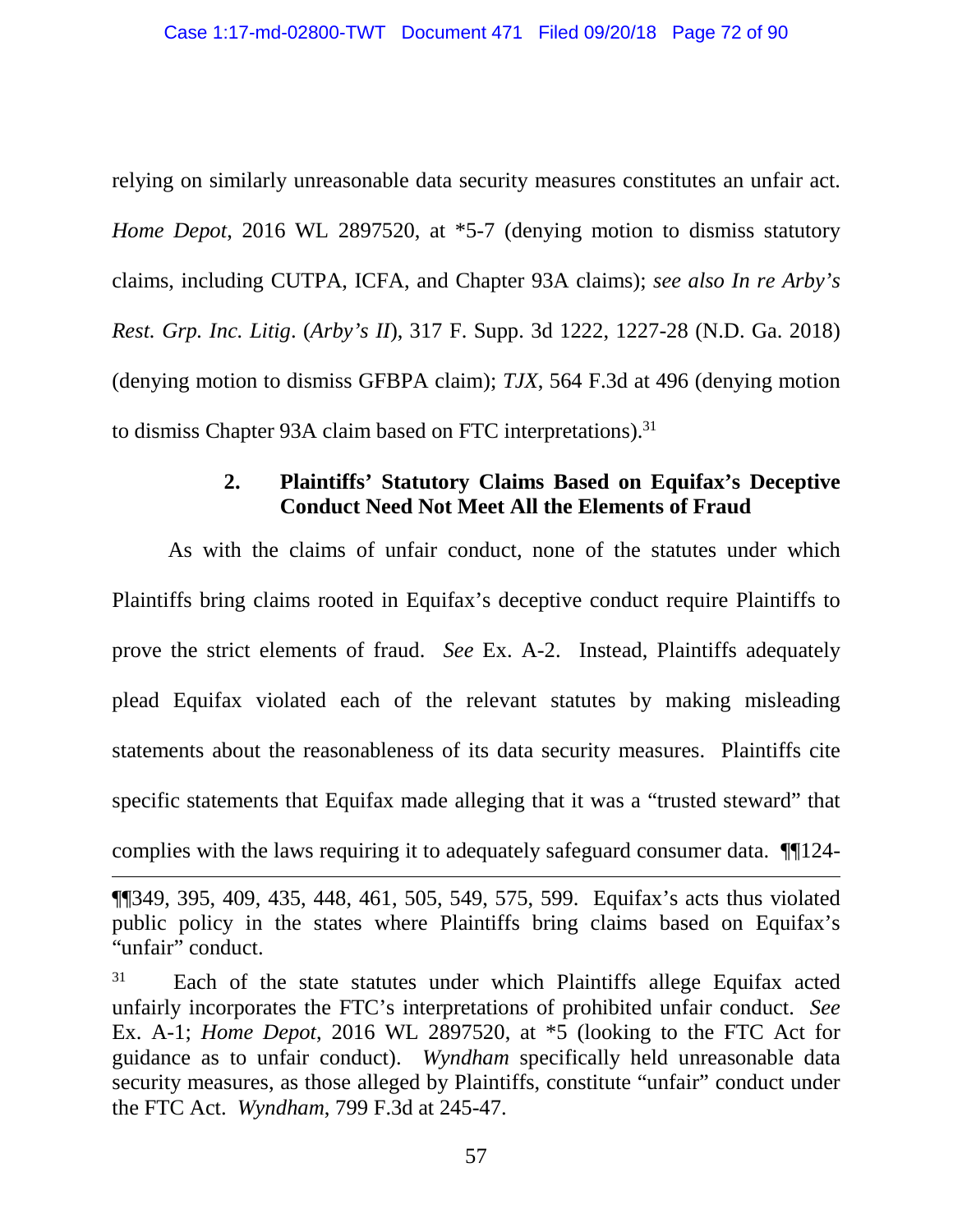36, 150-65. Plaintiffs allege that Equifax represented it was a "trusted data provider with industry-leading data security and protection protocols" and devoted "substantial investment in physical and technological security measures." ¶¶125, 127. Equifax assured Plaintiffs they could have "peace of mind" because of Equifax's "dedicate [ion] to data protection."  $\P$ 125. Those representations were likely to mislead Plaintiffs into believing that Equifax had enacted reasonable, and in fact, top-of-the-line data security measures. ¶355. In reality, Equifax implemented unreasonable data security measures and never remediated known vulnerabilities. Equifax's misrepresentations about its data security measures thus constitute deceptive conduct. *See Arby's II*, 317 F. Supp. 3d at 1224, 1228 (denying motion to dismiss GFBPA claim where plaintiffs pled that "Arby's had knowledge of the vulnerabilities in its data systems yet misrepresented itself to be compliant with data security protection standards"); *Wendy's*, 2017 WL 9487086, at \*4 (same as to Ohio Deceptive Trade Practices Act claim).

Finally, apart from "deceptive" and "unfair" conduct, Plaintiffs allege that Equifax's acts constitute "unconscionable" conduct. *See* ¶¶366 (Arkansas Deceptive Trade Practices Act), 403 (Florida Deceptive and Unfair Trade Practices Act ("FDUTPA"), 530 (New Mexico Unfair Practices Act), 575 (Oklahoma Consumer Protection Act ("OCPA"). An unconscionable act is generally one that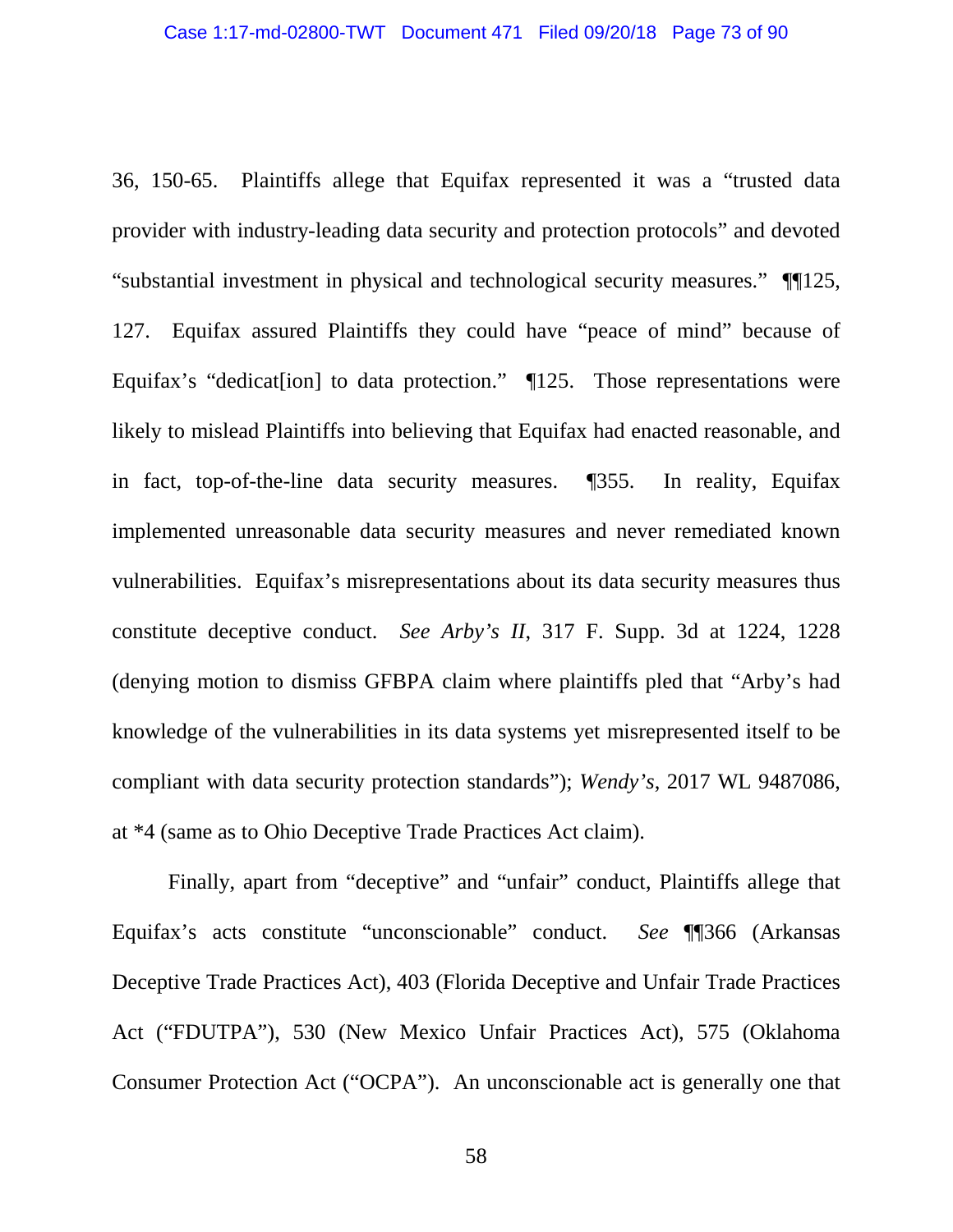"takes advantage of the lack of knowledge, ability, experience or capacity of a person to a grossly unfair degree." N.M. Stat. Ann. §57-12-2 (E)(1); *see also Erbar v. Rare Hosp. Int'l, Inc*., 316 P.3d 937, 942 (Okla. Ct. App. 2013) (similar); *Baptist Health v. Murphy*, 226 S.W.3d 800, 811 & n.6 (Ark. 2006) (unconscionable acts "affront the sense of justice, decency, or reasonableness," and "includes conduct violative of public policy or statute."); Fla. Stat. §501.204(1). Here, Equifax acted "unconscionably" because it represented to Plaintiffs that its data security measures were reasonable, taking took advantage of Plaintiffs' inability to discover the true state of Equifax's data security measures and remedy Equifax's data security deficiencies. ¶¶124-36, 179-82. Plaintiffs had no opportunity to learn of Equifax's deficient data security measures, and were later harmed because of them. Equifax's conduct was thus unconscionable.

## **a. Plaintiffs Meet the Heightened Pleading Standard to the Extent Required**

Rule 9(b)'s pleading standard generally does not apply to consumer protection statutes. *See, e.g.*, *Consumer Financial Protection Bureau v. Frederick Hanna*, 114 F. Supp. 3d 1342, 1372-73 (N.D. Ga. 2015). Conceding that some claims are not subject to Rule 9(b), Br. at Ex-1; *see also* Ex. A-2, Equifax still seeks dismissal of *all* of Plaintiffs' state statutory claims for failure to plead with particularity under Rule 9(b). To the extent particularity is required, it is satisfied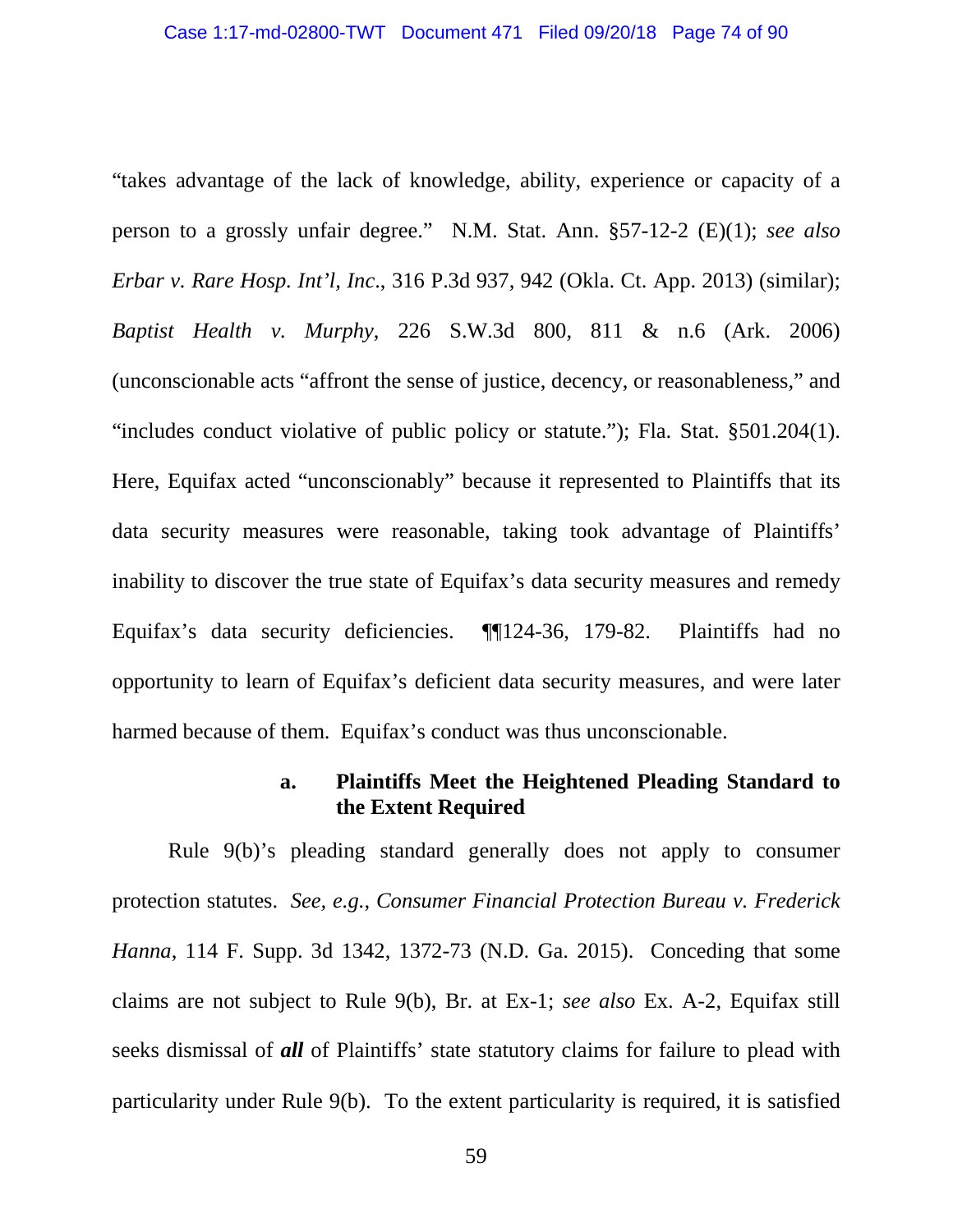by Plaintiffs' allegations regarding the contents of Equifax's affirmative misrepresentations, where and to whom those misrepresentations were made, and why they were misleading*. Johannaber v. Emory Univ*., No. 1:08-CV-2201-TWT, 2009 WL 10671453, at \*1 (N.D. Ga. Dec. 14, 2009). Plaintiffs specifically quote Equifax's public representations concerning the quality of its data security measures, including on its website. ¶¶124-36. Plaintiffs allege that these representations were misleading as evidenced by Equifax's numerous prior data breaches and known security vulnerabilities. ¶¶151-65. Plaintiffs allege that, contrary to its representations, Equifax deliberately delayed remedying known data security vulnerabilities despite widespread concern that hackers would exploit them. ¶¶166-78. These allegations are sufficiently specific to put Equifax on notice of the misrepresentations at issue. *Hill v. Morehouse Med. Assocs., Inc*., No. 02-14429, 2003 WL 22019936, at \*3 (11th Cir. Aug. 15, 2003) (Rule 9(b) "may be applied less stringently . . . when specific factual information [about the fraud] is peculiarly within the defendant's knowledge or control.").

## **b. Plaintiffs Adequately Allege Scienter to the Extent Required**

Equifax argues that all but Counts 8 (FDUTPA), 15 (Minnesota Plastic Card Security Act ("MPCSA")), and 19 (New York General Business Law ("N.Y. GBL") §349) must be dismissed because Plaintiffs failed to plead sufficient facts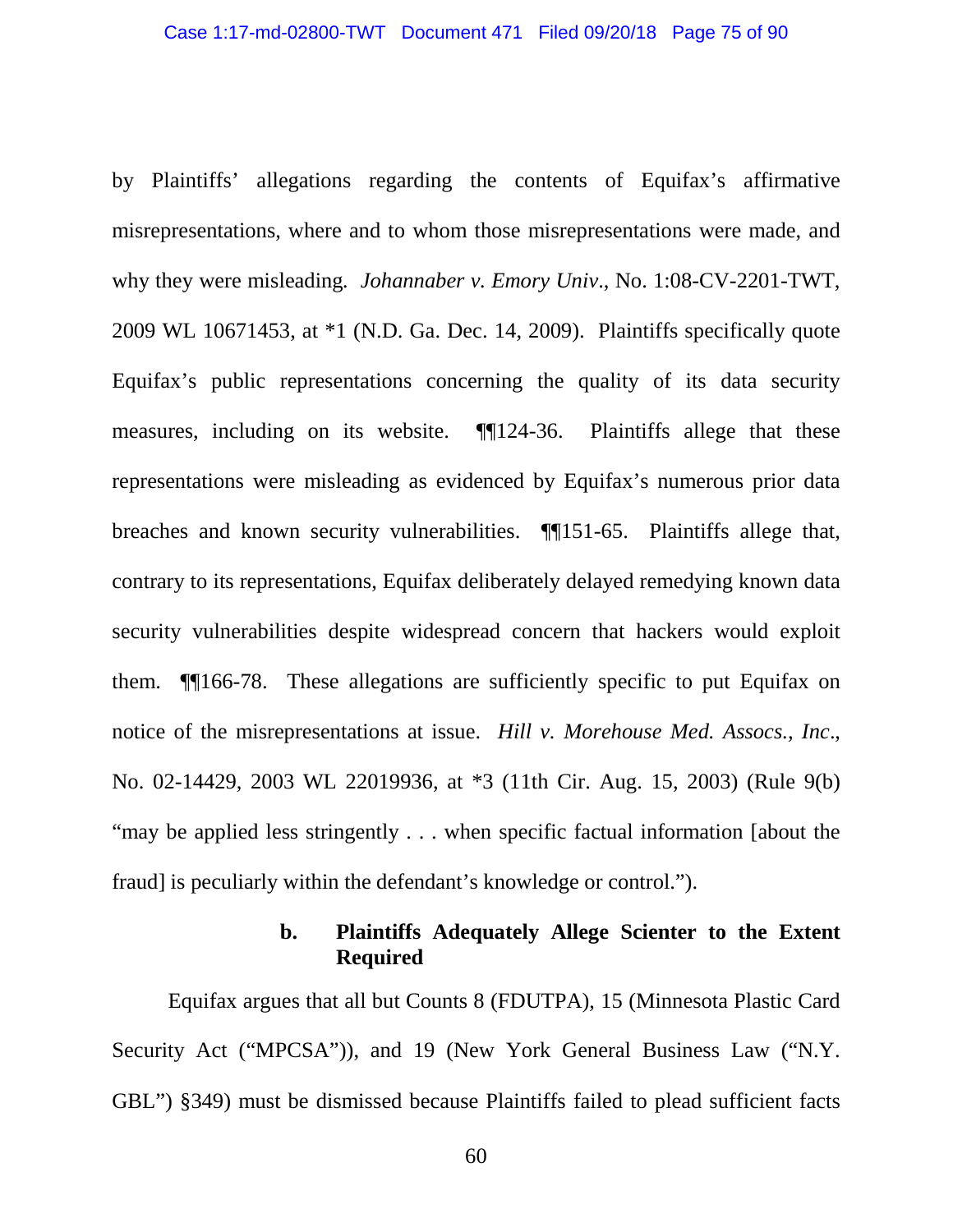demonstrating that "Equifax knowingly violated any statute or intended to mislead Plaintiffs."<sup>32</sup> Br. at 59. Equifax cites no authority showing that scienter is an element of any claims, justifying denial of its Motion on that basis alone. *See* Ex. A-2. In any event, Plaintiffs specifically allege scienter by pleading facts showing Equifax's knowledge and intent. *See*, *e.g.*, ¶¶124-36 (Equifax knowingly failed to disclose that its data security measures were deficient); **[1**] 137-49 (Equifax understood it was a target of hackers and knew it was obligated to safeguard PII); ¶¶150-83 (Equifax intentionally deprioritized data security and knowingly ignored warnings from independent entities). These allegations are sufficient at this stage. *Miles Rich Chrysler-Plymouth,* 411 S.E.2d at 905; *Ruk v. Crown Asset Mgmt., LLC*, No. 1:16-CV-03444-LMM, 2017 WL 3085686, at \*3 (N.D. Ga. June 8, 2017) ("Allegations of a negligent violation require a lower burden of proof regarding scienter than allegations for a willful violation.").

 $32$  Scienter does not require Equifax to have knowingly violated the statutes, as Equifax claims. Br. at 58. Rather, Equifax must have knowingly committed the alleged unfair or deceptive practices independent of whether Equifax knew such conduct was illegal. *See*, *e.g.*, *Miles Rich Chrysler-Plymouth, Inc. v. Mass.*, 411 S.E.2d 901, 905 (Ga. Ct. App. 1991) ("The intentional violation as contemplated by the [GFBPA] is a volitional act constituting an unfair or deceptive act or practice conjoined with culpable knowledge of the nature (but not necessarily the illegality of the act).").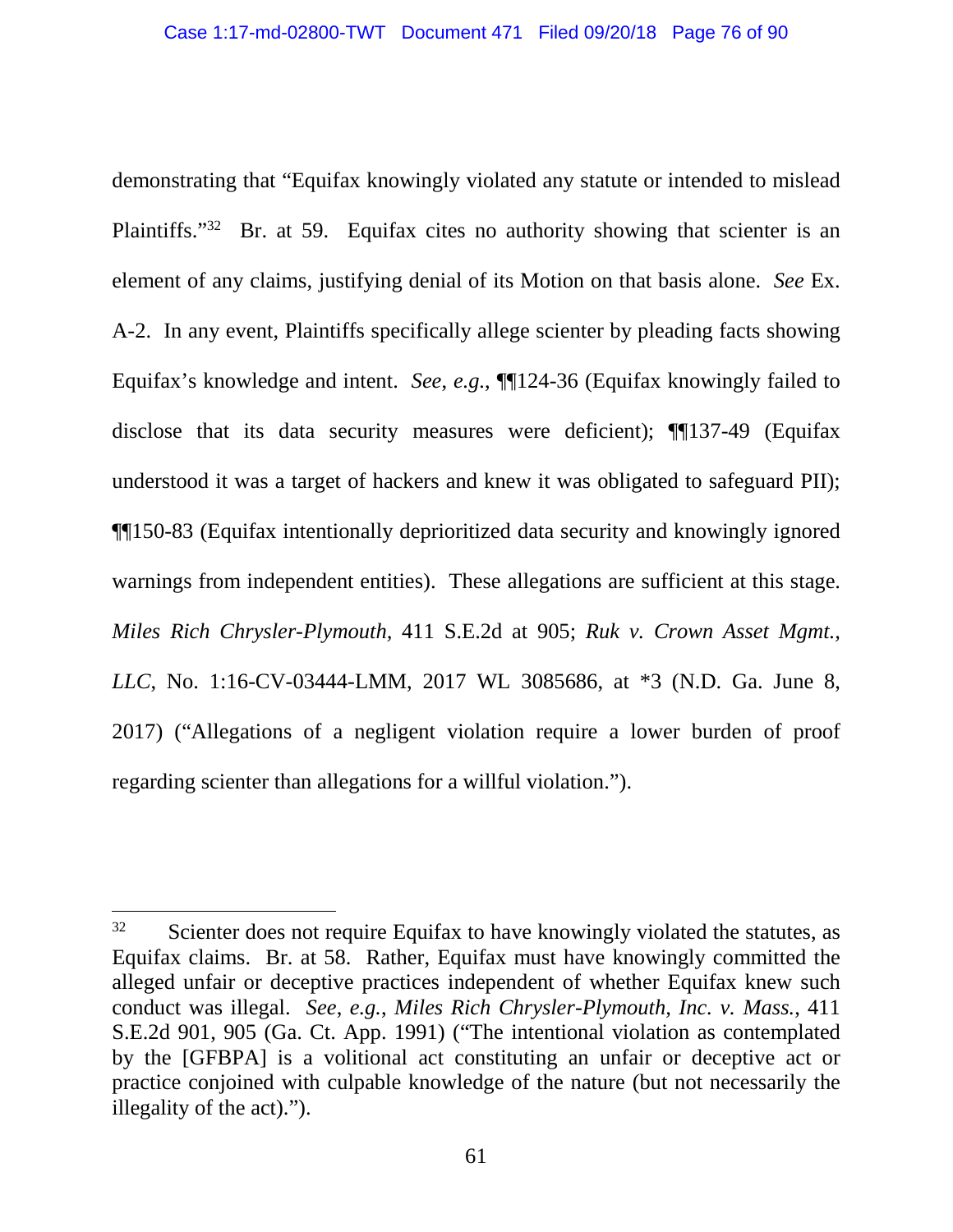## **c. Plaintiffs Adequately Allege Reliance to the Extent Required**

To the extent reliance is required with respect to Plaintiffs' misrepresentation-based allegations (Ex. A-2), Plaintiffs have pleaded it. *See supra* Section IV. *Higgins*, 2015 WL 12086083, at \*4.

## **3. Plaintiffs Adequately Allege Injury**

As discussed above in Sections I-II, Plaintiffs have sufficiently alleged cognizable injuries proximately caused by Equifax's conduct. Equifax argues that Counts 5 (ADTPA), 7 (CUTPA), 8 (FDUTPA), 10 (ICFA), 11 (LUTPA), 18 (NMUPA), 19 (N.Y. GBL §349), and 24 (TCPA) should be dismissed because Plaintiffs failed to allege an injury that is both ascertainable and monetary. *Id*. Equifax ignores Plaintiffs' allegations, which specifically describe Plaintiffs' alleged out-of-pocket costs that are ascertainable and monetary. Ex. A-4.

#### **4. Equifax Mischaracterizes Plaintiffs' Equitable Claims**

Equifax misconstrues Plaintiffs' requested relief under the Minnesota and Nebraska Uniform Deceptive Trade Practices Acts. Br. at 60. Plaintiffs do not seek money damages under these statutes, but merely request "all monetary and non-monetary relief allowed by law." ¶¶489 (MN), and 521 (NE). Monetary relief in the form of attorneys' fees and/or costs is available under each statute. *See* Minn. Stat. §325D.45, subd. 2; N.R.S.A. §87-303(b). While the Nevada claim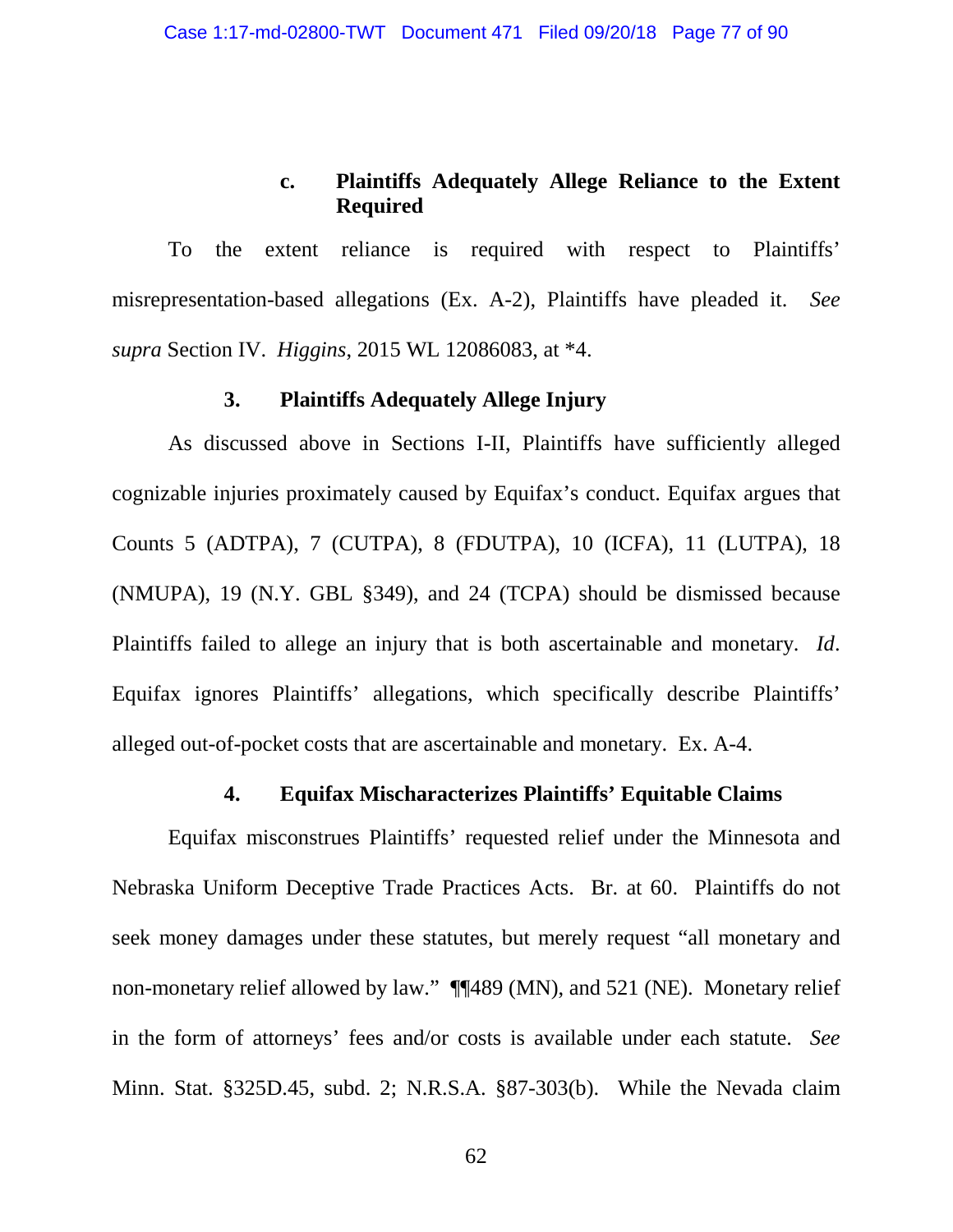inadvertently mentions "civil penalties," that clause is rendered inoperative by the "allowed by law" caveat. ¶521. The Court should thus deny Equifax's Motion.

#### **5. Plaintiffs Qualify as "Consumers"**

Equifax seeks dismissal of Counts 8 (FDUTPA), 10 (Illinois Consumer Fraud and Deceptive Business Practices Act), 13 (Minnesota Consumer Fraud Act), 19 (N.Y. GBL §349), 20 (North Carolina Unfair and Deceptive Trade Practices Act) and 22 (OCPA) because these statutes purportedly "only protect consumers, not businesses." Br. at 60 & Ex. 1. Equifax is wrong. Each statute allows businesses to sue. Ex. A-3. To bring claims under these statutes, Plaintiffs must be a "consumer" of Equifax's goods or services and/or Equifax's deceptive conduct must have affected the market at large. Plaintiffs allege that they used and consumed Equifax's services, which Equifax acknowledges. ¶131 (discussing Equifax's "commitment to deliver reliable information to our customers (both businesses and consumers)."); ¶135 (acknowledging Equifax's "products and services enable businesses to make credit and service decisions"); *see also* ¶¶1, 7, 109, 136. Additionally, Equifax's unfair acts and misrepresentations undoubtedly impacted the marketplace. Equifax accumulated PII on hundreds of millions of individuals while exposing that PII to a substantial risk of a data breach. ¶¶107, 139. Plaintiffs, as consumers of such information, relied on the confidentiality and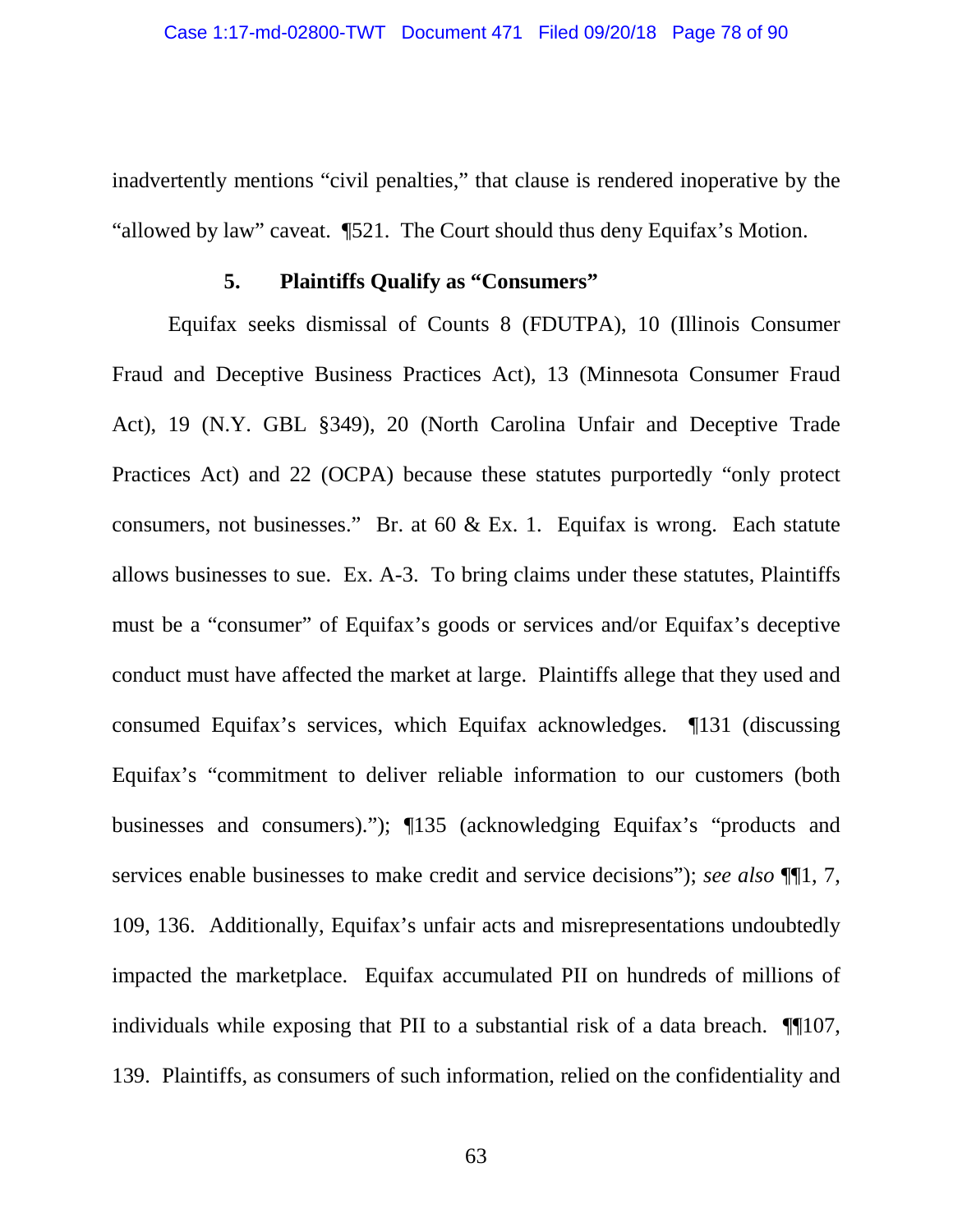authenticity of the information provided. ¶¶3, 5. Thus, Plaintiffs are entitled to sue under these statutes.

#### **6. State-Law Class Action Bans Are Unenforceable.**

Equifax concedes that "this Court is bound" by *Lisk v. Lumber One Wood Preserving, LLC*, 792 F.3d 1331 (11th Cir. 2015). Br. at 54 n.20. Thus, "Rule 23 applies in this case," and state-law class action bans are unenforceable. *Lisk*, 792 F.3d at 1337, 1335-37; *Mounce v. CHSPSC, LLC*, No. 5:15-CV-05197, 2017 WL 4392048, at \*7 (W.D. Ark. Sept. 29, 2017) (rejecting ADTPA class action ban); *In re Hydroxycut Mktg. & Sales Practices Litig*., 299 F.R.D. 648, 652-54 (S.D. Cal. 2014) (same as to GFBPA, LUTPA, and TCPA class action bans).

## **C. Equifax's Claim-Specific Arguments Lack Merit**

#### **1.** *McConnell III* **Is Irrelevant to Plaintiffs' GFBPA Claim**

Attempting to circumvent the GFBPA entirely, Equifax argues that if the GFBPA contained a duty to safeguard data, then *McConnell III* would not have dismissed the plaintiff's negligence claim. *McConnell III*, however, did not consider a GFBPA claim at all, nor what constitutes "unfair" or "deceptive" conduct under Georgia law. *McConnell III* merely noted that the existence of a GFBPA provision not to "publicly post" social security numbers could not serve as the source for "a general duty to safeguard and protect" PII. 814 S.E.2d at 798.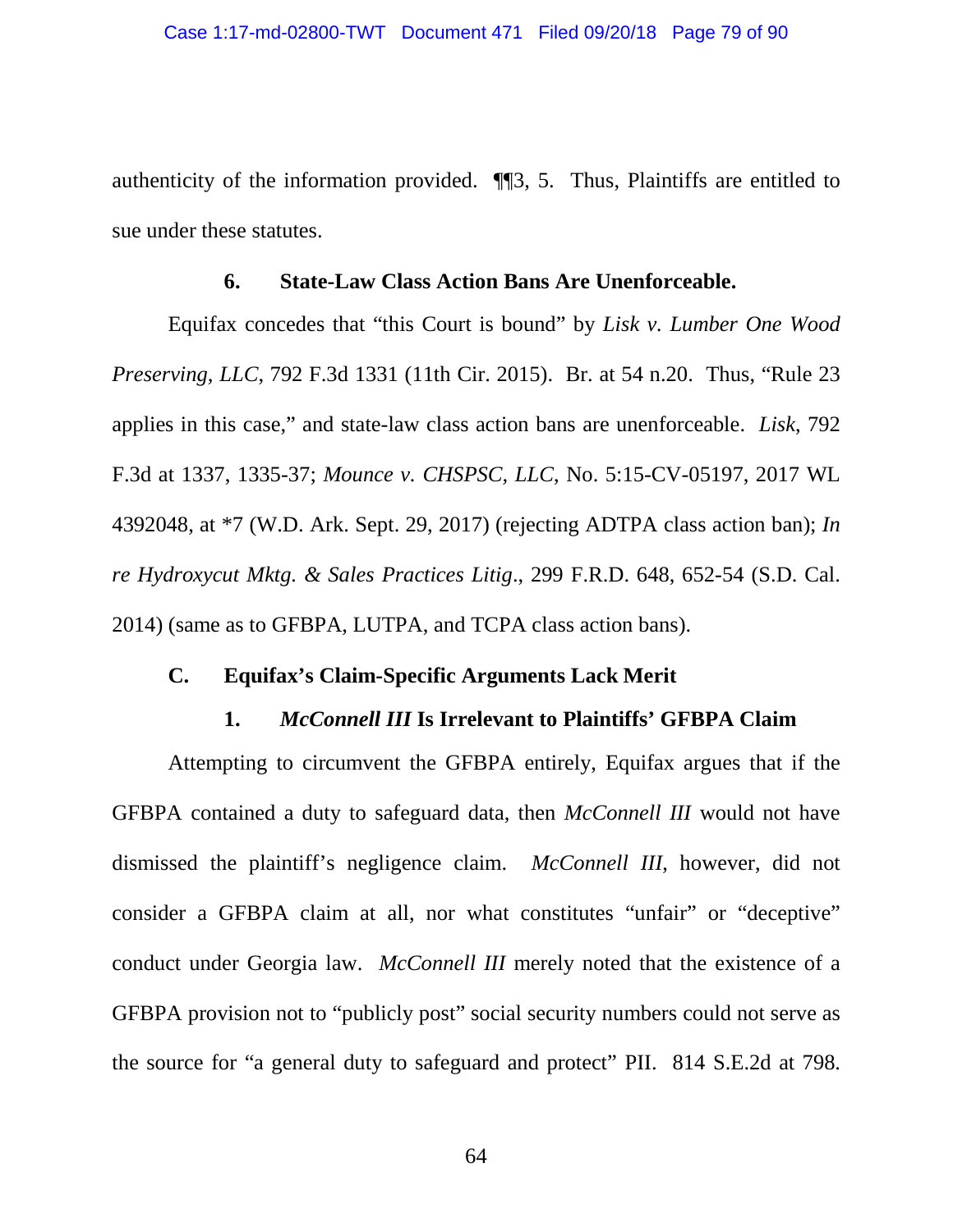Plaintiffs here, however, specifically plead that Equifax's adoption of unreasonable data security measures constitutes an unfair and/or deceptive act that violates the GFBPA itself. ¶¶339-59. Thus, *McConnell III* has no application to Plaintiffs' GFBPA claim.

## **2. Plaintiffs Can Enforce a Massachusetts Ch. 93A Claim**

Massachusetts Chapter 93A unquestionably provides for a private right of action. Mass. Gen. Laws Ch. 93A, §11. A violation of M.G.L.A. c. 93H ("Chapter 93H") can form the basis of a claim under Chapter 93A.<sup>33</sup> Unlike the plaintiff in *Katz v. Pershing*, 806 F. Supp. 2d 452, 458 (D. Mass. 2011) (Br. at 61), Plaintiffs sufficiently alleged a Chapter 93A violation without reliance on Chapter 93H. ¶¶459-61 (alleging unfair and deceptive conduct based on failure to comply with duties under the common law, FTC Act, FCRA, and GLBA and misrepresenting it would protect PII and comply with its duties). These allegations are sufficient at this stage. *Home Depot*, 2016 WL 2897520, at \*6 & n.88.

<sup>&</sup>lt;sup>33</sup> Violation of a statute or regulation may constitute an unfair practice under Chapter 93A. *See Klairmont v. Gainsboro Rest., Inc.*, 987 N.E.2d 1247, 1255 (Mass. App. Ct. 2013). The statute providing the basis for the Chapter 93A claim need not contain a private right of action. *See Hershenow v. Enterprise Rent-A-Car Co. of Boston, Inc*., 840 N.E.2d 526, 531-32 (Mass. 2006); *see also Adams v. Cong. Auto Ins. Agency, Inc*., 65 N.E.3d 1229, 1239 (Mass. App. Ct. 2016), *review denied*, 86 N.E.3d 243 (Mass. 2017) (implicitly recognizing a Chapter 93A claim predicated on Chapter 93H).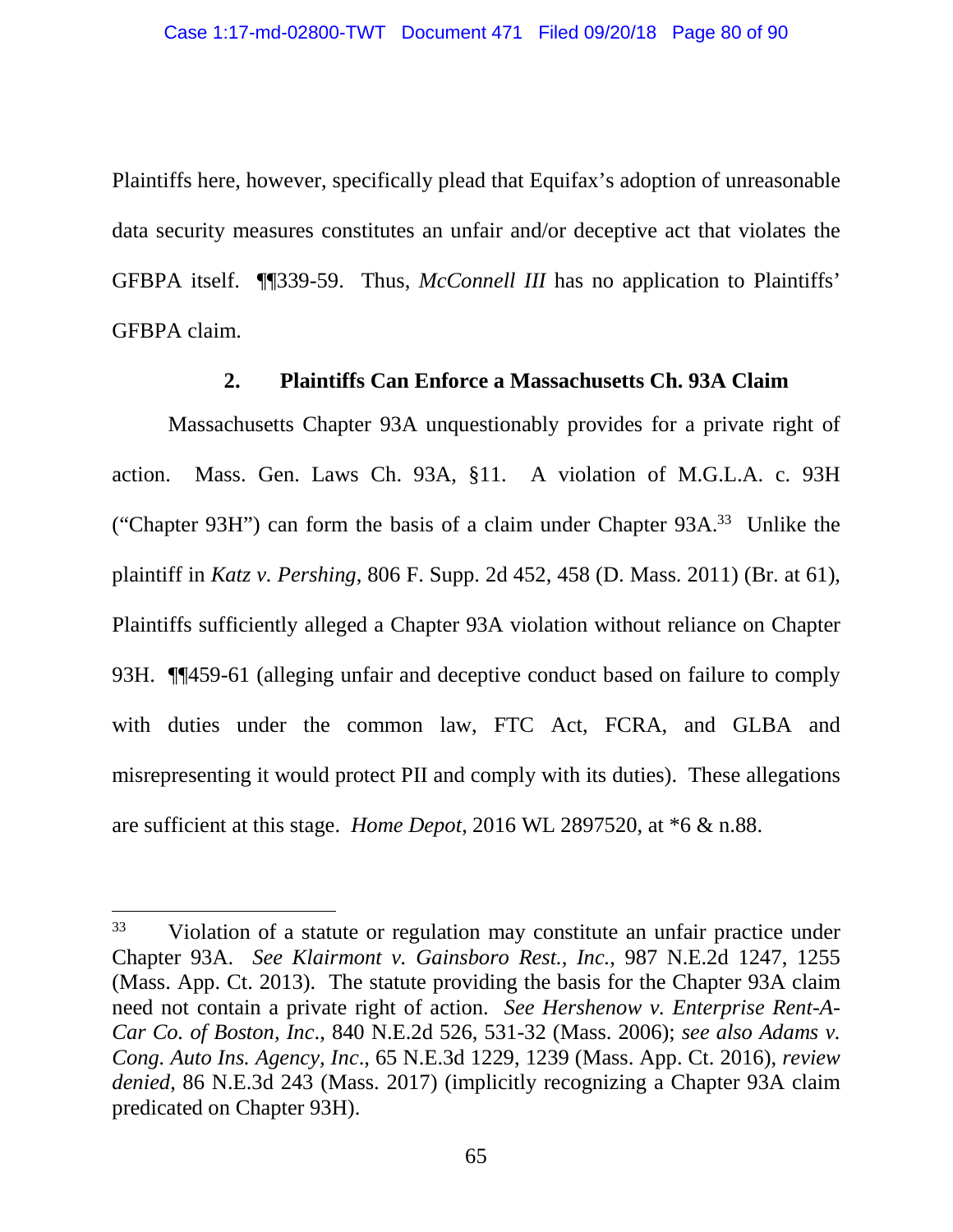#### **3. Plaintiffs Adequately Allege the MPCSA Claim**

Equifax argues Plaintiff Firefly Credit Union's ("Firefly") claim under the MPCSA fails because "Firefly has not alleged that Equifax improperly maintained" the data covered by the MPCSA (*i.e.*, CVV codes, PIN verification numbers, and magnetic stripe data), *see* Minn. Stat. §325E.64, subd. 2, "for any card that it issued." Br. at 61. This argument must be rejected. *See supra* Section I.A.1.c. Firefly specifically alleges that Equifax "retain[ed] payment card data (the card security code data, the PIN verification code number, or the full contents of any track of magnetic stripe data) longer than allowed by the statute," ¶495, and that Firefly "received fraud alerts from one or more of the payment card brands identifying payment cards it issued that were compromised in the Equifax Data Breach." ¶496. Plaintiffs also allege that the card brand alerts identified that data protected by the MPCSA was compromised. ¶¶187-88. When read together, Firefly sufficiently alleges that Equifax violated the MPCSA as to the cards it issued. *Home Depot*, 2016 WL 2897520, at \*7; *In re Target Corp. Customer Data Sec. Breach Litig.*, 64 F. Supp. 3d 1304, 1314 (D. Minn. 2014).

#### **VI.** *Schnuck Markets* **Is Inapposite**

Equifax argues that *Comm. Bank of Trenton v. Schnuck Markets, Inc.*, 887 F.3d 803 (7th Cir. 2018) requires dismissal of the claims related to compromised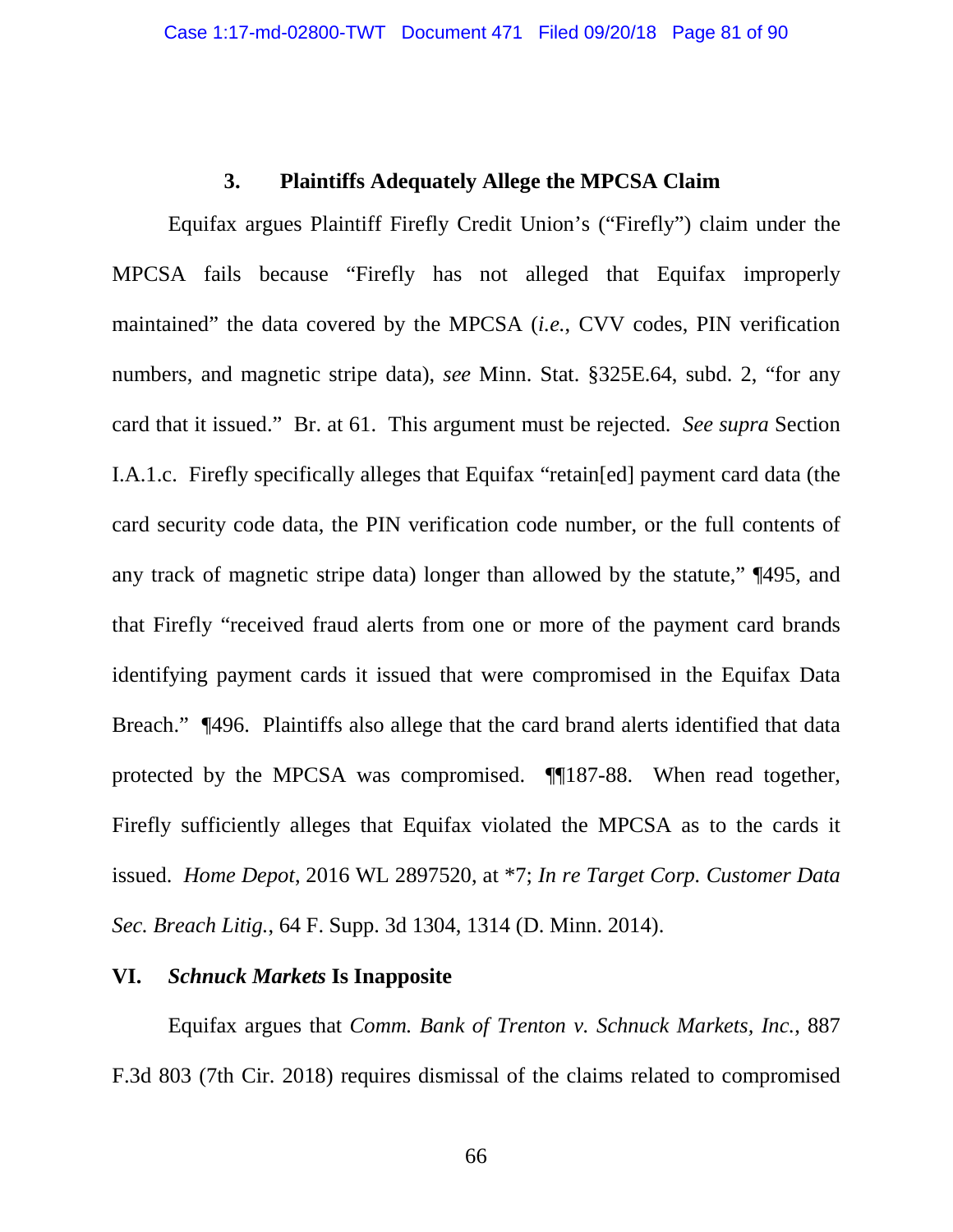payment cards. Br. at 62–64. This argument has no merit because the present case lacks the crucial fact upon which *Schnuck Markets* turned: the plaintiffs *and* the defendant there were involved in a network of contracts that determined the duties imposed and remedies available for breaches of those duties. 887 F.3d at 814 ("plaintiff banks and Schnucks *all* participate in a network of contracts…"). The Seventh Circuit found this fact dispositive in determining that under Illinois and Missouri law, the economic loss rule barred plaintiffs' negligence claims. *Id.* at 816–18.

Here, Plaintiffs did not allege that Equifax was contractually involved in payment card networks, and Equifax does not suggest that it is. Instead, Equifax notes only that Plaintiffs apparently have agreements with the card brands. Br. at 63–64. But without some contractual link running *between Plaintiffs and Equifax*, *Schnuck Markets* is inapplicable; the Seventh Circuit acknowledged as much when it specifically stated that the Equifax data breach presented a fundamentally different scenario. *Schnuck Markets*, 887 F.3d at 815 ("This is also not a situation where sensitive data is collected and then disclosed by private, third-party actors who are not involved in the customers' or banks' direct transactions") (citing *In re Equifax, Inc., Customer Data Security Breach Litig.*, 289 F. Supp. 3d 1322 (J.P.M.L. 2017)).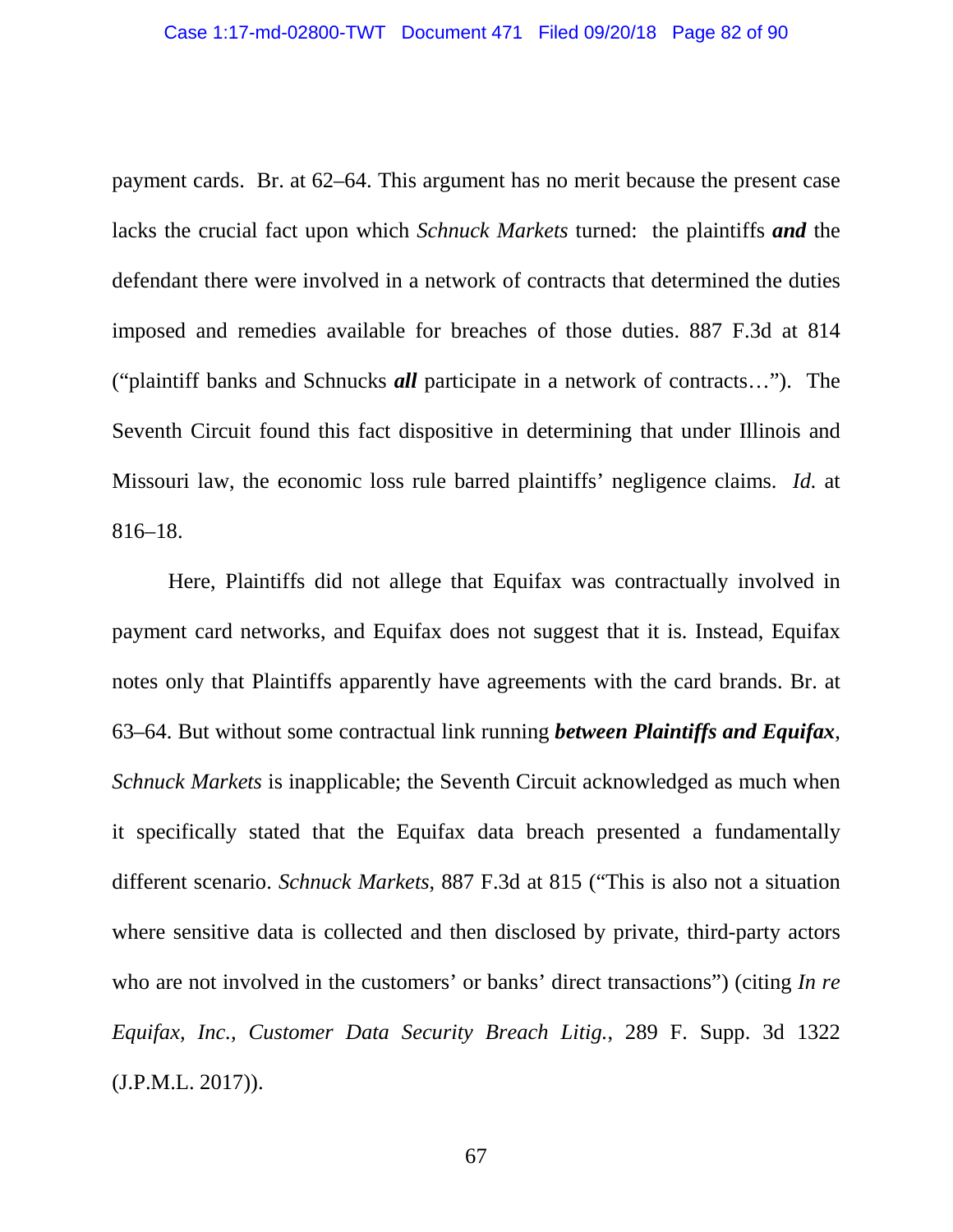Moreover, Equifax is wrong to suggest that the Seventh Circuit's interpretation of Illinois and Missouri law can be applied on the basis that Georgia law is purportedly "indistinguishable." Br. at 64. In *Arby's* and *Home Depot*, this Court, and another in this District, analyzed the same payment card network relationships at issue in *Schnuck Markets*, and in both cases determined that Georgia's economic loss doctrine did not bar a negligence claim where the plaintiff adequately alleged breach of a duty arising independently of the contractual relationships. *See Arby's I*, 2018 WL 2128441, at \*12–14; *Home Depot*, 2016 WL 2897520, at \*3. Because this Court should likewise find that Equifax was under a non-contractual duty to handle PCD with reasonable care (*see supra* Section II.A), Equifax's invocation of *Schnuck Markets* should be rejected.

# **VII. Plaintiffs Adequately Allege Their Entitlement to Equitable Relief** <sup>34</sup>

Plaintiffs seek a declaration of rights and ancillary injunctive relief pursuant to 28 U.S.C. §2201, *et seq*., in light of the substantial controversy that exists relating to Equifax's ongoing data security obligations. *See MedImmune, Inc. v.* 

<sup>&</sup>lt;sup>34</sup> Equifax's argument that Plaintiffs' request for attorneys' fees should be dismissed (Br. at 65 n.28) is meritless. Plaintiffs have stated their claims and thus would be entitled to attorneys' fees under the state statutory claims alleged. *See*, *e.g.*, ¶358; O.C.G.A. §10-1-399(d); *Campbell v. Beak*, 568 S.E.2d 801, 804, 806- 07 (Ga. Ct. App. 2002) (plaintiff awarded attorney's fees under the GFBPA without pleading O.C.G.A. §13-6-11). In any event, Plaintiffs can amend their Complaint to specifically seek attorneys' fees under this statute.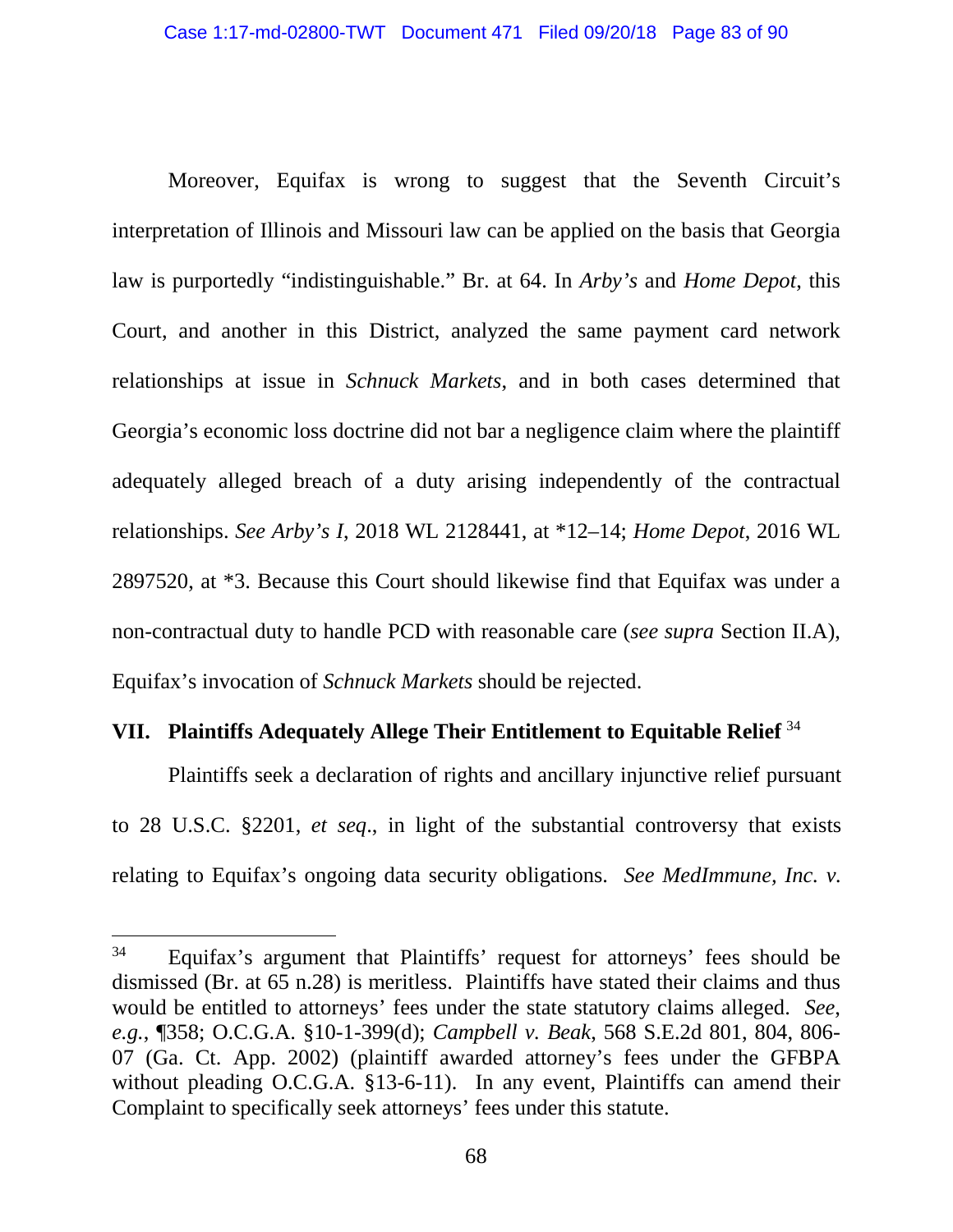*Genentech, Inc*., 549 U.S. 118, 127 (2007); *Powell v. McCormack*, 395 U.S. 486, 499 (1969). Plaintiffs allege Equifax's current data security practices remain inadequate, which Equifax denies. ¶¶607, 610; Br. at 65-66. Plaintiffs further allege there is a real, immediate, and substantial risk of another data breach and resultant future harm for which Plaintiffs will not have an adequate legal remedy. ¶¶610-11; *see also* ¶¶150-56. Such allegations are sufficient at the pleading stage. *See Home Depot*, 2016 WL 2897520, at \*4-5; *Arby's I*, 2018 WL 2128441, at \*14- 15; *Wendy's*, 2017 WL 9487086, at \*5.

Equifax's arguments for dismissal lack merit. First, regardless of whether Plaintiffs have adequately stated their substantive claims, Plaintiffs satisfy the "actual controversy" requirement to obtain declaratory relief. *See* 28 U.S.C. §2201; *Aetna Life Ins. Co. of Hartford, Conn. v. Haworth*, 300 U.S. 227, 239-40 (1937); ¶¶607, 610. Second, Equifax's argument that Plaintiffs fail to allege that they "continue to be harmed by any ongoing failures in Equifax's data-security practices," Br. at 66, ignores Plaintiffs' allegations, ¶¶233-34, 237, 244, 607, 610; *see also* ¶¶150-56, and impermissibly raises a factual dispute that is premature at this stage. *Arby's I*, 2018 WL 2128441, at \*15. Finally, Equifax's invocation of *LabMD* to argue the requested injunctive relief is unenforceable is also premature. Plaintiffs can tailor a proposed order to pass muster under *LabMD* (which was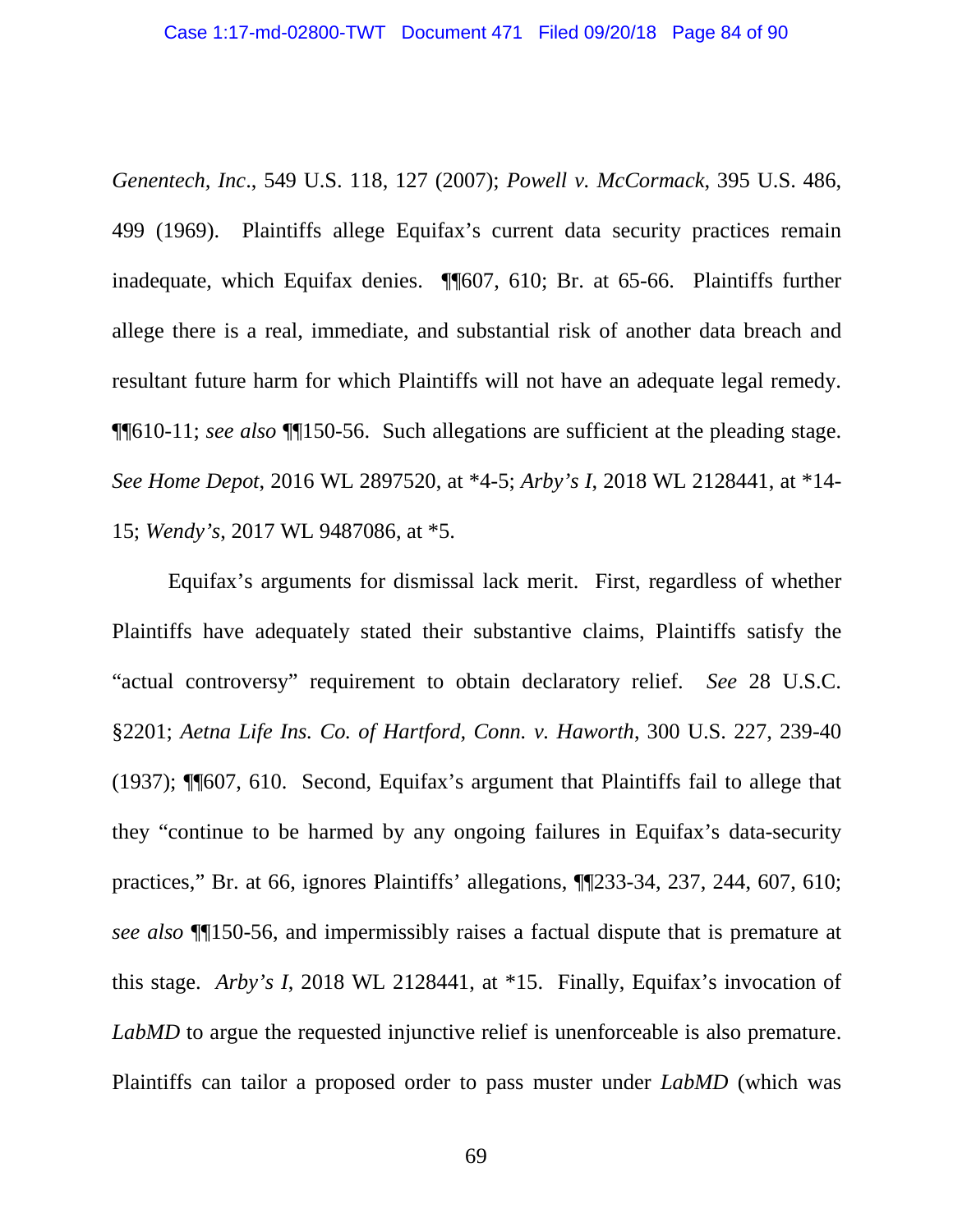entered after the Complaint was filed) at the appropriate juncture in the case.

## **CONCLUSION**

For the foregoing reasons, the Court should deny Equifax's Motion.

Respectfully submitted this 20th day of September, 2018.

*/s/ Joseph P. Guglielmo*  Joseph P. Guglielmo **SCOTT+SCOTT ATTORNEYS AT LAW LLP**  230 Park Avenue, 17th Floor New York, New York 10169 Tel. 212.223.6444 jguglielmo@scott-scott.com

Gary F. Lynch **CARLSON LYNCH SWEET KILPELA & CARPENTER, LLP**  1133 Penn Avenue, 5th Floor Pittsburgh, Pennsylvania 15222 Tel. 412.322.9243 glynch@carsonlynch.com

*Financial Institution Plaintiffs' Co-Lead Counsel* 

Craig A. Gillen **GILLEN WITHERS & LAKE, LLC**  3490 Piedmont Road, N.E. One Securities Centre, Suite 1050 Atlanta, Georgia 30305 Tel. 404.842.9700 cgillen@gwllawfirm.com

MaryBeth V. Gibson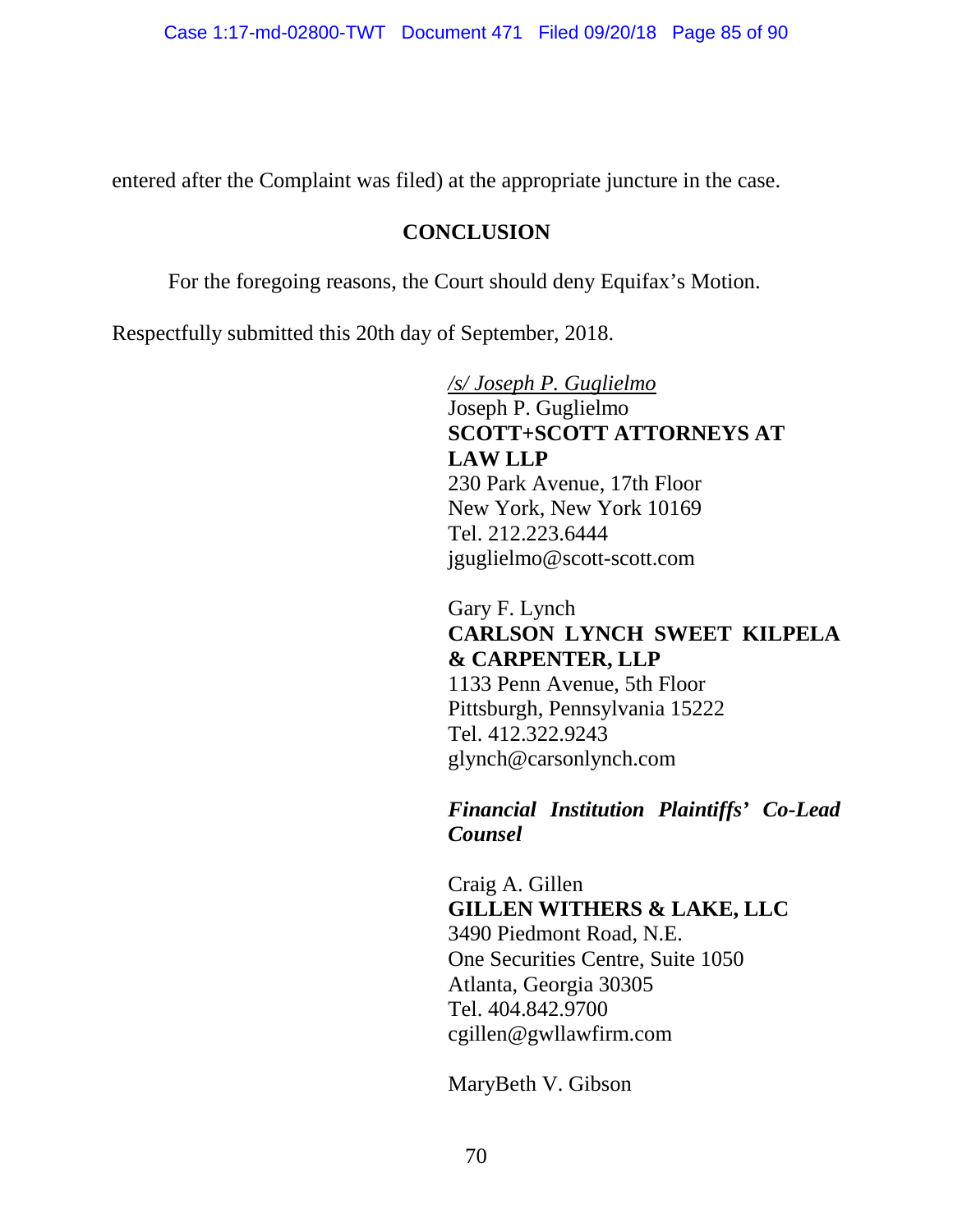#### **THE FINLEY FIRM, P.C.**

3535 Piedmont Road Building 14, Suite 230 Atlanta, Georgia 30305 Tel. 404.320.9979 mgibson@thefinleyfirm.com

Ranse Partin **CONLEY GRIGGS PARTIN LLP** 

4200 Northside Parkway Building One, Suite 300 Atlanta, Georgia 30327 Tel. 404.572.4600 ranse@onleygriggs.com

# *Financial Institution Plaintiffs' Co-Liaison Counsel*

Arthur M. Murray **MURRAY LAW FIRM**  650 Poydras Street, Suite 2150 New Orleans, Louisiana 70130 Tel. 504.525.8100 amurray@murray-lawfirm.com

Stacey P. Slaughter **ROBINS KAPLAN LLP**  800 LaSalle Avenue, Suite 2800 Minneapolis, Minnesota 55402 Tel. 612.349.8500 sslaughter@robinskaplan.com

Charles H. Van Horn **BERMAN FINK VANHORN P.C.**  3475 Piedmont Road, Suite 1100 Atlanta, Georgia 30305 Tel. 404.261.7711 cvanhorn@bfvlaw.com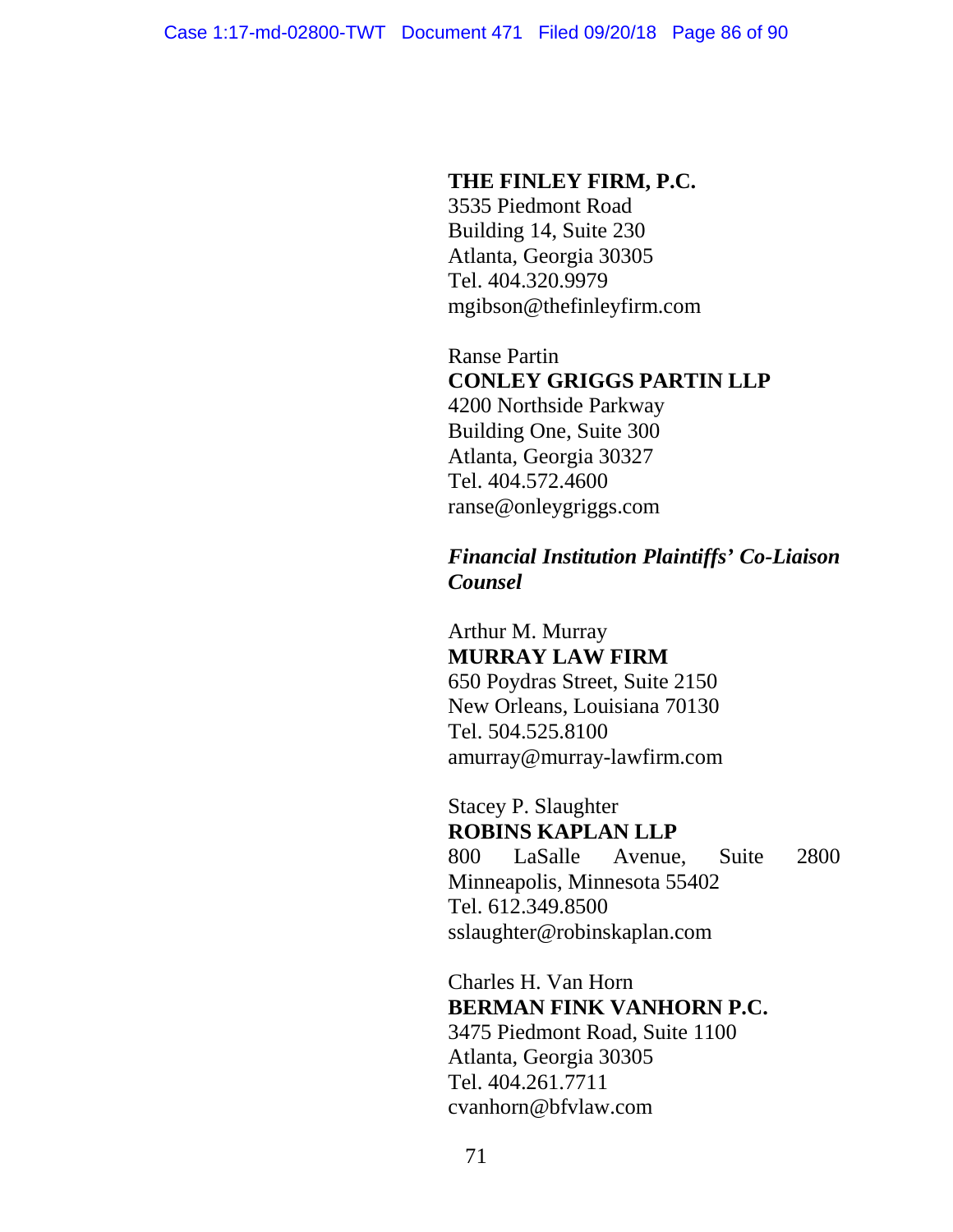Allen Carney **CARNEY BATES & PULLIAM, PLLC**  519 W. 7th Street Little Rock, Arkansas 72201 Tel. 501.312.8500 acarney@cbplaw.com

Bryan L. Bleichner **CHESTNUT CAMBRONNE PA**  17 Washington Avenue North Suite 300 Minneapolis, Minnesota 55401 Tel. 612.339.7300 bbleichner@chestnutcambronne.com

# Karen Hanson Riebel **LOCKRIDGE GRINDAL NAUEN P.L.L.P.**

100 Washington Ave. S., Suite 2200 Minneapolis, Minnesota 55401 Tel. 501.812.5575 khriebel@locklaw.com

Karen S. Halbert **ROBERTS LAW FIRM, PA**  20 Rahling Circle P.O. Box 241790 Little Rock, Arkansas 72223 Tel. 501.821.5575 karenhalbert@robertslawfirm.us

Brian C. Gudmundson **ZIMMERMAN REED LLP**  1100 IDS Center, 80 South 8th Street Minneapolis, Minnesota 55402 Tel. 612.341.0400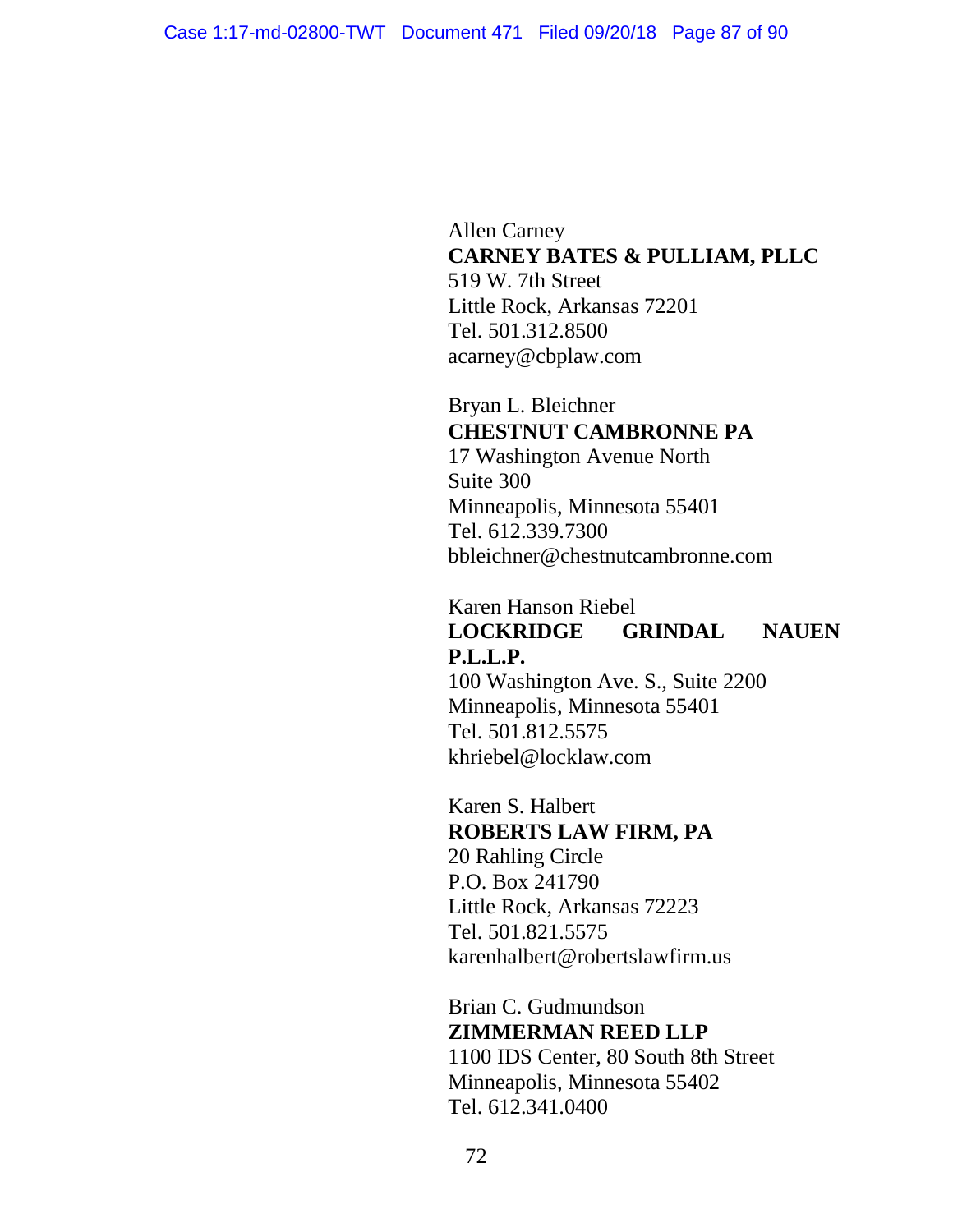brian.gudmunson@zimmreed.com

*Financial Institution Plaintiffs' Steering Committee*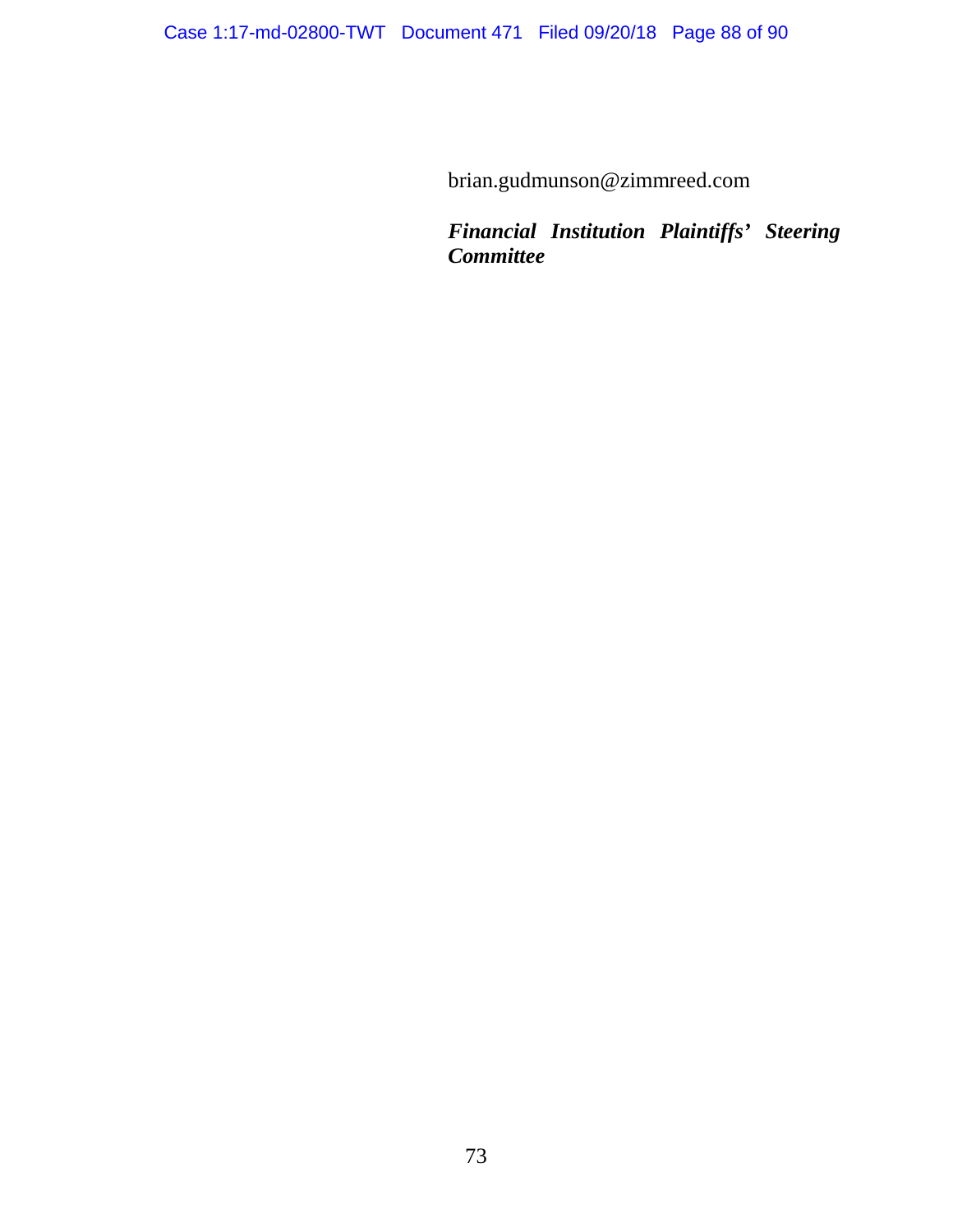## **CERTIFICATE OF COMPLIANCE**

Pursuant to L.R. 7.1D, the undersigned certifies that the foregoing complies with the font and point selections permitted by L.R. 5.1B. This Response was prepared on a computer using the Times New Roman font (14 point). Respectfully submitted this 20th day of September, 2018.

> */s/ Joseph P. Guglielmo*  Joseph P. Guglielmo